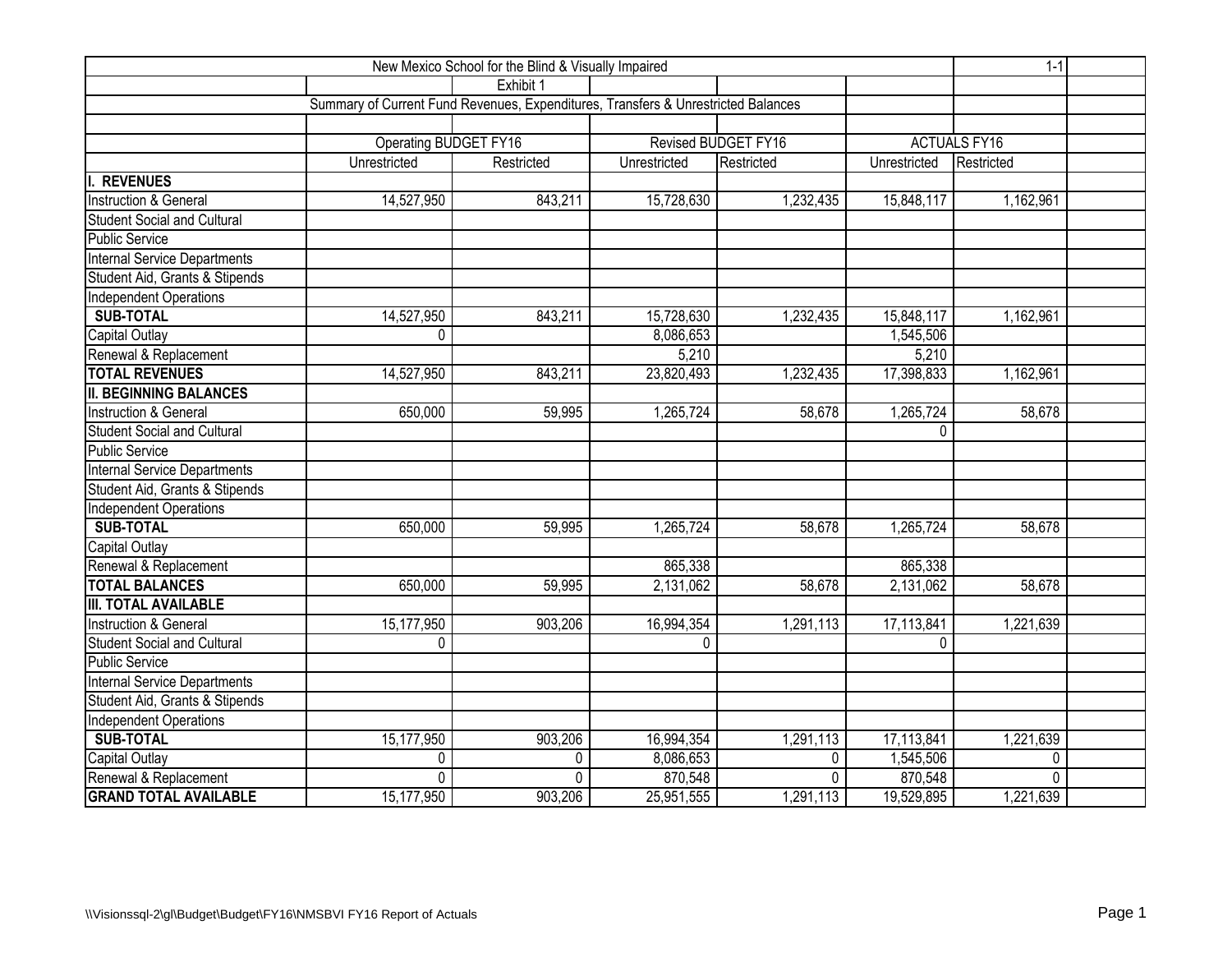|                                     | $1 - 2$                                                                           |             |              |                     |              |                     |  |
|-------------------------------------|-----------------------------------------------------------------------------------|-------------|--------------|---------------------|--------------|---------------------|--|
|                                     |                                                                                   | Exhibit 1   |              |                     |              |                     |  |
|                                     | Summary of Current Fund Revenues, Expenditures, Transfers & Unrestricted Balances |             |              |                     |              |                     |  |
|                                     |                                                                                   |             |              |                     |              |                     |  |
|                                     | <b>Operating BUDGET FY16</b>                                                      |             |              | Revised BUDGET FY16 |              | <b>ACTUALS FY16</b> |  |
|                                     | Unrestricted                                                                      | Restricted  | Unrestricted | Restricted          | Unrestricted | Restricted          |  |
| IV. EXPENDITURES                    |                                                                                   |             |              |                     |              |                     |  |
| <b>Instruction &amp; General</b>    | 15,512,631                                                                        | 843,211     | 15,512,631   | 1,232,435           | 13,511,944   | 1,162,603           |  |
| <b>Student Social and Cultural</b>  |                                                                                   |             |              |                     |              |                     |  |
| Research                            |                                                                                   |             |              |                     |              |                     |  |
| <b>Public Service</b>               |                                                                                   |             |              |                     |              |                     |  |
| Internal Service Departments        |                                                                                   |             |              |                     |              |                     |  |
| Student Aid, Grants & Stipends      |                                                                                   |             |              |                     |              |                     |  |
| <b>Independent Operations</b>       |                                                                                   |             |              |                     |              |                     |  |
| <b>SUB-TOTAL</b>                    | 15,512,631                                                                        | 843,211     | 15,512,631   | 1,232,435           | 13,511,944   | 1,162,603           |  |
| Capital Outlay                      | 300,000                                                                           |             | 8,386,653    |                     | 1,835,545    |                     |  |
| Renewal & Replacement               | 84,000                                                                            |             | 954,548      |                     | 156,931      |                     |  |
| <b>TOTAL EXPENDITURES</b>           | 15,896,631                                                                        | 843,211     | 24,853,832   | 1,232,435           | 15,504,421   | 1,162,603           |  |
| V. TRANSFERS IN (OUT)               |                                                                                   |             |              |                     |              |                     |  |
| <b>Instruction &amp; General</b>    | 984,681                                                                           |             | (384,000)    |                     | (374, 039)   |                     |  |
| <b>Student Social and Cultural</b>  |                                                                                   |             |              |                     |              |                     |  |
| <b>Public Service</b>               |                                                                                   |             |              |                     |              |                     |  |
| Internal Service Departments        |                                                                                   |             |              |                     |              |                     |  |
| Student Aid, Grants & Stipends      |                                                                                   |             |              |                     |              |                     |  |
| Independent Operations              |                                                                                   |             |              |                     |              |                     |  |
| <b>SUB-TOTAL</b>                    | 984,681                                                                           | $\mathbf 0$ | (384,000)    | $\mathbf 0$         | (374, 039)   | $\mathbf 0$         |  |
| <b>Capital Outlay</b>               | 300,000                                                                           |             | 300,000      |                     | 374,039      |                     |  |
| Renewal & Replacement               | 84,000                                                                            |             | 84,000       |                     | $\mathbf{0}$ |                     |  |
| <b>TOTAL NET TRANSFERS</b>          | 1,368,681                                                                         | 0           | $\mathbf{0}$ | 0                   | (0)          | $\mathbf 0$         |  |
| <b>VI. ENDING BALANCES</b>          |                                                                                   |             |              |                     |              |                     |  |
| Instruction & General               | 650,000                                                                           | 59,995      | 1,097,723    | 58,678              | 3,227,858    | 59,036              |  |
| <b>Student Social and Cultural</b>  | 0                                                                                 | 0           | $\Omega$     | $\Omega$            | $\Omega$     | $\mathbf{0}$        |  |
| <b>Public Service</b>               |                                                                                   |             |              |                     |              |                     |  |
| <b>Internal Service Departments</b> |                                                                                   |             |              |                     |              |                     |  |
| Student Aid, Grants & Stipends      |                                                                                   |             |              |                     |              |                     |  |
| <b>SUB-TOTAL</b>                    | 650,000                                                                           | 59,995      | 1,097,723    | 58,678              | 3,227,858    | 59,036              |  |
| Capital Outlay                      |                                                                                   |             |              |                     |              |                     |  |
| Renewals & Replacement              |                                                                                   |             |              |                     | 797,617      |                     |  |
| <b>Subtotal Plant Funds</b>         | $\Omega$                                                                          | O           | U            | 0                   | 797,617      | $\Omega$            |  |
| <b>TOTAL BALANCES</b>               | 650,000                                                                           | 59,995      | 1,097,723    | 58,678              | 4,025,474    | 59,036              |  |
| <b>EXPEND, TRANS &amp; BALANCES</b> | 15,177,950                                                                        | 903,206     | 25,951,555   | 1,291,113           | 19,529,895   | 1,221,639           |  |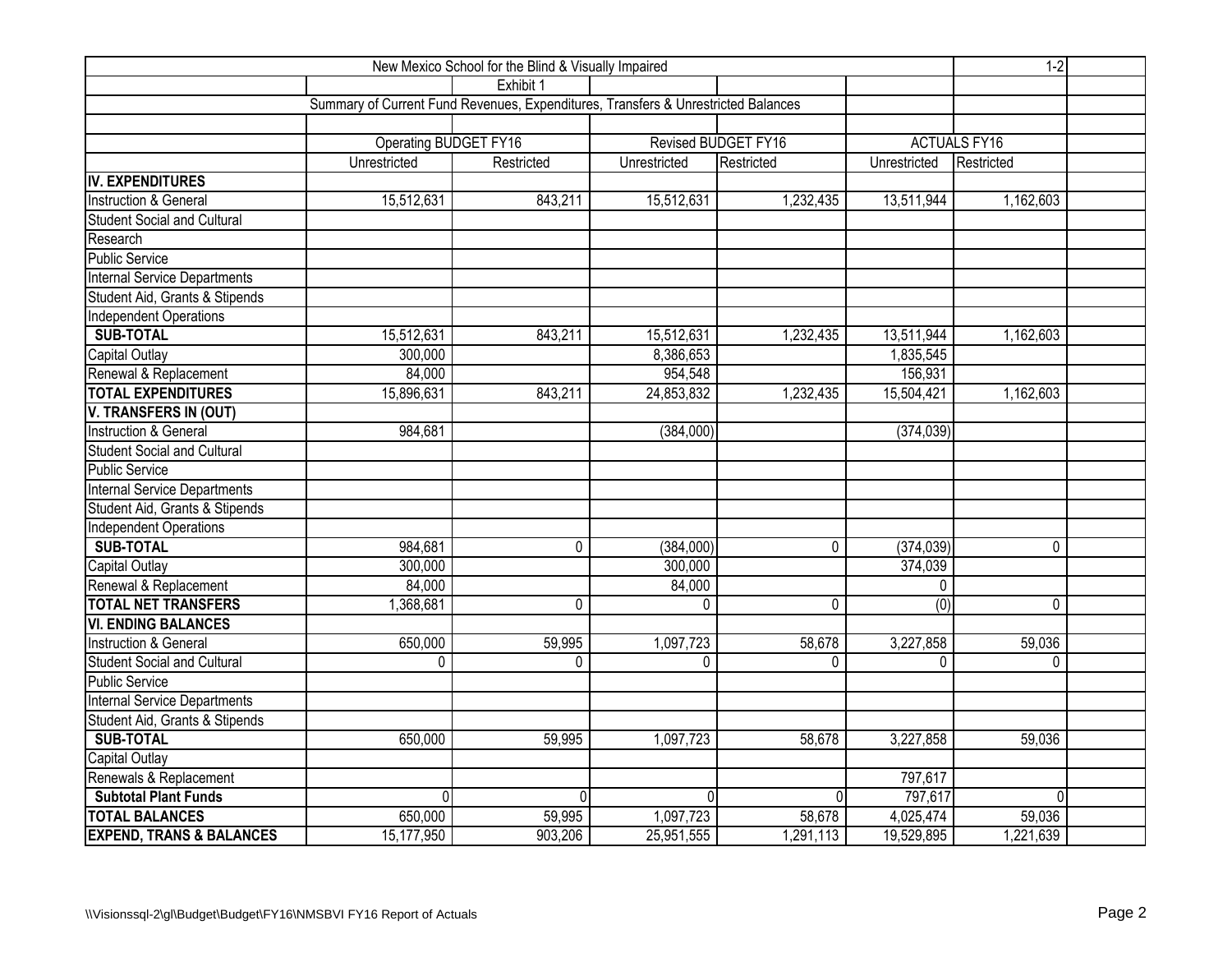|                                          | $2-1$                                                        |                                  |                            |             |              |                     |  |
|------------------------------------------|--------------------------------------------------------------|----------------------------------|----------------------------|-------------|--------------|---------------------|--|
|                                          |                                                              | Exhibit 2                        |                            |             |              |                     |  |
|                                          |                                                              | Summary of Instruction & General |                            |             |              |                     |  |
|                                          |                                                              |                                  |                            |             |              |                     |  |
|                                          | Operating BUDGET FY16                                        |                                  | <b>Revised BUDGET FY16</b> |             |              | <b>ACTUALS FY16</b> |  |
|                                          | Unrestricted                                                 | Restricted                       | Unrestricted               | Restricted  | Unrestricted | Restricted          |  |
| <b>REVENUES</b>                          |                                                              |                                  |                            |             |              |                     |  |
| <b>Tuition and Miscellaneous Fees</b>    | 0                                                            | $\mathbf{0}$                     | $\mathbf{0}$               | 0           | 0            | $\pmb{0}$           |  |
| Federal Govt Appropriations              | $\overline{0}$                                               | $\overline{0}$                   | $\Omega$                   | 0           | $\mathbf{0}$ | $\overline{0}$      |  |
| State Govt Appropriations                | 1,391,500                                                    | $\mathbf 0$                      | 1,383,200                  | $\mathbf 0$ | 1,383,100    | $\mathbf{0}$        |  |
| Federal Govt Grants & Contracts          | 0                                                            | 134,461                          | $\Omega$                   | 137,743     | $\mathbf{0}$ | 132,381             |  |
| <b>State Govt Grants &amp; Contracts</b> | 0                                                            | 651,100                          | 5,000                      | 752,980     | 3,954        | 722,220             |  |
| Private Gifts, Grants & Contracts (dona  | 7,000                                                        | 49,000                           | 7,000                      | 142,456     | 3,488        | 131,526             |  |
| Endowments, Land, Permanent Fund         | 13,072,400                                                   | $\Omega$                         | 14,274,102                 | $\Omega$    | 14,431,979   | $\mathbf{0}$        |  |
| <b>Other Sources</b>                     | 57,050                                                       | 8,650                            | 59,328                     | 199,257     | 25,597       | 176,834             |  |
| <b>SUB-TOTAL</b>                         | 14,527,950                                                   | 843,211                          | 15,728,630                 | 1,232,435   | 15,848,117   | 1,162,961           |  |
| Capital Outlay                           |                                                              |                                  |                            |             |              |                     |  |
| Renewal & Replacement                    |                                                              |                                  |                            |             |              |                     |  |
| <b>TOTAL REVENUES</b>                    | 14,527,950                                                   | 843,211                          | 15,728,630                 | 1,232,435   | 15,848,117   | 1,162,961           |  |
| <b>BEGINNING BALANCES</b>                | 650,000                                                      | 59995                            | 1,265,724                  | 58,678      | 1,265,724    | 58,678              |  |
| <b>TOTAL AVAILABLE</b>                   | 15,177,950                                                   | 903,206                          | 16,994,354                 | 1,291,113   | 17,113,841   | 1,221,639           |  |
| <b>EXPENDITURES</b>                      |                                                              |                                  |                            |             |              |                     |  |
| Instruction                              | 5,562,233                                                    | 168,100                          | 5,322,267                  | 221,551     | 4,660,496    | 167,423             |  |
| Academic Support                         | 3,260,938                                                    | 412,111                          | 3,489,784                  | 707,884     | 3,301,671    | 692,179             |  |
| Student Services                         | 1,990,119                                                    | 263,000                          | 2,020,262                  | 303,000     | 1,556,782    | 303,000             |  |
| <b>Institutional Support</b>             | 2,724,841                                                    | $\mathbf{0}$                     | 2,777,457                  | $\Omega$    | 2,468,168    | $\mathbf{0}$        |  |
| Operation & Maintenance of Plant         | 1,974,499                                                    |                                  | 1,902,861                  | $\mathbf 0$ | 1,524,828    | $\Omega$            |  |
| <b>SUB-TOTAL</b>                         | 15,512,631                                                   | 843,211                          | 15,512,631                 | 1,232,435   | 13,511,944   | 1,162,603           |  |
| <b>Capital Outlay</b>                    |                                                              |                                  |                            |             |              |                     |  |
| Renewal & Replacement                    |                                                              |                                  |                            |             |              |                     |  |
| <b>TOTAL EXPENDITURES</b>                | 15,512,631                                                   | 843,211                          | 15,512,631                 | 1,232,435   | 13,511,944   | 1,162,603           |  |
| <b>TRANSFERS (IN) OUT OF I&amp;G</b>     |                                                              |                                  |                            |             |              |                     |  |
| Non-Mandatory Transfers - I&G            |                                                              |                                  |                            |             |              |                     |  |
| Renewals & Replacements                  | 84,000                                                       |                                  | 84,000                     |             | 84,000       |                     |  |
| Major Capital Outlay                     |                                                              |                                  |                            |             |              |                     |  |
| Minor Capital Outlay                     | 300,000                                                      |                                  | 300,000                    |             | 290,039      |                     |  |
| Non-B udgetary Exhibits:                 |                                                              |                                  |                            |             |              |                     |  |
| Quasi-Endowment Fund                     | (1,368,681)                                                  |                                  |                            |             | $\mathbf 0$  |                     |  |
| <b>TOTAL NET TRANSFERS</b>               | 374,039<br>(984, 681)<br>$\Omega$<br>384,000<br>$\mathbf{0}$ |                                  |                            |             |              |                     |  |
| <b>ENDING BALANCE</b>                    | 650,000                                                      | 59,995                           | 1,097,723                  | 58,678      | 3,227,858    | 59,036              |  |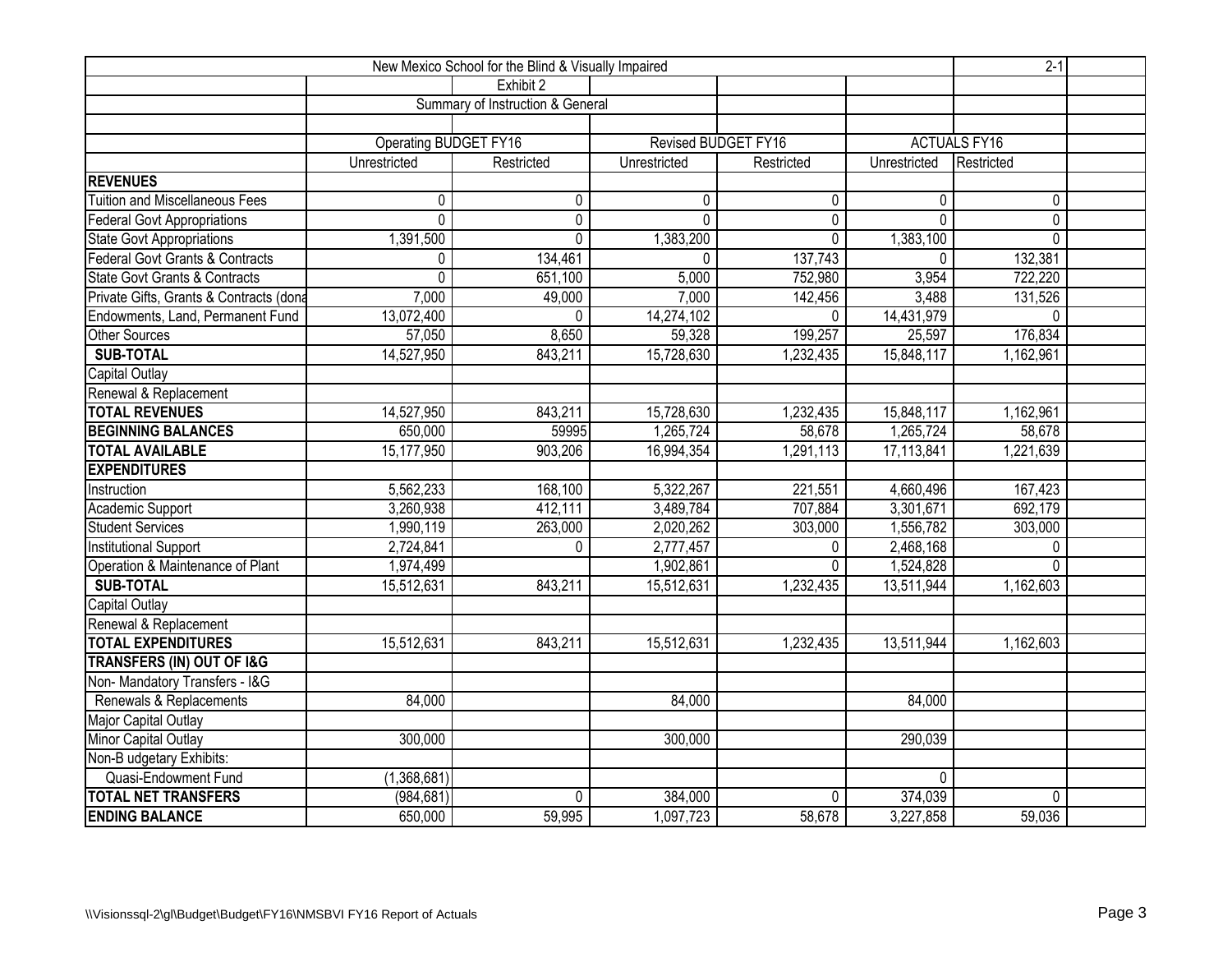| New Mexico School for the Blind & Visually Impaired |                              |                             |                |                     |                |                     |  |  |  |  |  |
|-----------------------------------------------------|------------------------------|-----------------------------|----------------|---------------------|----------------|---------------------|--|--|--|--|--|
|                                                     |                              | Exhibit 1A                  |                |                     |                |                     |  |  |  |  |  |
|                                                     |                              | <b>Details of Transfers</b> |                |                     |                |                     |  |  |  |  |  |
|                                                     | <b>Operating BUDGET FY16</b> |                             |                | Revised BUDGET FY16 |                | <b>ACTUALS FY16</b> |  |  |  |  |  |
|                                                     | Unrestricted                 | Restricted                  | Unrestricted   | Restricted          | Unrestricted   | Restricted          |  |  |  |  |  |
| A. Instruction & General Transfers                  |                              |                             |                |                     |                |                     |  |  |  |  |  |
| Non-Mandatory                                       |                              |                             |                |                     |                |                     |  |  |  |  |  |
| I & G (from Quasi-Endowment)                        | (1,368,681)                  |                             | 0              |                     | 0              |                     |  |  |  |  |  |
| 18G                                                 |                              |                             |                |                     |                |                     |  |  |  |  |  |
| <b>Public Service</b>                               |                              |                             |                |                     |                |                     |  |  |  |  |  |
| <b>Auxiliary Enterprises</b>                        |                              |                             |                |                     |                |                     |  |  |  |  |  |
| Capital Outlay                                      | 300,000                      |                             | 300,000        |                     | 290,039        |                     |  |  |  |  |  |
| Subtotal Non-Mandatory                              | (1,068,681)                  | 0                           | 300,000        | 0                   | 290,039        | $\mathbf 0$         |  |  |  |  |  |
| Required                                            |                              |                             |                |                     |                |                     |  |  |  |  |  |
| 18G                                                 |                              |                             |                |                     |                |                     |  |  |  |  |  |
| <b>Student Aid</b>                                  |                              |                             |                |                     |                |                     |  |  |  |  |  |
| Capital Outlay                                      |                              |                             |                |                     |                |                     |  |  |  |  |  |
| Renewal and Replacement                             | 84,000                       |                             | 84,000         |                     | 84,000         |                     |  |  |  |  |  |
| Subtotal Required                                   | 84,000                       | 0                           | 84,000         | 0                   | 84,000         | $\pmb{0}$           |  |  |  |  |  |
| <b>TOTAL TRANSFERS (EXH 2)</b>                      | (984, 681)                   | 0                           | 384,000        | 0                   | 374,039        | $\mathbf 0$         |  |  |  |  |  |
| <b>B. Student Soc &amp; Cultural Dev Transfers</b>  |                              |                             |                |                     |                |                     |  |  |  |  |  |
| <b>TOTAL TRANSFERS (EXH 15)</b>                     | 0                            | 0                           | 0              | 0                   | 0              | $\mathbf 0$         |  |  |  |  |  |
| <b>C. Research Transfers</b>                        |                              |                             |                |                     |                |                     |  |  |  |  |  |
|                                                     |                              |                             |                |                     |                |                     |  |  |  |  |  |
| <b>TOTAL TRANSFERS (EXH 16)</b>                     | $\mathbf 0$                  | 0                           | 0              | 0                   | 0              | $\overline{0}$      |  |  |  |  |  |
| <b>D. Public Service Transfers</b>                  |                              |                             |                |                     |                |                     |  |  |  |  |  |
| Non-Mandatory I & G                                 |                              |                             |                |                     |                |                     |  |  |  |  |  |
| <b>TOTAL TRANSFERS (EXH 17)</b>                     | $\mathbf 0$                  | $\pmb{0}$                   | 0              | 0                   | 0              | $\overline{0}$      |  |  |  |  |  |
| <b>E. Internal Service Transfers</b>                |                              |                             |                |                     |                |                     |  |  |  |  |  |
| <b>TOTAL TRANSFERS (EXH 18)</b>                     | $\overline{0}$               | 0                           | $\overline{0}$ | 0                   | $\overline{0}$ | $\overline{0}$      |  |  |  |  |  |
| F. Student Aid Grants & Stipends Transfers          |                              |                             |                |                     |                |                     |  |  |  |  |  |
|                                                     |                              |                             |                |                     |                |                     |  |  |  |  |  |
| <b>TOTAL TRANSFERS (EXH 19)</b>                     | $\overline{0}$               | $\overline{0}$              | 0              | $\overline{0}$      | $\overline{0}$ | $\overline{0}$      |  |  |  |  |  |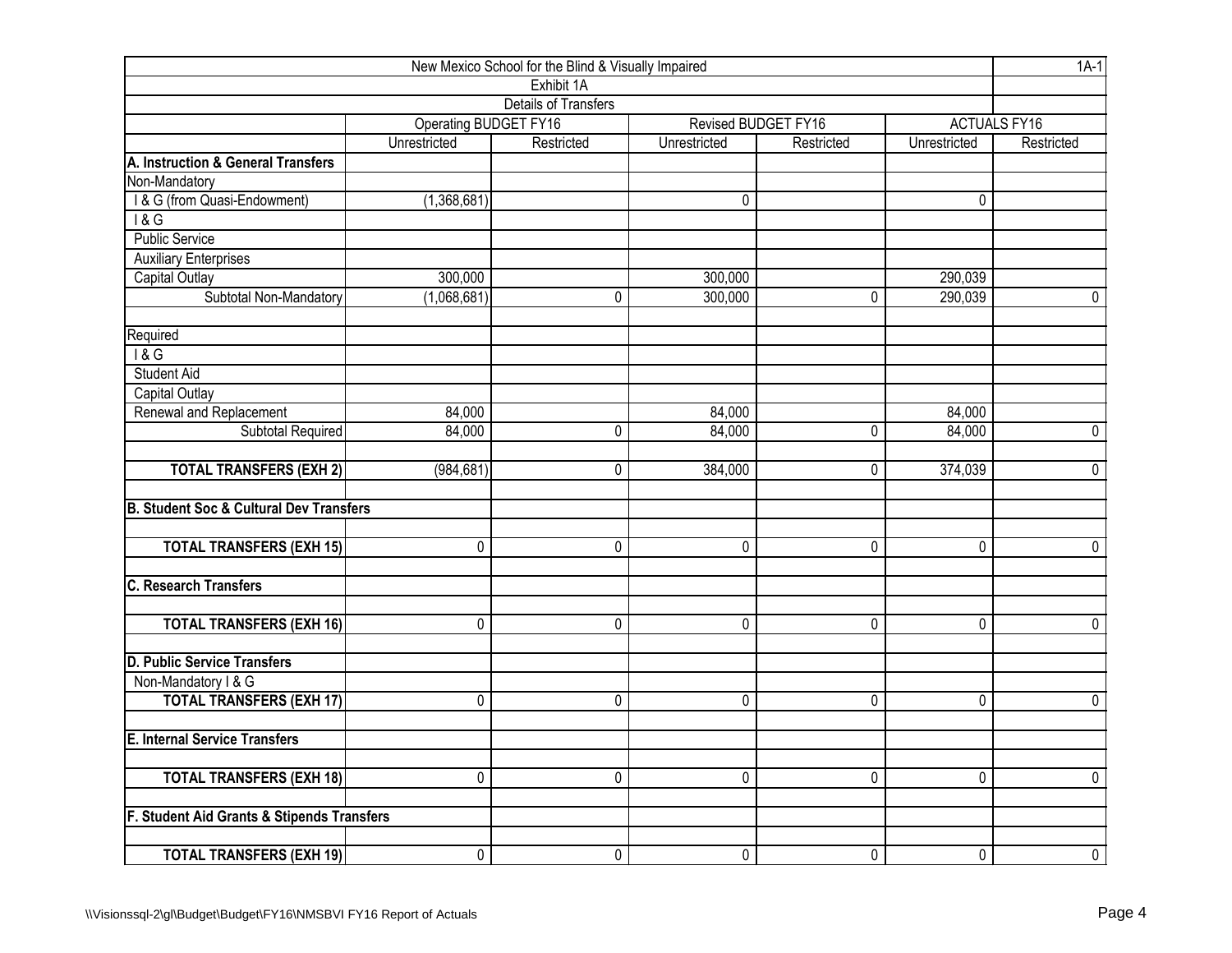| New Mexico School for the Blind & Visually Impaired |                       |                             |              |                     |                     |                |  |  |  |  |  |  |
|-----------------------------------------------------|-----------------------|-----------------------------|--------------|---------------------|---------------------|----------------|--|--|--|--|--|--|
|                                                     | Exhibit 1A            |                             |              |                     |                     |                |  |  |  |  |  |  |
|                                                     |                       | <b>Details of Transfers</b> |              |                     |                     |                |  |  |  |  |  |  |
|                                                     |                       |                             |              |                     |                     |                |  |  |  |  |  |  |
|                                                     | Operating BUDGET FY16 |                             |              | Revised BUDGET FY16 | <b>ACTUALS FY16</b> |                |  |  |  |  |  |  |
|                                                     | Unrestricted          | Restricted                  | Unrestricted | Restricted          | Unrestricted        | Restricted     |  |  |  |  |  |  |
| <b>G. Auxiliary Enterprises Transfers</b>           |                       |                             |              |                     |                     |                |  |  |  |  |  |  |
|                                                     |                       |                             |              |                     |                     |                |  |  |  |  |  |  |
| <b>TOTAL TRANSFERS (EXH 20)</b>                     | 0                     | 0                           | $\Omega$     | 0                   | $\Omega$            | 0              |  |  |  |  |  |  |
| H. Intercollegiate Transfers                        |                       |                             |              |                     |                     |                |  |  |  |  |  |  |
| <b>TOTAL TRANSFERS (EXH 21)</b>                     | 0                     | 0                           | 0            | 0                   | $\mathbf 0$         | 0              |  |  |  |  |  |  |
| <b>I. Independent Operations Transfers</b>          |                       |                             |              |                     |                     |                |  |  |  |  |  |  |
| <b>TOTAL TRANSFERS (EXH 22)</b>                     | $\mathbf 0$           | 0                           | 0            | 0                   | 0                   | 0              |  |  |  |  |  |  |
| J. Capital Outlay Transfers                         |                       |                             |              |                     |                     |                |  |  |  |  |  |  |
| Non-Mandatory                                       |                       |                             |              |                     |                     |                |  |  |  |  |  |  |
| I & G - To Capital Outlay                           | (300, 000)            |                             | (300,000)    |                     | (290, 039)          |                |  |  |  |  |  |  |
| BR&R to Capital Outlay                              |                       |                             |              |                     |                     |                |  |  |  |  |  |  |
| Subtotal Non-Mandatory                              | (300,000)             | 0                           | (300,000)    | 0                   | (290, 039)          | $\pmb{0}$      |  |  |  |  |  |  |
| Required                                            |                       |                             |              |                     |                     |                |  |  |  |  |  |  |
| $\overline{18G}$                                    |                       |                             |              |                     |                     |                |  |  |  |  |  |  |
| Subtotal Required                                   | 0                     | 0                           | $\mathbf 0$  | 0                   | 0                   | 0              |  |  |  |  |  |  |
| <b>TOTAL TRANSFERS (EXH I)</b>                      | (300, 000)            | 0                           | (300,000)    | 0                   | (290, 039)          | $\overline{0}$ |  |  |  |  |  |  |
| K. Renewal and Replacement Transfers                |                       |                             |              |                     |                     |                |  |  |  |  |  |  |
| Required I & G                                      | (84,000)              |                             | (84,000)     |                     | (84,000)            |                |  |  |  |  |  |  |
| <b>BR&amp;R</b> to Capital Outlay                   |                       |                             |              |                     |                     |                |  |  |  |  |  |  |
| <b>TOTAL TRANSFERS (EXH II)</b>                     | (84,000)              | 0                           | (84,000)     | 0                   | (84,000)            | 0              |  |  |  |  |  |  |
|                                                     |                       |                             |              |                     |                     |                |  |  |  |  |  |  |
| <b>Total Net Transfers</b>                          | (1,368,681)           | $\mathbf 0$                 | 0            | 0                   | $\mathbf 0$         | 0              |  |  |  |  |  |  |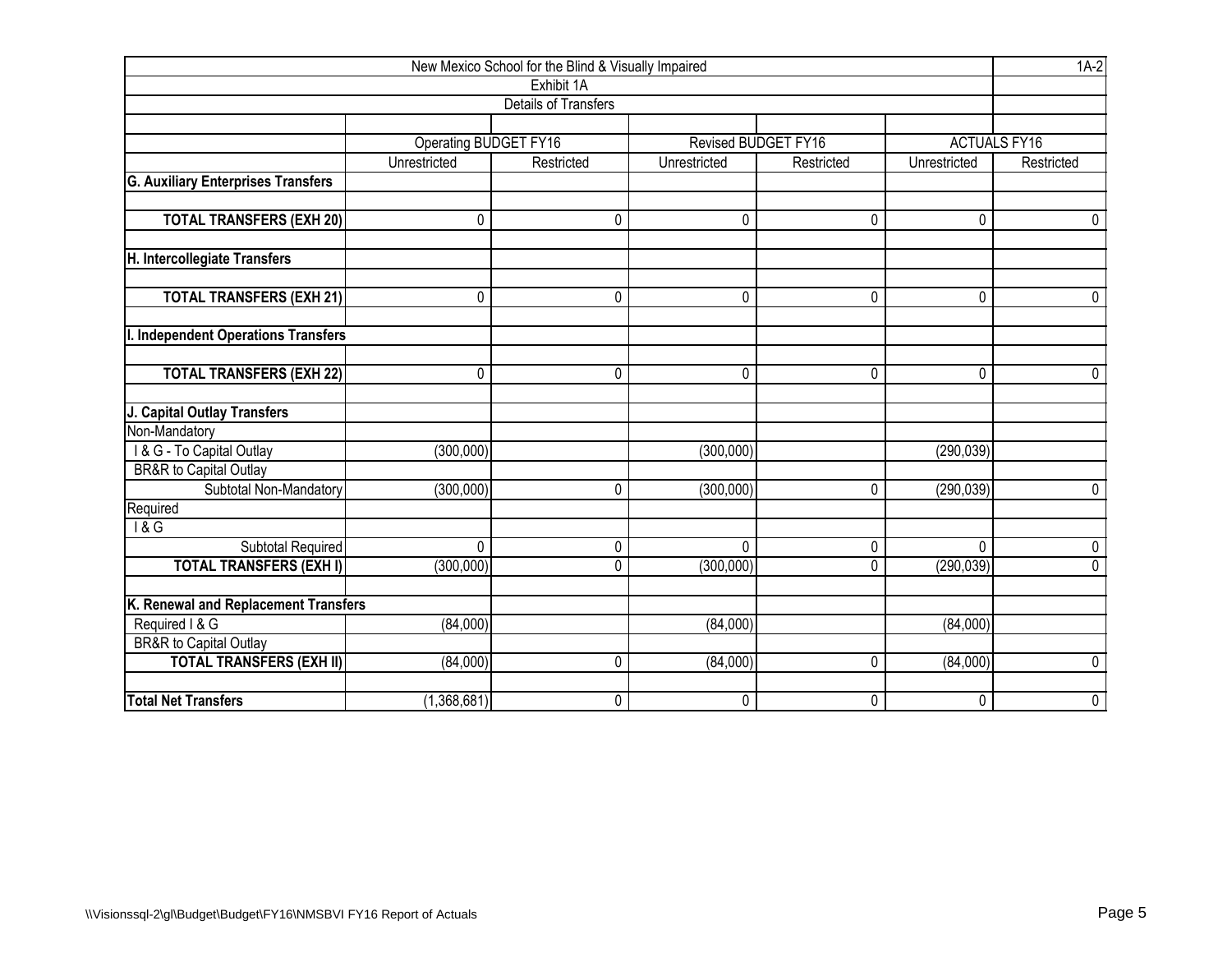| New Mexico School for the Blind & Visually Impaired                  |              |            |              |            |              |            |  |  |  |  |  |  |
|----------------------------------------------------------------------|--------------|------------|--------------|------------|--------------|------------|--|--|--|--|--|--|
| Exhibit 4<br>Governmental Appropriations for Instruction and General |              |            |              |            |              |            |  |  |  |  |  |  |
|                                                                      |              |            |              |            |              |            |  |  |  |  |  |  |
| Operating BUDGET FY16<br><b>ACTUALS FY16</b><br>Revised BUDGET FY16  |              |            |              |            |              |            |  |  |  |  |  |  |
|                                                                      | Unrestricted | Restricted | Unrestricted | Restricted | Unrestricted | Restricted |  |  |  |  |  |  |
| <b>UNRESTRICTED</b>                                                  |              |            |              |            |              |            |  |  |  |  |  |  |
| General Instruction                                                  | 607,100      |            | 801,800      |            | 801,698      |            |  |  |  |  |  |  |
| BR&R                                                                 | 284,000      |            | 84,000       |            | 84,000       |            |  |  |  |  |  |  |
| Aviation                                                             |              |            |              |            | 0            |            |  |  |  |  |  |  |
| Low Vision Clinic - SB611                                            | 117,500      |            | 116,800      |            | 116,800      |            |  |  |  |  |  |  |
| Early Childhood Program                                              | 382,900      |            | 380,600      |            | 380,602      |            |  |  |  |  |  |  |
| TOTAL UNRESTRICTED                                                   | 1,391,500    |            | 1,383,200    |            | 1,383,100    |            |  |  |  |  |  |  |
| <b>RESTRICTED</b>                                                    |              |            |              |            |              |            |  |  |  |  |  |  |
|                                                                      |              |            |              |            |              |            |  |  |  |  |  |  |
| <b>TOTAL RESTRICTED</b>                                              |              |            |              |            |              |            |  |  |  |  |  |  |
|                                                                      |              |            |              |            |              |            |  |  |  |  |  |  |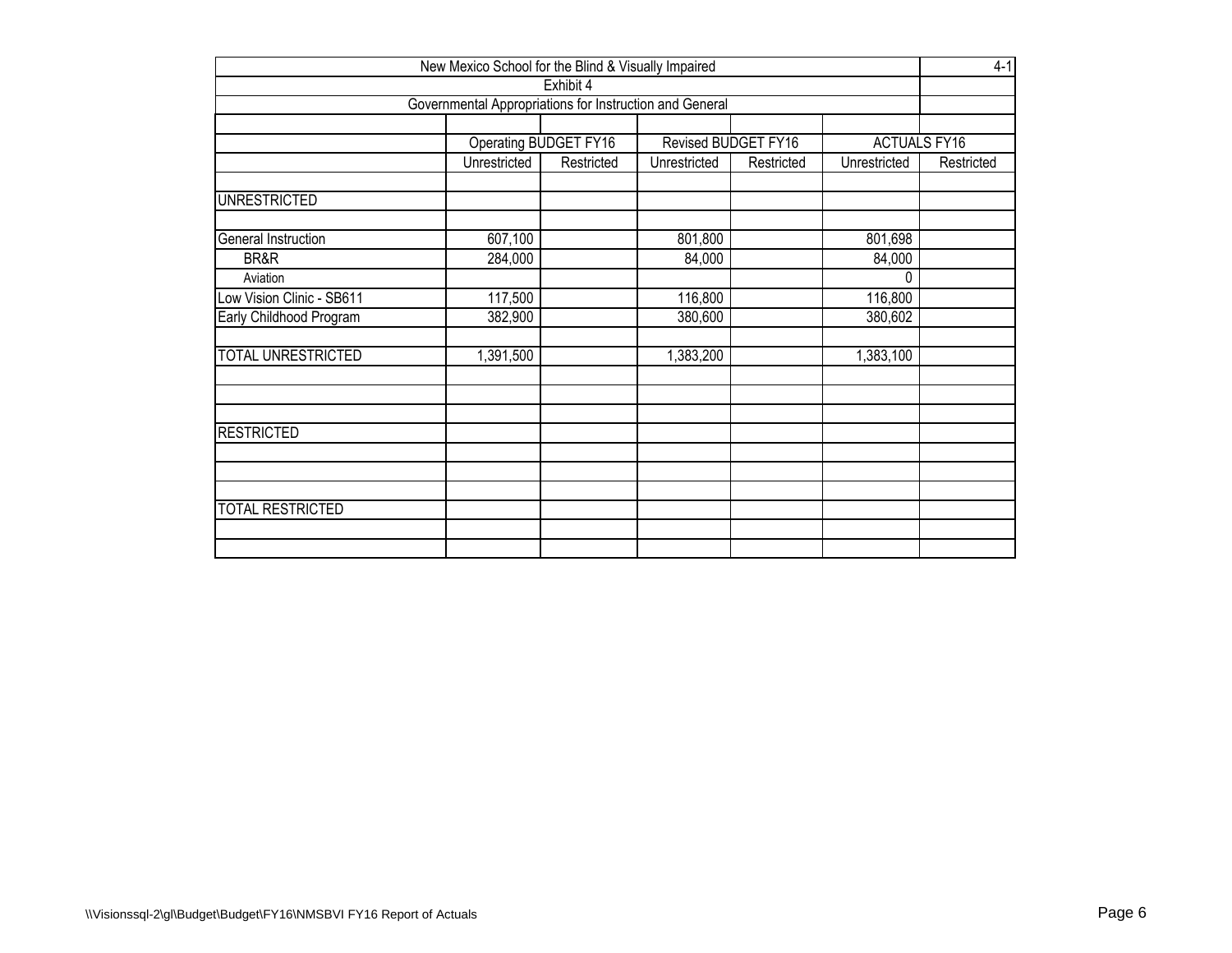| New Mexico School for the Blind & Visually Impaired         |                       |                |                     |             |                     |                |  |  |  |  |  |  |
|-------------------------------------------------------------|-----------------------|----------------|---------------------|-------------|---------------------|----------------|--|--|--|--|--|--|
| Exhibit 5                                                   |                       |                |                     |             |                     |                |  |  |  |  |  |  |
| Government Grants and Contracts for Instruction and General |                       |                |                     |             |                     |                |  |  |  |  |  |  |
|                                                             | Operating BUDGET FY16 |                | Revised BUDGET FY16 |             | <b>ACTUALS FY16</b> |                |  |  |  |  |  |  |
|                                                             | Unrestricted          | Restricted     | Unrestricted        | Restricted  | Unrestricted        | Restricted     |  |  |  |  |  |  |
| Unrestricted                                                |                       |                |                     |             |                     |                |  |  |  |  |  |  |
| Federal                                                     | 0                     | 0              | 0                   | 0           | 0                   |                |  |  |  |  |  |  |
| For Reporting Veterans                                      | 0                     | $\overline{0}$ | $\overline{0}$      | 0           | $\mathbf 0$         |                |  |  |  |  |  |  |
| For Admin. Of Student Aid Prog.                             | 0                     | 0              | $\overline{0}$      | 0           | $\mathbf 0$         |                |  |  |  |  |  |  |
| Cost of Educ.-Fellowship Prog                               | 0                     | 0              | $\overline{0}$      | 0           | 0                   |                |  |  |  |  |  |  |
| <b>CETA</b>                                                 | 0                     | 0              | $\overline{0}$      | 0           | 0                   |                |  |  |  |  |  |  |
| Total Federal (Exh. 2)                                      | 0                     | 0              | 0                   | 0           | 0                   | 0              |  |  |  |  |  |  |
|                                                             |                       |                |                     |             |                     |                |  |  |  |  |  |  |
| <b>State</b>                                                |                       |                |                     |             |                     |                |  |  |  |  |  |  |
| State Appropriation                                         | 1,391,500             | 0              | 1,383,200           | 0           | 1,383,100           |                |  |  |  |  |  |  |
| PED                                                         |                       |                | 5,000               |             | 3,954               |                |  |  |  |  |  |  |
| Total State (Exh. 2)                                        | 1,391,500             | 0              | 1,388,200           | 0           | 1,387,054           | 0              |  |  |  |  |  |  |
|                                                             |                       |                |                     |             |                     |                |  |  |  |  |  |  |
| Local                                                       | 0                     | $\mathbf 0$    | 0                   | 0           | 0                   |                |  |  |  |  |  |  |
|                                                             |                       |                |                     |             |                     |                |  |  |  |  |  |  |
| Total Local (Exh. 2)                                        | 0                     | $\mathbf 0$    | $\Omega$            | 0           | $\Omega$            | 0              |  |  |  |  |  |  |
| <b>Total Unrestricted</b>                                   | 1,391,500             | $\overline{0}$ | 1,388,200           | 0           | 1,387,054           | $\Omega$       |  |  |  |  |  |  |
| Restricted                                                  |                       |                |                     |             |                     |                |  |  |  |  |  |  |
| Federal                                                     |                       |                |                     |             |                     |                |  |  |  |  |  |  |
| <b>Library Grants</b>                                       | 0                     | $\mathbf 0$    | 0                   | $\mathbf 0$ | $\mathbf 0$         |                |  |  |  |  |  |  |
| Instruction (Exh. 10)                                       | 0                     | 32,000         |                     | 35,282      |                     | 33,027         |  |  |  |  |  |  |
| Academic Support (Exh. 11)                                  | 0                     | 102,461        |                     | 102,461     |                     | 100,891        |  |  |  |  |  |  |
| Student Services (Exh. 12)                                  | 0                     | 0              | 0                   |             |                     | 0              |  |  |  |  |  |  |
| Institutional Support (Exh. 13)                             | 0                     | 0              | $\overline{0}$      | 0           | 0                   | 0              |  |  |  |  |  |  |
| O & M of Plant (Exh. 14)                                    | 0                     | 0              | $\overline{0}$      | 0           | $\mathbf 0$         | 0              |  |  |  |  |  |  |
|                                                             |                       |                |                     |             |                     |                |  |  |  |  |  |  |
|                                                             |                       |                |                     |             |                     |                |  |  |  |  |  |  |
| Total Federal (Exh. 2)                                      | 0                     | 134,461        | $\overline{0}$      | 137,743     | $\overline{0}$      | 133,918        |  |  |  |  |  |  |
|                                                             | 0                     | 651,100        |                     | 752,980     | $\overline{0}$      |                |  |  |  |  |  |  |
| <b>State</b>                                                |                       |                |                     |             |                     | 722,220        |  |  |  |  |  |  |
| Total State (Exh. 2)                                        | 0                     | 651,100        | 0                   | 752,980     | $\overline{0}$      | 722,220        |  |  |  |  |  |  |
|                                                             |                       |                |                     |             |                     |                |  |  |  |  |  |  |
| Local                                                       | 0                     | $\pmb{0}$      | $\pmb{0}$           | $\pmb{0}$   | $\overline{0}$      | $\mathbf 0$    |  |  |  |  |  |  |
| Total Local (Exh. 2)                                        | 0                     | $\overline{0}$ | $\overline{0}$      | 0           | 0                   | $\overline{0}$ |  |  |  |  |  |  |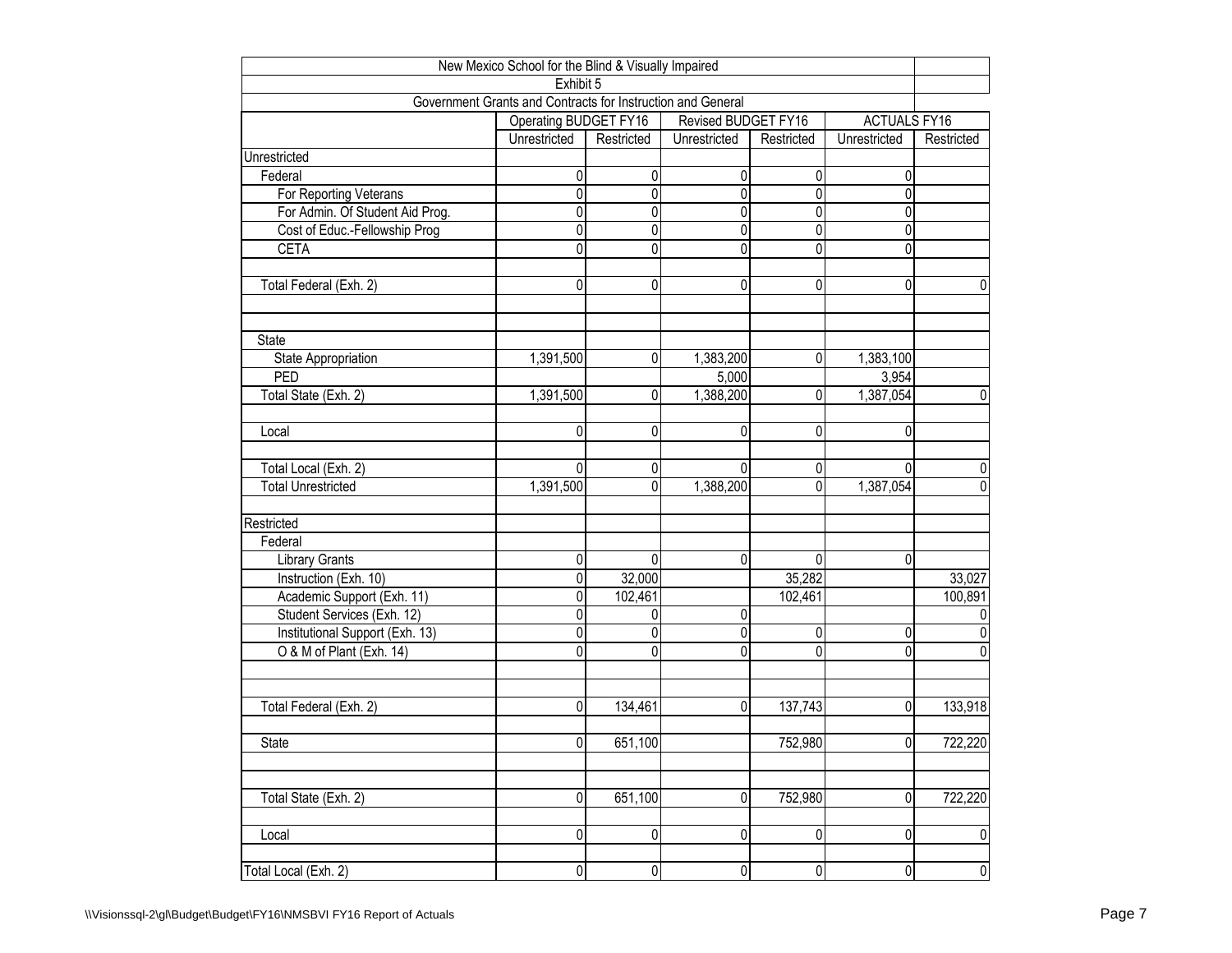## New Mexico School for the Blind & Visually Impaired Exhibit 6 Private Gifts, Grants and Contracts for Instruction and General

|    |                             | Operating Budget FY16 |            |              | Revised Budget FY16 | <b>ACTUALS FY16</b> |            |  |
|----|-----------------------------|-----------------------|------------|--------------|---------------------|---------------------|------------|--|
|    |                             | Unrestricted          | Restricted | Unrestricted | Restricted          | Unrestricted        | Restricted |  |
| 14 | Restricted                  |                       |            |              |                     |                     |            |  |
| 5  |                             |                       |            |              |                     |                     |            |  |
| 6  | Minerals I & G Grant        |                       |            |              |                     |                     |            |  |
| 17 | Donations                   | 7,000                 | 49,000     | 7,000        | 142,456             | 3,488               | 131,526    |  |
| 8  |                             |                       |            |              |                     |                     |            |  |
| 9  | Total Unrestricted (Exh. 2) | 7,000                 | 49,000     | 7,000        | 142,456             | 3,488               | 131,526    |  |
| 10 |                             |                       |            |              |                     |                     |            |  |
| 11 | Restricted                  |                       |            |              |                     |                     |            |  |
| 12 |                             |                       |            |              |                     |                     |            |  |
| 13 | Grants-Departmental         |                       |            |              |                     |                     |            |  |
| 14 |                             |                       |            |              |                     |                     |            |  |
| 15 |                             |                       |            |              |                     |                     |            |  |
| 16 | Total Restricted (Exh. 2)   | $\Omega$              |            |              |                     |                     |            |  |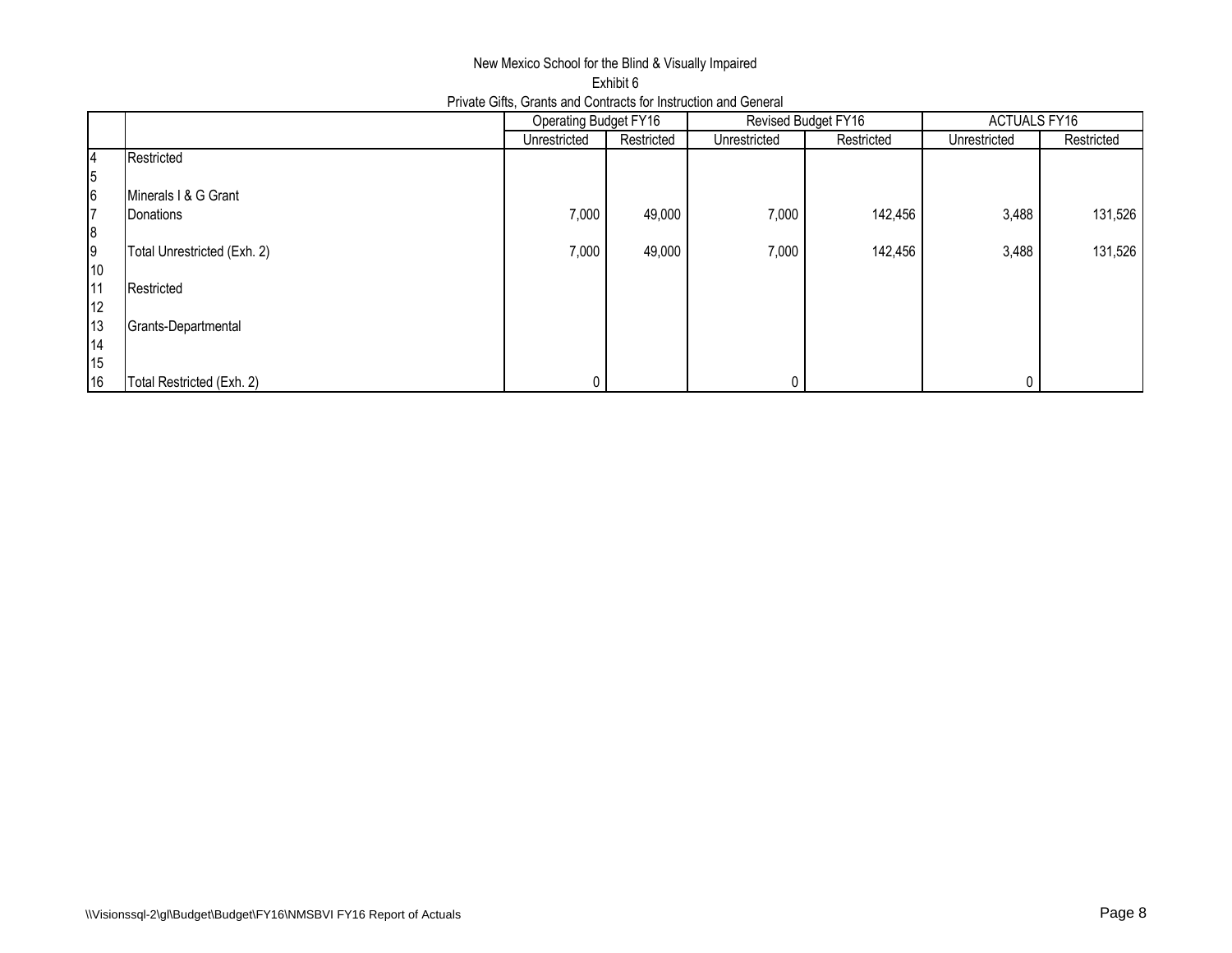| New Mexico School for the Blind & Visually Impaired                               |              |                       |                     |            |                     |            |  |  |  |  |
|-----------------------------------------------------------------------------------|--------------|-----------------------|---------------------|------------|---------------------|------------|--|--|--|--|
| Exhibit 7<br>Endowment Income, Land Income, and Permanent Fund Income for I and G |              |                       |                     |            |                     |            |  |  |  |  |
|                                                                                   |              |                       |                     |            |                     |            |  |  |  |  |
|                                                                                   |              |                       |                     |            |                     |            |  |  |  |  |
|                                                                                   |              | Operating BUDGET FY16 | Revised BUDGET FY16 |            | <b>ACTUALS FY16</b> |            |  |  |  |  |
|                                                                                   | Unrestricted | Restricted            | Unrestricted        | Restricted | Unrestricted        | Restricted |  |  |  |  |
| <b>UNRESTRICTED</b>                                                               |              |                       |                     |            |                     |            |  |  |  |  |
|                                                                                   |              |                       |                     |            |                     |            |  |  |  |  |
| PERMANENT FUND INCOME                                                             | 12,672,400   |                       | 12,672,400          |            | 12,432,406          |            |  |  |  |  |
| <b>LAND INCOME</b>                                                                | 400,000      |                       | 1,566,000           |            | 1,963,871           |            |  |  |  |  |
| Settlement/Reapportionment                                                        |              |                       | 35,702              |            | 35,702              |            |  |  |  |  |
|                                                                                   |              |                       |                     |            |                     |            |  |  |  |  |
|                                                                                   |              |                       |                     |            |                     |            |  |  |  |  |
|                                                                                   |              |                       |                     |            |                     |            |  |  |  |  |
|                                                                                   |              |                       |                     |            |                     |            |  |  |  |  |
|                                                                                   |              |                       |                     |            |                     |            |  |  |  |  |
|                                                                                   |              |                       |                     |            |                     |            |  |  |  |  |
| <b>TOTAL UNRESTRICTED</b>                                                         | 13,072,400   |                       | 14,274,102          |            | 14,431,979          |            |  |  |  |  |
|                                                                                   |              |                       |                     |            |                     |            |  |  |  |  |
|                                                                                   |              |                       |                     |            |                     |            |  |  |  |  |
|                                                                                   |              |                       |                     |            |                     |            |  |  |  |  |
| <b>RESTRICTED</b>                                                                 |              |                       |                     |            |                     |            |  |  |  |  |
|                                                                                   |              |                       |                     |            |                     |            |  |  |  |  |
|                                                                                   |              |                       |                     |            |                     |            |  |  |  |  |
| <b>TOTAL RESTRICTED</b>                                                           |              |                       |                     |            |                     |            |  |  |  |  |
|                                                                                   |              |                       |                     |            |                     |            |  |  |  |  |
|                                                                                   |              |                       |                     |            |                     |            |  |  |  |  |
|                                                                                   |              |                       |                     |            |                     |            |  |  |  |  |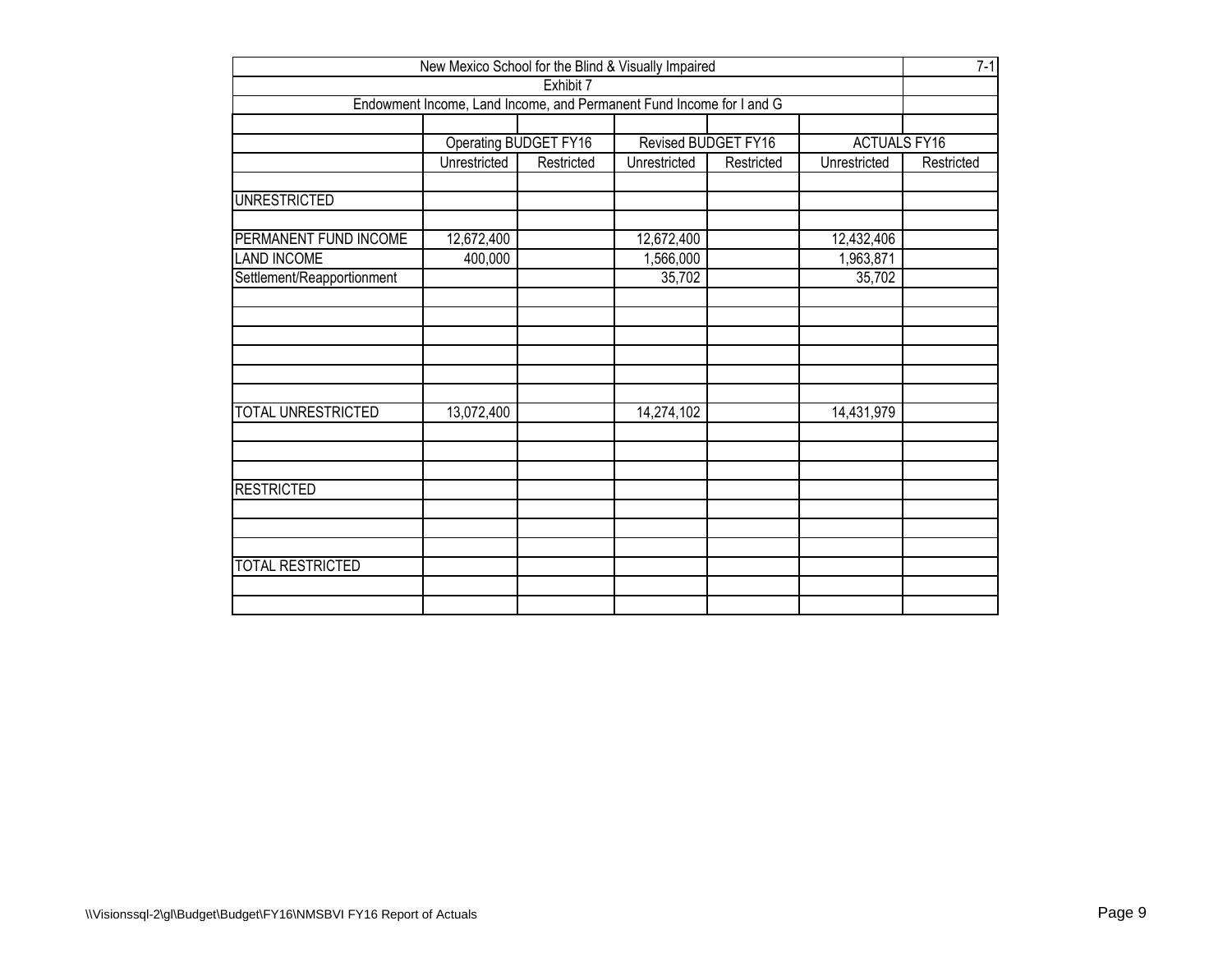| New Mexico School for the Blind & Visually Impaired |              |                              |              |                            |                     |            |  |  |  |  |  |
|-----------------------------------------------------|--------------|------------------------------|--------------|----------------------------|---------------------|------------|--|--|--|--|--|
| Exhibit 9<br>Other Sources of Revenue for I and G   |              |                              |              |                            |                     |            |  |  |  |  |  |
|                                                     |              |                              |              |                            |                     |            |  |  |  |  |  |
|                                                     |              |                              |              |                            |                     |            |  |  |  |  |  |
|                                                     |              |                              |              |                            |                     |            |  |  |  |  |  |
|                                                     |              | <b>Operating BUDGET FY16</b> |              | <b>Revised BUDGET FY16</b> | <b>ACTUALS FY16</b> |            |  |  |  |  |  |
|                                                     | Unrestricted | Restricted                   | Unrestricted | Restricted                 | Unrestricted        | Restricted |  |  |  |  |  |
|                                                     |              |                              |              |                            |                     |            |  |  |  |  |  |
| Commission for the Blind - Eye Glasses              |              |                              |              |                            |                     |            |  |  |  |  |  |
| Developmental Specialists                           |              |                              |              |                            |                     |            |  |  |  |  |  |
| <b>Document Recycling Service</b>                   |              |                              |              |                            |                     |            |  |  |  |  |  |
| Donations                                           |              |                              |              |                            |                     |            |  |  |  |  |  |
| <b>EMNRD - Clean Energy Grant</b>                   |              |                              |              |                            |                     |            |  |  |  |  |  |
| FIT - Training Income                               |              |                              |              |                            |                     |            |  |  |  |  |  |
| <b>Food Service Income</b>                          | 12,200       |                              | 12,200       |                            | 12,733              |            |  |  |  |  |  |
| <b>Grants/Joint Powers Agreements</b>               |              |                              |              |                            |                     |            |  |  |  |  |  |
| Interest Income                                     | 250          |                              | 250          |                            | 508                 |            |  |  |  |  |  |
| Life Skills - Income                                | 3,200        |                              | 3,350        |                            | 3,680               |            |  |  |  |  |  |
| Shaken Baby Syndrome                                |              |                              |              |                            |                     |            |  |  |  |  |  |
| Medicaid                                            |              |                              |              |                            |                     |            |  |  |  |  |  |
| Misc (Facilities Rental, etc.)                      | 12,000       |                              | 12,000       |                            | 3,198               |            |  |  |  |  |  |
| Murphy Estate Gas Royalty                           | 2,400        |                              | 2,400        |                            | 562                 |            |  |  |  |  |  |
| <b>NMSVH Foundation</b>                             |              |                              |              | 10,256                     |                     | 5,083      |  |  |  |  |  |
| PED - Carl Perkins                                  |              |                              |              |                            |                     |            |  |  |  |  |  |
| <b>ECP Training Income</b>                          |              |                              |              |                            |                     |            |  |  |  |  |  |
| Outreach - Training Income                          |              |                              |              |                            |                     |            |  |  |  |  |  |
| PED - IDEA-B                                        |              |                              |              |                            |                     |            |  |  |  |  |  |
| PED - IDEA-B (ARRA)                                 |              |                              |              |                            |                     |            |  |  |  |  |  |
| PED - School Improvement Incentive                  |              |                              |              |                            |                     |            |  |  |  |  |  |
| <b>PED - State Textbooks</b>                        |              |                              |              |                            |                     |            |  |  |  |  |  |
| <b>Plant Asset Sales</b>                            | 15,000       |                              | 15,000       |                            | $\Omega$            |            |  |  |  |  |  |
| Resource Center - Income                            | 12,000       |                              | 12,000       |                            | 2,717               |            |  |  |  |  |  |
| <b>Risk Management Claims</b>                       |              |                              |              |                            |                     |            |  |  |  |  |  |
| DDSD/FIT (ARRA) - Assistive Tech                    |              |                              |              |                            |                     |            |  |  |  |  |  |
| DDSD/FIT (ARRA) - Training                          |              |                              |              |                            |                     |            |  |  |  |  |  |
| USAC - E - Rate                                     |              |                              | 2,128        |                            | 2,128               |            |  |  |  |  |  |
| <b>GITWL</b>                                        |              | 0                            |              | 104,131                    | 0                   | 104,132    |  |  |  |  |  |
| <b>WREIC</b>                                        |              | 8,650                        |              | 84,869                     | $\mathbf{0}$        | 67,619     |  |  |  |  |  |
| <b>TOTAL</b>                                        | 57,050       | 8,650                        | 59,328       | 199,257                    | 25,525              | 176,834    |  |  |  |  |  |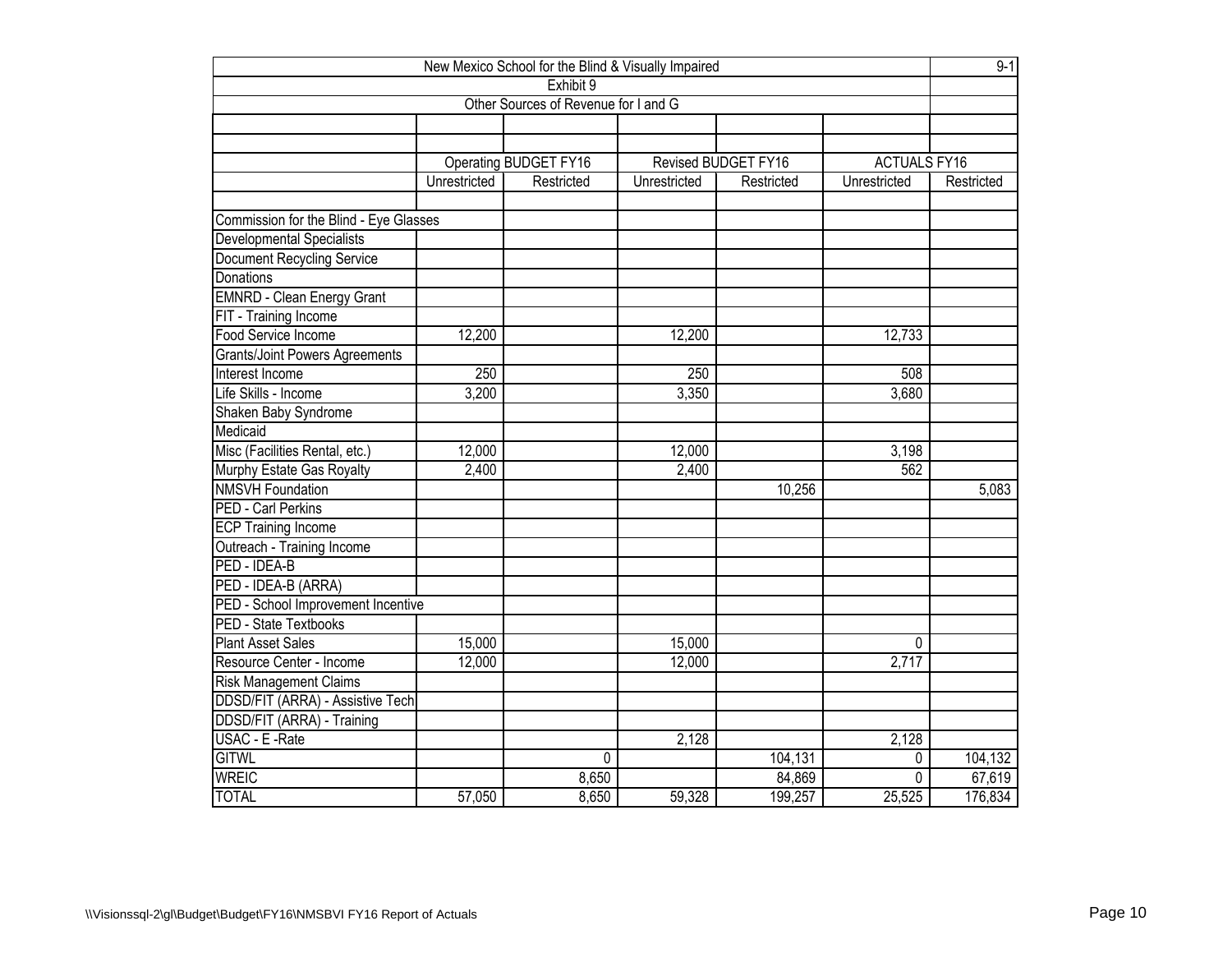|                                   |            |                       |            |                              |              | New Mexico School for the Blind & Visually Impaired |            |             |              |                     |            | $10-1$  |
|-----------------------------------|------------|-----------------------|------------|------------------------------|--------------|-----------------------------------------------------|------------|-------------|--------------|---------------------|------------|---------|
|                                   |            |                       |            | Exhibit 10                   |              |                                                     |            |             |              |                     |            |         |
|                                   |            |                       |            | Expenditures for Instruction |              |                                                     |            |             |              |                     |            |         |
|                                   |            | Operating BUDGET FY16 |            |                              |              | <b>Revised BUDGET FY16</b>                          |            |             |              | <b>ACTUALS FY16</b> |            |         |
|                                   |            | Unrestricted          | Restricted |                              | Unrestricted |                                                     | Restricted |             | Unrestricted |                     | Restricted |         |
|                                   | <b>FTE</b> | Amount                | <b>FTE</b> | Amount                       | <b>FTE</b>   | Amount                                              | <b>FTE</b> | Amount      | <b>FTE</b>   | Amount              | <b>FTE</b> | Amount  |
| <b>ACADEMIC INSTRUCTION</b>       |            |                       |            |                              |              |                                                     |            |             |              |                     |            |         |
| General Instruction               |            | ,300,927              |            | 81,600                       |              | 1,435,739                                           |            | 128,812     |              | 1,041,841           |            | 83,358  |
| Albuquerque Pre-School            |            | 2,108,286             |            | 62,189                       |              | 1,910,725                                           |            | 68,428      |              | 1,807,609           |            | 57,921  |
| Independent Living Skills Program |            | 238,705               |            | 0                            |              | 234,308                                             |            | 0           |              | 214,933             |            | 0       |
| Summer Programs                   |            | 80,588                |            | 0                            |              | 72,057                                              |            | $\mathbf 0$ |              | 63,347              |            | 0       |
| Camp Life                         |            | 26,853                |            | $\mathbf 0$                  |              | 21,921                                              |            | 0           |              | 23,253              |            | 0       |
| Personnel Prep Program            |            | 386,776               |            | $\mathbf{0}$                 |              | 355,833                                             |            | 0           |              | 272,870             |            | 0       |
| Post School Preparation           |            | $\pmb{0}$             |            | $\mathbf 0$                  |              | 0                                                   |            | 0           |              | $\mathbf 0$         |            | 0       |
| <b>TOTAL</b>                      |            | 4,142,134             |            | 143,789                      |              | 4,030,582                                           |            | 197,240     |              | 3,423,852           |            | 141,278 |
| Fringe Benefits                   |            | 1,420,099             |            | 24,311                       |              | 1,291,684                                           |            | 24,311      |              | 1,236,644           |            | 26,145  |
| <b>GRAND TOTAL</b>                |            |                       |            |                              |              |                                                     |            |             |              |                     |            |         |
| <b>GENERAL INSTRUCTION</b>        |            | 5,562,233             |            | 168,100                      |              | 5,322,267                                           |            | 221,551     |              | 4,660,496           |            | 167,423 |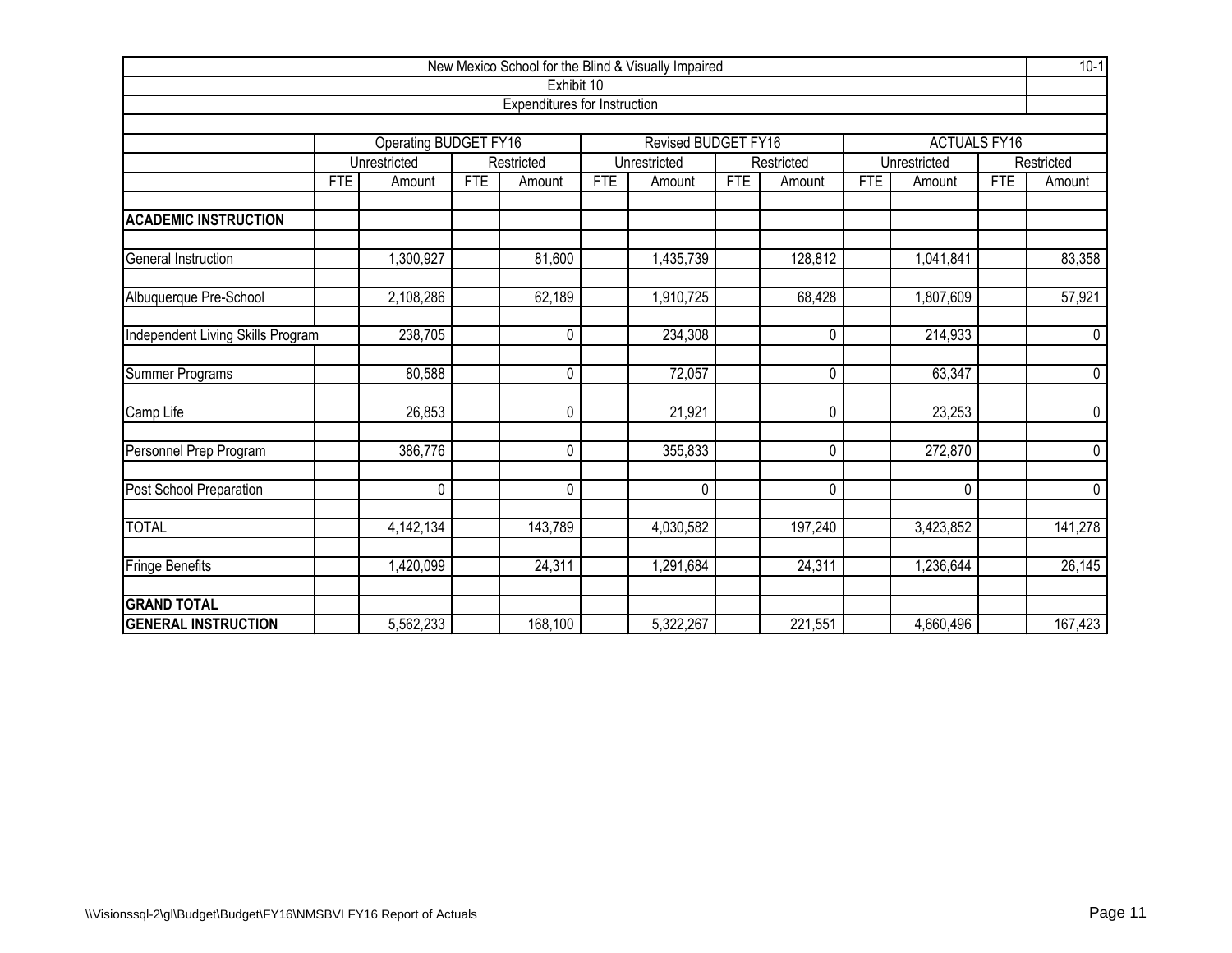|                                    |                                                                          |                              |            |                              |            | New Mexico School for the Blind & Visually Impaired |            |          |            |                     |            | $10-2$ |
|------------------------------------|--------------------------------------------------------------------------|------------------------------|------------|------------------------------|------------|-----------------------------------------------------|------------|----------|------------|---------------------|------------|--------|
|                                    |                                                                          |                              |            | Exhibit 10                   |            |                                                     |            |          |            |                     |            |        |
|                                    |                                                                          |                              |            | Expenditures for Instruction |            |                                                     |            |          |            |                     |            |        |
|                                    |                                                                          |                              |            |                              |            |                                                     |            |          |            |                     |            |        |
|                                    |                                                                          | <b>Operating BUDGET FY16</b> |            |                              |            | Revised BUDGET FY16                                 |            |          |            | <b>ACTUALS FY16</b> |            |        |
|                                    | Unrestricted<br>Unrestricted<br>Restricted<br>Unrestricted<br>Restricted |                              |            |                              |            |                                                     |            |          |            | Restricted          |            |        |
|                                    | <b>FTE</b>                                                               | Amount                       | <b>FTE</b> | Amount                       | <b>FTE</b> | Amount                                              | <b>FTE</b> | Amount   | <b>FTE</b> | Amount              | <b>FTE</b> | Amount |
| <b>GENERAL INSTRUCTION</b>         |                                                                          |                              |            |                              |            |                                                     |            |          |            |                     |            |        |
| <b>Professional Salaries</b>       | 16.0                                                                     | 888,036                      |            | $\Omega$                     | 13.0       | 1,018,137                                           |            | $\Omega$ | 12.0       | 677,515             |            |        |
| Assistant/Supervisor Salaries      |                                                                          | 40,091                       |            |                              | 1.0        | 47,166                                              |            |          | 1.0        | 47,166              |            |        |
| Secretarial & Clerical Salaries    | $.5\,$                                                                   | 18,380                       |            |                              | 0.5        | $\Omega$                                            |            |          | 0.0        | U                   |            |        |
| Technician Salaries                | 8.0                                                                      | 230,525                      |            |                              | 10.0       | 273,630                                             |            |          | 10.0       | 255,962             |            |        |
| Other Salaries - Part Time/Temp    |                                                                          | 13,394                       |            |                              |            | 21,283                                              |            |          |            | 21,926              |            |        |
| Supplies & Expenses                |                                                                          | 30,000                       |            | 17,800                       |            | 22,400                                              |            | 14,434   |            | 9,139               |            | 15,508 |
| <b>Instructional Textbooks</b>     |                                                                          |                              |            |                              |            |                                                     |            |          |            |                     |            |        |
| <b>Instructional Materials</b>     |                                                                          |                              |            |                              |            |                                                     |            |          |            |                     |            |        |
| Travel                             |                                                                          | 15,000                       |            | 3,750                        |            | 11,000                                              |            | 13,794   |            | 12,252              |            | 10,251 |
| Training                           |                                                                          | 8,000                        |            | 3,750                        |            | 4,000                                               |            | 7,695    |            | ,330                |            | 6,895  |
| Equipment                          |                                                                          | 20,000                       |            | 7,500                        |            | 1,701                                               |            | 6,470    |            | 0                   |            | 3,635  |
| Field Trips/Misc                   |                                                                          |                              |            |                              |            |                                                     |            |          |            |                     |            |        |
| Food & Beverage                    |                                                                          | ,500                         |            |                              |            | 3,000                                               |            | 150      |            | 1,716               |            | \$147  |
| Dues/Subscriptions/Books           |                                                                          | 10,000                       |            | 800                          |            | 16,600                                              |            | 3,060    |            | 9,158               |            | 621    |
| <b>Contracted Services</b>         |                                                                          | 21,000                       |            | 48,000                       |            | 11,822                                              |            | 82,908   |            | 2,127               |            | 46,141 |
| <b>Community Based Instruction</b> |                                                                          | 5,000                        |            |                              |            | 5,000                                               |            | 300      |            | 3,551               |            | 161    |
| <b>TOTAL</b>                       | 25.5                                                                     | ,300,927                     | 0.0        | 81,600                       | 24.5       | 1,435,739                                           | 0.0        | 128,812  | 23.0       | 1,041,841           | 0.0        | 83,358 |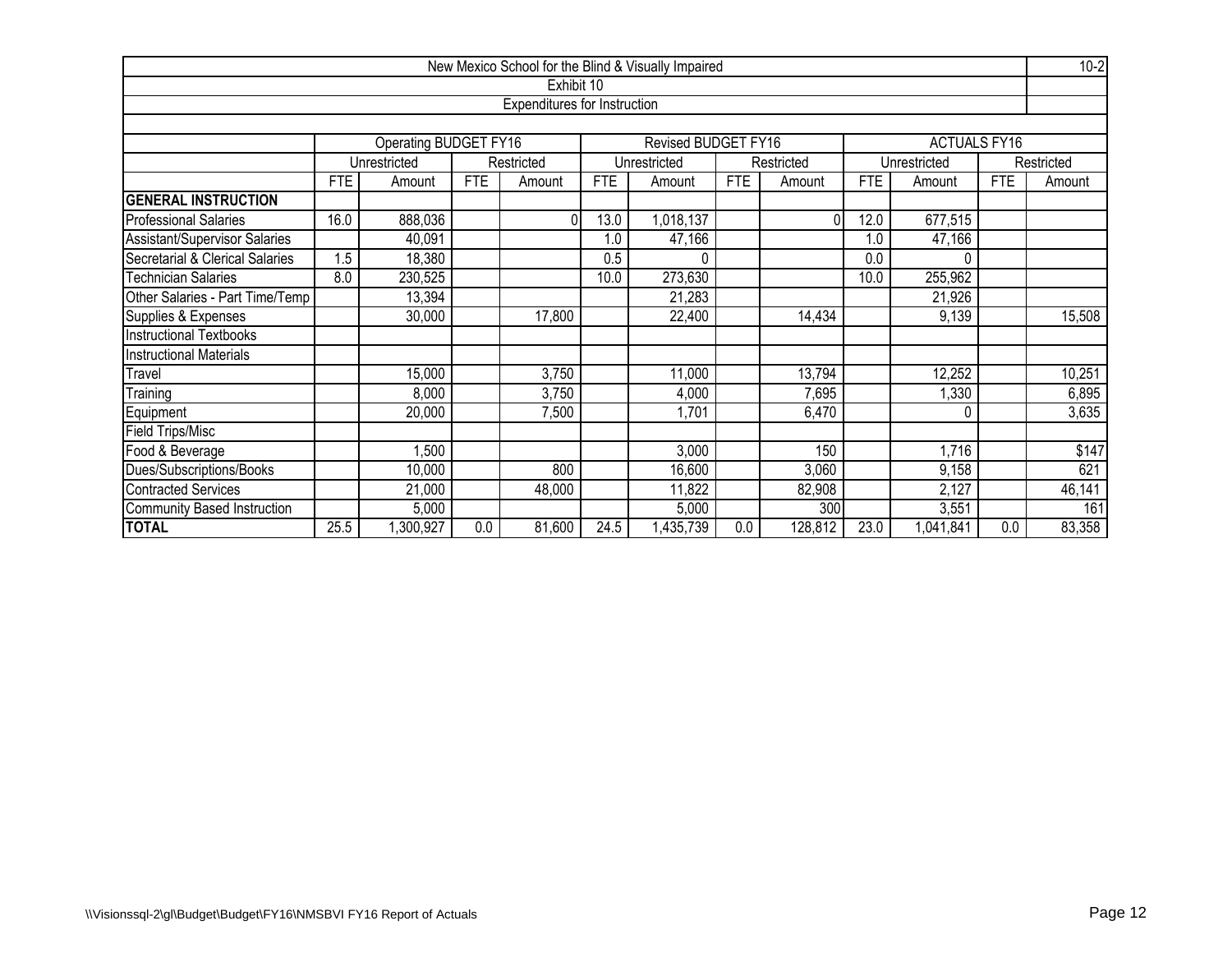|                                                                     |                                                                                                      |                                               |            |                              |            | New Mexico School for the Blind & Visually Impaired |            |            |            |                     |            | $10-3$     |
|---------------------------------------------------------------------|------------------------------------------------------------------------------------------------------|-----------------------------------------------|------------|------------------------------|------------|-----------------------------------------------------|------------|------------|------------|---------------------|------------|------------|
|                                                                     |                                                                                                      |                                               |            | Exhibit 10                   |            |                                                     |            |            |            |                     |            |            |
|                                                                     |                                                                                                      |                                               |            | Expenditures for Instruction |            |                                                     |            |            |            |                     |            |            |
|                                                                     |                                                                                                      |                                               |            |                              |            |                                                     |            |            |            |                     |            |            |
|                                                                     |                                                                                                      | Operating BUDGET FY16                         |            |                              |            | Revised BUDGET FY16                                 |            |            |            | <b>ACTUALS FY16</b> |            |            |
|                                                                     |                                                                                                      | Unrestricted                                  |            | Restricted                   |            | Unrestricted                                        |            | Restricted |            | Unrestricted        |            | Restricted |
|                                                                     | <b>FTE</b>                                                                                           | Amount                                        | <b>FTE</b> | Amount                       | <b>FTE</b> | Amount                                              | <b>FTE</b> | Amount     | <b>FTE</b> | Amount              | <b>FTE</b> | Amount     |
| ALBUQUERQUE EARLY CHILDHOOD PROGRAM                                 |                                                                                                      |                                               |            |                              |            |                                                     |            |            |            |                     |            |            |
| <b>Professional Salaries</b>                                        | 1.0<br>59,089<br>22.5<br>1.0<br>62,589<br>22.5<br>22.5<br>1,199,111<br>1,164,525<br>1.0<br>,357,557  |                                               |            |                              |            |                                                     |            |            |            |                     | 55,650     |            |
| Assistant/Supervisor Salaries                                       | 1.0                                                                                                  | 50,811                                        |            |                              | 1.0        | 50,811                                              |            |            | 1.0        | 50,811              |            |            |
| Secretarial & Clerical Salaries                                     | 1.0                                                                                                  | 31,222<br>32,703<br>32,558<br>1.0<br>1.0      |            |                              |            |                                                     |            |            |            |                     |            |            |
| <b>Technician Salaries</b>                                          | 20.0                                                                                                 | 492,490<br>446,206<br>433,868<br>20.0<br>20.0 |            |                              |            |                                                     |            |            |            |                     |            |            |
| Other Salaries - Part Time/Temp                                     |                                                                                                      | 23,755                                        |            |                              |            | 15,269                                              |            |            |            | 10,483              |            |            |
| Supplies & Expenses                                                 |                                                                                                      | 35,450                                        |            |                              |            | 35,050                                              |            | 2,739      |            | 25,379              |            | 254        |
| Travel                                                              |                                                                                                      | 7,000                                         |            |                              |            | 13,000                                              |            |            |            | 5,641               |            |            |
| Training                                                            |                                                                                                      | 17,000                                        |            |                              |            | 19,200                                              |            |            |            | 19,045              |            |            |
| Equipment                                                           |                                                                                                      |                                               |            | 0                            |            | $\mathbf{0}$                                        |            |            |            | 0                   |            |            |
| <b>Field Trips</b>                                                  |                                                                                                      |                                               |            |                              |            |                                                     |            |            |            |                     |            |            |
| Food & Beverage                                                     |                                                                                                      | 8,000                                         |            |                              |            | 8,000                                               |            |            |            | 3,910               |            |            |
| Dues/Subscriptions/Books                                            |                                                                                                      | 3,000                                         |            |                              |            | 600                                                 |            |            |            | 111                 |            |            |
| 58,773<br>43,894<br>Contracted Services<br>50,000<br>3,100<br>3,100 |                                                                                                      |                                               |            |                              |            |                                                     |            |            | 2,017      |                     |            |            |
| Medicaid - State Share Reimbursement                                |                                                                                                      | 27,000                                        |            |                              |            | 27,000                                              |            |            |            | 14,167              |            |            |
| Community Based Instruction                                         |                                                                                                      | 5,000                                         |            |                              |            | 5,000                                               |            |            |            | 3,218               |            |            |
| <b>TOTAL</b>                                                        | 44.5<br>62,189<br>44.5<br>68,428<br>44.5<br>1,807,609<br>2,108,286<br>1.0<br>1,910,725<br>1.0<br>1.0 |                                               |            |                              |            |                                                     |            |            |            | 57,921              |            |            |
|                                                                     |                                                                                                      |                                               |            |                              |            |                                                     |            |            |            |                     |            |            |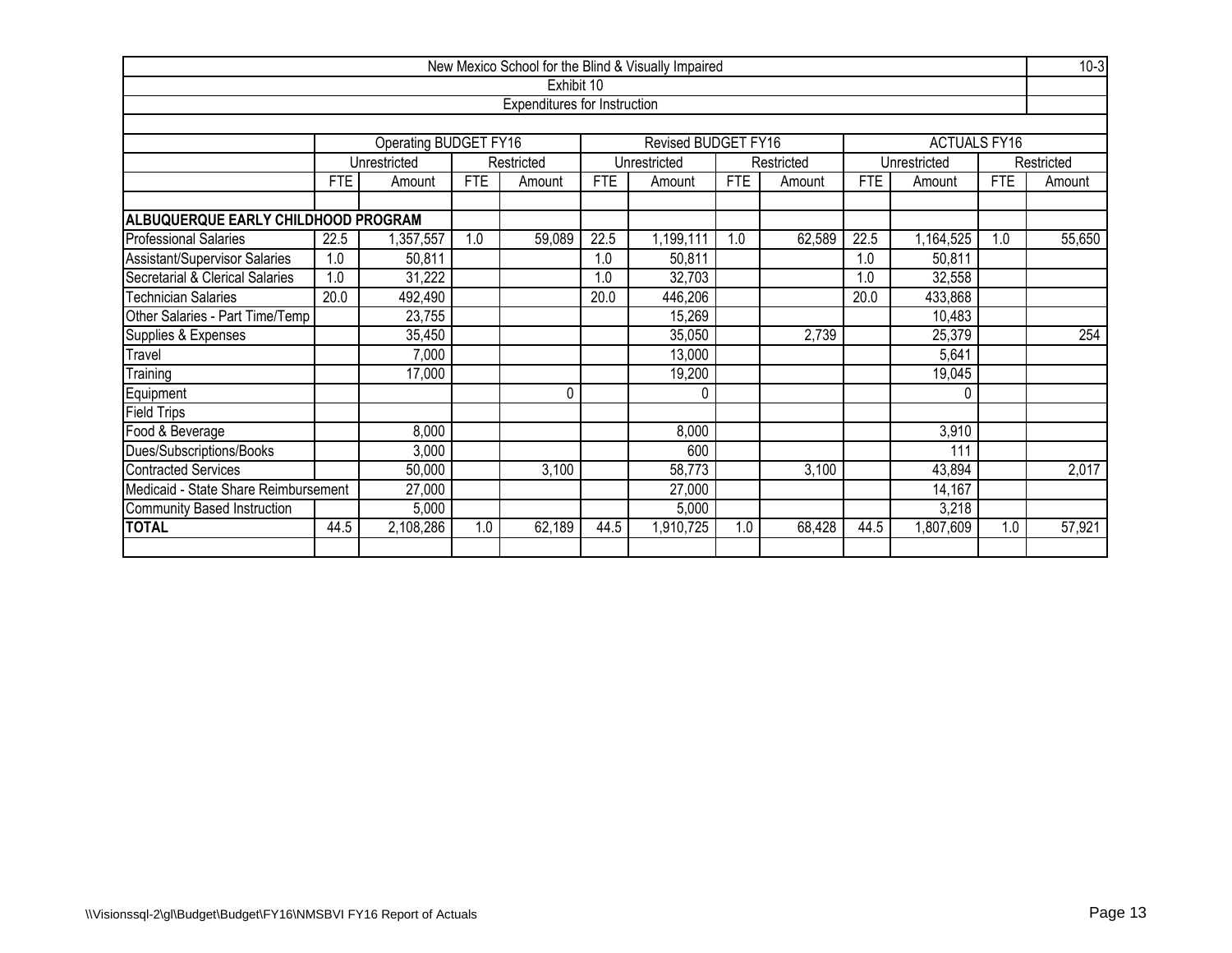|                                 |            |                                             |            |                                     |            | New Mexico School for the Blind & Visually Impaired |            |            |            |                     |            | $10-4$      |  |
|---------------------------------|------------|---------------------------------------------|------------|-------------------------------------|------------|-----------------------------------------------------|------------|------------|------------|---------------------|------------|-------------|--|
|                                 |            |                                             |            | Exhibit 10                          |            |                                                     |            |            |            |                     |            |             |  |
|                                 |            |                                             |            | <b>Expenditures for Instruction</b> |            |                                                     |            |            |            |                     |            |             |  |
|                                 |            |                                             |            |                                     |            |                                                     |            |            |            |                     |            |             |  |
|                                 |            | Operating BUDGET FY16                       |            |                                     |            | Revised BUDGET FY16                                 |            |            |            | <b>ACTUALS FY16</b> |            |             |  |
|                                 |            | Unrestricted                                |            | Restricted                          |            | Unrestricted                                        |            | Restricted |            | Unrestricted        |            | Restricted  |  |
|                                 | <b>FTE</b> | Amount                                      | <b>FTE</b> | Amount                              | <b>FTE</b> | Amount                                              | <b>FTE</b> | Amount     | <b>FTE</b> | Amount              | <b>FTE</b> | Amount      |  |
| Life Skills                     |            |                                             |            |                                     |            |                                                     |            |            |            |                     |            |             |  |
| <b>Professional Salaries</b>    | 1.5        | 95,369                                      |            |                                     | 1.5        | 93,407                                              |            |            | 1.5        | 92,839              |            |             |  |
| Assistant/Supervisor Salaries   |            |                                             |            |                                     |            |                                                     |            |            |            |                     |            |             |  |
| Secretarial & Clerical Salaries |            |                                             |            |                                     |            |                                                     |            |            |            |                     |            |             |  |
| <b>Technician Salaries</b>      | 4.0        | 113,436<br>113,001<br>4.0<br>111,395<br>4.0 |            |                                     |            |                                                     |            |            |            |                     |            |             |  |
| Other Salaries - Part Time/Temp |            |                                             |            |                                     |            |                                                     |            |            |            |                     |            |             |  |
| Supplies & Expenses             |            | 9,400                                       |            |                                     |            | 8,650                                               |            |            |            | 6,590               |            |             |  |
| Travel                          |            | 500                                         |            |                                     |            | 500                                                 |            |            |            | 92                  |            |             |  |
| Training                        |            | 3,000                                       |            |                                     |            | ,000                                                |            |            |            | 0                   |            |             |  |
| Equipment                       |            |                                             |            |                                     |            |                                                     |            |            |            |                     |            |             |  |
| Field Trips/Misc                |            |                                             |            |                                     |            |                                                     |            |            |            |                     |            |             |  |
| Food & Beverage                 |            | 500                                         |            |                                     |            | 500                                                 |            |            |            | 43                  |            |             |  |
| Dues/Subscriptions/Books        |            | 500                                         |            |                                     |            | 500                                                 |            |            |            | 0                   |            |             |  |
| <b>Contracted Services</b>      |            | 10,000                                      |            |                                     |            | 10,000                                              |            |            |            | 1,201               |            |             |  |
| CommunityBased Instruction      |            | 6,000                                       |            |                                     |            | 6,750                                               |            |            |            | 2,773               |            |             |  |
| <b>TOTAL</b>                    | 5.5        | 238,705                                     | 0.0        | 0                                   | 5.5        | 234,308                                             | 0.0        | 0          | 5.5        | 214,933             | 0.0        | $\mathbf 0$ |  |
|                                 |            |                                             |            |                                     |            |                                                     |            |            |            |                     |            |             |  |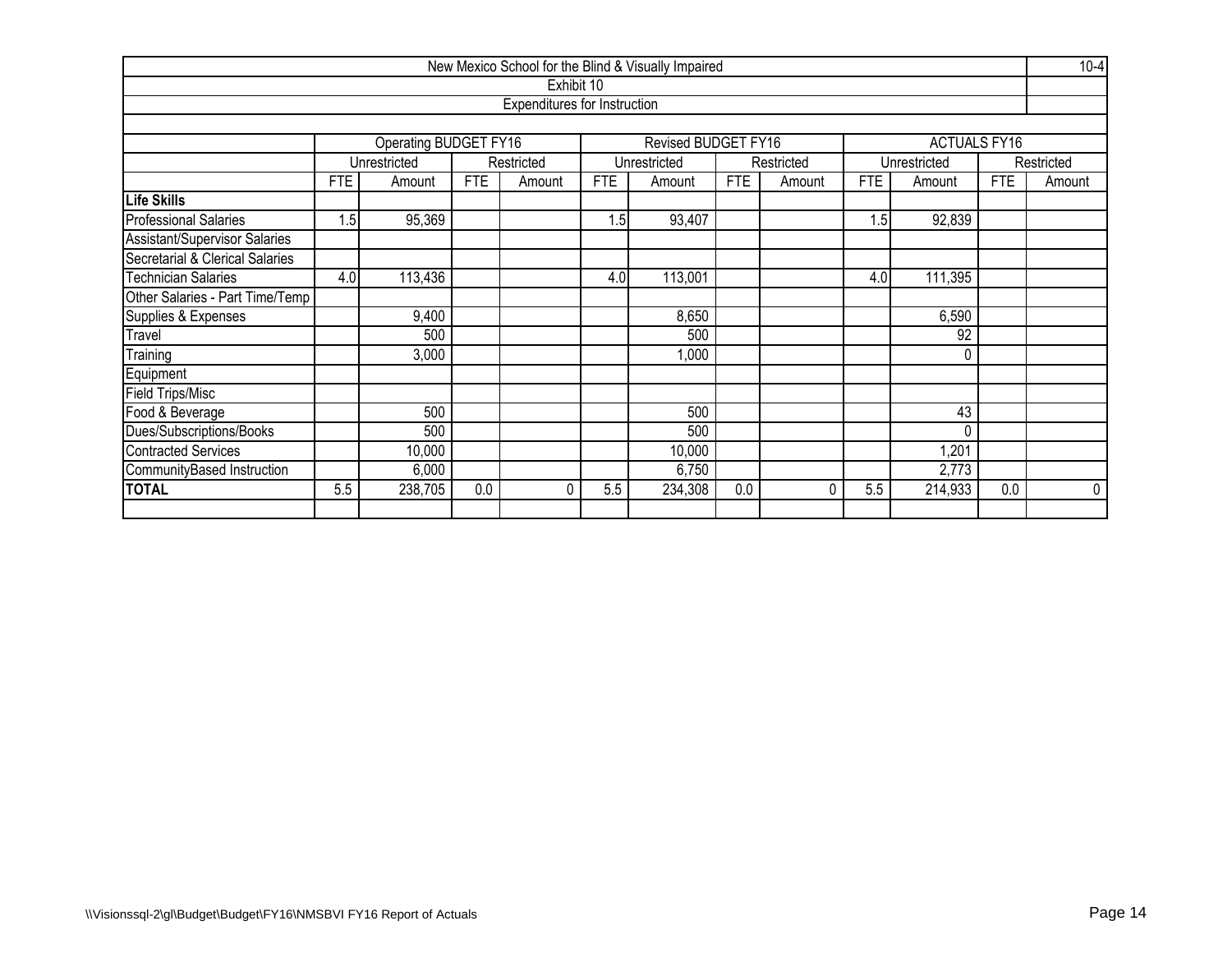|                                                            |      |                              |            |                                     |            | New Mexico School for the Blind & Visually Impaired |            |            |            |                    |            | $10-5$      |  |
|------------------------------------------------------------|------|------------------------------|------------|-------------------------------------|------------|-----------------------------------------------------|------------|------------|------------|--------------------|------------|-------------|--|
|                                                            |      |                              |            | Exhibit 10                          |            |                                                     |            |            |            |                    |            |             |  |
|                                                            |      |                              |            | <b>Expenditures for Instruction</b> |            |                                                     |            |            |            |                    |            |             |  |
|                                                            |      |                              |            |                                     |            |                                                     |            |            |            |                    |            |             |  |
|                                                            |      | <b>Operating BUDGET FY16</b> |            |                                     |            | Revised BUDGET FY16                                 |            |            |            | <b>ACTUAL FY16</b> |            |             |  |
|                                                            |      | Unrestricted                 |            | Restricted                          |            | Unrestricted                                        |            | Restricted |            | Unrestricted       |            | Restricted  |  |
|                                                            | FTE. | Amount                       | <b>FTE</b> | Amount                              | <b>FTE</b> | Amount                                              | <b>FTE</b> | Amount     | <b>FTE</b> | Amount             | <b>FTE</b> | Amount      |  |
| <b>SUMMER PROGRAMS</b>                                     |      |                              |            |                                     |            |                                                     |            |            |            |                    |            |             |  |
| 23,310<br><b>Professional Salaries</b><br>33,901<br>27,860 |      |                              |            |                                     |            |                                                     |            |            |            |                    |            |             |  |
| Assistant/Supervisor Salaries                              |      |                              |            |                                     |            |                                                     |            |            |            |                    |            |             |  |
| Secretarial & Clerical Salaries                            |      |                              |            |                                     |            |                                                     |            |            |            |                    |            |             |  |
| Technician Salaries                                        |      | 14,687                       |            |                                     |            | 12,697                                              |            |            |            | 9,397              |            |             |  |
| Other Salaries - Part Time/Temp                            |      |                              |            |                                     |            | 4,050                                               |            |            |            | 4,050              |            |             |  |
| Supplies & Expenses                                        |      | $\mathbf 0$                  |            |                                     |            | $\Omega$                                            |            |            |            |                    |            |             |  |
| Travel                                                     |      | 24,900                       |            |                                     |            | 24,900                                              |            |            |            | 15,437             |            |             |  |
| Training                                                   |      |                              |            |                                     |            |                                                     |            |            |            |                    |            |             |  |
| Equipment                                                  |      |                              |            |                                     |            |                                                     |            |            |            |                    |            |             |  |
| Field Trips/Misc                                           |      |                              |            |                                     |            |                                                     |            |            |            |                    |            |             |  |
| Food & Beverage                                            |      |                              |            |                                     |            |                                                     |            |            |            |                    |            |             |  |
| Dues/Subscriptions/Books                                   |      |                              |            |                                     |            |                                                     |            |            |            |                    |            |             |  |
| Community Based Instruction                                |      | 7,100                        |            |                                     |            | 7,100                                               |            |            |            | 6,603              |            |             |  |
| <b>TOTAL</b>                                               | 0.0  | 80,588                       | 0.0        | 0.0                                 | 0.0        | 72,057                                              | 0.0        | 0          | 0.0        | 63,347             | 0.0        | $\mathbf 0$ |  |
|                                                            |      |                              |            |                                     |            |                                                     |            |            |            |                    |            |             |  |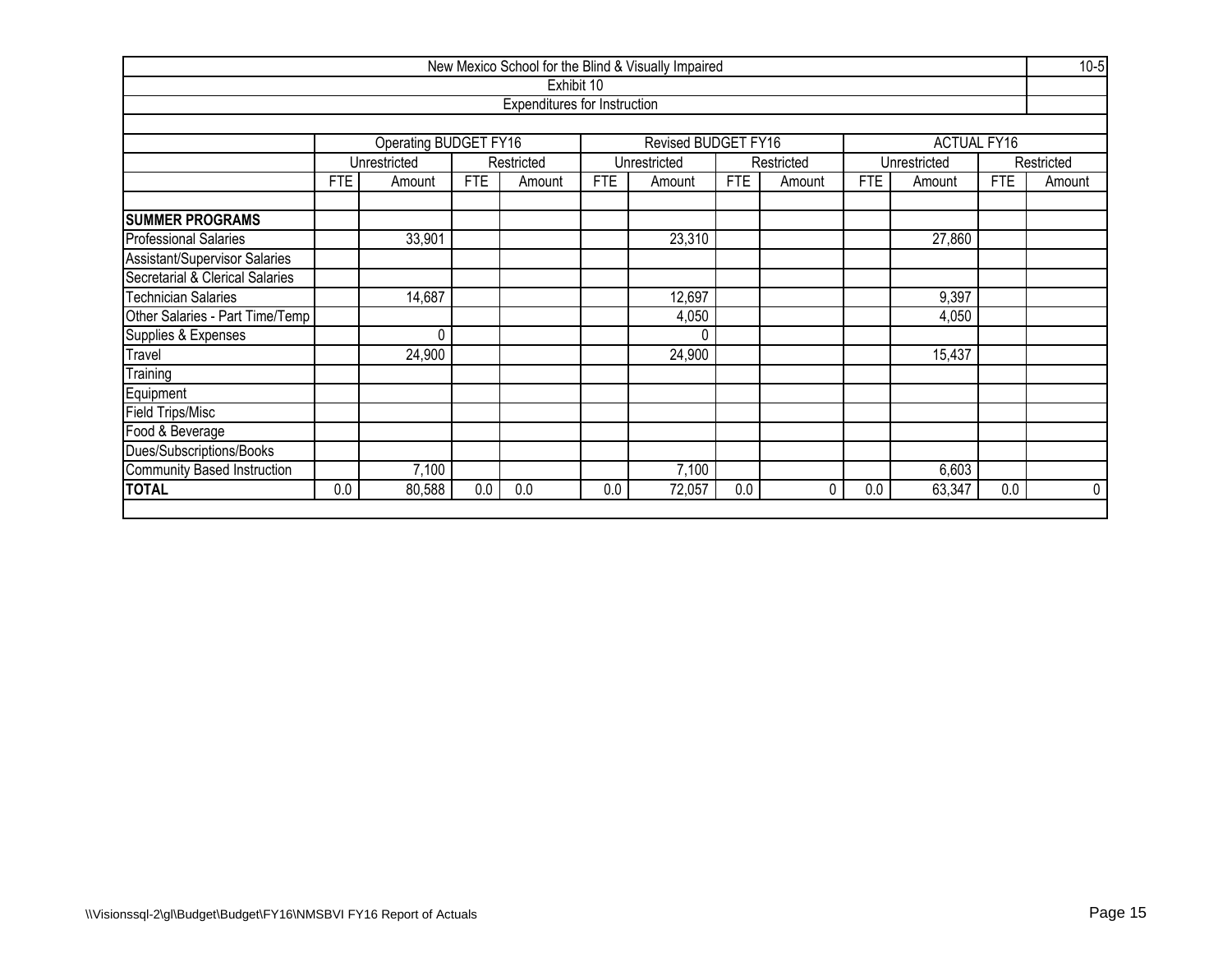|                                                         |            |                              |            |                              |            | New Mexico School for the Blind & Visually Impaired |            |            |            |                     |            | $10-6$     |  |
|---------------------------------------------------------|------------|------------------------------|------------|------------------------------|------------|-----------------------------------------------------|------------|------------|------------|---------------------|------------|------------|--|
|                                                         |            |                              |            | Exhibit 10                   |            |                                                     |            |            |            |                     |            |            |  |
|                                                         |            |                              |            | Expenditures for Instruction |            |                                                     |            |            |            |                     |            |            |  |
|                                                         |            |                              |            |                              |            |                                                     |            |            |            |                     |            |            |  |
|                                                         |            | <b>Operating BUDGET FY16</b> |            |                              |            | Revised BUDGET FY16                                 |            |            |            | <b>ACTUALS FY16</b> |            |            |  |
|                                                         |            | Unrestricted                 |            | Restricted                   |            | Unrestricted                                        |            | Restricted |            | Unrestricted        |            | Restricted |  |
|                                                         | <b>FTE</b> | Amount                       | <b>FTE</b> | Amount                       | <b>FTE</b> | Amount                                              | <b>FTE</b> | Amount     | <b>FTE</b> | Amount              | <b>FTE</b> | Amount     |  |
| <b>CAMP-LIFE</b>                                        |            |                              |            |                              |            |                                                     |            |            |            |                     |            |            |  |
| <b>Professional Salaries</b><br>4,767<br>3,487<br>3,656 |            |                              |            |                              |            |                                                     |            |            |            |                     |            |            |  |
| Assistant/Supervisor Salaries                           |            |                              |            |                              |            |                                                     |            |            |            |                     |            |            |  |
| Secretarial & Clerical Salaries                         | 137        |                              |            |                              |            |                                                     |            |            |            |                     |            |            |  |
| <b>Technician Salaries</b>                              |            | 17,649                       |            |                              |            | 16,212                                              |            |            |            | 19,012              |            |            |  |
| Other Salaries - Part Time/Temp                         |            | 2,937                        |            |                              |            | 585                                                 |            |            |            | 585                 |            |            |  |
| Supplies & Expenses                                     |            | 250                          |            |                              |            | 250                                                 |            |            |            | 0                   |            |            |  |
| Travel                                                  |            |                              |            |                              |            |                                                     |            |            |            |                     |            |            |  |
| Training                                                |            |                              |            |                              |            |                                                     |            |            |            |                     |            |            |  |
| Equipment                                               |            |                              |            |                              |            |                                                     |            |            |            |                     |            |            |  |
| Field Trips/Misc                                        |            |                              |            |                              |            |                                                     |            |            |            |                     |            |            |  |
| Food & Beverage                                         |            | 250                          |            |                              |            | 250                                                 |            |            |            | 0                   |            |            |  |
| Dues/Subscriptions/Books                                |            |                              |            |                              |            |                                                     |            |            |            |                     |            |            |  |
| Community Based Instruction                             |            | 1,000                        |            |                              |            | 1,000                                               |            |            |            | 0                   |            |            |  |
| <b>TOTAL</b>                                            | 0.0        | 26,853                       | 0.0        | 0.0                          | 0.0        | 21,921                                              | 0.0        | $\Omega$   | 0.0        | 23,253              | 0.0        | $\Omega$   |  |
|                                                         |            |                              |            |                              |            |                                                     |            |            |            |                     |            |            |  |
|                                                         |            |                              |            |                              |            |                                                     |            |            |            |                     |            |            |  |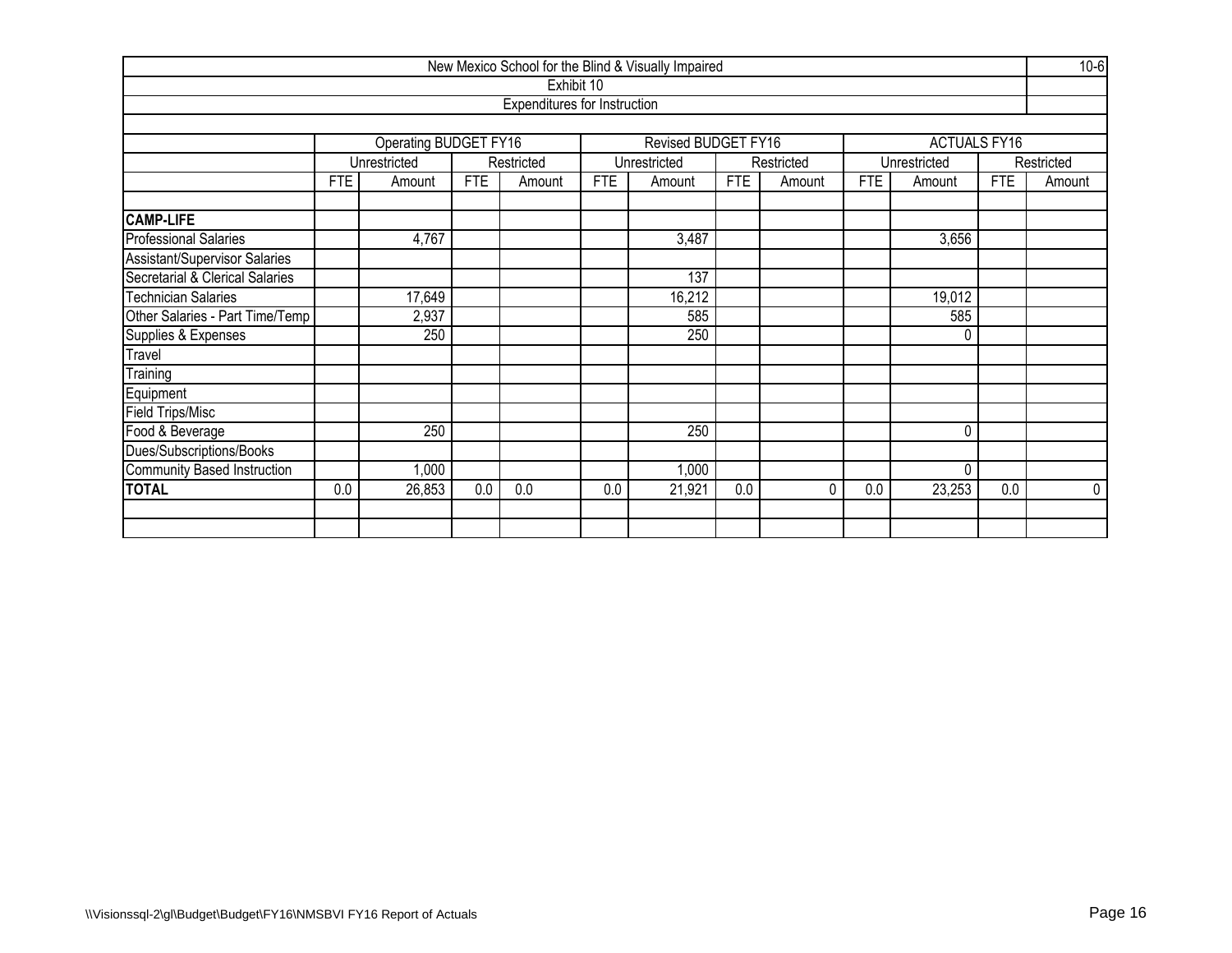|                                 |                               |                         |            |                              |     | New Mexico School for the Blind & Visually Impaired |            |            |            |                     |            | $10 - 7$   |  |
|---------------------------------|-------------------------------|-------------------------|------------|------------------------------|-----|-----------------------------------------------------|------------|------------|------------|---------------------|------------|------------|--|
|                                 |                               |                         |            | Exhibit 10                   |     |                                                     |            |            |            |                     |            |            |  |
|                                 |                               |                         |            | Expenditures for Instruction |     |                                                     |            |            |            |                     |            |            |  |
|                                 |                               |                         |            |                              |     |                                                     |            |            |            |                     |            |            |  |
|                                 |                               | Operating BUDGET FY16   |            |                              |     | Revised BUDGET FY16                                 |            |            |            | <b>ACTUALS FY16</b> |            |            |  |
|                                 |                               | Unrestricted            |            | Restricted                   |     | Unrestricted                                        |            | Restricted |            | Unrestricted        |            | Restricted |  |
|                                 | <b>FTE</b>                    | Amount                  | <b>FTE</b> | Amount                       | FTE | Amount                                              | <b>FTE</b> | Amount     | <b>FTE</b> | Amount              | <b>FTE</b> | Amount     |  |
| <b>PERSONNEL PREP PROGRAM</b>   |                               |                         |            |                              |     |                                                     |            |            |            |                     |            |            |  |
| <b>Professional Salaries</b>    | 1.0                           | 90,664                  |            |                              | 1.0 | 96,581                                              |            |            | 1.0        | 93,439              |            |            |  |
| Assistant/Supervisor Salaries   |                               |                         |            |                              |     |                                                     |            |            |            |                     |            |            |  |
| Secretarial & Clerical Salaries | 0.5                           | 18,380<br>0.0<br>0<br>0 |            |                              |     |                                                     |            |            |            |                     |            |            |  |
| <b>Technician Salaries</b>      |                               |                         |            |                              |     |                                                     |            |            |            |                     |            |            |  |
| Other Salaries - Part Time/Temp |                               |                         |            |                              |     |                                                     |            |            |            | 834                 |            |            |  |
| Supplies & Expenses             |                               | 3,810                   |            |                              |     | 4,481                                               |            |            |            | 317                 |            |            |  |
| Travel                          |                               | 16,300                  |            |                              |     | 12,300                                              |            |            |            | 8,644               |            |            |  |
| Training                        |                               | 119,568                 |            |                              |     | 119,568                                             |            |            |            | 53,061              |            |            |  |
| Equipment                       |                               |                         |            |                              |     |                                                     |            |            |            |                     |            |            |  |
| Dues/Subscriptions/Books        | 800<br>2,450<br>0             |                         |            |                              |     |                                                     |            |            |            |                     |            |            |  |
| Contracted Services             | 134,903<br>122,003<br>116,575 |                         |            |                              |     |                                                     |            |            |            |                     |            |            |  |
| Food & Beverage                 |                               | 700<br>100              |            |                              |     |                                                     |            |            |            |                     |            |            |  |
| <b>TOTAL</b>                    | 1.5                           | 386,776                 | 0.0        | $\mathbf{0}$                 | 1.0 | 355,833                                             | 0.0        |            | 1.0        | 272,870             | 0.0        | 0          |  |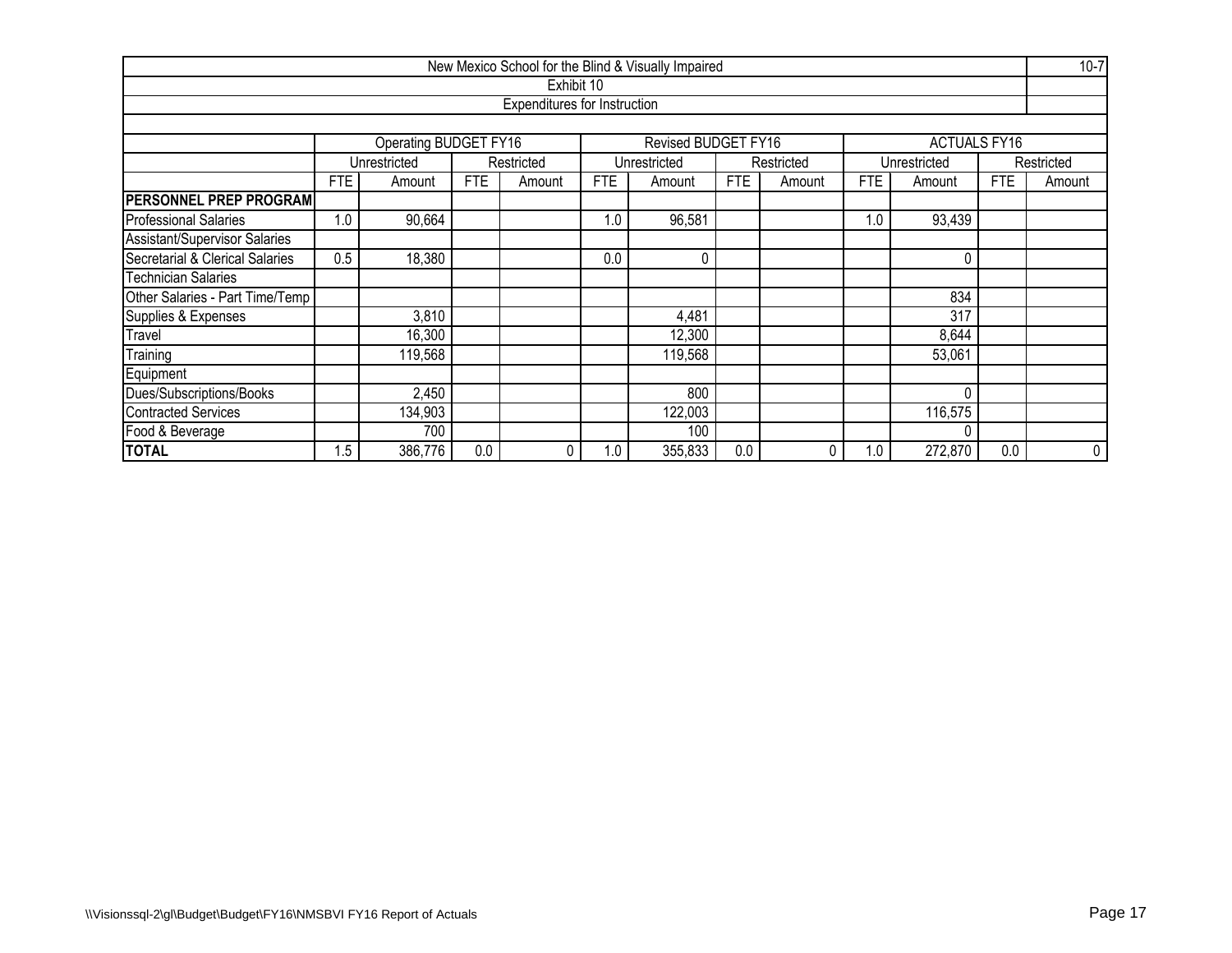|                                      |      |                              |            |                                     |            | New Mexico School for the Blind & Visually Impaired |            |            |     |                     |            | $10 - 8$   |  |  |  |
|--------------------------------------|------|------------------------------|------------|-------------------------------------|------------|-----------------------------------------------------|------------|------------|-----|---------------------|------------|------------|--|--|--|
|                                      |      |                              |            | Exhibit 10                          |            |                                                     |            |            |     |                     |            |            |  |  |  |
|                                      |      |                              |            | <b>Expenditures for Instruction</b> |            |                                                     |            |            |     |                     |            |            |  |  |  |
|                                      |      |                              |            |                                     |            |                                                     |            |            |     |                     |            |            |  |  |  |
|                                      |      | <b>Operating BUDGET FY16</b> |            |                                     |            | Revised BUDGET FY16                                 |            |            |     | <b>ACTUALS FY16</b> |            |            |  |  |  |
|                                      |      | Unrestricted                 |            | Restricted                          |            | Unrestricted                                        |            | Restricted |     | Unrestricted        |            | Restricted |  |  |  |
|                                      | FTE. | Amount                       | <b>FTE</b> | Amount                              | <b>FTE</b> | Amount                                              | <b>FTE</b> | Amount     | FTE | Amount              | <b>FTE</b> | Amount     |  |  |  |
| POST SCHOOL PREPARATION              |      |                              |            |                                     |            |                                                     |            |            |     |                     |            |            |  |  |  |
| <b>Professional Salaries</b>         |      |                              |            |                                     |            |                                                     |            |            |     |                     |            |            |  |  |  |
| <b>Assistant/Supervisor Salaries</b> |      |                              |            |                                     |            |                                                     |            |            |     |                     |            |            |  |  |  |
| Secretarial & Clerical Salaries      |      |                              |            |                                     |            |                                                     |            |            |     |                     |            |            |  |  |  |
| <b>Technician Salaries</b>           |      |                              |            |                                     |            |                                                     |            |            |     |                     |            |            |  |  |  |
| Other Salaries - Part Time/Temp      |      |                              |            |                                     |            |                                                     |            |            |     |                     |            |            |  |  |  |
| Supplies & Expenses                  |      |                              |            |                                     |            |                                                     |            |            |     |                     |            |            |  |  |  |
| Travel                               |      |                              |            |                                     |            |                                                     |            |            |     |                     |            |            |  |  |  |
| Training                             |      |                              |            |                                     |            |                                                     |            |            |     |                     |            |            |  |  |  |
| Equipment                            |      |                              |            |                                     |            |                                                     |            |            |     |                     |            |            |  |  |  |
| Dues/Subscriptions/Books             |      |                              |            |                                     |            |                                                     |            |            |     |                     |            |            |  |  |  |
| <b>Field Trips</b>                   |      |                              |            |                                     |            |                                                     |            |            |     |                     |            |            |  |  |  |
| Community Based Instruction          |      |                              |            |                                     |            |                                                     |            |            |     |                     |            |            |  |  |  |
| <b>TOTAL</b>                         | 0.0  | 0                            | 0.0        | 0                                   | 0.0        |                                                     | 0.0        | 0          | 0.0 | 0                   | 0.0        | 0          |  |  |  |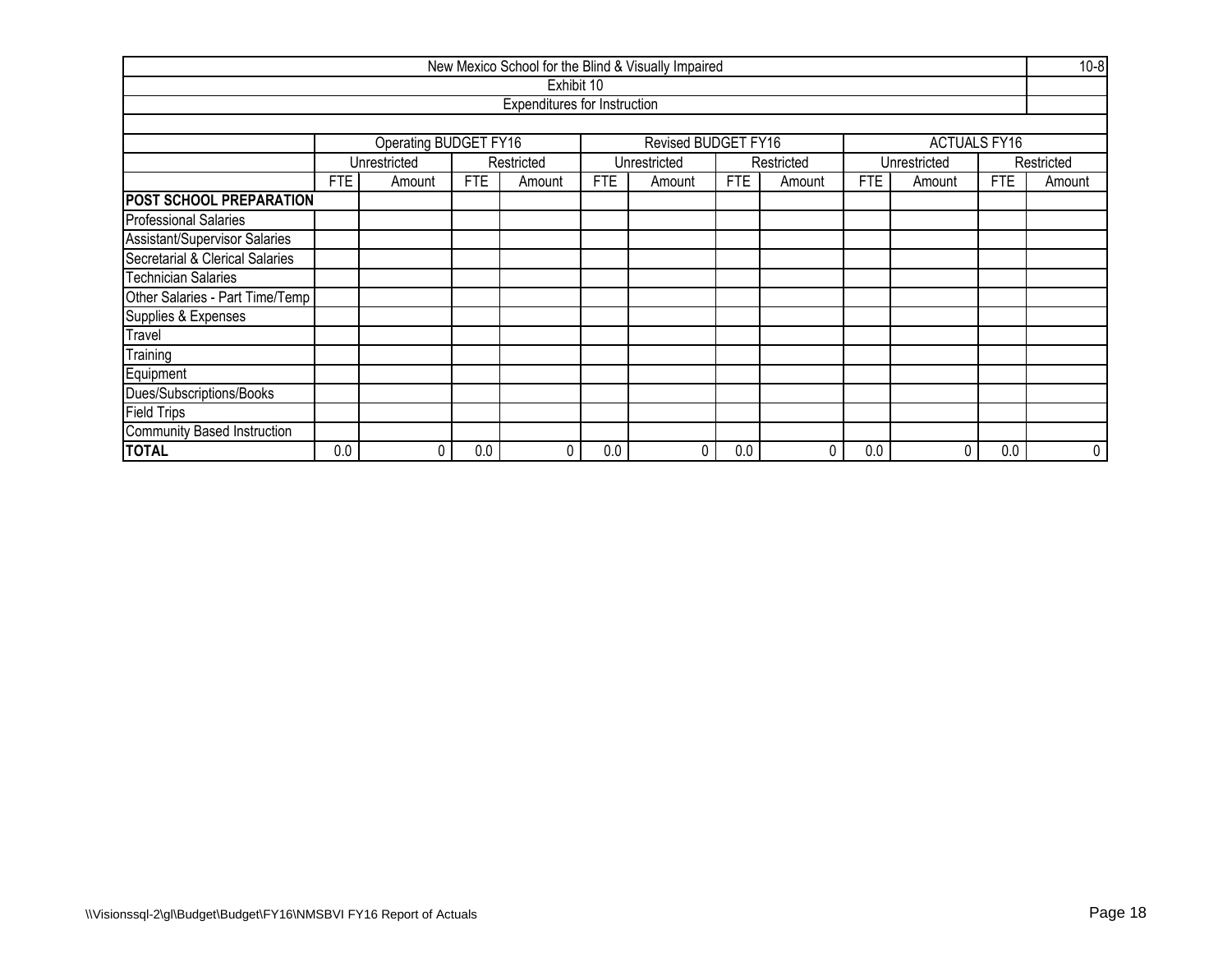|                                 |                                                                                                                                                     |                       |                         |                              |                    | New Mexico School for the Blind & Visually Impaired |                  |            |                  |                     |                  | $10-9$                |
|---------------------------------|-----------------------------------------------------------------------------------------------------------------------------------------------------|-----------------------|-------------------------|------------------------------|--------------------|-----------------------------------------------------|------------------|------------|------------------|---------------------|------------------|-----------------------|
|                                 |                                                                                                                                                     |                       |                         | Exhibit 10                   |                    |                                                     |                  |            |                  |                     |                  |                       |
|                                 |                                                                                                                                                     |                       |                         | Expenditures for Instruction |                    |                                                     |                  |            |                  |                     |                  |                       |
|                                 |                                                                                                                                                     |                       |                         |                              |                    |                                                     |                  |            |                  |                     |                  |                       |
|                                 |                                                                                                                                                     | Operating BUDGET FY16 |                         |                              |                    | Revised BUDGET FY16                                 |                  |            |                  | <b>ACTUALS FY16</b> |                  |                       |
|                                 |                                                                                                                                                     | Unrestricted          |                         | Restricted                   |                    | Unrestricted                                        |                  | Restricted |                  | Unrestricted        |                  | Restricted            |
|                                 | <b>FTE</b>                                                                                                                                          | Amount                | <b>FTE</b>              | Amount                       | FTE                | Amount                                              | <b>FTE</b>       | Amount     | <b>FTE</b>       | Amount              | FTE              | Amount                |
| <b>DETAILS</b>                  |                                                                                                                                                     |                       |                         |                              |                    |                                                     |                  |            |                  |                     |                  |                       |
| Professional Salaries           | 41.0                                                                                                                                                | 2,470,295             | 1.0                     | 59,089                       | 38.0               | 2,434,033                                           | 1.0              | 62,589     | 37.0             | 2,059,833           | 1.0              | 55,650                |
| Assistant/Supervisor Salaries   | 1.0                                                                                                                                                 | 90,902                | $\overline{0.0}$        | 0                            | $\overline{2.0}$   | 97,977                                              | 0.0              | $\Omega$   | 2.0              | 97,977              | 0.0              | $\Omega$              |
| Secretarial & Clerical Salaries | $\overline{3.0}$<br>0.0<br>67,983<br>32,839<br>0.0<br>0<br>1.5<br>1.0<br>0                                                                          |                       |                         |                              |                    |                                                     |                  |            |                  |                     |                  | $\Omega$              |
| <b>Technician Salaries</b>      | 0.0<br>32,558<br>32.0<br>$\overline{0.0}$<br>34.0<br>861,746<br>$\overline{0.0}$<br>34.0<br>$\overline{0.0}$<br>868,787<br>829,633<br>0<br>$\Omega$ |                       |                         |                              |                    |                                                     |                  |            |                  |                     |                  |                       |
| Other Salaries-Part Time/Temp   | 0.0                                                                                                                                                 | 40,087                | $\overline{0.0}$        | 0                            | 0.0                | 41,189                                              | 0.0              | 0          | 0.0              | 37,878              | 0.0              | $\pmb{0}$<br>$\Omega$ |
| Supplies & Expenses             | 0.0                                                                                                                                                 |                       | 0.0<br>17,800<br>78,910 |                              |                    |                                                     | 0.0              | 17,174     | 0.0              | 41,425              | 0.0              | 15,761                |
| <b>Instructional Textbooks</b>  | 0.0                                                                                                                                                 | 0                     | 0.0<br>0.0<br>0.0<br>0  |                              | 70,831<br>$\Omega$ | 0.0                                                 | 0                | 0.0        | 0                | 0.0                 | $\Omega$         |                       |
| <b>Instructional Materials</b>  | $\overline{0.0}$                                                                                                                                    | 0                     | $\overline{0.0}$        | 0                            | $\overline{0.0}$   | $\mathbf 0$                                         | $\overline{0.0}$ | $\Omega$   | $\overline{0.0}$ | 0                   | $\overline{0.0}$ | $\mathbf{0}$          |
| Travel                          | 0.0                                                                                                                                                 | 63,700                | 0.0                     | 3,750                        | 0.0                | 61,700                                              | 0.0              | 13,794     | 0.0              | 42,067              | 0.0              | 10,251                |
| Training                        | 0.0                                                                                                                                                 | 147,568               | 0.0                     | 3,750                        | 0.0                | 143,768                                             | 0.0              | 7,695      | 0.0              | 73,436              | 0.0              | 6,895                 |
| Equipment                       | 0.0                                                                                                                                                 | 20,000                | 0.0                     | 7,500                        | 0.0                | 1,701                                               | 0.0              | 6,470      | 0.0              | 0                   | 0.0              | 3,635                 |
| Field Trips/Misc                | 0.0                                                                                                                                                 | 0                     | $\overline{0.0}$        | 0                            | 0.0                | 0                                                   | 0.0              | 0          | 0.0              | 0                   | 0.0              | $\mathbf{0}$          |
| Food & Beverage                 | 0.0                                                                                                                                                 | 10,950                | 0.0                     | 0.0                          | 0.0                | 11,850                                              | 0.0              | 150        | 0.0              | 5,669               | 0.0              | 147                   |
| Dues/Subscriptions/Books        | 0.0                                                                                                                                                 | 15,950                | 0.0                     | 800                          | 0.0                | 18,500                                              | 0.0              | 3,060      | 0.0              | 9,269               | 0.0              | 621                   |
| Contracted Services             | 0.0                                                                                                                                                 | 215,903               | 0.0                     | 51,100                       | 0.0                | 202,599                                             | 0.0              | 86,008     | 0.0              | 163,797             | 0.0              | 48,158                |
| Advertisement                   | 0.0                                                                                                                                                 |                       | 0.0                     | 0                            | 0.0                |                                                     | 0.0              | $\Omega$   | 0.0              | 0                   | 0.0              | $\Omega$              |
| Community Based Instruction     | 0.0                                                                                                                                                 | 24,100                | 0.0                     | 0.0                          | 0.0                | 24,850                                              | 0.0              | 300.0      | 0.0              | 16,145              | 0.0              | 161                   |
| Medicaid - State Share Reimburs | 0.0                                                                                                                                                 | 27,000                | 0.0                     | 0                            | 0.0                | 27,000                                              | 0.0              | 0          | 0.0              | 14,167              | 0.0              | $\cup$                |
| <b>TOTAL</b>                    | 77.0                                                                                                                                                | 4,142,134             | 1.0                     | 143,789                      | 75.5               | 4,030,582                                           | 1.0              | 197,240    | 74.0             | 3,423,852.36        | 1.0              | 141,278               |
|                                 |                                                                                                                                                     |                       |                         |                              |                    |                                                     |                  |            |                  |                     |                  |                       |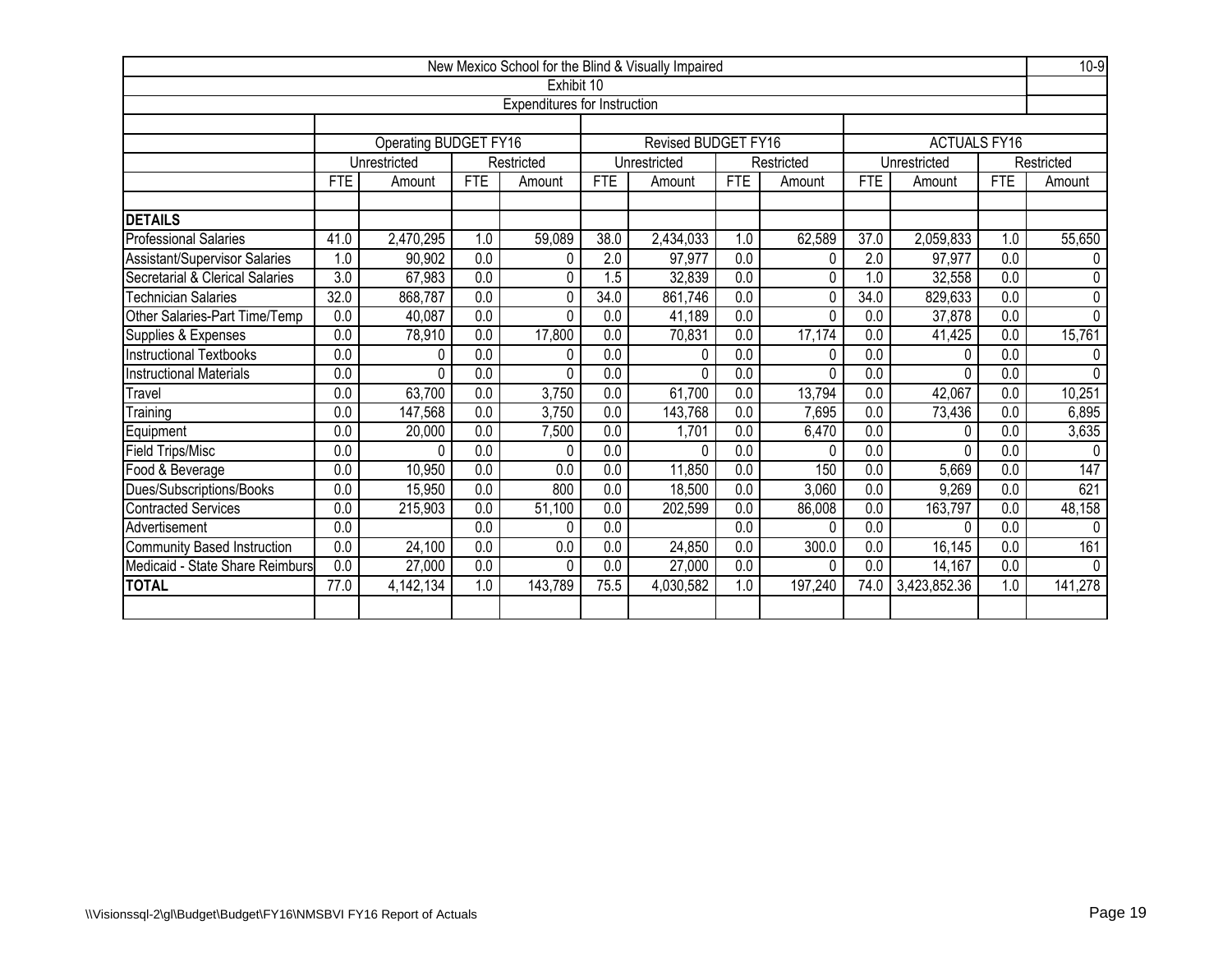| New Mexico School for the Blind & Visually Impaired        |                       |              |                                                        |                      |              |                     |  |  |  |  |  |  |  |
|------------------------------------------------------------|-----------------------|--------------|--------------------------------------------------------|----------------------|--------------|---------------------|--|--|--|--|--|--|--|
|                                                            |                       |              | Exhibit 11<br><b>Expenditures for Academic Support</b> |                      |              |                     |  |  |  |  |  |  |  |
|                                                            |                       |              |                                                        |                      |              |                     |  |  |  |  |  |  |  |
|                                                            | Operating BUDGET FY16 |              | <b>Revised BUDGET FY16</b>                             |                      |              | <b>ACTUALS FY16</b> |  |  |  |  |  |  |  |
|                                                            | Unrestricted          | Restricted   | Unrestricted                                           | Restricted           | Unrestricted | Restricted          |  |  |  |  |  |  |  |
| <b>ACADEMIC SUPPORT</b>                                    |                       |              |                                                        |                      |              |                     |  |  |  |  |  |  |  |
| <b>Academic Support Services</b>                           | 0                     | $\Omega$     | 216,805                                                | 0                    | 131,895      | 0                   |  |  |  |  |  |  |  |
| Library                                                    | 57,489                | $\Omega$     | 57,447                                                 | 0                    | 45,131       | 0                   |  |  |  |  |  |  |  |
| Outreach Services                                          | 501,158               | $\Omega$     | 410,543                                                | 186,661              | 380,977      | 183,309             |  |  |  |  |  |  |  |
| Lending Library                                            | $\mathbf 0$           | 0            | 0                                                      | 0                    | 0            | $\mathbf 0$         |  |  |  |  |  |  |  |
| <b>Low Vision Clinic</b>                                   | 168,209               | $\Omega$     | 214,232                                                | 0                    | 211,373      |                     |  |  |  |  |  |  |  |
| Family Infant Toddler Program                              | 1,104,080             | 303,166      | 1,099,454                                              | 407,420              | 1,066,909    | 374,119             |  |  |  |  |  |  |  |
| <b>Related Services</b>                                    | 373,765               | $\mathbf{0}$ | 359,829                                                | $\pmb{0}$            | 353,722      | $\pmb{0}$           |  |  |  |  |  |  |  |
| Resource Center                                            | 294,347               | 0            | 341,125                                                | 4,800                | 335,575      | 1,752               |  |  |  |  |  |  |  |
| <b>TOTAL</b>                                               | 2,499,048             | 303,166      | 2,699,435                                              | 598,881              | 2,525,582    | 559,180             |  |  |  |  |  |  |  |
| Fringe Benefits                                            | 761,890               | 108,945      | 790,349                                                | $\overline{109,003}$ | 776,089      | 132,999             |  |  |  |  |  |  |  |
| <b>GRAND TOTAL EXPENDITURES</b><br><b>ACADEMIC SUPPORT</b> | 3,260,938             | 412,111      | 3,489,784                                              | 707,884              | 3,301,671    | 692,179             |  |  |  |  |  |  |  |
|                                                            |                       |              |                                                        |                      |              |                     |  |  |  |  |  |  |  |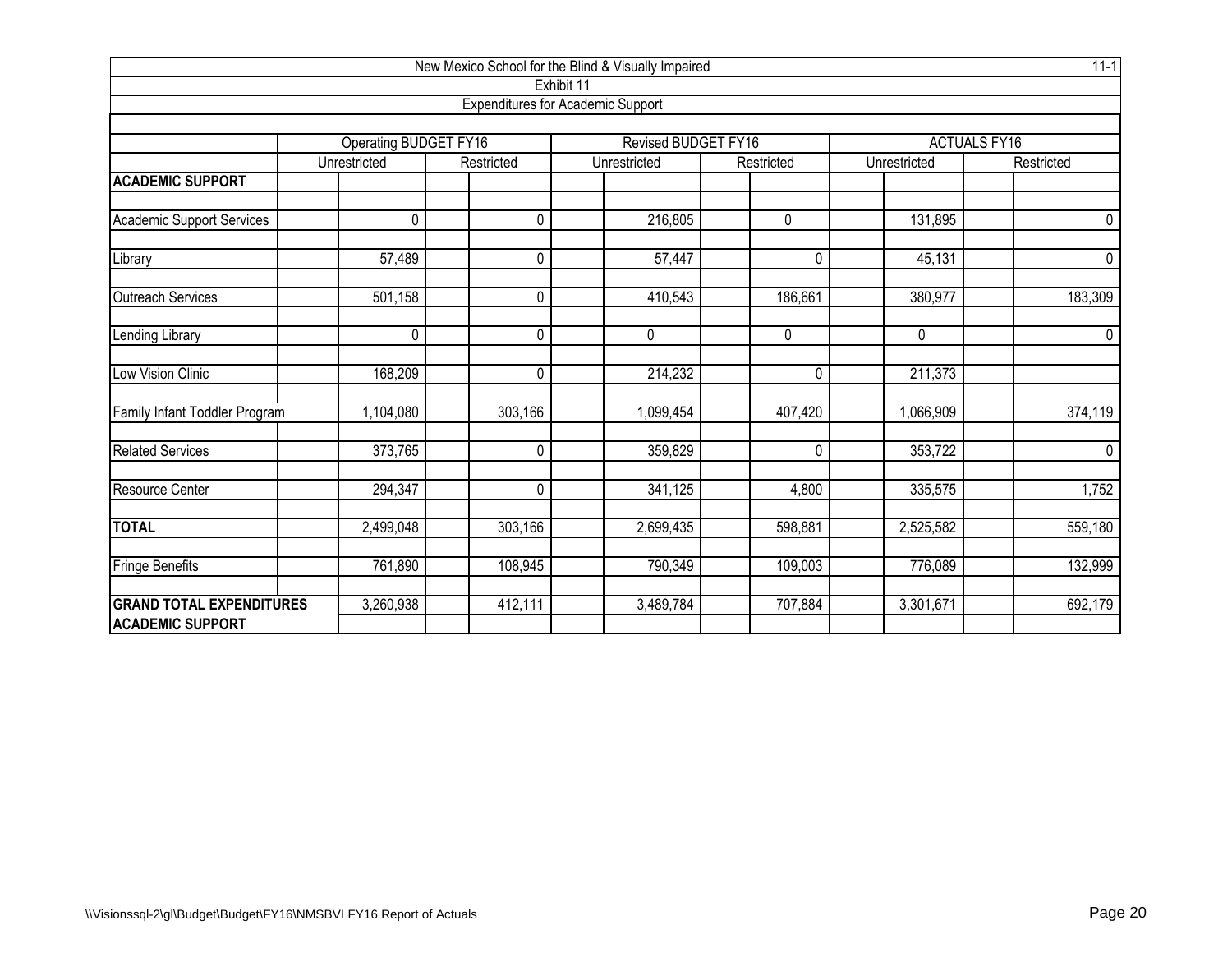|                                                              | New Mexico School for the Blind & Visually Impaired |                       |            |                                          |             |                     |            |            |            |              |                     |            |  |  |  |
|--------------------------------------------------------------|-----------------------------------------------------|-----------------------|------------|------------------------------------------|-------------|---------------------|------------|------------|------------|--------------|---------------------|------------|--|--|--|
|                                                              |                                                     |                       |            |                                          | Exhibit 11a |                     |            |            |            |              |                     |            |  |  |  |
|                                                              |                                                     |                       |            | <b>Expenditures for Academic Support</b> |             |                     |            |            |            |              |                     |            |  |  |  |
|                                                              |                                                     |                       |            |                                          |             |                     |            |            |            |              |                     |            |  |  |  |
|                                                              |                                                     | Operating BUDGET FY16 |            |                                          |             | Revised BUDGET FY16 |            |            |            |              | <b>ACTUALS FY16</b> |            |  |  |  |
|                                                              |                                                     | Unrestricted          |            | Restricted                               |             | Unrestricted        |            | Restricted |            | Unrestricted |                     | Restricted |  |  |  |
|                                                              | FTE                                                 | Amount                | <b>FTE</b> | Amount                                   | <b>FTE</b>  | Amount              | <b>FTE</b> | Amount     | <b>FTE</b> | Amount       | FTE                 | Amount     |  |  |  |
| <b>Academic Support Services</b>                             |                                                     |                       |            |                                          |             |                     |            |            |            |              |                     |            |  |  |  |
| <b>Professional Salaries</b>                                 | 78,268<br>1.00<br>159,429<br>1.00                   |                       |            |                                          |             |                     |            |            |            |              |                     |            |  |  |  |
| <b>Assistant/Supervisor Salaries</b>                         |                                                     |                       |            |                                          |             |                     |            |            |            |              |                     |            |  |  |  |
| Secretarial & Clerical Salaries                              |                                                     |                       |            |                                          |             |                     |            |            |            |              |                     |            |  |  |  |
| 36,350<br><b>Technician Salaries</b><br>1.0<br>37,056<br>1.0 |                                                     |                       |            |                                          |             |                     |            |            |            |              |                     |            |  |  |  |
| Other Salaries - Part Time/Temp                              |                                                     |                       |            |                                          |             |                     |            |            |            |              |                     |            |  |  |  |
| Supplies & Expenses                                          |                                                     |                       |            |                                          |             | 3,321               |            |            |            | 3,077        |                     |            |  |  |  |
| Travel                                                       |                                                     |                       |            |                                          |             | 2,000               |            |            |            | 2,275        |                     |            |  |  |  |
| Training                                                     |                                                     |                       |            |                                          |             | ,300                |            |            |            | 185          |                     |            |  |  |  |
| Equipment                                                    |                                                     |                       |            |                                          |             | ,200                |            |            |            | 1,099        |                     |            |  |  |  |
| Food & Beverage                                              |                                                     |                       |            |                                          |             |                     |            |            |            |              |                     |            |  |  |  |
| Dues/Subscriptions/Books                                     |                                                     |                       |            |                                          |             |                     |            |            |            |              |                     |            |  |  |  |
| <b>Contracted Services</b>                                   |                                                     |                       |            |                                          |             | 12,500              |            |            |            | 10,641       |                     |            |  |  |  |
| <b>TOTAL</b>                                                 | 0.0                                                 | 0                     |            |                                          | 2.00        | 216,805             |            | 0          | 2.00       | 131,895      |                     |            |  |  |  |
|                                                              |                                                     |                       |            |                                          |             |                     |            |            |            |              |                     |            |  |  |  |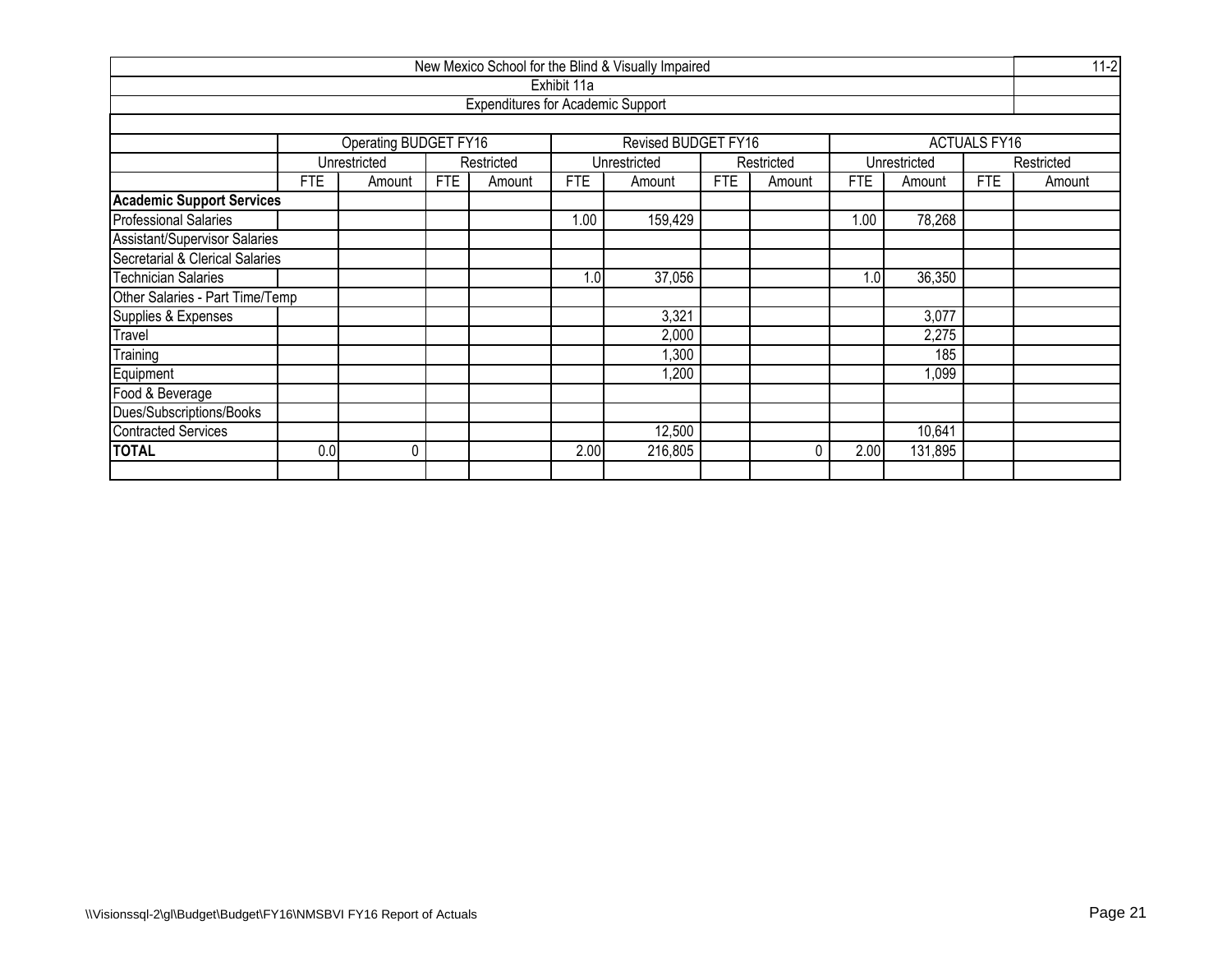|                                      |                 |                       |            |                                          |             | New Mexico School for the Blind & Visually Impaired |                  |             |            |                  |                     | $11-3$     |
|--------------------------------------|-----------------|-----------------------|------------|------------------------------------------|-------------|-----------------------------------------------------|------------------|-------------|------------|------------------|---------------------|------------|
|                                      |                 |                       |            |                                          | Exhibit 11a |                                                     |                  |             |            |                  |                     |            |
|                                      |                 |                       |            | <b>Expenditures for Academic Support</b> |             |                                                     |                  |             |            |                  |                     |            |
|                                      |                 |                       |            |                                          |             |                                                     |                  |             |            |                  |                     |            |
|                                      |                 | Operating BUDGET FY16 |            |                                          |             | <b>Revised BUDGET FY16</b>                          |                  |             |            |                  | <b>ACTUALS FY16</b> |            |
|                                      |                 | Unrestricted          |            | Restricted                               |             | Unrestricted                                        |                  | Restricted  |            | Unrestricted     |                     | Restricted |
|                                      | <b>FTE</b>      | Amount                | <b>FTE</b> | Amount                                   | <b>FTE</b>  | Amount                                              | <b>FTE</b>       | Amount      | <b>FTE</b> | Amount           | <b>FTE</b>          | Amount     |
| <b>LIBRARY</b>                       |                 |                       |            |                                          |             |                                                     |                  |             |            |                  |                     |            |
| <b>Professional Salaries</b>         |                 |                       |            |                                          |             |                                                     |                  |             |            |                  |                     |            |
| <b>Assistant/Supervisor Salaries</b> |                 |                       |            |                                          |             |                                                     |                  |             |            |                  |                     |            |
| Secretarial & Clerical Salaries      |                 |                       |            |                                          |             |                                                     |                  |             |            |                  |                     |            |
| <b>Technician Salaries</b>           | 1.0             | 27,389                |            |                                          | 1.0         | 27,347                                              |                  |             | 1.0        | 27,223           |                     |            |
| Other Salaries - Part Time/Temp      |                 |                       |            |                                          |             |                                                     |                  |             |            |                  |                     |            |
| Supplies & Expenses                  |                 | 2,000                 |            |                                          |             | 2,000                                               |                  |             |            | 1,959            |                     |            |
| Travel                               |                 | 500                   |            |                                          |             | 376                                                 |                  |             |            | $\overline{376}$ |                     |            |
| Training                             | 65<br>600<br>65 |                       |            |                                          |             |                                                     |                  |             |            |                  |                     |            |
| Equipment                            | 15,459<br>0     |                       |            |                                          |             |                                                     |                  |             |            |                  |                     |            |
| Food & Beverage                      |                 |                       |            |                                          |             |                                                     |                  |             |            |                  |                     |            |
| Dues/Subscriptions/Books             |                 | 14,800                |            |                                          |             |                                                     |                  |             |            | 15,328           |                     |            |
| <b>Contracted Services</b>           |                 | 12,000                |            |                                          |             | 12,000                                              |                  |             |            | $\Omega$         |                     |            |
| Community Based Instruction          |                 | 200                   |            |                                          |             | 200                                                 |                  |             |            | 180              |                     |            |
| <b>TOTAL</b>                         | 1.00            | 57,489                |            | $\Omega$                                 | 1.00        | 57,447                                              |                  | $\mathbf 0$ | 1.00       | 45,131           |                     | $\pmb{0}$  |
| <b>OUTREACH SERVICES</b>             |                 |                       |            |                                          |             |                                                     |                  |             |            |                  |                     |            |
| <b>Professional Salaries</b>         | 6.0             | 426,502               |            |                                          | 6.0         | 322,059                                             |                  |             | 6.0        | 300,811          |                     |            |
| <b>Assistant/Supervisor Salaries</b> |                 |                       |            |                                          |             |                                                     |                  |             |            |                  |                     |            |
| Secretarial & Clerical Salaries      | 1.0             | 29,956                |            |                                          | 1.0         | 33,285                                              |                  |             | 1.0        | 32,896           |                     |            |
| <b>Technician Salaries</b>           |                 |                       |            |                                          |             |                                                     |                  |             |            |                  |                     |            |
| Other salaries - Part Time/Temp      |                 |                       |            |                                          |             |                                                     |                  |             |            |                  |                     |            |
| Supplies & Expenses                  |                 | 5,500                 |            |                                          |             | 4,700                                               |                  | 3,353       |            | 3,412            |                     |            |
| Travel                               |                 | 17,000                |            |                                          |             | 20,300                                              |                  |             |            | 22,562           |                     |            |
| Training                             |                 | 6,000                 |            |                                          |             | 7,346                                               |                  |             |            | 4,746            |                     |            |
| Equipment                            |                 |                       |            | 0                                        |             |                                                     |                  |             |            |                  |                     |            |
| Food & Beverage                      |                 | 1,000                 |            |                                          |             | 240                                                 |                  | 545         |            | 221              |                     | 545        |
| Dues/Subscriptions/Books             |                 | 200                   |            |                                          |             | 200                                                 |                  |             |            | 159              |                     |            |
| <b>Contracted Services</b>           |                 | 15,000                |            |                                          |             | 22,414                                              |                  | 182,763     |            | 16,169           |                     | 182,764    |
| <b>Field Trips</b>                   |                 |                       |            |                                          |             |                                                     |                  |             |            |                  |                     |            |
| <b>TOTAL</b>                         | 7.0             | 501,158               | 0.0        | 0                                        | 7.0         | 410,543                                             | $\overline{0.0}$ | 186,661     | 7.0        | 380,977          | $\overline{0.0}$    | 183,309    |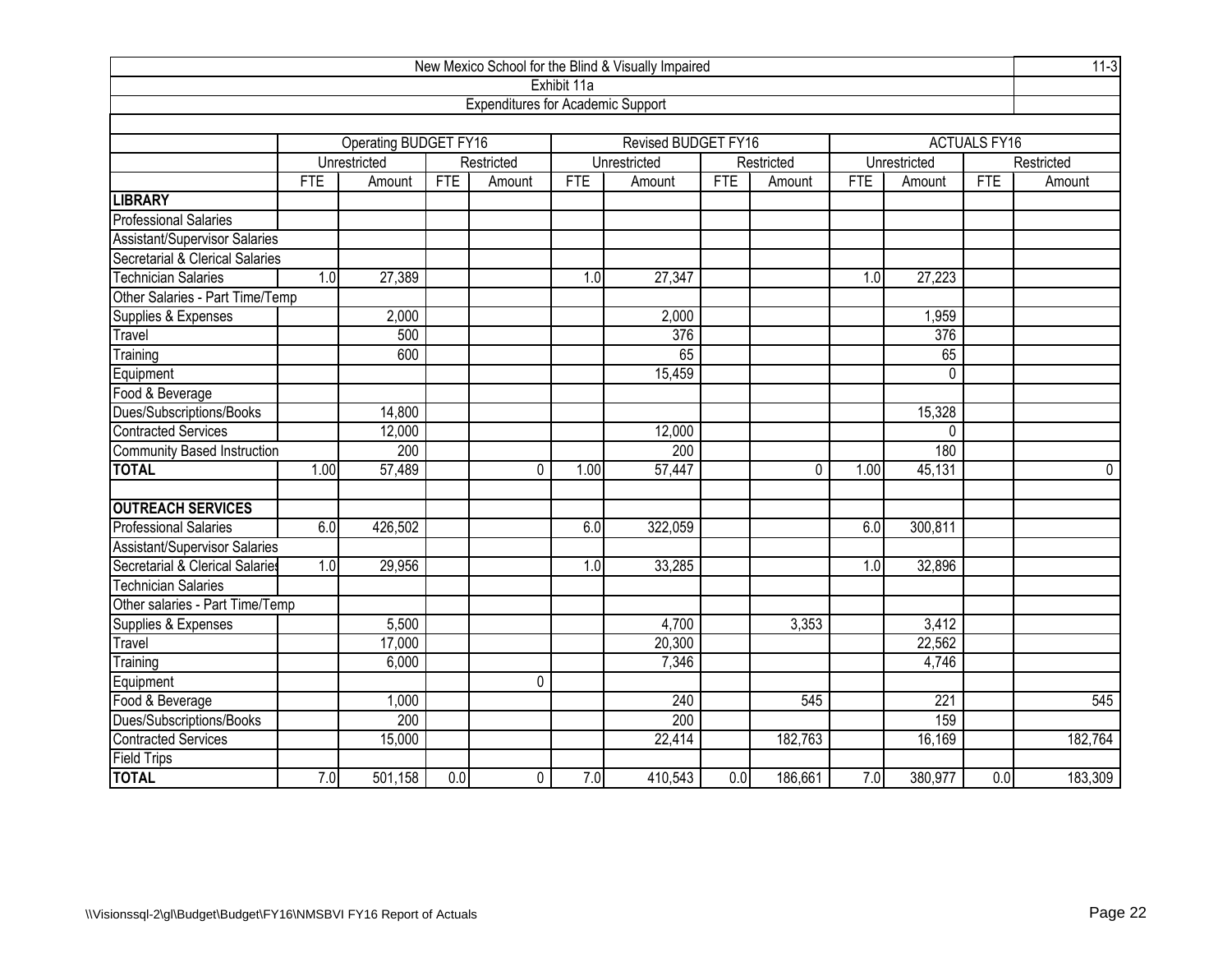| New Mexico School for the Blind & Visually Impaired |                                                                                                                                    |   |  |                                          |             |              |  |   |      |   |            |  |  |  |
|-----------------------------------------------------|------------------------------------------------------------------------------------------------------------------------------------|---|--|------------------------------------------|-------------|--------------|--|---|------|---|------------|--|--|--|
|                                                     |                                                                                                                                    |   |  |                                          | Exhibit 11a |              |  |   |      |   |            |  |  |  |
|                                                     |                                                                                                                                    |   |  | <b>Expenditures for Academic Support</b> |             |              |  |   |      |   |            |  |  |  |
|                                                     |                                                                                                                                    |   |  |                                          |             |              |  |   |      |   |            |  |  |  |
|                                                     | <b>Operating BUDGET FY16</b><br><b>Revised BUDGET FY16</b><br><b>ACTUALS FY16</b>                                                  |   |  |                                          |             |              |  |   |      |   |            |  |  |  |
|                                                     | Unrestricted<br>Unrestricted<br>Restricted<br>Restricted<br>Unrestricted                                                           |   |  |                                          |             |              |  |   |      |   | Restricted |  |  |  |
|                                                     | <b>FTE</b><br><b>FTE</b><br><b>FTE</b><br><b>FTE</b><br><b>FTE</b><br><b>FTE</b><br>Amount<br>Amount<br>Amount<br>Amount<br>Amount |   |  |                                          |             |              |  |   |      |   | Amount     |  |  |  |
| <b>Lending Library</b>                              |                                                                                                                                    |   |  |                                          |             |              |  |   |      |   |            |  |  |  |
| <b>Professional Salaries</b>                        |                                                                                                                                    |   |  |                                          |             |              |  |   |      |   |            |  |  |  |
| <b>Assistant/Supervisor Salaries</b>                |                                                                                                                                    |   |  |                                          |             |              |  |   |      |   |            |  |  |  |
| Secretarial & Clerical Salaries                     |                                                                                                                                    |   |  |                                          |             |              |  |   |      |   |            |  |  |  |
| <b>Technician Salaries</b>                          |                                                                                                                                    |   |  |                                          |             |              |  |   |      |   |            |  |  |  |
| Other Salaries - Part Time/Temp                     |                                                                                                                                    |   |  |                                          |             |              |  |   |      |   |            |  |  |  |
| Supplies & Expenses                                 |                                                                                                                                    |   |  |                                          |             |              |  |   |      |   |            |  |  |  |
| Travel                                              |                                                                                                                                    |   |  |                                          |             |              |  |   |      |   |            |  |  |  |
| Training                                            |                                                                                                                                    |   |  |                                          |             |              |  |   |      |   |            |  |  |  |
| Equipment                                           |                                                                                                                                    |   |  |                                          |             |              |  |   |      |   |            |  |  |  |
| Food & Beverage                                     |                                                                                                                                    |   |  |                                          |             |              |  |   |      |   |            |  |  |  |
| Dues/Subscriptions/Books                            |                                                                                                                                    |   |  |                                          |             |              |  |   |      |   |            |  |  |  |
| <b>Contracted Services</b>                          |                                                                                                                                    |   |  |                                          |             |              |  |   |      |   |            |  |  |  |
| <b>TOTAL</b>                                        | 0.0                                                                                                                                | 0 |  |                                          | 0.00        | $\mathbf{0}$ |  | 0 | 0.00 | 0 |            |  |  |  |
|                                                     |                                                                                                                                    |   |  |                                          |             |              |  |   |      |   |            |  |  |  |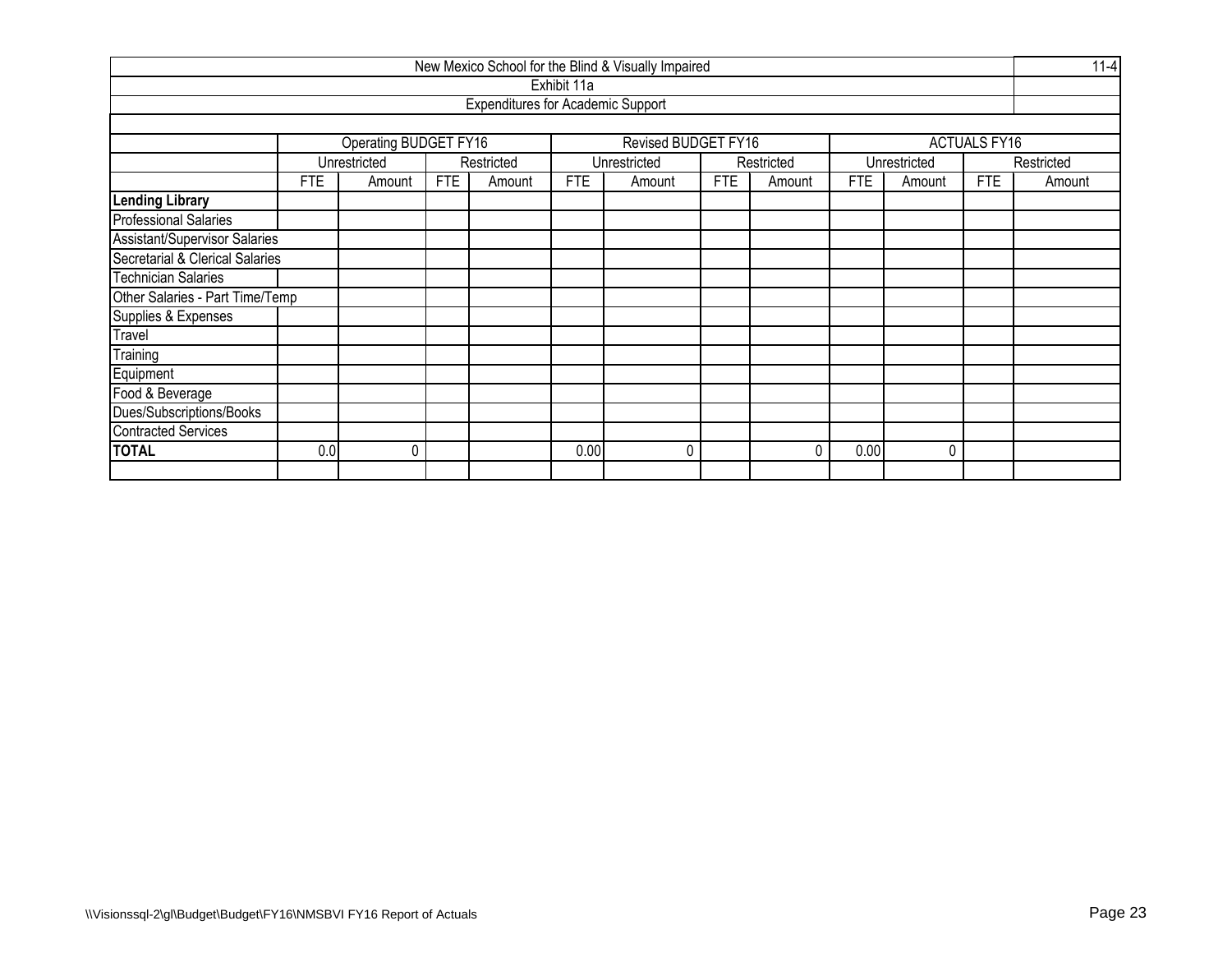|                                      |            |                       |            |                                          |             | New Mexico School for the Blind & Visually Impaired |            |            |            |              |                     | $11-5$     |
|--------------------------------------|------------|-----------------------|------------|------------------------------------------|-------------|-----------------------------------------------------|------------|------------|------------|--------------|---------------------|------------|
|                                      |            |                       |            |                                          | Exhibit 11a |                                                     |            |            |            |              |                     |            |
|                                      |            |                       |            | <b>Expenditures for Academic Support</b> |             |                                                     |            |            |            |              |                     |            |
|                                      |            |                       |            |                                          |             |                                                     |            |            |            |              |                     |            |
|                                      |            | Operating BUDGET FY16 |            |                                          |             | <b>Revised BUDGET FY16</b>                          |            |            |            |              | <b>ACTUALS FY16</b> |            |
|                                      |            | Unrestricted          |            | Restricted                               |             | Unrestricted                                        |            | Restricted |            | Unrestricted |                     | Restricted |
|                                      | <b>FTE</b> | Amount                | <b>FTE</b> | Amount                                   | <b>FTE</b>  | Amount                                              | <b>FTE</b> | Amount     | <b>FTE</b> | Amount       | <b>FTE</b>          | Amount     |
| <b>LOW VISION CLINIC</b>             |            |                       |            |                                          |             |                                                     |            |            |            |              |                     |            |
| <b>Professional Salaries</b>         | 3.00       | 132,759               |            |                                          | 3.00        | 182,382                                             |            |            | 3.00       | 182,382      |                     |            |
| Assistant/Supervisor Salaries        |            |                       |            |                                          |             |                                                     |            |            |            |              |                     |            |
| Secretarial & Clerical Salaries      |            |                       |            |                                          |             |                                                     |            |            |            |              |                     |            |
| <b>Technician Salaries</b>           |            |                       |            |                                          |             |                                                     |            |            |            |              |                     |            |
| Other Salaries - Part Time/Temp      |            |                       |            |                                          |             |                                                     |            |            |            |              |                     |            |
| Supplies & Expenses                  |            | 3,500                 |            |                                          |             | 809                                                 |            |            |            | 617          |                     |            |
| Travel                               |            | 4,000                 |            |                                          |             | 2,920                                               |            |            |            | 3,290        |                     |            |
| 1,500<br>1,500<br>150<br>Training    |            |                       |            |                                          |             |                                                     |            |            |            |              |                     |            |
| Equipment                            |            |                       |            |                                          |             |                                                     |            |            |            |              |                     |            |
| Food & Beverage                      |            | 250                   |            |                                          |             | 250                                                 |            |            |            | 176          |                     |            |
| Dues/Subscriptions/Books             |            | 200                   |            |                                          |             | $\overline{91}$                                     |            |            |            | 91           |                     |            |
| <b>Contracted Services</b>           |            | 26,000                |            |                                          |             | 26,280                                              |            |            |            | 24,667       |                     |            |
| <b>TOTAL</b>                         | 3.0        | 168,209               |            |                                          | 3.00        | 214,232                                             |            | 0          | 3.00       | 211,373      |                     |            |
|                                      |            |                       |            |                                          |             |                                                     |            |            |            |              |                     |            |
| <b>FAMILY INFANT TODDLER PROGRAM</b> |            |                       |            |                                          |             |                                                     |            |            |            |              |                     |            |
| <b>Professional Salaries</b>         | 15.0       | 978,894               | 4.0        | 269,480                                  | 15.0        | 974,267                                             | 4.0        | 317,475    | 15.0       | 996,395      | 4.0                 | 265,298    |
| Assistant/Supervisor Salaries        |            |                       |            |                                          |             |                                                     |            |            |            |              |                     |            |
| Secretarial & Clerical Salaries      | 1.0        | 24,037                | 0.5        | 24,037                                   | 0.5         | 24,037                                              | 0.5        | 24,037     | 1.0        | 0            | 0.5                 | 47,781     |
| <b>Technician Salaries</b>           |            |                       |            |                                          |             |                                                     |            |            |            |              |                     |            |
| Other salaries - Part Time/Temp      |            |                       |            |                                          |             |                                                     |            |            |            |              |                     |            |
| Supplies & Expenses                  |            | 23,000                |            | 0                                        |             | 18,400                                              |            | 9,970      |            | 11,032       |                     | 10,110     |
| Travel                               |            | 50,000                |            | 5,000                                    |             | 50,000                                              |            | 1,500      |            | 36,153       |                     | 891        |
| Training                             |            | 9,500                 |            | 4,650                                    |             | 13,500                                              |            | 1,500      |            | 12,291       |                     | 100        |
| <b>Community Based Instruction</b>   |            | 4,000                 |            |                                          |             | 4,000                                               |            |            |            | 2,300        |                     |            |
| Equipment                            |            |                       |            |                                          |             |                                                     |            |            |            |              |                     |            |
| <b>Field Trips</b>                   |            |                       |            |                                          |             |                                                     |            |            |            |              |                     |            |
| Food & Beverage                      |            | 1,650                 |            |                                          |             | 2,250                                               |            |            |            | 1,502        |                     |            |
| Dues/Subscriptions/Books             |            | 4,500                 |            |                                          |             | 4,500                                               |            |            |            | 1,976        |                     |            |
| <b>Contracted Services</b>           |            | 8,500                 |            |                                          |             | 8,500                                               |            | 52,938     |            | 5,261        |                     | 49,938     |
| <b>TOTAL</b>                         | 16.0       | 1,104,080             | 4.5        | 303,166                                  | 15.5        | 1,099,454                                           | 4.5        | 407,420    | 16.0       | 1,066,909    | 4.5                 | 374,119    |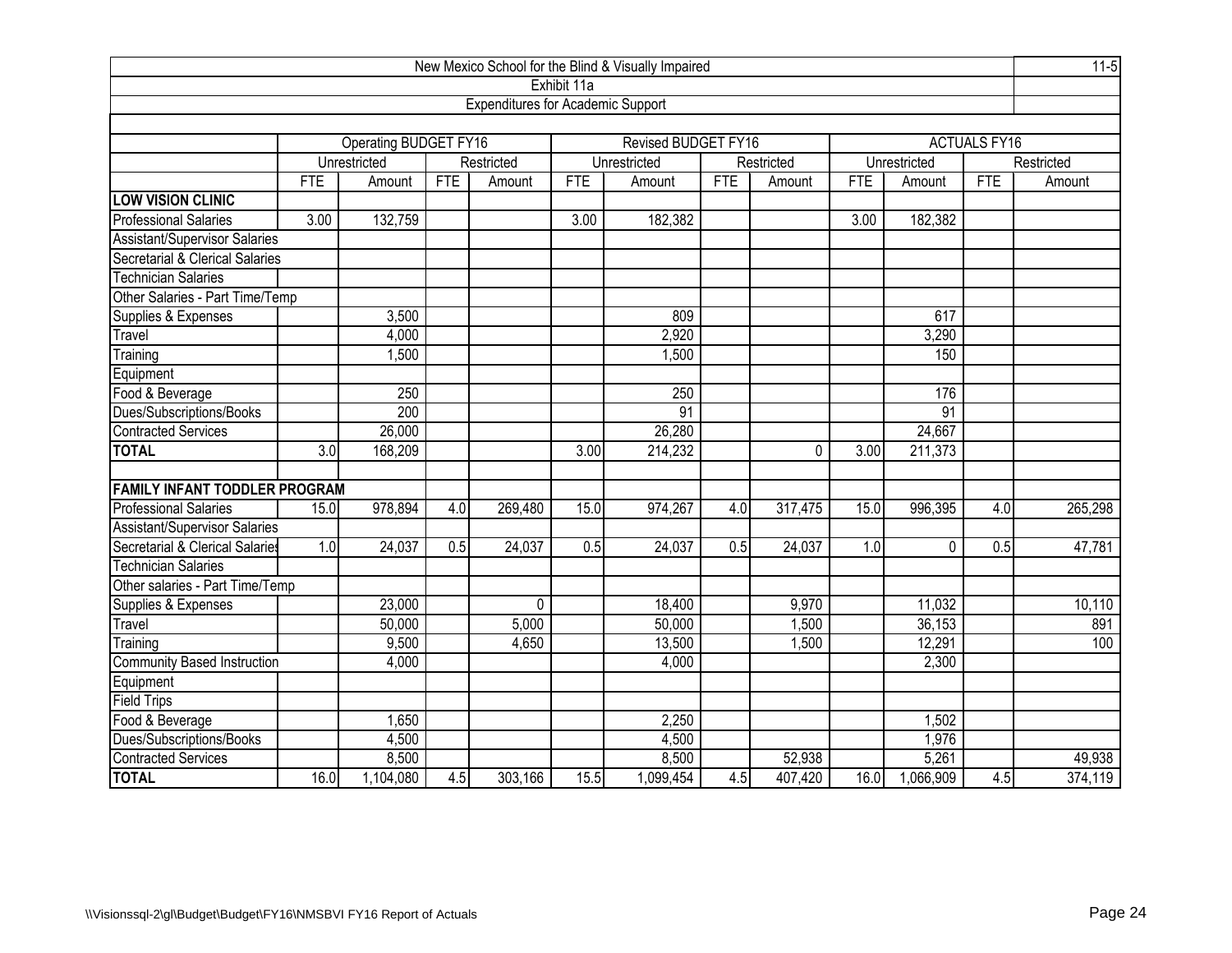| New Mexico School for the Blind & Visually Impaired |            |                              |            |                                          |             |                            |            |             |            |              |                     | $11-6$     |
|-----------------------------------------------------|------------|------------------------------|------------|------------------------------------------|-------------|----------------------------|------------|-------------|------------|--------------|---------------------|------------|
|                                                     |            |                              |            |                                          | Exhibit 11a |                            |            |             |            |              |                     |            |
|                                                     |            |                              |            | <b>Expenditures for Academic Support</b> |             |                            |            |             |            |              |                     |            |
|                                                     |            |                              |            |                                          |             |                            |            |             |            |              |                     |            |
|                                                     |            | <b>Operating BUDGET FY16</b> |            |                                          |             | <b>Revised BUDGET FY16</b> |            |             |            |              | <b>ACTUALS FY16</b> |            |
|                                                     |            | Unrestricted                 |            | Restricted                               |             | Unrestricted               |            | Restricted  |            | Unrestricted |                     | Restricted |
|                                                     | <b>FTE</b> | Amount                       | <b>FTE</b> | Amount                                   | <b>FTE</b>  | Amount                     | <b>FTE</b> | Amount      | <b>FTE</b> | Amount       | <b>FTE</b>          | Amount     |
|                                                     |            |                              |            |                                          |             |                            |            |             |            |              |                     |            |
| <b>RELATED SERVICES</b>                             |            |                              |            |                                          |             |                            |            |             |            |              |                     |            |
| <b>Professional Salaries</b>                        | 5.0        | 354,920                      |            |                                          | 5.0         | 340,984                    |            |             | 5.0        | 335,792      |                     |            |
| <b>Assistant/Supervisor Salaries</b>                |            |                              |            |                                          |             |                            |            |             |            |              |                     |            |
| Secretarial & Clerical Salaries                     |            |                              |            |                                          |             |                            |            |             |            |              |                     |            |
| <b>Technician Salaries</b>                          |            |                              |            |                                          |             |                            |            |             |            |              |                     |            |
| Other Salaries - Part Time/Temp                     |            |                              |            |                                          |             |                            |            |             |            |              |                     |            |
| Supplies & Expenses                                 |            | 4,000                        |            |                                          |             | 2,840                      |            |             |            | 2,148        |                     |            |
| Travel                                              |            | 3,000                        |            |                                          |             | 5,500                      |            |             |            | 5,447        |                     |            |
| Training                                            |            | 2,500                        |            |                                          |             | 2,500                      |            |             |            | 2,062        |                     |            |
| Equipment                                           |            |                              |            |                                          |             |                            |            |             |            |              |                     |            |
| Food & Beverage                                     |            | 200                          |            |                                          |             | 275                        |            |             |            | 252          |                     |            |
| Dues/Subscriptions/Books                            |            |                              |            |                                          |             |                            |            |             |            |              |                     |            |
| <b>Contracted Services</b>                          |            |                              |            |                                          |             | 85                         |            |             |            | 120          |                     |            |
| <b>Community Based Instruction</b>                  |            | 9,145                        |            |                                          |             | 7,645                      |            |             |            | 7,903        |                     |            |
| <b>Field Trips</b>                                  |            |                              |            |                                          |             |                            |            |             |            |              |                     |            |
| <b>TOTAL</b>                                        | 5.0        | 373,765                      |            | 0                                        | 5.0         | 359,829                    |            | $\mathbf 0$ | 5.0        | 353,722      |                     | 0          |
|                                                     |            |                              |            |                                          |             |                            |            |             |            |              |                     |            |
| <b>RESOURCE CENTER</b>                              |            |                              |            |                                          |             |                            |            |             |            |              |                     |            |
| <b>Professional Salaries</b>                        | 1.0        | 75,951                       |            |                                          | 2.0         | 134,549                    |            |             | 2.0        | 135,197      |                     |            |
| Assistant/Supervisor Salaries                       |            |                              |            |                                          |             |                            |            |             |            |              |                     |            |
| Secretarial & Clerical Salaries                     |            |                              |            |                                          |             |                            |            |             |            |              |                     |            |
| <b>Technician Salaries</b>                          | 5.0        | 194,796                      |            |                                          | 5.0         | 191,457                    |            |             | 5.0        | 190,283      |                     |            |
| Other Salaries - Part Time/Temp                     |            |                              |            |                                          |             |                            |            |             |            |              |                     |            |
| Supplies & Expenses                                 |            | 7,400                        |            |                                          |             | 10,400                     |            |             |            | 6,875        |                     |            |
| Travel                                              |            | 9,500                        |            |                                          |             | 2,269                      |            |             |            | 2,269        |                     |            |
| Training                                            |            | 4,000                        |            |                                          |             | 750                        |            |             |            | 750          |                     |            |
| Equipment                                           |            |                              |            |                                          |             |                            |            |             |            |              |                     |            |
| Food & Beverage                                     |            |                              |            |                                          |             |                            |            |             |            |              |                     |            |
| Dues/Subscriptions/Books                            |            | 1,700                        |            |                                          |             | 700                        |            |             |            | 201          |                     |            |
| <b>Contracted Services</b>                          |            | 1,000                        |            |                                          |             | 1,000                      |            | 4,800       |            |              |                     | 1,752      |
| <b>TOTAL</b>                                        | 6.0        | 294,347                      |            | 0                                        | 7.0         | 341, 125                   |            | 4,800       | 7.0        | 335,575      |                     | 1,752      |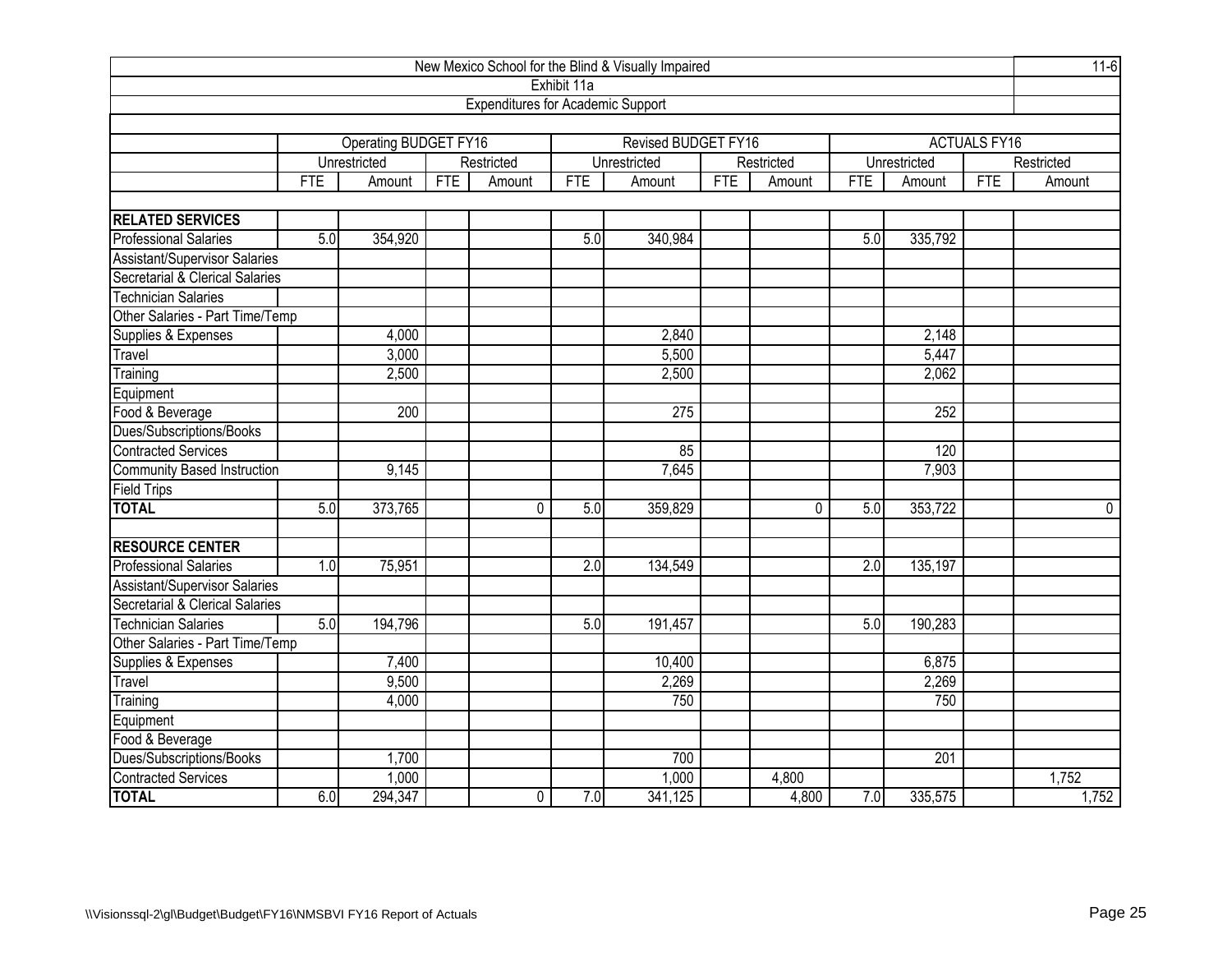| New Mexico School for the Blind & Visually Impaired |      |                                                                                        |            |                                          |                  |                     |                |            |            |              |                     |                |  |  |
|-----------------------------------------------------|------|----------------------------------------------------------------------------------------|------------|------------------------------------------|------------------|---------------------|----------------|------------|------------|--------------|---------------------|----------------|--|--|
|                                                     |      |                                                                                        |            |                                          | Exhibit 11a      |                     |                |            |            |              |                     |                |  |  |
|                                                     |      |                                                                                        |            | <b>Expenditures for Academic Support</b> |                  |                     |                |            |            |              |                     |                |  |  |
|                                                     |      |                                                                                        |            |                                          |                  |                     |                |            |            |              |                     |                |  |  |
|                                                     |      | Operating BUDGET FY16                                                                  |            |                                          |                  | Revised BUDGET FY16 |                |            |            |              | <b>ACTUALS FY16</b> |                |  |  |
|                                                     |      | Unrestricted                                                                           |            | Restricted                               |                  | Unrestricted        |                | Restricted |            | Unrestricted |                     | Restricted     |  |  |
|                                                     | FTE  | Amount                                                                                 | <b>FTE</b> | Amount                                   | <b>FTE</b>       | Amount              | <b>FTE</b>     | Amount     | <b>FTE</b> | Amount       | <b>FTE</b>          | Amount         |  |  |
|                                                     |      |                                                                                        |            |                                          |                  |                     |                |            |            |              |                     |                |  |  |
| <b>DETAILS</b>                                      | 4.0  |                                                                                        |            |                                          |                  |                     |                |            |            |              |                     |                |  |  |
| <b>Professional Salaries</b>                        | 30.0 | 32.0<br>,969,026<br>4.0<br>269,480<br>2,113,670<br>32.0<br>4.0<br>317,475<br>2,028,844 |            |                                          |                  |                     |                |            |            |              |                     |                |  |  |
| Assistant/Supervisor Salaries                       | 0.0  | 0.0<br>0.0<br>0.0<br>0.0<br>0.0<br>0                                                   |            |                                          |                  |                     |                |            |            |              |                     |                |  |  |
| Secretarial & Clerical Salaries                     | 2.0  | 24,037<br>24,037<br>32,896<br>53,992<br>1.5<br>57,321<br>2.0<br>0.5<br>0.5<br>0.5      |            |                                          |                  |                     |                |            |            |              |                     |                |  |  |
| <b>Technician Salaries</b>                          | 6.0  | 7.0<br>222,185<br>0.0<br>7.0<br>255,860<br>0.0<br>253,856<br>0.0                       |            |                                          |                  |                     |                |            |            |              |                     |                |  |  |
| Other Salaries - Part Time/Te                       | 0.0  |                                                                                        | 0.0        |                                          | 0.0              |                     | 0.0            |            | 0.0        |              | 0.0                 | $\overline{0}$ |  |  |
| Supplies & Expenses                                 | 0.0  | 45,400                                                                                 | 0.0        |                                          | 0.0 <sub>l</sub> | 42,470              | 0.0            | 13,323     | 0.0        | 29,119       | 0.0                 | 10,110         |  |  |
| Travel                                              | 0.0  | 84,000                                                                                 | 0.0        | 5,000                                    | 0.0              | 83,366              | 0.0            | ,500       | 0.0        | 72,372       | 0.0                 | 891            |  |  |
| Training                                            | 0.0  | 24,100                                                                                 | 0.0        | 4,650                                    | 0.0              | 26,961              | 0.0            | ,500       | 0.0        | 20,248       | 0.0                 | 100            |  |  |
| Equipment                                           | 0.0  |                                                                                        | 0.0        |                                          | 0.0              | 16,659              | 0.0            |            | 0.0        | 1,099        | 0.0                 | 0              |  |  |
| Food & Beverage                                     | 0.0  | 3,100                                                                                  | 0.0        |                                          | 0.0              | 3,015               | 0.0            | 545        | 0.0        | 2,151        | 0.0                 | 545            |  |  |
| Dues/Subscriptions/Books                            | 0.0  | 0.0<br>21,400<br>0.0<br>0.0<br>5,491<br>0.0<br>0.0<br>17,755                           |            |                                          |                  |                     |                |            |            |              |                     |                |  |  |
| <b>Field Trips</b>                                  | 0.0  |                                                                                        | 0.0        |                                          | 0.0              |                     | 0.0            |            | 0.0        |              | 0.0                 | $\Omega$       |  |  |
| <b>Contracted Services</b>                          | 0.0  | 62,500                                                                                 | 0.0        |                                          | 0.0              | 82,778              | 0.0            | 240,502    | 0.0        | 56,858       | 0.0                 | 234,455        |  |  |
| <b>Community Based Instruction</b>                  | 0.0  | 13,345                                                                                 | 0.0        | 0                                        | 0.0              | 11,845              | $\overline{0}$ |            | 0.0        | 10,382       | 0.0                 | $\overline{0}$ |  |  |
| <b>TOTAL</b>                                        | 38.0 | 2,499,048                                                                              | 4.5        | 303,166                                  | 40.5             | 2,699,435           | 4.5            | 598,881.21 | 41.0       | 2,525,582    | 4.5                 | 559,180        |  |  |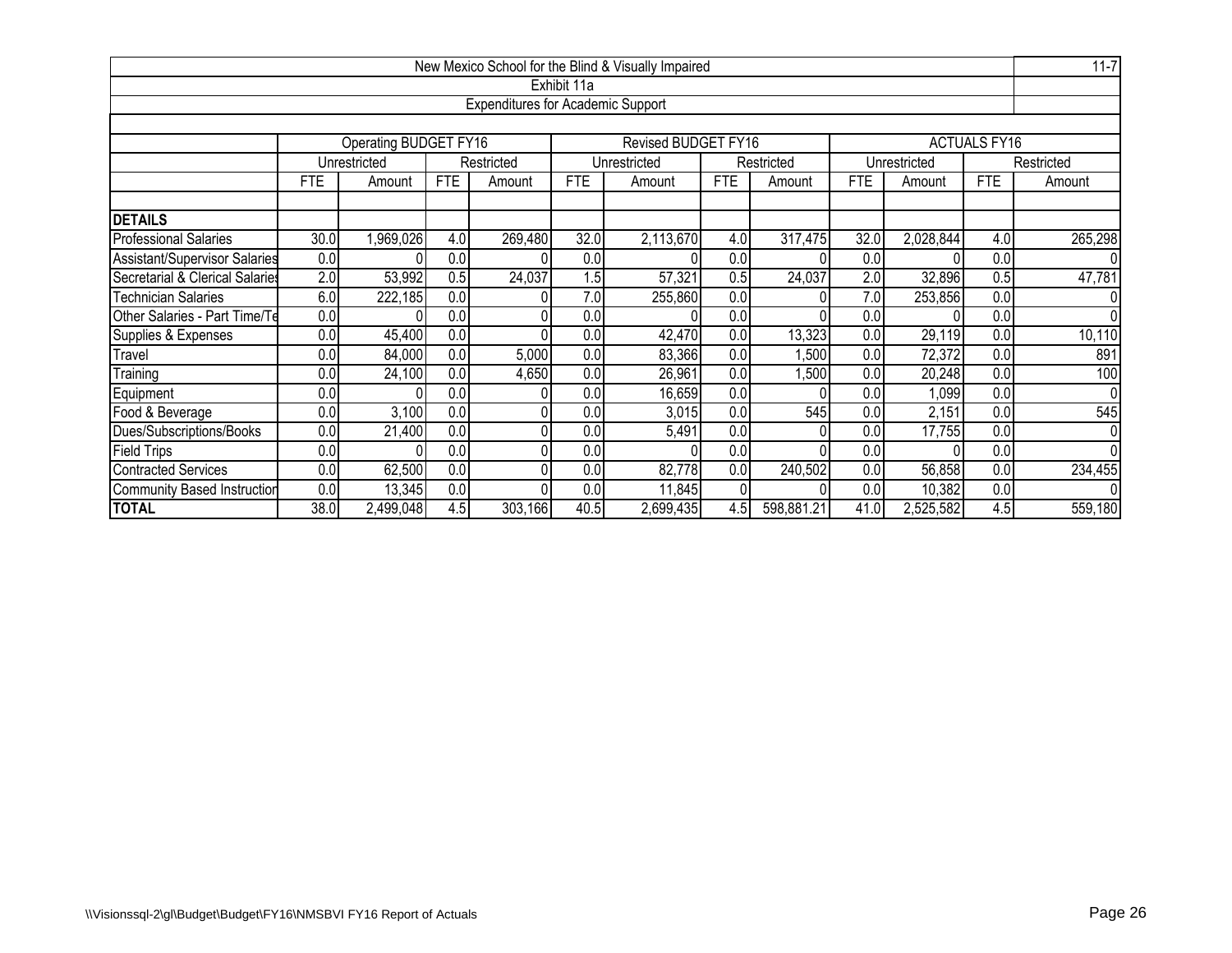| New Mexico School for the Blind & Visually Impaired<br>Exhibit 12 |                              |             |                                         |            |              |                     |  |  |  |  |  |  |  |  |
|-------------------------------------------------------------------|------------------------------|-------------|-----------------------------------------|------------|--------------|---------------------|--|--|--|--|--|--|--|--|
|                                                                   |                              |             | <b>Expenditures for Student Support</b> |            |              |                     |  |  |  |  |  |  |  |  |
|                                                                   |                              |             |                                         |            |              |                     |  |  |  |  |  |  |  |  |
|                                                                   | <b>Operating BUDGET FY16</b> |             | Revised BUDGET FY16                     |            |              | <b>ACTUALS FY16</b> |  |  |  |  |  |  |  |  |
|                                                                   | Unrestricted                 | Restricted  | Unrestricted                            | Restricted | Unrestricted | Restricted          |  |  |  |  |  |  |  |  |
| <b>STUDENT SUPPORT</b>                                            |                              |             |                                         |            |              |                     |  |  |  |  |  |  |  |  |
| <b>Residential Life</b><br>395,010<br>515,595<br>295,510          |                              |             |                                         |            |              |                     |  |  |  |  |  |  |  |  |
|                                                                   |                              |             |                                         |            |              |                     |  |  |  |  |  |  |  |  |
| Athletics                                                         | 42,223                       |             | 41,500                                  |            | 31,930       |                     |  |  |  |  |  |  |  |  |
| <b>Health Services</b>                                            | 262,702                      | 197,826     | 268,306                                 | 237,680    | 162,679      | 237,191             |  |  |  |  |  |  |  |  |
| Food Service                                                      | 303,148                      | $\pmb{0}$   | 324,137                                 | 0          | 289,752      | $\mathbf 0$         |  |  |  |  |  |  |  |  |
| <b>Student Transportation</b>                                     | 341,871                      | 0           | 326,571                                 | 0          | 286,344      |                     |  |  |  |  |  |  |  |  |
| <b>Mental Health</b>                                              | 53,365                       | $\mathbf 0$ | 75,868                                  | 0          | 52,240       |                     |  |  |  |  |  |  |  |  |
| <b>TOTAL</b>                                                      | ,398,318                     | 197,826     | 1,551,977                               | 237,680    | 1,118,455    | 237,191             |  |  |  |  |  |  |  |  |
| <b>Fringe Benefits</b>                                            | 591,801                      | 65,174      | 468,285                                 | 65,320     | 438,326      | 65,809              |  |  |  |  |  |  |  |  |
| <b>GRAND TOTAL EXPENDITURES</b>                                   | ,990,119                     | 263,000     | 2,020,262                               | 303,000    | 1,556,782    | 303,000             |  |  |  |  |  |  |  |  |
| <b>FOR STUDENT SUPPORT</b>                                        |                              |             |                                         |            |              |                     |  |  |  |  |  |  |  |  |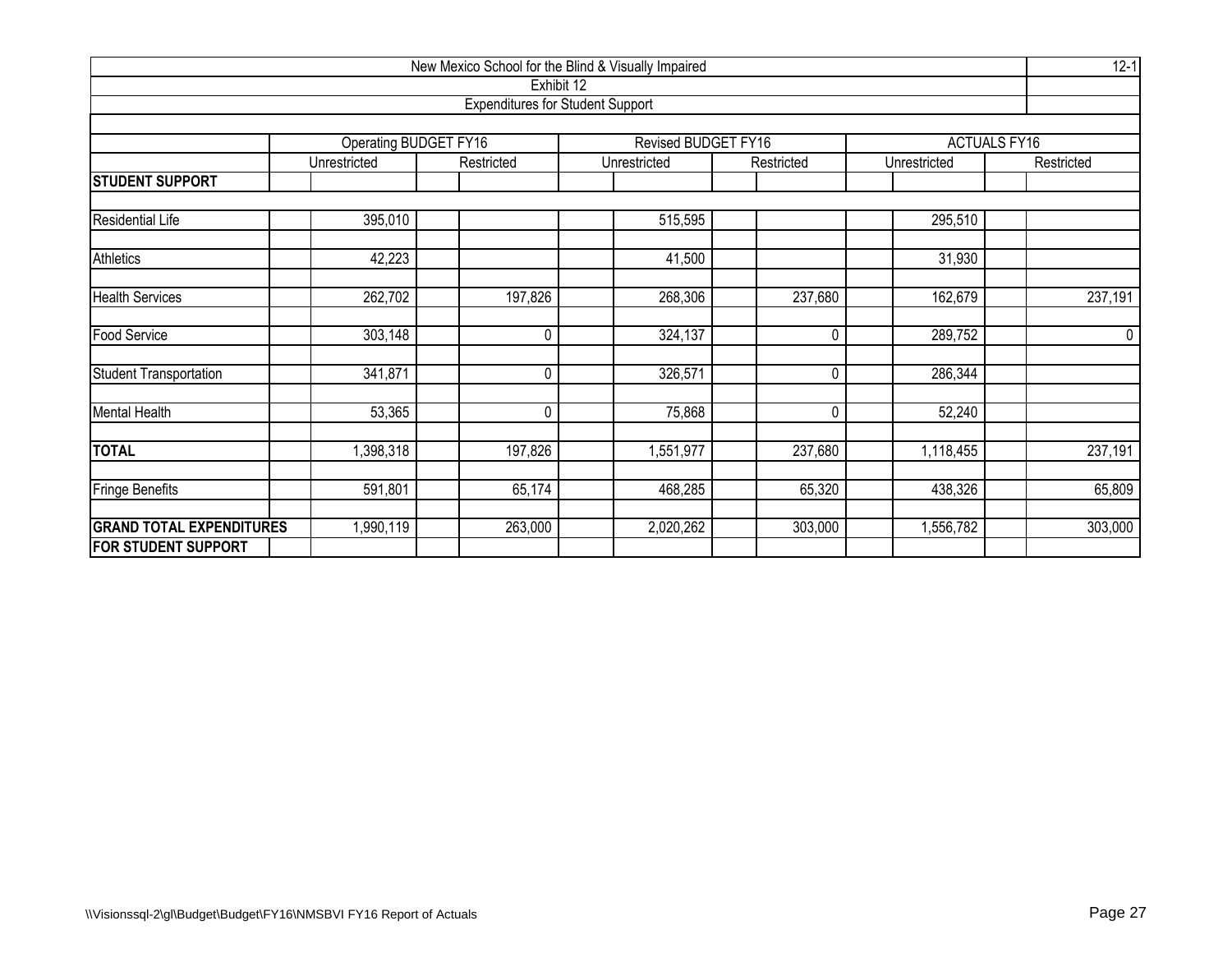|                                    |            |                       |            | New Mexico School for the Blind & Visually Impaired |            |                     |            |            |            |              |                     | $12 - 2$   |  |  |  |
|------------------------------------|------------|-----------------------|------------|-----------------------------------------------------|------------|---------------------|------------|------------|------------|--------------|---------------------|------------|--|--|--|
|                                    |            |                       |            |                                                     | Exhibit 12 |                     |            |            |            |              |                     |            |  |  |  |
|                                    |            |                       |            | <b>Expenditures for Student Support</b>             |            |                     |            |            |            |              |                     |            |  |  |  |
|                                    |            |                       |            |                                                     |            |                     |            |            |            |              |                     |            |  |  |  |
|                                    |            | Operating BUDGET FY16 |            |                                                     |            | Revised BUDGET FY16 |            |            |            |              | <b>ACTUALS FY16</b> |            |  |  |  |
|                                    |            | Unrestricted          |            | Restricted                                          |            | Unrestricted        |            | Restricted |            | Unrestricted |                     | Restricted |  |  |  |
|                                    | <b>FTE</b> | Amount                | <b>FTE</b> | Amount                                              | <b>FTE</b> | Amount              | <b>FTE</b> | Amount     | <b>FTE</b> | Amount       | <b>FTE</b>          | Amount     |  |  |  |
| <b>Residential Life</b>            |            |                       |            |                                                     |            |                     |            |            |            |              |                     |            |  |  |  |
| <b>Professional Salaries</b>       | 1.00       | 41,699                |            |                                                     | 1.00       | 229,813             |            |            | 1.00       | 42,169       |                     |            |  |  |  |
| Assistant/Supervisor Salaries      |            |                       |            |                                                     |            |                     |            |            |            |              |                     |            |  |  |  |
| Secretarial / Clerical Salaries    |            |                       |            |                                                     |            |                     |            |            |            |              |                     |            |  |  |  |
| Technician Salaries                | 10.00      | 282,788               |            |                                                     | 10.00      | 238,807             |            |            | 10.00      | 234,842      |                     |            |  |  |  |
| Other Salaries - Part Time/Tem     | 1.00       | 43,022                |            |                                                     | 1.00       | 27,725              |            |            | 1.00       | 5,634        |                     |            |  |  |  |
| Supplies & Expenses                |            | 11,400                |            |                                                     |            | 5,400               |            |            |            | 5,132        |                     |            |  |  |  |
| Training                           |            | 2,000                 |            |                                                     |            | 0                   |            |            |            | 0            |                     |            |  |  |  |
| <b>Community Based Instruction</b> |            | 11,500                |            |                                                     |            | 11,500              |            |            |            | 6,283        |                     |            |  |  |  |
| Equipment                          |            |                       |            |                                                     |            |                     |            |            |            |              |                     |            |  |  |  |
| Food & Beverage                    |            | ,400                  |            |                                                     |            | 1,400               |            |            |            | 781          |                     |            |  |  |  |
| Dues/Subscriptions/Books           |            | 250                   |            |                                                     |            | 0                   |            |            |            | $\Omega$     |                     |            |  |  |  |
| <b>Contracted Services</b>         | 950        |                       |            |                                                     |            |                     |            |            |            | 669          |                     |            |  |  |  |
| <b>Field Trips</b>                 |            |                       |            |                                                     |            |                     |            |            |            |              |                     |            |  |  |  |
| <b>TOTAL</b>                       | 12.0       | 395,010               |            |                                                     | 12.0       | 515,595             |            | $\Omega$   | 12.00      | 295,510      |                     |            |  |  |  |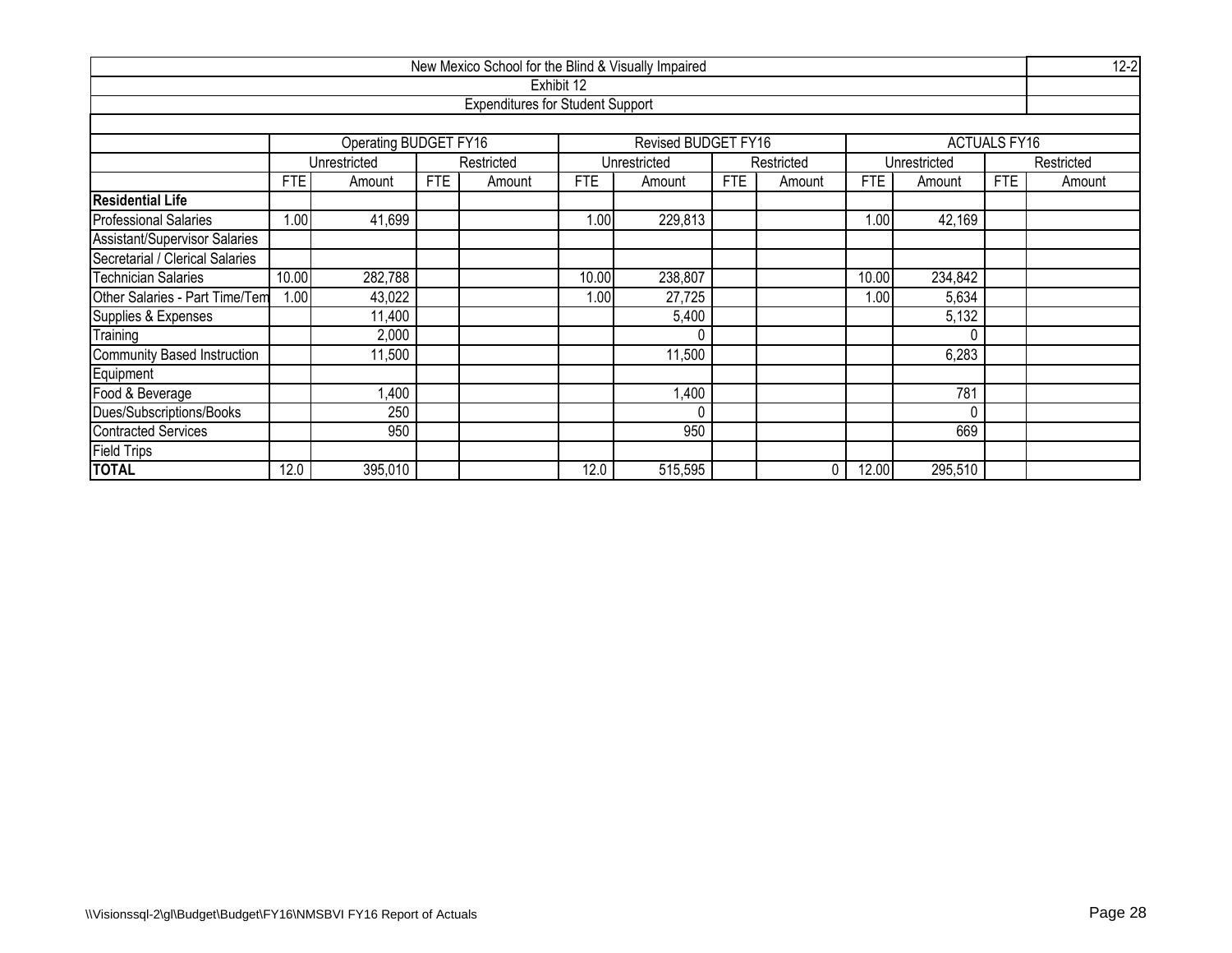| New Mexico School for the Blind & Visually Impaired |                   |                       |            |                                         |                  |                            |            |            |            |              |                     | $12 - 3$   |
|-----------------------------------------------------|-------------------|-----------------------|------------|-----------------------------------------|------------------|----------------------------|------------|------------|------------|--------------|---------------------|------------|
|                                                     |                   |                       |            | Exhibit 12                              |                  |                            |            |            |            |              |                     |            |
|                                                     |                   |                       |            | <b>Expenditures for Student Support</b> |                  |                            |            |            |            |              |                     |            |
|                                                     |                   |                       |            |                                         |                  |                            |            |            |            |              |                     |            |
|                                                     |                   | Operating BUDGET FY16 |            |                                         |                  | <b>Revised BUDGET FY16</b> |            |            |            |              | <b>ACTUALS FY16</b> |            |
|                                                     |                   | Unrestricted          |            | Restricted                              |                  | Unrestricted               |            | Restricted |            | Unrestricted |                     | Restricted |
|                                                     | <b>FTE</b>        | Amount                | <b>FTE</b> | Amount                                  | <b>FTE</b>       | Amount                     | <b>FTE</b> | Amount     | <b>FTE</b> | Amount       | <b>FTE</b>          | Amount     |
| <b>ATHLETICS</b>                                    |                   |                       |            |                                         |                  |                            |            |            |            |              |                     |            |
| Professional Salaries                               |                   | 10,150                |            |                                         |                  | 10,000                     |            |            |            | 10,000       |                     |            |
| <b>Technician Salaries</b>                          |                   | 10,201                |            |                                         |                  | 8,930                      |            |            |            | 4,652        |                     |            |
| Other Salaries - Part Time/Temp                     |                   | 8,372                 |            |                                         |                  | 9,070                      |            |            |            | 9,568        |                     |            |
| Supplies & Expenses                                 |                   | 3,000                 |            |                                         |                  | 3,000                      |            |            |            | 1,949        |                     |            |
| Travel                                              |                   |                       |            |                                         |                  | $\mathbf 0$                |            |            |            | $\mathbf 0$  |                     |            |
| Training                                            |                   |                       |            |                                         |                  | 90                         |            |            |            | 90           |                     |            |
| <b>Community Based Instruction</b>                  |                   | 10,000                |            |                                         |                  | 9,000                      |            |            |            | 5,027        |                     |            |
| Field Trips                                         |                   |                       |            |                                         |                  |                            |            |            |            |              |                     |            |
| Dues/Subscriptions/Books                            |                   |                       |            |                                         |                  | 1,000                      |            |            |            | 500          |                     |            |
| Food & Beverage                                     | 143<br>500<br>410 |                       |            |                                         |                  |                            |            |            |            |              |                     |            |
| <b>TOTAL</b>                                        | 0.0               | 42,223                |            |                                         | $\overline{0.0}$ | 41,500                     |            |            | 0.00       | 31,930       |                     |            |
|                                                     |                   |                       |            |                                         |                  |                            |            |            |            |              |                     |            |
| <b>HEALTH SERVICES</b>                              |                   |                       |            |                                         |                  |                            |            |            |            |              |                     |            |
| <b>Professional Salaries</b>                        | 2.00              | 141,027               | 3.2        | 182,826                                 | 2.00             | 132,059                    | 3.2        | 222,680    | 3.00       | 92,125       | 3.2                 | 226,681    |
| Assistant/Supervisor Salaries                       |                   |                       |            |                                         |                  |                            |            |            |            |              |                     |            |
| Secretarial / Clerical Salaries                     |                   |                       |            |                                         |                  |                            |            |            |            |              |                     |            |
| <b>Technician Salaries</b>                          |                   |                       |            |                                         |                  |                            |            |            |            |              |                     |            |
| Other Salaries - Part Time/Temp                     |                   | 15,397                |            |                                         |                  | 30,236                     |            |            |            | 29,341       |                     |            |
| Supplies & Expenses                                 |                   | 7,950                 |            |                                         |                  | 8,597                      |            |            |            | 6,930        |                     |            |
| Travel                                              |                   | 211                   |            |                                         |                  | 109                        |            |            |            | 109          |                     |            |
| Training                                            |                   | 800                   |            |                                         |                  | 3,035                      |            |            |            | 3,035        |                     |            |
| Equipment                                           |                   |                       |            |                                         |                  |                            |            |            |            |              |                     |            |
| Food & Beverage                                     |                   | 450                   |            |                                         |                  | 450                        |            |            |            | 398          |                     |            |
| Dues/Subscriptions/Books                            |                   | 815                   |            |                                         |                  | 1,160                      |            |            |            | 1,100        |                     |            |
| Field Trips                                         |                   |                       |            |                                         |                  |                            |            |            |            |              |                     |            |
| Doctors Expense                                     |                   | 8,230                 |            |                                         |                  | 4,528                      |            |            |            | 2,553        |                     |            |
| Medicaid - State Share Reimbursemer                 |                   | 80,630                |            |                                         | 80,630           |                            |            |            | 20,992     |              |                     |            |
| Medication                                          | 1,125             |                       |            |                                         |                  |                            |            |            |            | 1,723        |                     |            |
| Risk Mgt. - Medical Malpractice                     | 3,116             |                       |            |                                         |                  | 3,116                      |            |            |            | 3,116        |                     |            |
|                                                     | 2,950             |                       |            |                                         |                  | 1,950                      |            |            |            | 1,257        |                     |            |
| Bloodborne Pathogens<br>Contracted Services         |                   | $\mathbf{0}$          |            | 15,000                                  |                  |                            |            | 15,000     |            | $\mathbf{0}$ |                     | 10,510     |
| <b>TOTAL</b>                                        | 2.0               | 262,702               | 3.2        | 197,826                                 | 2.0              | 268,306                    | 3.2        | 237,680    | 3.00       | 162,679      | 3.20                | 237,191    |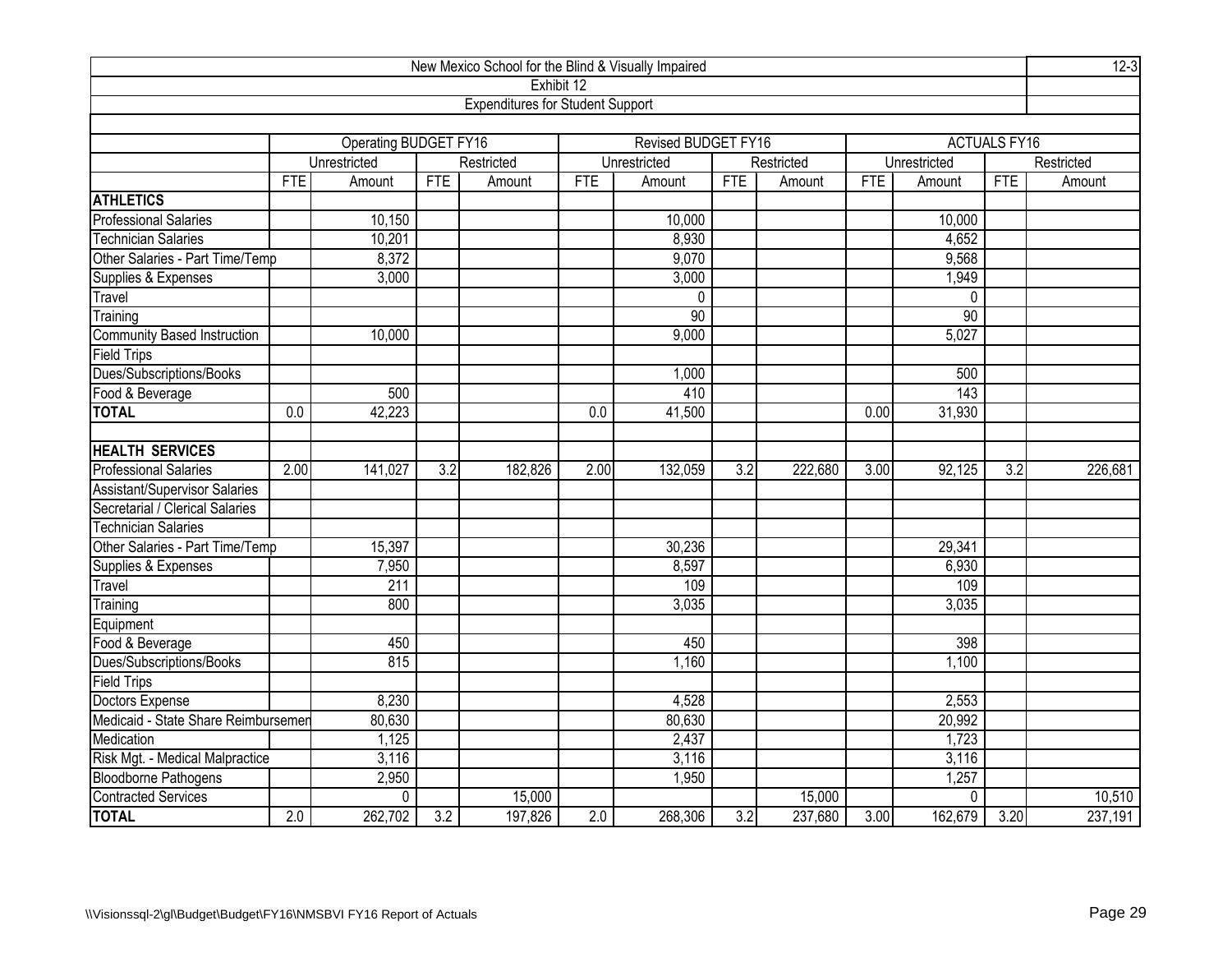|                                      |            |                       |            | New Mexico School for the Blind & Visually Impaired |            |                     |            |            |            |              |                     | $12 - 4$    |
|--------------------------------------|------------|-----------------------|------------|-----------------------------------------------------|------------|---------------------|------------|------------|------------|--------------|---------------------|-------------|
|                                      |            |                       |            | Exhibit 12                                          |            |                     |            |            |            |              |                     |             |
|                                      |            |                       |            | <b>Expenditures for Student Support</b>             |            |                     |            |            |            |              |                     |             |
|                                      |            |                       |            |                                                     |            |                     |            |            |            |              |                     |             |
|                                      |            | Operating BUDGET FY16 |            |                                                     |            | Revised BUDGET FY16 |            |            |            |              | <b>ACTUALS FY16</b> |             |
|                                      |            | Unrestricted          |            | Restricted                                          |            | Unrestricted        |            | Restricted |            | Unrestricted |                     | Restricted  |
|                                      | <b>FTE</b> | Amount                | <b>FTE</b> | Amount                                              | <b>FTE</b> | Amount              | <b>FTE</b> | Amount     | <b>FTE</b> | Amount       | FTE                 | Amount      |
| <b>FOOD SERVICE</b>                  |            |                       |            |                                                     |            |                     |            |            |            |              |                     |             |
| <b>Professional Salaries</b>         | 1.00       | 52,613                |            |                                                     | 1.00       | 52,613              |            |            | 1.00       | 52,613       |                     |             |
| <b>Assistant/Supervisor Salaries</b> |            |                       |            |                                                     |            |                     |            |            |            |              |                     |             |
| Secretarial / Clerical Salaries      |            |                       |            |                                                     |            |                     |            |            |            |              |                     |             |
| <b>Technician Salaries</b>           | 6.00       | 172,863               |            |                                                     | 6.00       | 162,540             |            |            | 6.00       | 137,890      |                     |             |
| Other Salaries - Part Time/Temp      |            | 2,322                 |            |                                                     |            | 6,033               |            |            |            | 4,499        |                     |             |
| Supplies & Expenses                  |            | 13,000                |            |                                                     |            | 13,000              |            |            |            | 13,940       |                     |             |
| Travel                               |            | 3,350                 |            |                                                     |            | 3,350               |            |            |            | 0            |                     |             |
| Training                             |            | 1,500                 |            |                                                     |            | 1,500               |            |            |            | 1,605        |                     |             |
| Equipment                            |            |                       |            |                                                     |            | 4,600               |            |            |            | 3,853        |                     |             |
| Food & Beverage                      |            | 57,000                |            |                                                     |            | 80,000              |            |            |            | 74,765       |                     |             |
| Dues/Subscriptions/Books             |            | 500                   |            |                                                     |            | 500                 |            |            |            | 588          |                     |             |
| Laundry                              |            |                       |            |                                                     |            |                     |            |            |            |              |                     |             |
| <b>Contracted Services</b>           |            |                       |            |                                                     |            |                     |            |            |            |              |                     |             |
| <b>TOTAL</b>                         | 7.0        | 303,148               |            | 0                                                   | 7.0        | 324,137             |            | 0          | 7.00       | 289,752      |                     | $\mathbf 0$ |
|                                      |            |                       |            |                                                     |            |                     |            |            |            |              |                     |             |
| <b>STUDENT TRANSPORTATION</b>        |            |                       |            |                                                     |            |                     |            |            |            |              |                     |             |
| <b>Professional Salaries</b>         | 1.00       | 44,550                |            |                                                     | 1.00       | 45,450              |            |            | 1.00       | 45,450       |                     |             |
| <b>Assistant/Supervisor Salaries</b> |            |                       |            |                                                     |            |                     |            |            |            |              |                     |             |
| Secretarial / Clerical Salaries      |            |                       |            |                                                     |            |                     |            |            |            |              |                     |             |
| Technician Salaries                  | 4.00       | 99,474                |            |                                                     | 4.00       | 105,216             |            |            | 4.00       | 80,152       |                     |             |
| Other Salaries - Part Time/Tem       | 6.00       | 171,547               |            |                                                     | 6.00       | 159,764             |            |            | 5.00       | 146,233      |                     |             |
| Supplies & Expenses                  |            | 4,000                 |            |                                                     |            | 4,000               |            |            |            | 2,752        |                     |             |
| Travel                               |            | 18,000                |            |                                                     |            | 10,341              |            |            |            | 10,040       |                     |             |
| Training                             |            |                       |            |                                                     |            |                     |            |            |            |              |                     |             |
| Equipment                            |            |                       |            |                                                     |            |                     |            |            |            |              |                     |             |
| Food & Beverage                      |            | 1,800                 |            |                                                     |            | 1,800               |            |            |            | 1,718        |                     |             |
| Dues/Subscriptions/Books             |            |                       |            |                                                     |            |                     |            |            |            |              |                     |             |
| <b>Contracted Services</b>           |            | 2,500                 |            |                                                     |            | 0                   |            |            |            | 0            |                     |             |
| <b>TOTAL</b>                         | 11.0       | 341,871               |            |                                                     | 11.0       | 326,571             |            |            | 10.00      | 286,344      |                     |             |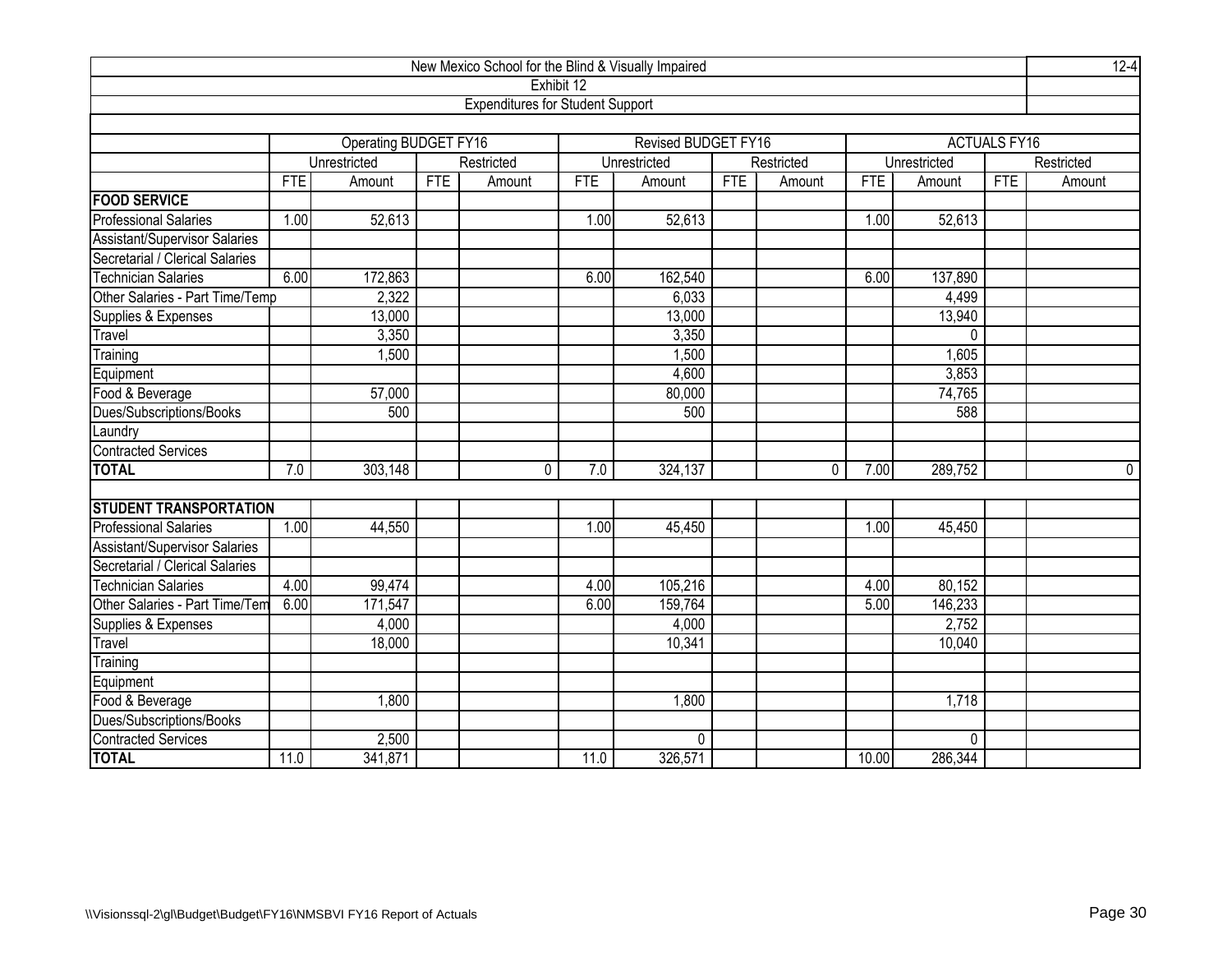| New Mexico School for the Blind & Visually Impaired |            |                                            |            |                                         |            |                     |            |            |            |              |                     |            |  |
|-----------------------------------------------------|------------|--------------------------------------------|------------|-----------------------------------------|------------|---------------------|------------|------------|------------|--------------|---------------------|------------|--|
|                                                     |            |                                            |            |                                         | Exhibit 12 |                     |            |            |            |              |                     |            |  |
|                                                     |            |                                            |            | <b>Expenditures for Student Support</b> |            |                     |            |            |            |              |                     |            |  |
|                                                     |            |                                            |            |                                         |            |                     |            |            |            |              |                     |            |  |
|                                                     |            | <b>Operating BUDGET FY16</b>               |            |                                         |            | Revised BUDGET FY16 |            |            |            |              | <b>ACTUALS FY16</b> |            |  |
|                                                     |            | Unrestricted                               |            | Restricted                              |            | Unrestricted        |            | Restricted |            | Unrestricted |                     | Restricted |  |
|                                                     | <b>FTE</b> | Amount                                     | <b>FTE</b> | Amount                                  | <b>FTE</b> | Amount              | <b>FTE</b> | Amount     | <b>FTE</b> | Amount       | <b>FTE</b>          | Amount     |  |
| <b>MENTAL HEALTH</b>                                |            |                                            |            |                                         |            |                     |            |            |            |              |                     |            |  |
| <b>Professional Salaries</b>                        | 0.50       | 31,365<br>31,365<br>31,365<br>0.50<br>0.50 |            |                                         |            |                     |            |            |            |              |                     |            |  |
| Assistant/Supervisor Salaries                       |            |                                            |            |                                         |            |                     |            |            |            |              |                     |            |  |
| Secretarial / Clerical Salaries                     |            |                                            |            |                                         |            |                     |            |            |            |              |                     |            |  |
| <b>Technician Salaries</b>                          |            |                                            |            |                                         |            |                     |            |            |            |              |                     |            |  |
| Other Salaries - Part Time/Temp                     |            |                                            |            |                                         |            |                     |            |            |            |              |                     |            |  |
| Supplies & Expenses                                 |            | 1,000                                      |            |                                         |            | 1,000               |            |            |            | 181          |                     |            |  |
| Travel                                              |            | 2,500                                      |            |                                         |            | 1,000               |            |            |            |              |                     |            |  |
| Training                                            |            | 3,500                                      |            |                                         |            | 1,000               |            |            |            |              |                     |            |  |
| Equipment                                           |            |                                            |            |                                         |            |                     |            |            |            |              |                     |            |  |
| Food & Beverage                                     |            |                                            |            |                                         |            |                     |            |            |            |              |                     |            |  |
| Dues/Subscriptions/Books                            |            |                                            |            |                                         |            |                     |            |            |            |              |                     |            |  |
| <b>Contracted Services</b>                          |            | 15,000                                     |            |                                         |            | 41,503              |            |            |            | 20,694       |                     |            |  |
| <b>TOTAL</b>                                        | 0.5        | 53,365                                     |            |                                         | 0.5        | 75,868              |            |            | 0.50       | 52,240       |                     |            |  |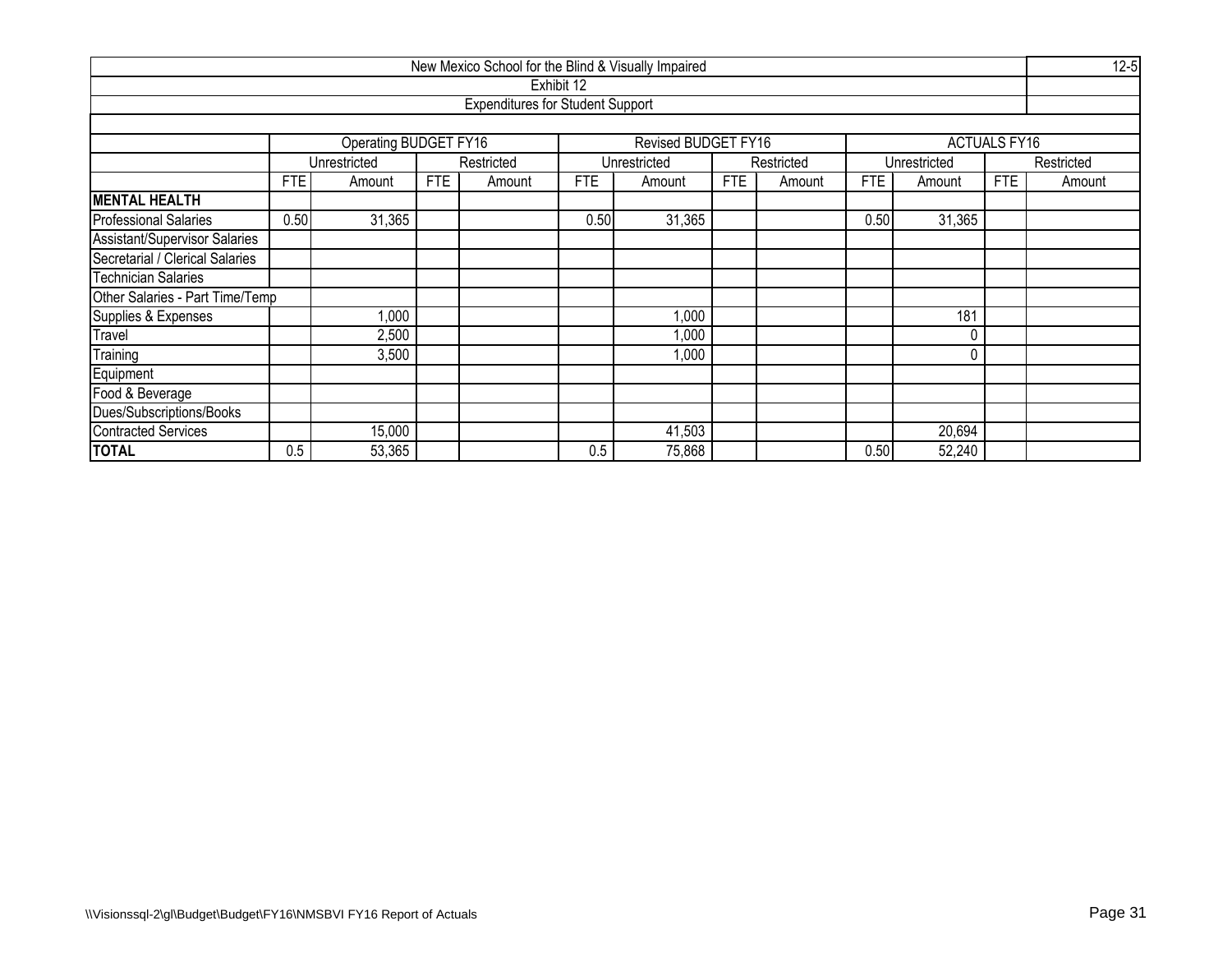| $12 - 6$<br>New Mexico School for the Blind & Visually Impaired<br>Exhibit 12 |                                                                                |                                                                                        |                  |                                         |            |                            |                  |            |            |              |                         |             |  |  |  |
|-------------------------------------------------------------------------------|--------------------------------------------------------------------------------|----------------------------------------------------------------------------------------|------------------|-----------------------------------------|------------|----------------------------|------------------|------------|------------|--------------|-------------------------|-------------|--|--|--|
|                                                                               |                                                                                |                                                                                        |                  |                                         |            |                            |                  |            |            |              |                         |             |  |  |  |
|                                                                               |                                                                                |                                                                                        |                  | <b>Expenditures for Student Support</b> |            |                            |                  |            |            |              |                         |             |  |  |  |
|                                                                               |                                                                                |                                                                                        |                  |                                         |            |                            |                  |            |            |              |                         |             |  |  |  |
|                                                                               |                                                                                | Operating BUDGET FY16                                                                  |                  |                                         |            | <b>Revised BUDGET FY16</b> |                  |            |            |              | <b>ACTUALS FY16</b>     |             |  |  |  |
|                                                                               |                                                                                | Unrestricted                                                                           |                  | Restricted                              |            | Unrestricted               |                  | Restricted |            | Unrestricted |                         | Restricted  |  |  |  |
|                                                                               | <b>FTE</b>                                                                     | Amount                                                                                 | <b>FTE</b>       | Amount                                  | <b>FTE</b> | Amount                     | <b>FTE</b>       | Amount     | <b>FTE</b> | Amount       | <b>FTE</b>              | Amount      |  |  |  |
| <b>DETAILS</b>                                                                |                                                                                |                                                                                        |                  |                                         |            |                            |                  |            |            |              |                         |             |  |  |  |
| <b>Professional Salaries</b>                                                  | 5.5                                                                            | 321,404                                                                                | $\overline{3.2}$ | 182,826                                 | 5.5        | 501,299                    | $\overline{3.2}$ | 222,680    | 6.5        | 273,721      | $\overline{3.2}$<br>0.0 | 226,681     |  |  |  |
| Assistant/Supervisor Salaries                                                 |                                                                                | 0.0<br>0.0<br>0.0<br>0.0<br>0.0<br>0<br>0<br>0<br>0                                    |                  |                                         |            |                            |                  |            |            |              |                         |             |  |  |  |
| Secretarial & Clerical Salaries                                               | 0.0                                                                            | 0.0<br>0.0<br>0.0<br>0.0<br>0.0<br>$\Omega$<br>0<br>$\Omega$<br>0                      |                  |                                         |            |                            |                  |            |            |              |                         |             |  |  |  |
| <b>Technician Salaries</b>                                                    | 20.0                                                                           | 0<br>565,326<br>0.0<br>0<br>20.0<br>515,493<br>0.0<br>20.0<br>457,535<br>0.0<br>0<br>0 |                  |                                         |            |                            |                  |            |            |              |                         |             |  |  |  |
| Other Salaries - Part Time/Tem                                                | 7.0                                                                            | 240,661<br>0.0<br>0<br>7.0<br>0.0<br>6.0<br>195,276<br>0.0<br>232,828                  |                  |                                         |            |                            |                  |            |            |              |                         |             |  |  |  |
| Supplies & Expenses                                                           | 0.0                                                                            | 40,350                                                                                 | 0.0              | 0                                       | 0.0        | 34,997                     | $\overline{0.0}$ | 0          | 0.0        | 30,884       | 0.0                     | 0           |  |  |  |
| Travel                                                                        | 0.0                                                                            | 26,061                                                                                 | 0.0              | 0                                       | 0.0        | 14,801                     | 0.0              | 0          | 0.0        | 10,149       | 0.0                     | $\pmb{0}$   |  |  |  |
| Training                                                                      | 0.0                                                                            | 5,800                                                                                  | 0.0              | 0                                       | 0.0        | 5,625                      | 0.0              | 0          | 0.0        | 4,730        | 0.0                     | 0           |  |  |  |
| Equipment                                                                     | 0.0                                                                            | 10,000                                                                                 | 0.0              | 0                                       | 0.0        | 4,600                      | 0.0              | 0          | 0.0        | 3,853        | 0.0                     | 0           |  |  |  |
| <b>Field Trips</b>                                                            | 0.0                                                                            | O                                                                                      | 0.0              | 0                                       | 0.0        | 0                          | 0.0              | 0          | 0.0        |              | 0.0                     | 0           |  |  |  |
| Food & Beverage                                                               | $\overline{0.0}$                                                               | 61,150                                                                                 | 0.0              | 0                                       | 0.0        | 84,060                     | 0.0              | 0          | 0.0        | 77,804       | $\overline{0.0}$        | 0           |  |  |  |
| Dues/Subscriptions/Books                                                      | $\overline{0.0}$                                                               | ,565                                                                                   | 0.0              | 0                                       | 0.0        | 2,660                      | 0.0              | 0          | 0.0        | 2,188        | 0.0                     | $\pmb{0}$   |  |  |  |
| Community Based Instruction                                                   | 0.0                                                                            | 11,500                                                                                 | 0.0              | 0                                       | 0.0        | 20,500                     | 0.0              | 0          | 0.0        | 11,311       | 0.0                     | $\mathbf 0$ |  |  |  |
| Contracted Services                                                           | $\overline{0.0}$                                                               | 18,450                                                                                 | 0.0              | 15,000                                  | 0.0        | 42,453                     | 0.0              | 15,000     | 0.0        | 21,363       | 0.0                     | 10,510      |  |  |  |
| Doctors Expense                                                               | 0.0                                                                            | 8,230                                                                                  | 0.0              | 0                                       | 0.0        | 4,528                      | 0.0              | 0          | 0.0        | 2,553        | 0.0                     | 0           |  |  |  |
| Medicaid - State Share Reimbu                                                 | 0.0<br>80,630<br>0.0<br>0.0<br>0.0<br>0<br>0.0<br>80,630<br>0.0<br>20,992<br>0 |                                                                                        |                  |                                         |            |                            |                  |            |            |              |                         |             |  |  |  |
| Medication Expense                                                            | $\overline{0.0}$                                                               | ,125                                                                                   | 0.0              | 0                                       | 0.0        | 2,437                      | $\overline{0.0}$ |            | 0.0        | 1,723        | $\overline{0.0}$        | $\pmb{0}$   |  |  |  |
| Risk Mgt. - Medical Malpractice                                               | 0.0                                                                            | 3,116                                                                                  | 0.0              | 0                                       | 0.0        | 3,116                      | 0.0              | 0          | 0.0        | 3,116        | 0.0                     | 0           |  |  |  |
| <b>Bloodborne Pathogens</b>                                                   | 0.0                                                                            | $\overline{0.0}$<br>2,950<br>0.0<br>0<br>0.0<br>0.0<br>0.0<br>1,257<br>,950<br>0       |                  |                                         |            |                            |                  |            |            |              |                         | $\mathbf 0$ |  |  |  |
| <b>TOTAL</b>                                                                  | 32.5                                                                           | ,398,318                                                                               | 3.2              | 197,826                                 | 32.5       | ,551,977                   | 3.2              | 237,680    | 32.50      | 1,118,455    | 3.2                     | 237,191     |  |  |  |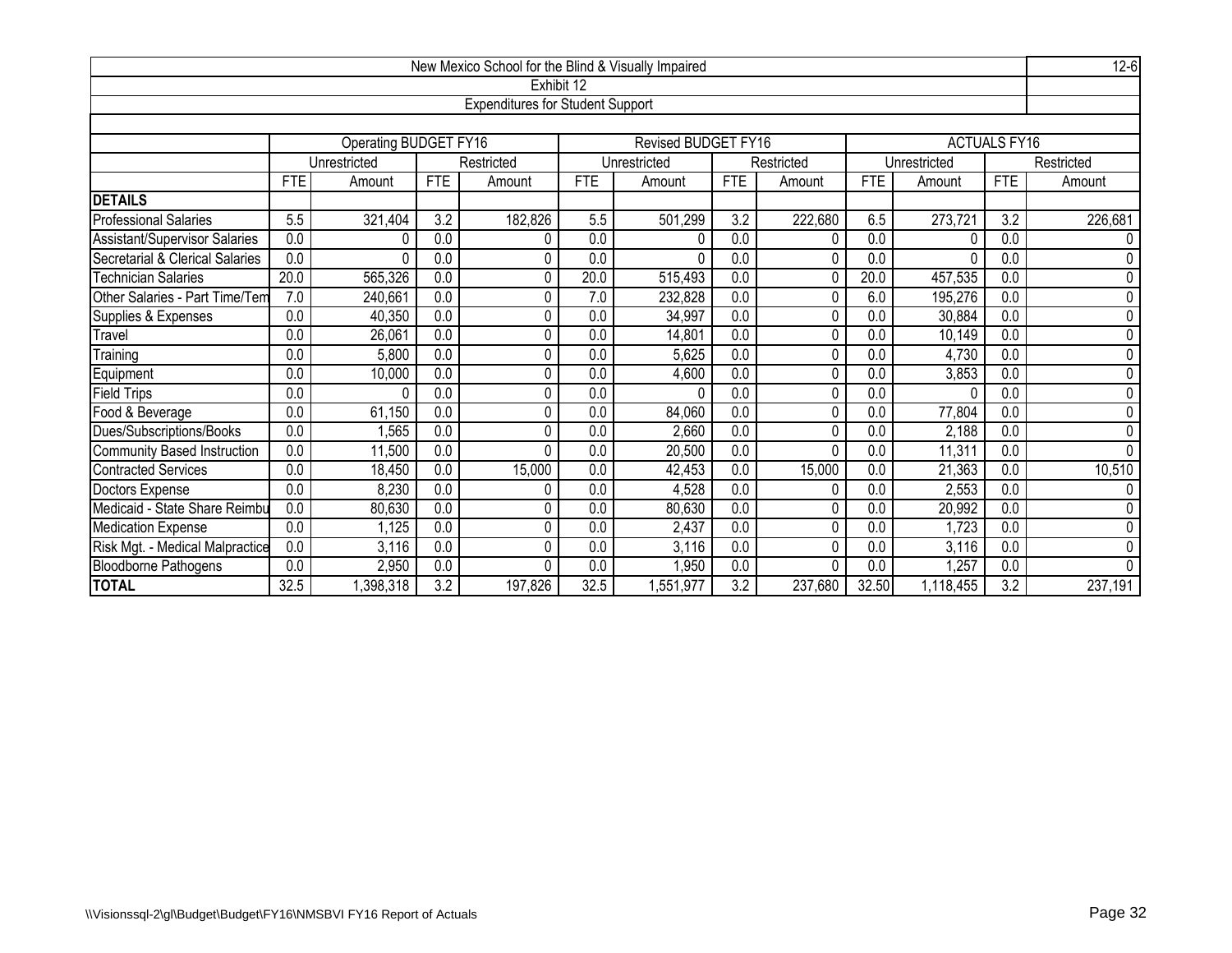|                                 |                       |             | New Mexico School for the Blind & Visually Impaired         |                     |              | $13-1$              |
|---------------------------------|-----------------------|-------------|-------------------------------------------------------------|---------------------|--------------|---------------------|
|                                 |                       |             | Exhibit 13<br><b>Expenditures for Institutional Support</b> |                     |              |                     |
|                                 |                       |             |                                                             |                     |              |                     |
|                                 | Operating BUDGET FY16 |             |                                                             | Revised BUDGET FY16 |              | <b>ACTUALS FY16</b> |
|                                 | Unrestricted          | Restricted  | Unrestricted                                                | Restricted          | Unrestricted | Restricted          |
| <b>INSTITUTIONAL SUPPORT</b>    |                       |             |                                                             |                     |              |                     |
| Superintendent's Office         | 348,112               |             | 439,255                                                     |                     | 298,287      |                     |
|                                 |                       |             |                                                             |                     |              |                     |
| Human Resources                 | 295,672               |             | 290,997                                                     |                     | 274,226      |                     |
| <b>Business &amp; Finance</b>   | 311,816               |             | 337,005                                                     |                     | 319,404      |                     |
|                                 |                       |             |                                                             |                     |              |                     |
| <b>Fixed Assets</b>             | 69,869                |             | 68,988                                                      |                     | 53,493       |                     |
| <b>Graphics Design</b>          | 68,075                |             | 68,042                                                      |                     | 65,538       |                     |
|                                 |                       |             |                                                             |                     |              |                     |
| Multi-Media                     | 63,496                |             | 2,732                                                       |                     | 2,732        |                     |
| Information Systems             | 691,764               | $\mathbf 0$ | 646,676                                                     | 0                   | 568,247      | $\pmb{0}$           |
| Security                        | 30,505                |             | 92,434                                                      |                     | 91,743       |                     |
| Innovation & Development        | $\mathbf 0$           | $\mathbf 0$ | 0                                                           | 0                   | 0            | 0                   |
|                                 |                       |             |                                                             |                     |              |                     |
| <b>Capital Projects</b>         | 161,528               | $\mathbf 0$ | 147,836                                                     | $\mathbf 0$         | 145,682      | 0                   |
| <b>NMSVH Foundation</b>         | 91,683                |             | 91,683                                                      |                     | 89,110       |                     |
| <b>TOTAL</b>                    | 2,132,519             | $\mathbf 0$ | 2,185,646                                                   | $\mathbf 0$         | 1,908,462    | 0                   |
|                                 |                       |             |                                                             |                     |              |                     |
| Fringe Benefits                 | 592,322               |             | 591,811                                                     |                     | 559,706      |                     |
| <b>GRAND TOTAL EXPENDITURES</b> | 2,724,841             | 0           | 2,777,457                                                   | 0                   | 2,468,168    | $\pmb{0}$           |
| <b>INSTITUTIONAL SUPPORT</b>    |                       |             |                                                             |                     |              |                     |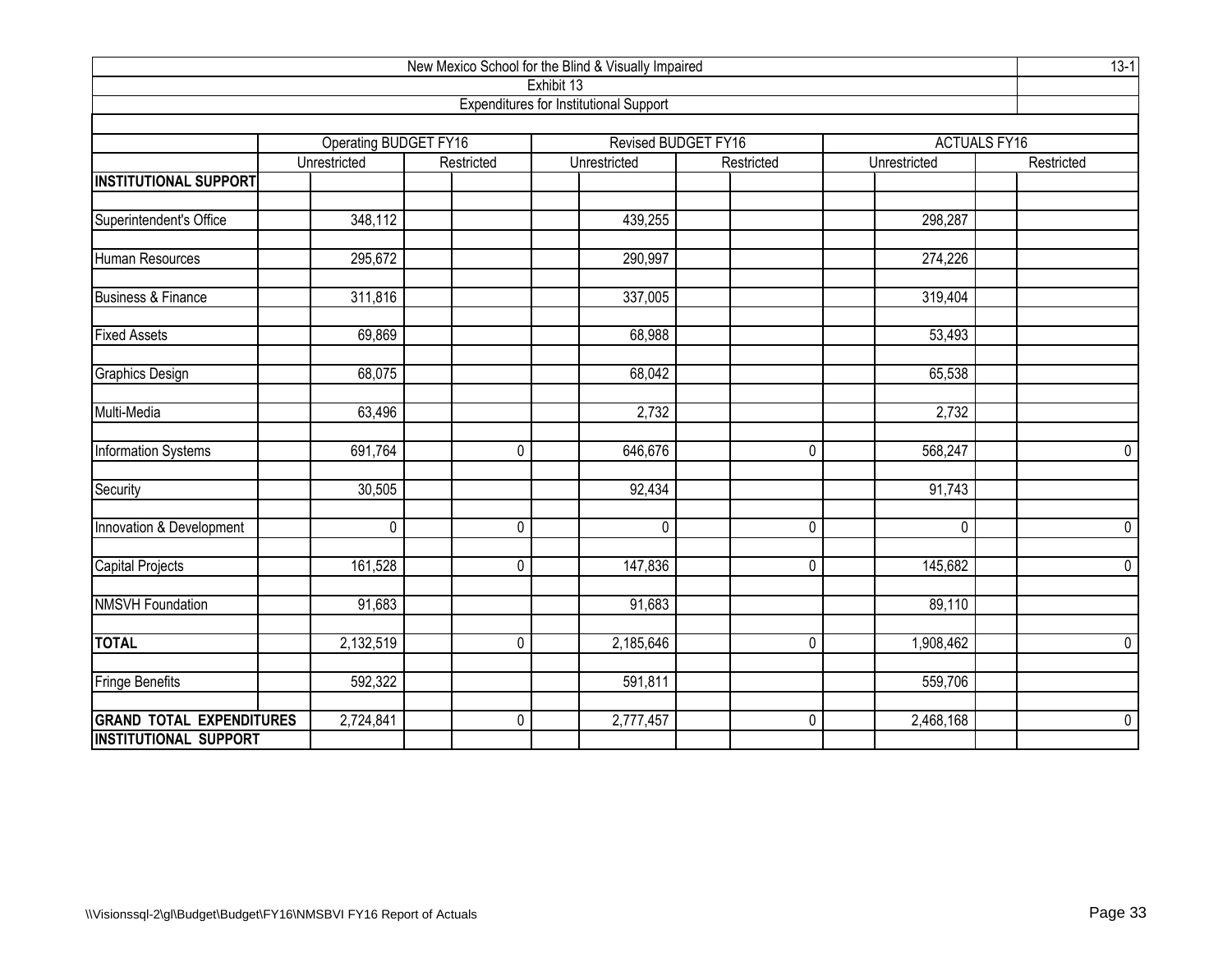| New Mexico School for the Blind & Visually Impaired |                           |                       |            |            |            |                                               |            |            |            |              |                     |            |
|-----------------------------------------------------|---------------------------|-----------------------|------------|------------|------------|-----------------------------------------------|------------|------------|------------|--------------|---------------------|------------|
|                                                     |                           |                       |            |            | Exhibit 13 |                                               |            |            |            |              |                     |            |
|                                                     |                           |                       |            |            |            | <b>Expenditures for Institutional Support</b> |            |            |            |              |                     |            |
|                                                     |                           |                       |            |            |            |                                               |            |            |            |              |                     |            |
|                                                     |                           | Operating BUDGET FY16 |            |            |            | Revised BUDGET FY16                           |            |            |            |              | <b>ACTUALS FY16</b> |            |
|                                                     |                           | Unrestricted          |            | Restricted |            | Unrestricted                                  |            | Restricted |            | Unrestricted |                     | Restricted |
|                                                     | <b>FTE</b>                | Amount                | <b>FTE</b> | Amount     | <b>FTE</b> | Amount                                        | <b>FTE</b> | Amount     | <b>FTE</b> | Amount       | <b>FTE</b>          | Amount     |
| <b>SUPERINTENDENT'S OFFICE</b>                      |                           |                       |            |            |            |                                               |            |            |            |              |                     |            |
| <b>Professional Salaries</b>                        | 2.0                       | 197,972               |            |            | 2.0        | 313,414                                       |            |            | 2.0        | 195,626      |                     |            |
| Assistant/Supervisor Salaries                       | 1.0                       | 0                     |            |            | 0.0        |                                               |            |            |            |              |                     |            |
| Secretarial & Clerical Salaries                     |                           | 46,792                |            |            | 1.0        | 21,146                                        |            |            | 1.0        | 21,372       |                     |            |
| <b>Technician Salaries</b>                          |                           |                       |            |            |            |                                               |            |            |            |              |                     |            |
| Other Salaries - Part Time/Temp                     |                           |                       |            |            |            |                                               |            |            |            |              |                     |            |
| Supplies & Expenses                                 |                           | 7,500                 |            |            |            | 7,121                                         |            |            |            | 5,883        |                     |            |
| Travel                                              |                           | 11,500                |            |            |            | 9,650                                         |            |            |            | 14,061       |                     |            |
| Training                                            |                           | 4,500                 |            |            |            | 4,500                                         |            |            |            | 2,849        |                     |            |
| Equipment                                           |                           |                       |            |            |            |                                               |            |            |            |              |                     |            |
| Food & Beverage                                     |                           | 1,000                 |            |            |            | 1,000                                         |            |            |            | 983          |                     |            |
| Dues/Subscriptions/Books                            |                           | 4,000                 |            |            |            | 7,576                                         |            |            |            | 7,772        |                     |            |
| Professional Fees/Consulting                        |                           |                       |            |            |            |                                               |            |            |            |              |                     |            |
| <b>Contracted Services</b>                          |                           | 5,000                 |            |            |            | 10,000                                        |            |            |            | 15,000       |                     |            |
| Legal/Professional Services                         | 30,000<br>3,919<br>30,000 |                       |            |            |            |                                               |            |            |            |              |                     |            |
| Advertisement                                       | 9,350<br>3,589<br>6,850   |                       |            |            |            |                                               |            |            |            |              |                     |            |
| Gen Liability, Civil Rights                         |                           | 20,498                |            |            |            | 20,498                                        |            |            |            | 20,397       |                     |            |
| Board of Regents                                    |                           | 10,000                |            |            |            | 7,500                                         |            |            |            | 6,836        |                     |            |
| Other (Accreditation Fees, Misc)                    |                           |                       |            |            |            |                                               |            |            |            |              |                     |            |
| <b>TOTAL</b>                                        | 3.0                       | 348,112               |            | 0          | 3.0        | 439,255                                       |            | 0          | 3.0        | 298,287      |                     | 0          |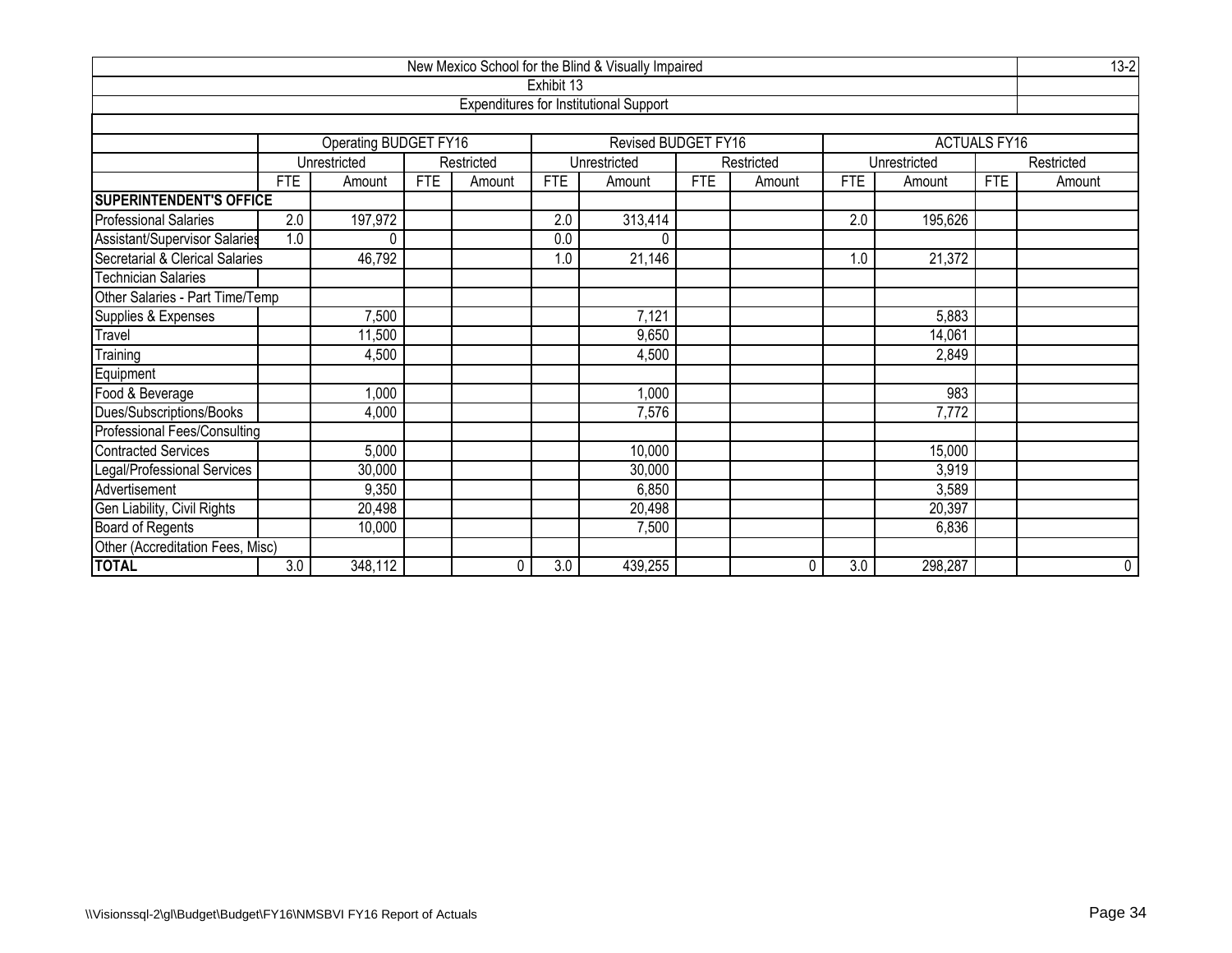| New Mexico School for the Blind & Visually Impaired                              |            |                              |            |            |            |                                               |            |            |            |              |                     |            |
|----------------------------------------------------------------------------------|------------|------------------------------|------------|------------|------------|-----------------------------------------------|------------|------------|------------|--------------|---------------------|------------|
|                                                                                  |            |                              |            |            | Exhibit 13 |                                               |            |            |            |              |                     |            |
|                                                                                  |            |                              |            |            |            | <b>Expenditures for Institutional Support</b> |            |            |            |              |                     |            |
|                                                                                  |            |                              |            |            |            |                                               |            |            |            |              |                     |            |
|                                                                                  |            | <b>Operating BUDGET FY16</b> |            |            |            | Revised BUDGET FY16                           |            |            |            |              | <b>ACTUALS FY16</b> |            |
|                                                                                  |            | Unrestricted                 |            | Restricted |            | Unrestricted                                  |            | Restricted |            | Unrestricted |                     | Restricted |
|                                                                                  | <b>FTE</b> | Amount                       | <b>FTE</b> | Amount     | FTE        | Amount                                        | <b>FTE</b> | Amount     | <b>FTE</b> | Amount       | FTE                 | Amount     |
| <b>HUMAN RESOURCES</b>                                                           |            |                              |            |            |            |                                               |            |            |            |              |                     |            |
| <b>Professional Salaries</b>                                                     | 1.0        | 95,309                       |            |            | 1.0        | 95,309                                        |            |            | 1.0        | 95,309       |                     |            |
| <b>Assistant/Supervisor Salaries</b>                                             |            |                              |            |            |            |                                               |            |            |            |              |                     |            |
| Secretarial & Clerical Salaries                                                  |            |                              |            |            |            |                                               |            |            |            |              |                     |            |
| 138,363<br><b>Technician Salaries</b><br>3.0<br>3.0<br>135,431<br>3.0<br>133,148 |            |                              |            |            |            |                                               |            |            |            |              |                     |            |
| Other Salaries - Part Time/Temp                                                  |            |                              |            |            |            |                                               |            |            |            |              |                     |            |
| Tuition Reimbursement                                                            |            | 7,000                        |            |            |            | 3,000                                         |            |            |            | 1,974        |                     |            |
| Supplies & Expenses                                                              |            | 3,500                        |            |            |            | 3,500                                         |            |            |            | 2,815        |                     |            |
| Travel                                                                           |            | 5,000                        |            |            |            | 2,000                                         |            |            |            | 332          |                     |            |
| Training                                                                         |            | 10,550                       |            |            |            | 6,528                                         |            |            |            | 4,221        |                     |            |
| Equipment                                                                        |            |                              |            |            |            |                                               |            |            |            |              |                     |            |
| Food & Beverage                                                                  |            | 1,500                        |            |            |            | 1,500                                         |            |            |            | 1,164        |                     |            |
| Dues/Subscriptions/Books                                                         |            | 3,400                        |            |            |            | 3,400                                         |            |            |            | 2,392        |                     |            |
| <b>Contracted Services</b>                                                       |            | 12,000                       |            |            |            | 19,273                                        |            |            |            | 12,370       |                     |            |
| Employee Initialization                                                          |            | 7,050                        |            |            |            | 7,056                                         |            |            |            | 2,948        |                     |            |
| Advertisement                                                                    |            | 12,000                       |            |            |            | 14,000                                        |            |            |            | 17,554       |                     |            |
| <b>TOTAL</b>                                                                     | 4.0        | 295,672                      | 0.0        | 0          | 4.0        | 290,997                                       | 0.0        | 0          | 4.0        | 274,226      | 0.0                 | 0          |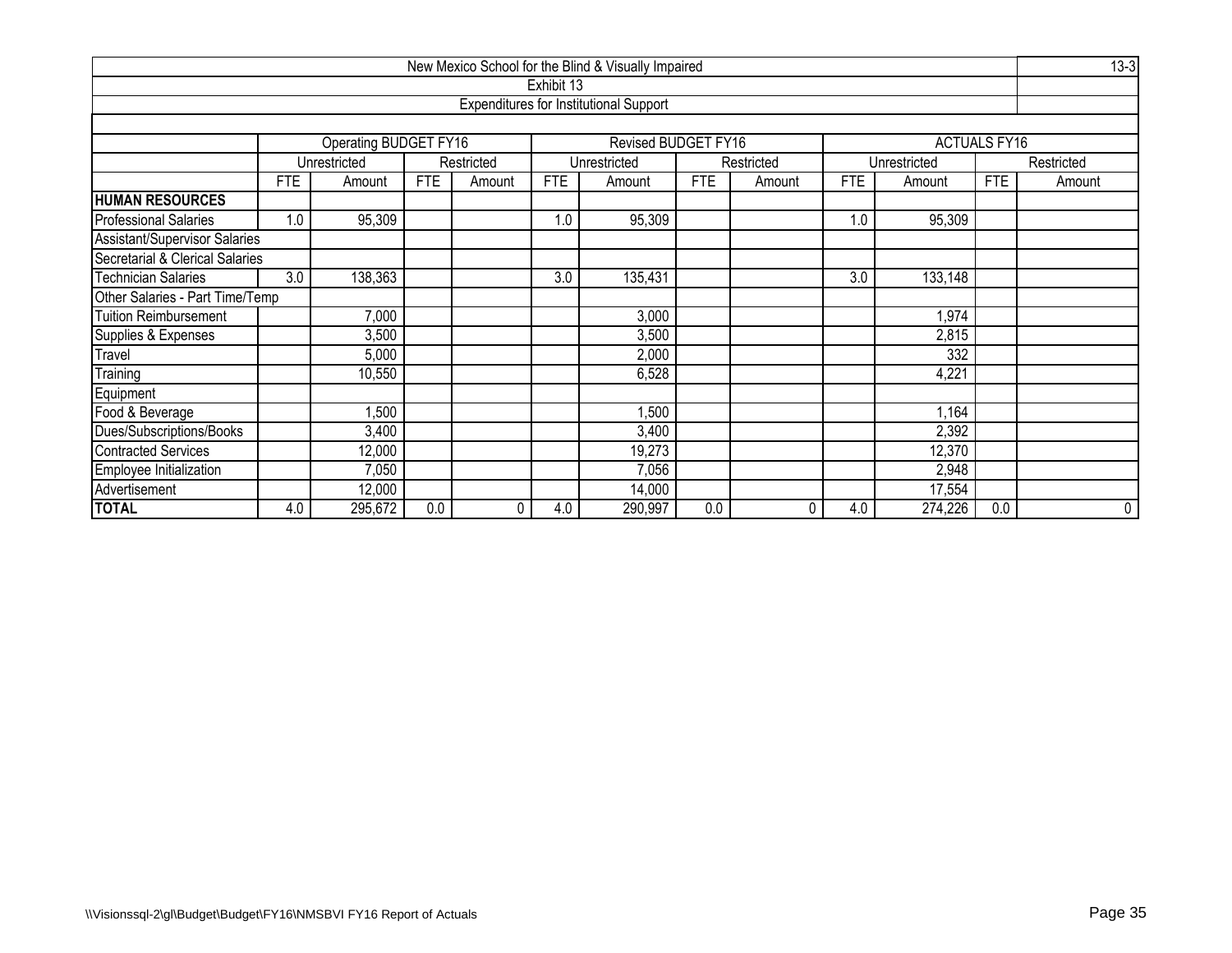| New Mexico School for the Blind & Visually Impaired                                                                     |            |                       |            |            |            |                                               |            |            |                  |              |                     |            |
|-------------------------------------------------------------------------------------------------------------------------|------------|-----------------------|------------|------------|------------|-----------------------------------------------|------------|------------|------------------|--------------|---------------------|------------|
|                                                                                                                         |            |                       |            |            | Exhibit 13 |                                               |            |            |                  |              |                     |            |
|                                                                                                                         |            |                       |            |            |            | <b>Expenditures for Institutional Support</b> |            |            |                  |              |                     |            |
|                                                                                                                         |            |                       |            |            |            |                                               |            |            |                  |              |                     |            |
|                                                                                                                         |            | Operating BUDGET FY16 |            |            |            | Revised BUDGET FY16                           |            |            |                  |              | <b>ACTUALS FY16</b> |            |
|                                                                                                                         |            | Unrestricted          |            | Restricted |            | Unrestricted                                  |            | Restricted |                  | Unrestricted |                     | Restricted |
|                                                                                                                         | <b>FTE</b> | Amount                | <b>FTE</b> | Amount     | <b>FTE</b> | Amount                                        | <b>FTE</b> | Amount     | <b>FTE</b>       | Amount       | <b>FTE</b>          | Amount     |
| <b>BUSINESS &amp; FINANCE</b>                                                                                           |            |                       |            |            |            |                                               |            |            |                  |              |                     |            |
| <b>Professional Salaries</b>                                                                                            | 1.0        | 79,441                |            |            | 1.0        | 79,441                                        |            |            | 1.0              | 79,441       |                     |            |
| Assistant/Supervisor Salaries                                                                                           |            |                       |            |            |            |                                               |            |            |                  |              |                     |            |
| Secretarial & Clerical Salarie                                                                                          | 1.0        | 35,218                |            |            | 1.0        | 71,093                                        |            |            | $\overline{2.0}$ | 71,066       |                     |            |
| <b>Technician Salaries</b><br>$\overline{3.0}$<br>124,025<br>$\overline{3.0}$<br>122,262<br>$\overline{3.0}$<br>122,166 |            |                       |            |            |            |                                               |            |            |                  |              |                     |            |
| Other Salaries - Part Time/Temp                                                                                         |            |                       |            |            |            |                                               |            |            |                  |              |                     |            |
| Supplies & Expenses                                                                                                     |            | 8,500                 |            |            |            | 6,500                                         |            |            |                  | 3,593        |                     |            |
| Travel                                                                                                                  |            | 3,500                 |            |            |            | 3,500                                         |            |            |                  | 2,736        |                     |            |
| Training                                                                                                                |            | 7,500                 |            |            |            | 4,500                                         |            |            |                  | 978          |                     |            |
| Equipment                                                                                                               |            |                       |            |            |            |                                               |            |            |                  |              |                     |            |
| Food & Beverage                                                                                                         |            |                       |            |            |            |                                               |            |            |                  |              |                     |            |
| Dues/Subscriptions/Books                                                                                                |            | ,730                  |            |            |            | 1,230                                         |            |            |                  | 371          |                     |            |
| Professional Fees/Consulting                                                                                            |            |                       |            |            |            |                                               |            |            |                  |              |                     |            |
| Investment Expense                                                                                                      |            |                       |            |            |            |                                               |            |            |                  |              |                     |            |
| Direct Deposit Expense                                                                                                  |            |                       |            |            |            |                                               |            |            |                  |              |                     |            |
| Misc. Bank Fees/Penalties                                                                                               |            | ,300                  |            |            |            | 1,300                                         |            |            |                  | 552          |                     |            |
| <b>External Audit</b>                                                                                                   |            | 37,000                |            |            |            | 33,577                                        |            |            |                  | 33,577       |                     |            |
| Contracted Services                                                                                                     |            | 9,400                 |            |            |            | 9,400                                         |            |            |                  | 722          |                     |            |
| Risk Mgt. - Gen Liability                                                                                               |            | 4,202                 |            |            |            | 4,202                                         |            |            |                  | 4,202        |                     |            |
| <b>TOTAL</b>                                                                                                            | 5.0        | 311,816               |            |            | 5.0        | 337,005                                       |            |            | 6.0              | 319,404      |                     |            |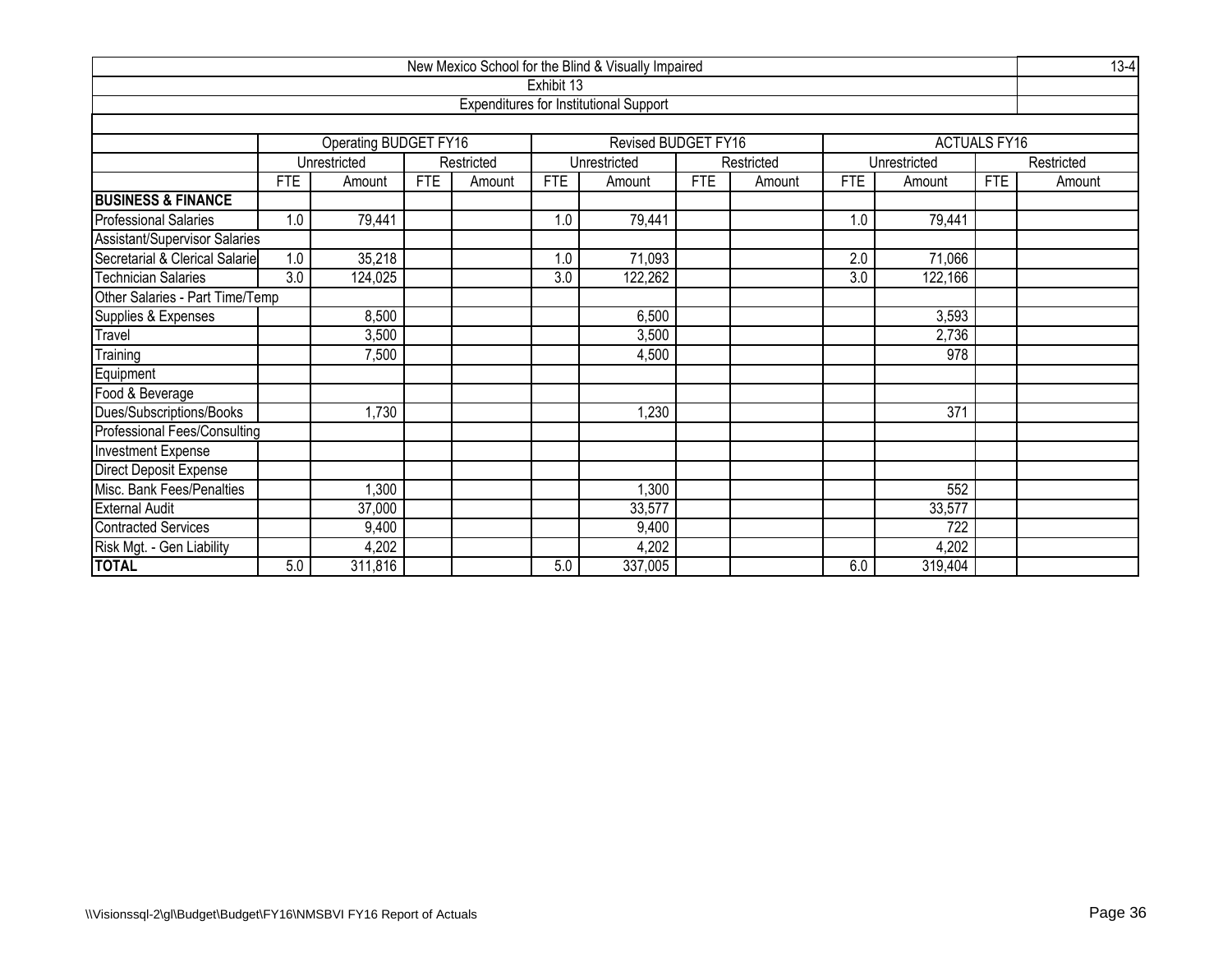| New Mexico School for the Blind & Visually Impaired      |                   |                              |            |            |            |                                               |            |            |            |              |                     |             |  |
|----------------------------------------------------------|-------------------|------------------------------|------------|------------|------------|-----------------------------------------------|------------|------------|------------|--------------|---------------------|-------------|--|
|                                                          |                   |                              |            |            | Exhibit 13 |                                               |            |            |            |              |                     |             |  |
|                                                          |                   |                              |            |            |            | <b>Expenditures for Institutional Support</b> |            |            |            |              |                     |             |  |
|                                                          |                   |                              |            |            |            |                                               |            |            |            |              |                     |             |  |
|                                                          |                   | <b>Operating BUDGET FY16</b> |            |            |            | <b>Revised BUDGET FY16</b>                    |            |            |            |              | <b>ACTUALS FY16</b> |             |  |
|                                                          |                   | Unrestricted                 |            | Restricted |            | Unrestricted                                  |            | Restricted |            | Unrestricted |                     | Restricted  |  |
|                                                          | <b>FTE</b>        | Amount                       | <b>FTE</b> | Amount     | <b>FTE</b> | Amount                                        | <b>FTE</b> | Amount     | <b>FTE</b> | Amount       | <b>FTE</b>          | Amount      |  |
| <b>Fixed Assets</b>                                      |                   |                              |            |            |            |                                               |            |            |            |              |                     |             |  |
| <b>Professional Salaries</b>                             |                   |                              |            |            |            |                                               |            |            |            |              |                     |             |  |
| Assistant/Supervisor Salaries                            |                   |                              |            |            |            |                                               |            |            |            |              |                     |             |  |
| Secretarial & Clerical Salaries<br>Technician Salaries   |                   |                              |            |            |            |                                               |            |            |            |              |                     |             |  |
| 41,919<br>1.0<br>41,038<br>1.0<br>1.0<br>40,680          |                   |                              |            |            |            |                                               |            |            |            |              |                     |             |  |
| Other Salaries - Part Time/Temp                          |                   |                              |            |            |            |                                               |            |            |            |              |                     |             |  |
| Supplies & Expenses<br>Travel<br>2,350<br>2,350<br>1,372 |                   |                              |            |            |            |                                               |            |            |            |              |                     |             |  |
|                                                          | 600<br>600<br>131 |                              |            |            |            |                                               |            |            |            |              |                     |             |  |
| Training                                                 |                   | ,500                         |            |            |            | 1,500                                         |            |            |            | 289          |                     |             |  |
| Equipment                                                |                   |                              |            |            |            |                                               |            |            |            |              |                     |             |  |
| Dues/Permits                                             |                   | 100                          |            |            |            | 100                                           |            |            |            | 0            |                     |             |  |
| Postage<br>TOTAL                                         |                   | 23,400                       |            |            |            | 23,400                                        |            |            |            | 11,022       |                     |             |  |
|                                                          | 1.0               | 69,869                       | 0.0        | 0          | 1.0        | 68,988                                        | 0.0        | 0          | 1.0        | 53,493       | 0.0                 | $\mathbf 0$ |  |
|                                                          |                   |                              |            |            |            |                                               |            |            |            |              |                     |             |  |
| <b>Graphics Design</b>                                   |                   |                              |            |            |            |                                               |            |            |            |              |                     |             |  |
| Professional Salaries                                    |                   |                              |            |            |            |                                               |            |            |            |              |                     |             |  |
| Assistant/Supervisor Salaries                            |                   |                              |            |            |            |                                               |            |            |            |              |                     |             |  |
| Secretarial & Clerical Salaries                          |                   |                              |            |            |            |                                               |            |            |            |              |                     |             |  |
| <b>Technician Salaries</b>                               | 1.0               | 53,975                       |            |            | 1.0        | 53,565                                        |            |            | 1.0        | 52,166       |                     |             |  |
| Other Salaries - Part Time/Temp<br>Supplies & Expenses   |                   |                              |            |            |            |                                               |            |            |            | 422          |                     |             |  |
|                                                          |                   | 5,500                        |            |            |            | 5,500                                         |            |            |            | 4,265        |                     |             |  |
| Travel                                                   |                   |                              |            |            |            |                                               |            |            |            |              |                     |             |  |
| Training                                                 |                   |                              |            |            |            |                                               |            |            |            |              |                     |             |  |
| Equipment<br>Contracted Services                         |                   |                              |            |            |            |                                               |            |            |            |              |                     |             |  |
|                                                          |                   | 8,600                        |            |            |            | 8,977                                         |            |            |            | 8,686        |                     |             |  |
| <b>TOTAL</b>                                             | 1.0               | 68,075                       |            |            | 1.0        | 68,042                                        |            |            | 1.0        | 65,538       |                     |             |  |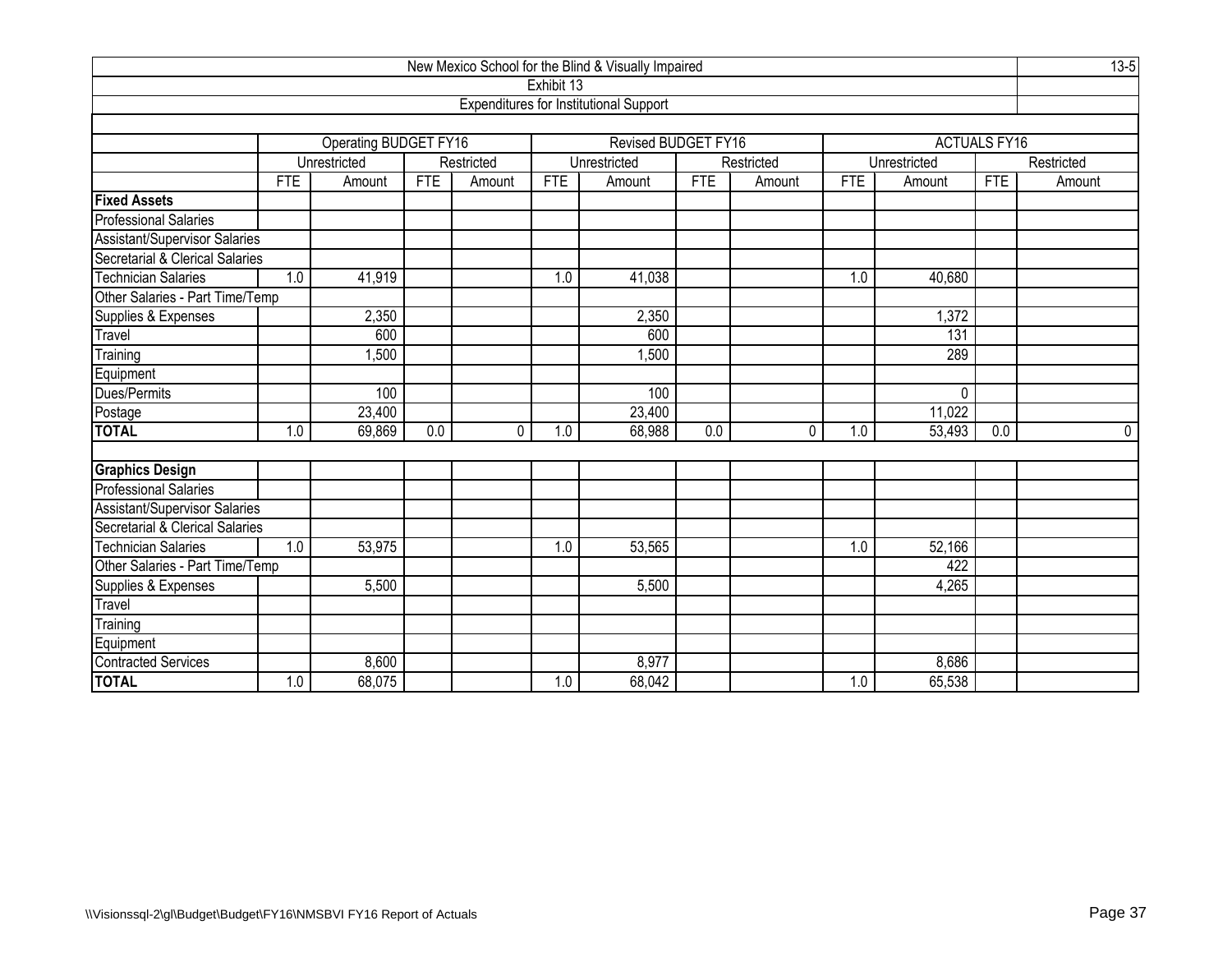| New Mexico School for the Blind & Visually Impaired                  |                                            |                       |            |                |            |                                               |            |             |                  |              |                     |             |  |
|----------------------------------------------------------------------|--------------------------------------------|-----------------------|------------|----------------|------------|-----------------------------------------------|------------|-------------|------------------|--------------|---------------------|-------------|--|
|                                                                      |                                            |                       |            |                | Exhibit 13 |                                               |            |             |                  |              |                     |             |  |
|                                                                      |                                            |                       |            |                |            | <b>Expenditures for Institutional Support</b> |            |             |                  |              |                     |             |  |
|                                                                      |                                            |                       |            |                |            |                                               |            |             |                  |              |                     |             |  |
|                                                                      |                                            | Operating BUDGET FY16 |            |                |            | Revised BUDGET FY16                           |            |             |                  |              | <b>ACTUALS FY16</b> |             |  |
|                                                                      |                                            | Unrestricted          |            | Restricted     |            | Unrestricted                                  |            | Restricted  |                  | Unrestricted |                     | Restricted  |  |
|                                                                      | <b>FTE</b>                                 | Amount                | <b>FTE</b> | Amount         | <b>FTE</b> | Amount                                        | <b>FTE</b> | Amount      | <b>FTE</b>       | Amount       | <b>FTE</b>          | Amount      |  |
| Multi-Media                                                          |                                            |                       |            |                |            |                                               |            |             |                  |              |                     |             |  |
| <b>Professional Salaries</b>                                         |                                            |                       |            |                |            |                                               |            |             |                  |              |                     |             |  |
| Assistant/Supervisor Salaries                                        |                                            |                       |            |                |            |                                               |            |             |                  |              |                     |             |  |
| Secretarial & Clerical Salaries                                      |                                            |                       |            |                |            |                                               |            |             |                  |              |                     |             |  |
| <b>Technician Salaries</b><br>1.0<br>46,696<br>0.0<br>2,553<br>2,553 |                                            |                       |            |                |            |                                               |            |             |                  |              |                     |             |  |
| Other Salaries - Part Time/Temp                                      |                                            |                       |            |                |            |                                               |            |             |                  |              |                     |             |  |
|                                                                      | 179<br>3,000<br>179<br>Supplies & Expenses |                       |            |                |            |                                               |            |             |                  |              |                     |             |  |
| Travel                                                               |                                            | 500                   |            |                |            | $\pmb{0}$                                     |            |             |                  | 0            |                     |             |  |
| Training                                                             | 800<br>$\mathbf 0$<br>0                    |                       |            |                |            |                                               |            |             |                  |              |                     |             |  |
| Equipment                                                            |                                            |                       |            |                |            |                                               |            |             |                  |              |                     |             |  |
| <b>Contracted Services</b>                                           |                                            | 12,500                |            |                |            | 0                                             |            |             |                  | 0            |                     |             |  |
| <b>TOTAL</b>                                                         | 1.0                                        | 63,496                |            |                | 0.0        | 2,732                                         |            |             | $\overline{0.0}$ | 2,732        |                     |             |  |
|                                                                      |                                            |                       |            |                |            |                                               |            |             |                  |              |                     |             |  |
| <b>INFORMATION SYSTEMS</b>                                           |                                            |                       |            |                |            |                                               |            |             |                  |              |                     |             |  |
| <b>Professional Salaries</b>                                         | 1.0                                        | 67,102                |            |                | 1.0        | 89,532                                        |            |             | 1.0              | 89,532       |                     |             |  |
| Assistant/Supervisor Salaries                                        |                                            |                       |            |                |            |                                               |            |             |                  |              |                     |             |  |
| Secretarial & Clerical Salaries                                      |                                            |                       |            |                |            |                                               |            |             |                  |              |                     |             |  |
| <b>Technician Salaries</b>                                           | 5.0                                        | 258,465               |            |                | 5.0        | 184,037                                       |            |             | 5.0              | 179,578      |                     |             |  |
| Other Salaries - Part Time/Te                                        | 0.5                                        | 17,726                |            |                | 0.5        | 19,614                                        |            |             | 0.5              | 21,324       |                     |             |  |
| Supplies & Expenses                                                  |                                            | 45,500                |            |                |            | 42,078                                        |            |             |                  | 40,238       |                     |             |  |
| Travel                                                               |                                            | 5,600                 |            |                |            | 5,600                                         |            |             |                  | 2,990        |                     |             |  |
| Training                                                             |                                            | 2,000                 |            |                |            | 2,000                                         |            |             |                  | 1,713        |                     |             |  |
| Equipment                                                            |                                            | 0                     |            |                |            | 13,545                                        |            |             |                  | 12,627       |                     |             |  |
| Dues/Subscriptions/Books                                             |                                            | 860                   |            |                |            | 860                                           |            |             |                  | 360          |                     |             |  |
| Food & Beverage                                                      |                                            | 100                   |            |                |            | $\Omega$                                      |            |             |                  | $\Omega$     |                     |             |  |
| <b>Contracted Services</b>                                           |                                            | 25,700                |            |                |            | 20,700                                        |            |             |                  | 17,366       |                     |             |  |
| <b>Internet Services</b>                                             |                                            | 40,710                |            |                |            | 40,710                                        |            |             |                  | 17,010       |                     |             |  |
| Software Maintenance Agreements                                      |                                            | 112,200               |            |                |            | 112,200                                       |            |             |                  | 115,322      |                     |             |  |
| Telephone                                                            |                                            | 115,800               |            |                |            | 115,800                                       |            |             |                  | 70,187       |                     |             |  |
| <b>TOTAL</b>                                                         | 6.5                                        | 691,764               |            | $\overline{0}$ | 6.5        | 646,676                                       |            | $\mathbf 0$ | 6.5              | 568,247      |                     | $\mathbf 0$ |  |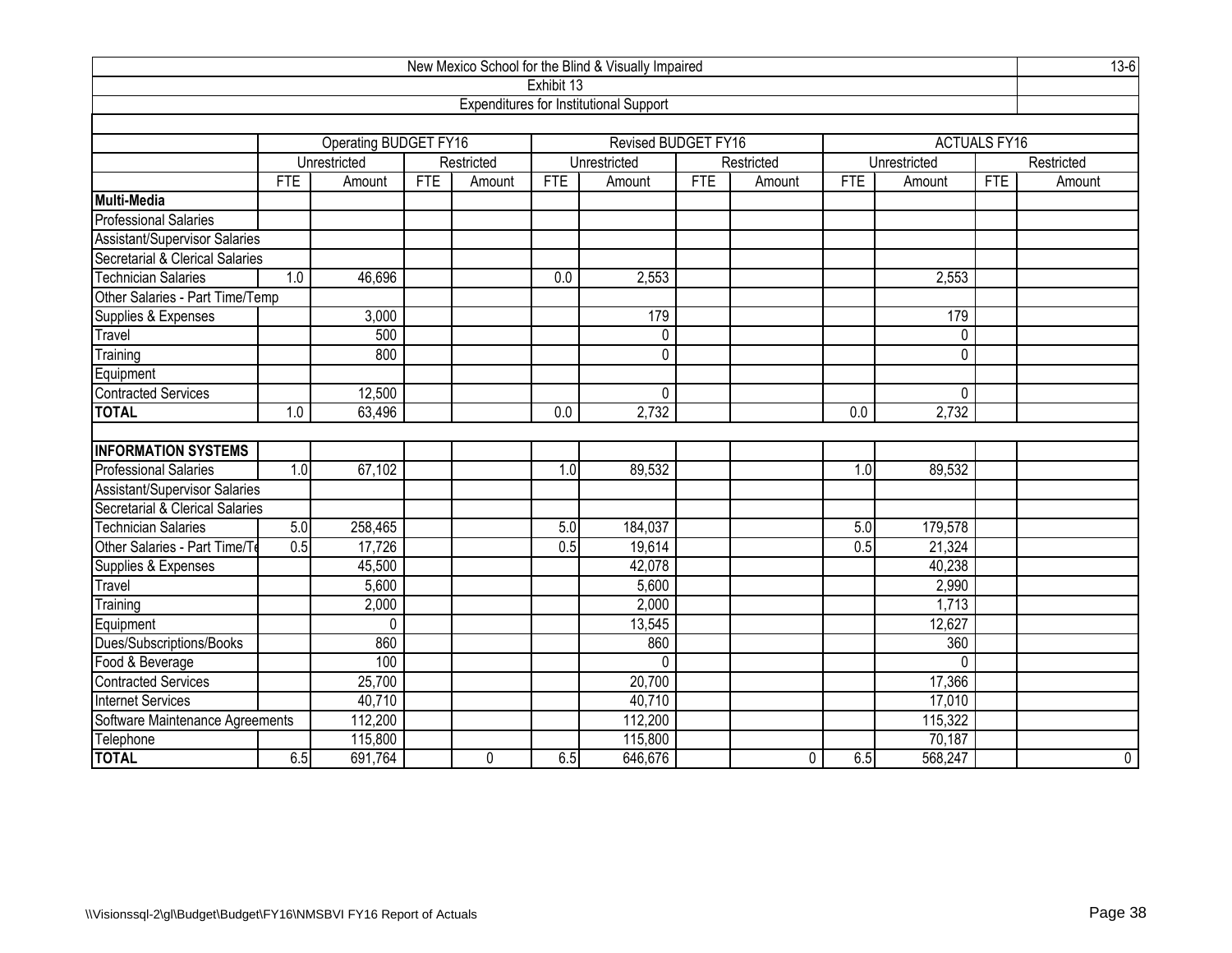| New Mexico School for the Blind & Visually Impaired                           |            |                       |                |            |            |                                               |            |            |            |              |                     |            |  |
|-------------------------------------------------------------------------------|------------|-----------------------|----------------|------------|------------|-----------------------------------------------|------------|------------|------------|--------------|---------------------|------------|--|
|                                                                               |            |                       |                |            | Exhibit 13 |                                               |            |            |            |              |                     |            |  |
|                                                                               |            |                       |                |            |            | <b>Expenditures for Institutional Support</b> |            |            |            |              |                     |            |  |
|                                                                               |            |                       |                |            |            |                                               |            |            |            |              |                     |            |  |
|                                                                               |            | Operating BUDGET FY16 |                |            |            | Revised BUDGET FY16                           |            |            |            |              | <b>ACTUALS FY16</b> |            |  |
|                                                                               |            | Unrestricted          |                | Restricted |            | Unrestricted                                  |            | Restricted |            | Unrestricted |                     | Restricted |  |
|                                                                               | <b>FTE</b> | Amount                | <b>FTE</b>     | Amount     | <b>FTE</b> | Amount                                        | <b>FTE</b> | Amount     | <b>FTE</b> | Amount       | <b>FTE</b>          | Amount     |  |
| <b>SECURITY</b>                                                               |            |                       |                |            |            |                                               |            |            |            |              |                     |            |  |
| <b>Professional Salaries</b>                                                  |            |                       |                |            | 1.0        | 54,909                                        |            |            | 1.0        | 54,909       |                     |            |  |
| Assistant/Supervisor Salaries                                                 |            |                       |                |            |            |                                               |            |            |            |              |                     |            |  |
| Secretarial & Clerical Salaries                                               |            |                       |                |            |            |                                               |            |            |            |              |                     |            |  |
| <b>Technician Salaries</b><br>29,225<br>29,137<br>1.0<br>29,505<br>1.0<br>1.0 |            |                       |                |            |            |                                               |            |            |            |              |                     |            |  |
| Other Salaries - Part Time/Temp                                               |            |                       |                |            |            |                                               |            |            |            |              |                     |            |  |
| Supplies & Expenses                                                           |            | 500                   | 5,378<br>5,800 |            |            |                                               |            |            |            |              |                     |            |  |
| Travel                                                                        |            | 250                   |                |            |            | 181                                           |            |            |            | 0            |                     |            |  |
| Training                                                                      |            | 250                   |                |            |            | 319                                           |            |            |            | 319          |                     |            |  |
| Equipment                                                                     |            |                       |                |            |            | 2,000                                         |            |            |            | 2,000        |                     |            |  |
| Dues/Subscriptions/Books                                                      |            |                       |                |            |            |                                               |            |            |            |              |                     |            |  |
| <b>Contracted Services</b>                                                    |            |                       |                |            |            |                                               |            |            |            |              |                     |            |  |
| Law Enforcement Liability                                                     |            | 0                     |                |            |            | $\Omega$                                      |            |            |            | 0            |                     |            |  |
| <b>TOTAL</b>                                                                  | 1.0        | 30,505                |                |            | 2.0        | 92,434                                        |            |            | 2.0        | 91,743       |                     |            |  |
|                                                                               |            |                       |                |            |            |                                               |            |            |            |              |                     |            |  |
| <b>INNOVATION &amp; DEVELOPMENT</b>                                           |            |                       |                |            |            |                                               |            |            |            |              |                     |            |  |
| <b>Technician Salaries</b>                                                    |            |                       |                |            |            |                                               |            |            |            |              |                     |            |  |
| Supplies & Expenses                                                           |            |                       |                |            |            |                                               |            |            |            |              |                     |            |  |
| Travel                                                                        |            |                       |                |            |            |                                               |            |            |            |              |                     |            |  |
| Training                                                                      |            |                       |                |            |            |                                               |            |            |            |              |                     |            |  |
| <b>TOTAL</b>                                                                  |            | 0                     | 0              | 0          | 0          | 0                                             | 0          | 0          | 0          | 0            | 0                   | 0          |  |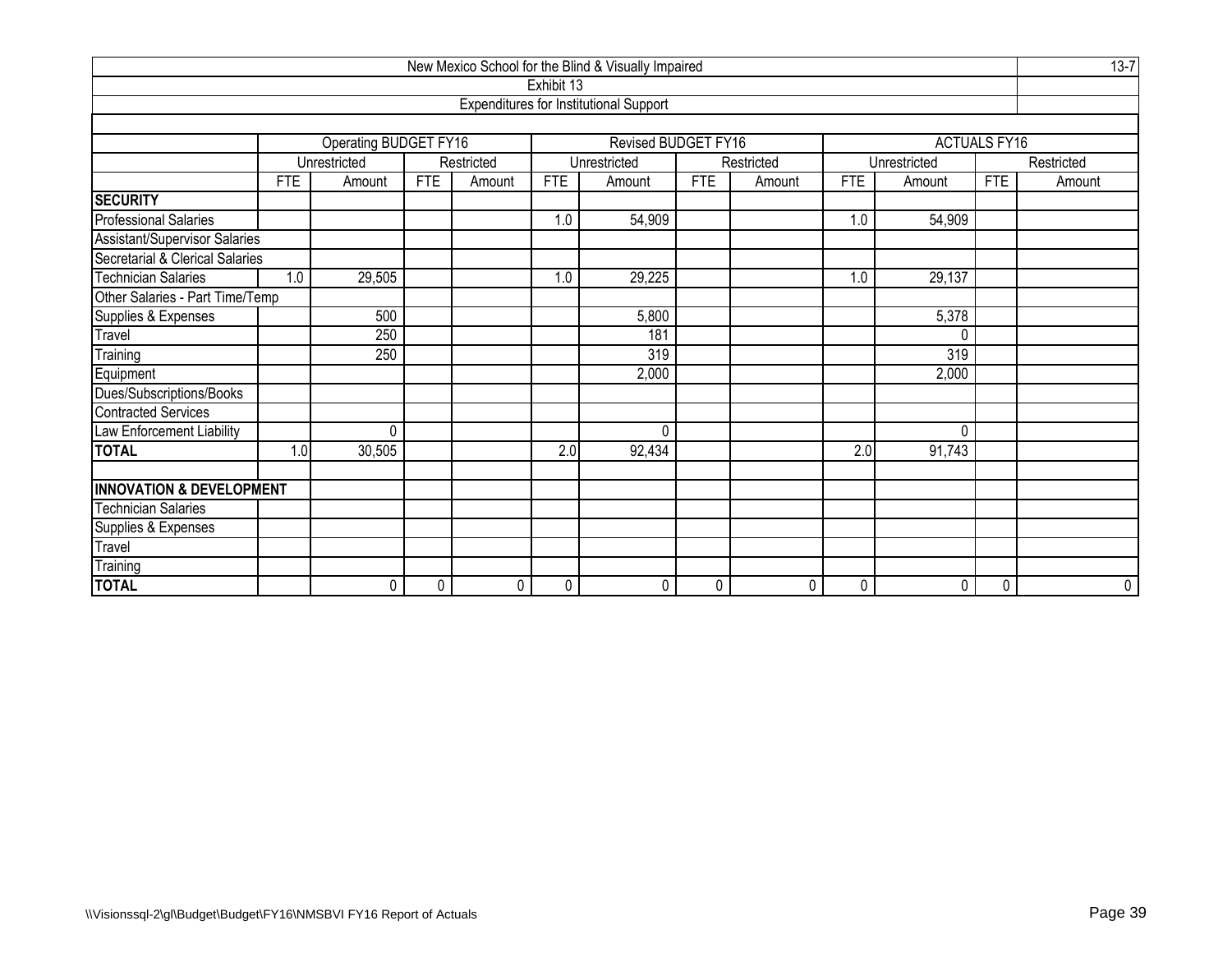| New Mexico School for the Blind & Visually Impaired<br>Exhibit 13 |                        |                              |            |            |            |                                               |            |            |            |                 |                     |            |  |  |
|-------------------------------------------------------------------|------------------------|------------------------------|------------|------------|------------|-----------------------------------------------|------------|------------|------------|-----------------|---------------------|------------|--|--|
|                                                                   |                        |                              |            |            |            |                                               |            |            |            |                 |                     |            |  |  |
|                                                                   |                        |                              |            |            |            | <b>Expenditures for Institutional Support</b> |            |            |            |                 |                     |            |  |  |
|                                                                   |                        | <b>Operating BUDGET FY16</b> |            |            |            | Revised BUDGET FY16                           |            |            |            |                 | <b>ACTUALS FY16</b> |            |  |  |
|                                                                   |                        | Unrestricted                 |            | Restricted |            | Unrestricted                                  |            | Restricted |            | Unrestricted    |                     | Restricted |  |  |
|                                                                   | <b>FTE</b>             | Amount                       | <b>FTE</b> | Amount     | <b>FTE</b> | Amount                                        | <b>FTE</b> | Amount     | <b>FTE</b> | Amount          | <b>FTE</b>          | Amount     |  |  |
| <b>CAPITAL PROJECTS</b>                                           |                        |                              |            |            |            |                                               |            |            |            |                 |                     |            |  |  |
| <b>Professional Salaries</b>                                      | 1.0                    | 84,315                       |            |            | 1.0        | 84,315                                        |            |            | 1.0        | 84,315          |                     |            |  |  |
| <b>Assistant/Supervisor Salaries</b>                              | 1.0                    | 59,413                       |            |            | 1.0        | 55,979                                        |            |            | 1.0        | 55,979          |                     |            |  |  |
| Secretarial & Clerical Salaries                                   |                        |                              |            |            |            |                                               |            |            |            |                 |                     |            |  |  |
| <b>Technician Salaries</b>                                        |                        |                              |            |            |            |                                               |            |            |            |                 |                     |            |  |  |
| Other Salaries - Part Time/Temp                                   |                        |                              |            |            |            |                                               |            |            |            |                 |                     |            |  |  |
| Supplies & Expenses<br>2,200<br>3,000<br>3,106                    |                        |                              |            |            |            |                                               |            |            |            |                 |                     |            |  |  |
| Travel                                                            | 1,500<br>1,226<br>.500 |                              |            |            |            |                                               |            |            |            |                 |                     |            |  |  |
| Training                                                          | 145<br>1,000<br>645    |                              |            |            |            |                                               |            |            |            |                 |                     |            |  |  |
| Equipment                                                         |                        |                              |            |            |            |                                               |            |            |            |                 |                     |            |  |  |
| Dues/Subscriptions/Books                                          |                        | 950                          |            |            |            | 1,000                                         |            |            |            | 814             |                     |            |  |  |
| Food & Beverage                                                   |                        | 0                            |            |            |            | 0                                             |            |            |            | 0               |                     |            |  |  |
| <b>Contracted Services</b>                                        |                        | 10,000                       |            |            |            | $\overline{97}$                               |            |            |            | $\overline{97}$ |                     |            |  |  |
| Advertisement                                                     |                        | 2,150                        |            |            |            | 1,300                                         |            |            |            | 0               |                     |            |  |  |
| <b>TOTAL</b>                                                      | $\overline{2.0}$       | 161,528                      |            | $\Omega$   | 2.0        | 147,836                                       |            | O          | 2.0        | 145,682         |                     | 0          |  |  |
|                                                                   |                        |                              |            |            |            |                                               |            |            |            |                 |                     |            |  |  |
| <b>NMSVH FOUNDATION</b>                                           |                        |                              |            |            |            |                                               |            |            |            |                 |                     |            |  |  |
| <b>Professional Salaries</b>                                      | 1.0                    | 82,333                       |            |            | 1.0        | 82,333                                        |            |            | 1.0        | 82,333          |                     |            |  |  |
| Supplies & Expenses                                               |                        | 500                          |            |            |            | 700                                           |            |            |            | 489             |                     |            |  |  |
| Travel                                                            |                        | 7,500                        |            |            |            | 7,300                                         |            |            |            | 5,010           |                     |            |  |  |
| Dues/Subscriptions/Books                                          |                        | 1,350                        |            |            |            | 1,350                                         |            |            |            | 1,279           |                     |            |  |  |
| Food & Beverage                                                   |                        |                              |            |            |            |                                               |            |            |            |                 |                     |            |  |  |
| <b>TOTAL</b>                                                      |                        | 91,683                       |            |            |            | 91,683                                        |            |            |            | 89,110          |                     |            |  |  |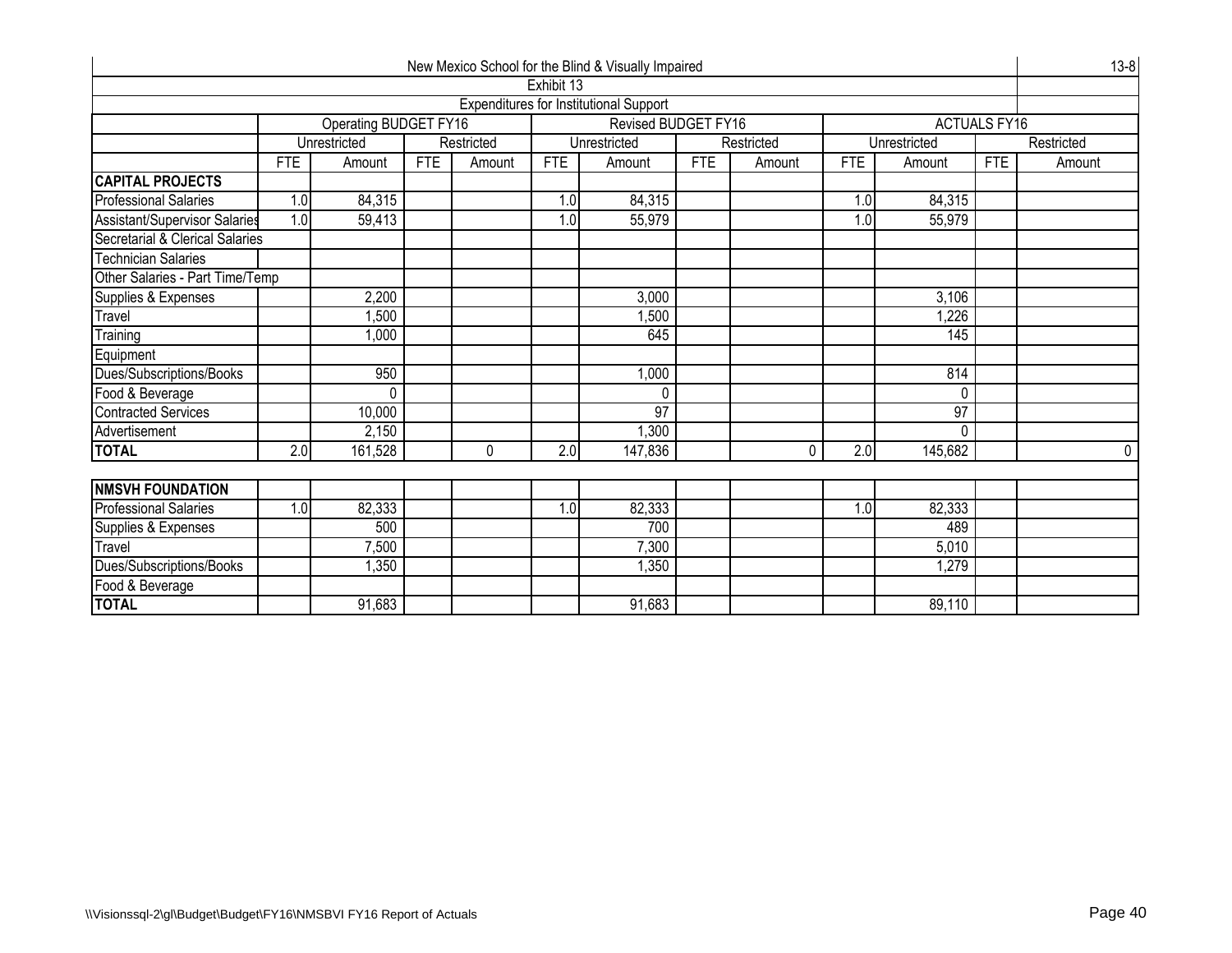| New Mexico School for the Blind & Visually Impaired |                                                                                                                                                              |                                                                                                                                                            |                  |                |                  |                                               |                  |                |                  |                |                     |                             |  |
|-----------------------------------------------------|--------------------------------------------------------------------------------------------------------------------------------------------------------------|------------------------------------------------------------------------------------------------------------------------------------------------------------|------------------|----------------|------------------|-----------------------------------------------|------------------|----------------|------------------|----------------|---------------------|-----------------------------|--|
|                                                     |                                                                                                                                                              |                                                                                                                                                            |                  |                | Exhibit 13       |                                               |                  |                |                  |                |                     |                             |  |
|                                                     |                                                                                                                                                              |                                                                                                                                                            |                  |                |                  | <b>Expenditures for Institutional Support</b> |                  |                |                  |                |                     |                             |  |
|                                                     |                                                                                                                                                              |                                                                                                                                                            |                  |                |                  |                                               |                  |                |                  |                |                     |                             |  |
|                                                     |                                                                                                                                                              | Operating BUDGET FY16                                                                                                                                      |                  |                |                  | <b>Revised BUDGET FY16</b>                    |                  |                |                  |                | <b>ACTUALS FY16</b> |                             |  |
|                                                     |                                                                                                                                                              | Unrestricted                                                                                                                                               |                  | Restricted     |                  | Unrestricted                                  |                  | Restricted     |                  | Unrestricted   |                     | Restricted                  |  |
|                                                     | <b>FTE</b>                                                                                                                                                   | Amount                                                                                                                                                     | FTE              | Amount         | <b>FTE</b>       | Amount                                        | <b>FTE</b>       | Amount         | <b>FTE</b>       | Amount         | <b>FTE</b>          | Amount                      |  |
| <b>DETAILS</b>                                      |                                                                                                                                                              |                                                                                                                                                            |                  |                |                  |                                               |                  |                |                  |                |                     |                             |  |
| <b>Professional Salaries</b>                        | 7.0                                                                                                                                                          | 606,472                                                                                                                                                    | 0.0              | 0              | 8.0              | 799,252                                       | 0.0              | $\mathbf{0}$   | 8.0              | 681,465        | 0.0                 | 0                           |  |
| Assistant/Supervisor Salaries                       | $\overline{2.0}$                                                                                                                                             | 59,413                                                                                                                                                     | $\overline{0.0}$ | 0              | $\overline{1.0}$ | 55,979                                        | $\overline{0.0}$ | 0              | $\overline{1.0}$ | 55,979         | $\overline{0.0}$    | $\pmb{0}$                   |  |
| Secretarial & Clerical Salarie                      | 1.0                                                                                                                                                          | 82,011                                                                                                                                                     | 0.0              | 0              | 2.0              | 92,239                                        | 0.0              | $\mathbf 0$    | 3.0              | 92,438         | $\overline{0.0}$    | $\overline{0}$              |  |
| <b>Technician Salaries</b>                          | 15.0                                                                                                                                                         | 692,948                                                                                                                                                    | $\overline{0.0}$ | 0              | 14.0             | 568,109                                       | $\overline{0.0}$ | $\mathbf 0$    | 14.0             | 559,426        | 0.0                 | $\pmb{0}$                   |  |
| Other Salaries - Part Time/To                       | $\overline{0.5}$                                                                                                                                             | 17,726                                                                                                                                                     | $\overline{0.0}$ | $\pmb{0}$      | 0.5              | 19,614                                        | 0.0              | $\pmb{0}$      | 0.5              | 21,745         | $\overline{0.0}$    | $\pmb{0}$<br>$\overline{0}$ |  |
| <b>Tuition Reimbursement</b>                        | 0.0                                                                                                                                                          | 0.0<br>7,000<br>0.0<br>$\mathbf 0$<br>0.0<br>3,000<br>0.0<br>1,974<br>0.0<br>0                                                                             |                  |                |                  |                                               |                  |                |                  |                |                     |                             |  |
| Supplies & Expenses                                 | $\overline{0.0}$                                                                                                                                             | 79,050<br>$\overline{0.0}$<br>$\pmb{0}$<br>$\overline{0.0}$<br>76,729<br>$\overline{0.0}$<br>$\overline{0.0}$<br>67,318<br>$\overline{0.0}$<br>$\mathbf 0$ |                  |                |                  |                                               |                  |                |                  |                |                     |                             |  |
| Travel                                              | $\overline{0.0}$                                                                                                                                             | 35,950<br>0.0<br>$\overline{0}$<br>0.0<br>30,331<br>0.0<br>26,485<br>$\mathbf 0$<br>$\overline{0.0}$<br>$\overline{0.0}$                                   |                  |                |                  |                                               |                  |                |                  |                |                     |                             |  |
| Training                                            | 0.0<br>0.0<br>19,991<br>0.0<br>10,514<br>$\overline{0.0}$<br>28,100<br>$\mathbf 0$<br>$\mathbf 0$<br>$\overline{0.0}$<br>$\overline{0.0}$                    |                                                                                                                                                            |                  |                |                  |                                               |                  |                |                  |                |                     |                             |  |
| Equipment                                           | 0.0<br>$\overline{0.0}$<br>$\overline{0.0}$<br>$\mathbf 0$<br>$\overline{0.0}$<br>15,545<br>$\pmb{0}$<br>$\overline{0.0}$<br>14,627<br>$\overline{0.0}$<br>0 |                                                                                                                                                            |                  |                |                  |                                               |                  |                |                  |                |                     | 0                           |  |
| Food & Beverage                                     | 0.0                                                                                                                                                          | 2,500<br>2,600<br>0.0<br>0<br>0.0<br>0.0<br>0<br>0.0<br>2,147<br>0.0                                                                                       |                  |                |                  |                                               |                  |                |                  | 0              |                     |                             |  |
| Dues/Subscriptions/Books                            | 0.0                                                                                                                                                          | 12,390                                                                                                                                                     | 0.0              | 0              | $\overline{0.0}$ | 15,516                                        | 0.0              | $\mathbf 0$    | $\overline{0.0}$ | 12,988         | $\overline{0.0}$    | $\pmb{0}$                   |  |
| Professional Fees/Consultino                        | 0.0                                                                                                                                                          | $\Omega$                                                                                                                                                   | 0.0              | 0              | 0.0              | $\Omega$                                      | 0.0              | 0              | 0.0              | $\Omega$       | 0.0                 | 0                           |  |
| <b>Contracted Services</b>                          | $\overline{0.0}$                                                                                                                                             | 73,800                                                                                                                                                     | $\overline{0.0}$ | 0              | 0.0              | 68,447                                        | $\overline{0.0}$ | $\mathbf 0$    | $\overline{0.0}$ | 54,240         | $\overline{0.0}$    | $\pmb{0}$                   |  |
| Legal/Professional Services                         | 0.0                                                                                                                                                          | 30,000                                                                                                                                                     | 0.0              | $\overline{0}$ | 0.0              | 30,000                                        | 0.0              | $\pmb{0}$      | 0.0              | 3,919          | 0.0                 | $\overline{0}$              |  |
| Employee Initialization                             | $\overline{0.0}$                                                                                                                                             | 7,050                                                                                                                                                      | $\overline{0.0}$ | 0              | $\overline{0.0}$ | 7,056                                         | $\overline{0.0}$ | $\pmb{0}$      | $\overline{0.0}$ | 2,948          | $\overline{0.0}$    | $\pmb{0}$                   |  |
| Advertisement                                       | 0.0                                                                                                                                                          | 32,900                                                                                                                                                     | $\overline{0.0}$ | $\overline{0}$ | 0.0              | 22,150                                        | 0.0              | $\pmb{0}$      | $\overline{0.0}$ | 21,143         | 0.0                 | $\overline{0}$              |  |
| <b>Internet Services</b>                            | 0.0                                                                                                                                                          | 40,710                                                                                                                                                     | $\overline{0.0}$ | $\pmb{0}$      | $\overline{0.0}$ | 40,710                                        | $\overline{0.0}$ | 0              | $\overline{0.0}$ | 17,010         | $\overline{0.0}$    | $\pmb{0}$                   |  |
| Software Maintenance Agree                          | $\overline{0.0}$                                                                                                                                             | 112,200                                                                                                                                                    | 0.0              | $\pmb{0}$      | 0.0              | 112,200                                       | $\overline{0.0}$ | $\mathbf 0$    | $\overline{0.0}$ | 115,322        | $\overline{0.0}$    | $\pmb{0}$                   |  |
| Telephone                                           | $\overline{0.0}$                                                                                                                                             | 115,800                                                                                                                                                    | 0.0              | $\overline{0}$ | 0.0              | 115,800                                       | 0.0              | 0              | 0.0              | 70,187         | 0.0                 | $\overline{0}$              |  |
| Postage                                             | $\overline{0.0}$                                                                                                                                             | 23,400                                                                                                                                                     | $\overline{0.0}$ | $\pmb{0}$      | $\overline{0.0}$ | 23,400                                        | $\overline{0.0}$ | $\mathbf 0$    | $\overline{0.0}$ | 11,022         | $\overline{0.0}$    | 0                           |  |
| Law Inforcement Liability                           | $\overline{0.0}$                                                                                                                                             | 0                                                                                                                                                          | $\overline{0.0}$ | $\mathbf 0$    | $\overline{0.0}$ | 0                                             | $\overline{0.0}$ | $\pmb{0}$      | $\overline{0.0}$ | $\Omega$       | $\overline{0.0}$    | 0                           |  |
| Gen Liability, Civil Rights                         | $\overline{0.0}$                                                                                                                                             | 20,498                                                                                                                                                     | $\overline{0.0}$ | $\pmb{0}$      | $\overline{0.0}$ | 20,498                                        | $\overline{0.0}$ | 0              | $\overline{0.0}$ | 20,397         | $\overline{0.0}$    | $\pmb{0}$                   |  |
| Risk Mgt. - Gen Liability                           | $\overline{0.0}$                                                                                                                                             | 4,202                                                                                                                                                      | $\overline{0.0}$ | 0              | $\overline{0.0}$ | 4,202                                         | $\overline{0.0}$ | $\mathbf 0$    | $\overline{0.0}$ | 4,202          | $\overline{0.0}$    | $\pmb{0}$                   |  |
| Board of Regents                                    | 0.0                                                                                                                                                          | 10,000                                                                                                                                                     | 0.0              | 0              | 0.0              | 7,500                                         | 0.0              | 0              | 0.0              | 6,836          | 0.0                 | $\mathbf 0$                 |  |
| <b>Investment Expense</b>                           | $\overline{0.0}$                                                                                                                                             | 0                                                                                                                                                          | $\overline{0.0}$ | $\pmb{0}$      | $\overline{0.0}$ | 0                                             | $\overline{0.0}$ | 0              | 0.0              | 0              | $\overline{0.0}$    | 0                           |  |
| <b>Direct Deposit Expense</b>                       | 0.0                                                                                                                                                          | $\overline{0}$                                                                                                                                             | 0.0              | $\overline{0}$ | 0.0              | 0                                             | 0.0              | $\overline{0}$ | 0.0              | $\overline{0}$ | 0.0                 | $\overline{0}$              |  |
| <b>External Audit</b>                               | 0.0                                                                                                                                                          | 37,000                                                                                                                                                     | $\overline{0.0}$ | 0              | 0.0              | 33,577                                        | 0.0              | 0              | 0.0              | 33,577         | $\overline{0.0}$    | $\overline{0}$              |  |
| Misc. Bank Fees/Penalties                           | 0.0                                                                                                                                                          | 1,300                                                                                                                                                      | 0.0              | $\overline{0}$ | 0.0              | 1,300                                         | 0.0              | 0              | 0.0              | 552            | 0.0                 | $\overline{0}$              |  |
| Other(Accreditation Expense                         | $\overline{0.0}$                                                                                                                                             | $\Omega$                                                                                                                                                   | 0.0              | 0              | 0.0              | 0                                             | $\overline{0.0}$ | 0              | 0.0              | 0              | $\overline{0.0}$    | 0                           |  |
| <b>TOTAL</b>                                        | 25.5                                                                                                                                                         | 2,132,519                                                                                                                                                  | 0.0              | 0              | 25.5             | 2,185,646                                     | 0.0              | $\overline{0}$ | 26.5             | 1,908,462      | 0.0                 | $\overline{0}$              |  |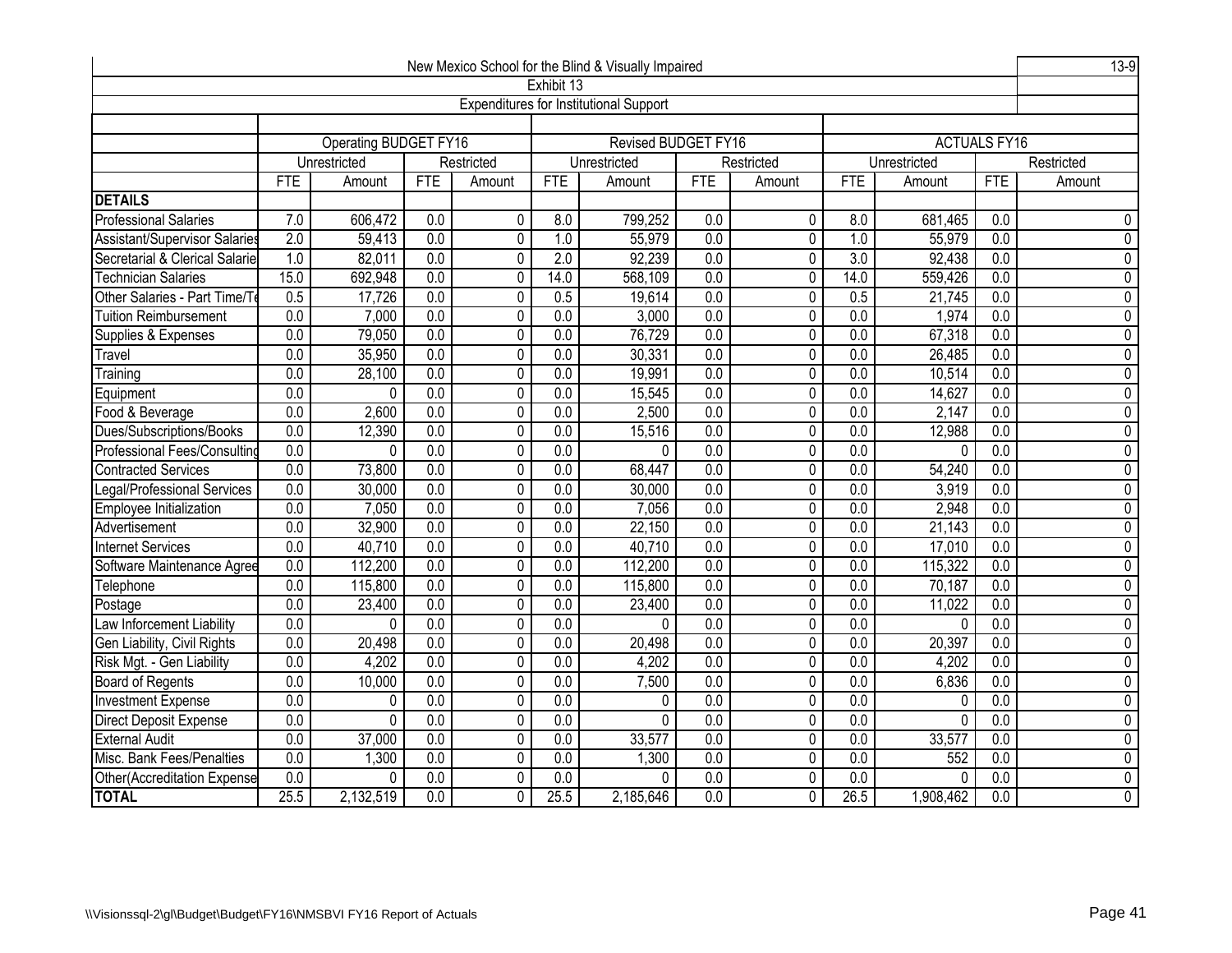| New Mexico School for the Blind & Visually Impaired |                              |              |                                                   |            |                     |            |  |  |  |  |  |  |  |
|-----------------------------------------------------|------------------------------|--------------|---------------------------------------------------|------------|---------------------|------------|--|--|--|--|--|--|--|
|                                                     |                              | Exhibit 14   |                                                   |            |                     |            |  |  |  |  |  |  |  |
|                                                     |                              |              | Expenditures for Operation & Maintenance of Plant |            |                     |            |  |  |  |  |  |  |  |
|                                                     |                              |              |                                                   |            |                     |            |  |  |  |  |  |  |  |
|                                                     | <b>Operating BUDGET FY16</b> |              | <b>Revised BUDGET FY16</b>                        |            | <b>ACTUALS FY16</b> |            |  |  |  |  |  |  |  |
|                                                     | Unrestricted                 | Restricted   | Unrestricted                                      | Restricted | Unrestricted        | Restricted |  |  |  |  |  |  |  |
| <b>OPERATION &amp; MAINTENANCE OF PLANT</b>         |                              |              |                                                   |            |                     |            |  |  |  |  |  |  |  |
|                                                     |                              |              |                                                   |            |                     |            |  |  |  |  |  |  |  |
| General Maintenance                                 | 949,390                      | $\mathbf{0}$ | 967,416                                           | 0          | 686,733             | 0          |  |  |  |  |  |  |  |
| Vehicle Maintenance                                 | 325,168                      |              | 259,457                                           | $\Omega$   | 192,274             |            |  |  |  |  |  |  |  |
| Grounds                                             | 156,389                      |              | 153,826                                           |            | 149,180             |            |  |  |  |  |  |  |  |
| Housekeeping                                        | 236,091                      |              | 230,015                                           |            | 208,476             |            |  |  |  |  |  |  |  |
| <b>TOTAL</b>                                        | ,667,038                     | 0            | 1,610,713                                         | 0          | 1,236,662           | 0          |  |  |  |  |  |  |  |
| <b>Fringe Benefits</b>                              | 307,461                      |              | 292,148                                           |            | 288,166             |            |  |  |  |  |  |  |  |
| <b>GRAND TOTAL EXPENDITURES</b>                     | 1,974,499                    | $\mathbf{0}$ | 1,902,861                                         | 0          | 1,524,828           | 0          |  |  |  |  |  |  |  |
| <b>OPERATION &amp; MAINTENANCE OF PLANT</b>         |                              |              |                                                   |            |                     |            |  |  |  |  |  |  |  |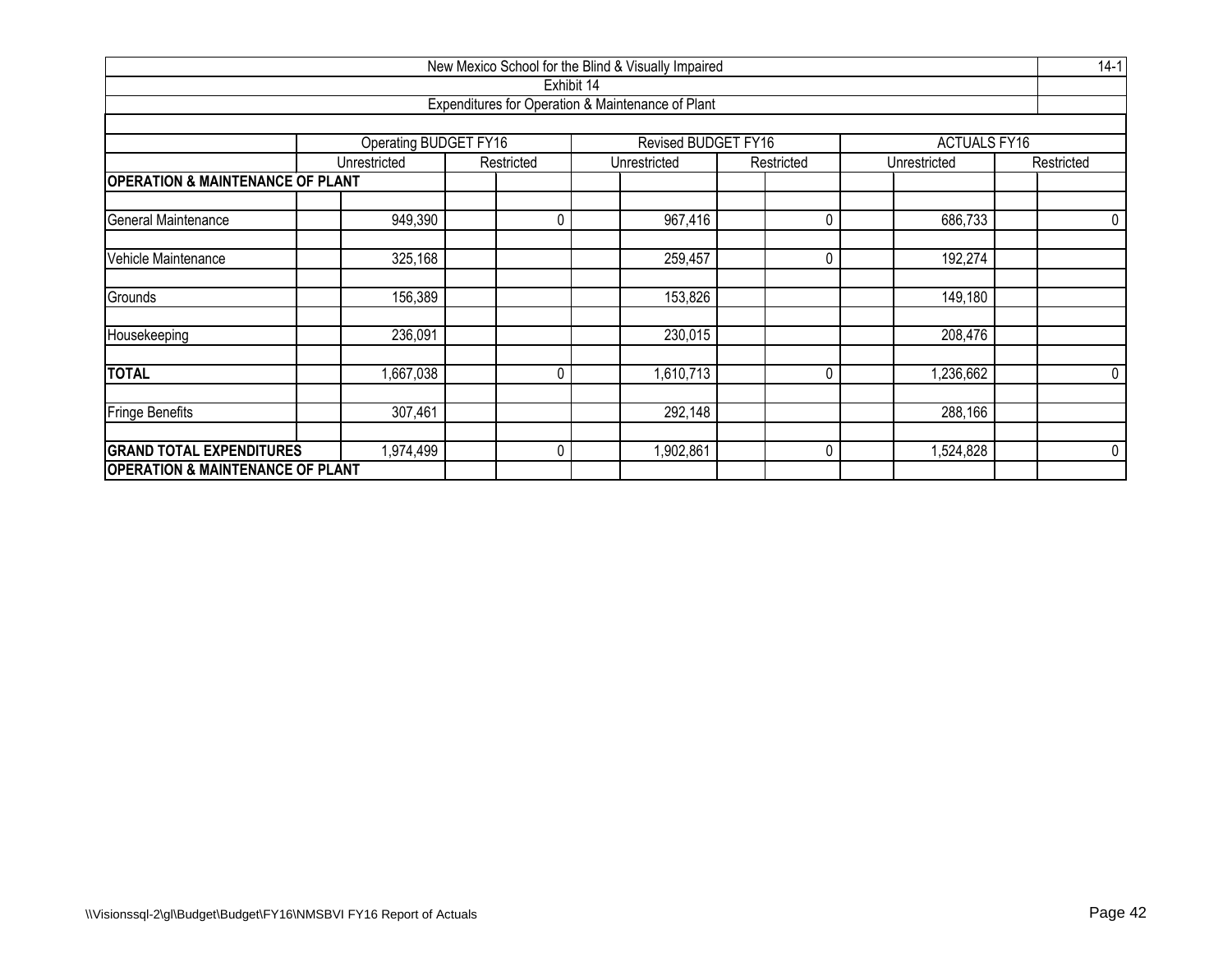| New Mexico School for the Blind & Visually Impaired |            |                       |            |            |            |                                                   |            |             |            |                     |            |             |
|-----------------------------------------------------|------------|-----------------------|------------|------------|------------|---------------------------------------------------|------------|-------------|------------|---------------------|------------|-------------|
|                                                     |            |                       |            |            | Exhibit 14 |                                                   |            |             |            |                     |            |             |
|                                                     |            |                       |            |            |            | Expenditures for Operation & Maintenance of Plant |            |             |            |                     |            |             |
|                                                     |            | Operating BUDGET FY16 |            |            |            | <b>Revised BUDGET FY16</b>                        |            |             |            | <b>ACTUALS FY16</b> |            |             |
|                                                     |            | Unrestricted          |            | Restricted |            | Unrestricted                                      |            | Restricted  |            | Unrestricted        |            | Restricted  |
|                                                     | <b>FTE</b> | Amount                | <b>FTE</b> | Amount     | <b>FTE</b> | Amount                                            | <b>FTE</b> | Amount      | <b>FTE</b> | Amount              | <b>FTE</b> | Amount      |
| <b>GENERAL MAINTENANCE</b>                          |            |                       |            |            |            |                                                   |            |             |            |                     |            |             |
| <b>Professional Salaries</b>                        | 1.0        | 67,102                |            |            | 1.0        | 195,589                                           |            |             | 1.0        | 67,102              |            |             |
| Assistant/Supervisor Salaries                       | 1.0        | 55,979                |            |            | 0.0        | 4,306                                             |            |             | 0.0        | 4,306               |            |             |
| Secretarial & Clerical Salaries                     |            |                       |            |            |            |                                                   |            |             |            |                     |            |             |
| Technician Salaries                                 | 4.0        | 146,159               |            |            | 4.0        | 131,764                                           |            |             | 4.0        | 132,379             |            |             |
| Other Salaries - Part Time/Temp                     |            |                       |            |            |            |                                                   |            |             |            |                     |            |             |
| Supplies & Expenses                                 |            | 123,000               |            |            |            | 100,372                                           |            |             |            | 52,025              |            |             |
| Travel                                              |            | 2,500                 |            |            |            | 1,000                                             |            |             |            | 507                 |            |             |
| Training                                            |            | 5,800                 |            |            |            | 1,800                                             |            |             |            | 1,575               |            |             |
| Equipment                                           |            | $\Omega$              |            |            |            | 4,174                                             |            |             |            | 6,115               |            |             |
| Food & Beverage                                     |            | 200                   |            |            |            | $\overline{300}$                                  |            |             |            | 205                 |            |             |
| Dues/Subscriptions/Books                            |            | 350                   |            |            |            | 350                                               |            |             |            | 200                 |            |             |
| <b>Contracted Repairs</b>                           |            | 30,000                |            |            |            | 18,000                                            |            |             |            | 5,888               |            |             |
| <b>Contracted Services</b>                          |            | 64,000                |            |            |            | 48,317                                            |            |             |            | 47,725              |            |             |
| Plant Utilities - Electric                          |            | 258,200               |            |            |            | 258,200                                           |            |             |            | 227,710             |            |             |
| Plant Utilities - Natural Gas                       |            | 90,000                |            |            |            | 90,000                                            |            |             |            | 48,988              |            |             |
| Plant Utilities - Water                             |            | 79,200                |            |            |            | 82,193                                            |            |             |            | 60,944              |            |             |
| Plant Utilities - Cable                             |            | $\theta$              |            |            |            | 4,150                                             |            |             |            | 4,166               |            |             |
| Risk Mgt. - Boiler                                  |            | 996                   |            |            |            | 996                                               |            |             |            | 992                 |            |             |
| Risk Mgt. - General Liability                       |            |                       |            |            |            |                                                   |            |             |            |                     |            |             |
| Risk Mgt. - Property Insurance                      |            | 25,904                |            |            |            | 25,904                                            |            |             |            | 25,904              |            |             |
| Property Rental/Lease                               |            |                       |            |            |            |                                                   |            |             |            |                     |            |             |
| <b>TOTAL</b>                                        | 6.0        | 949,390               |            |            | 5.0        | 967,416                                           |            | $\mathbf 0$ | 5.0        | 686,733             |            | $\mathbf 0$ |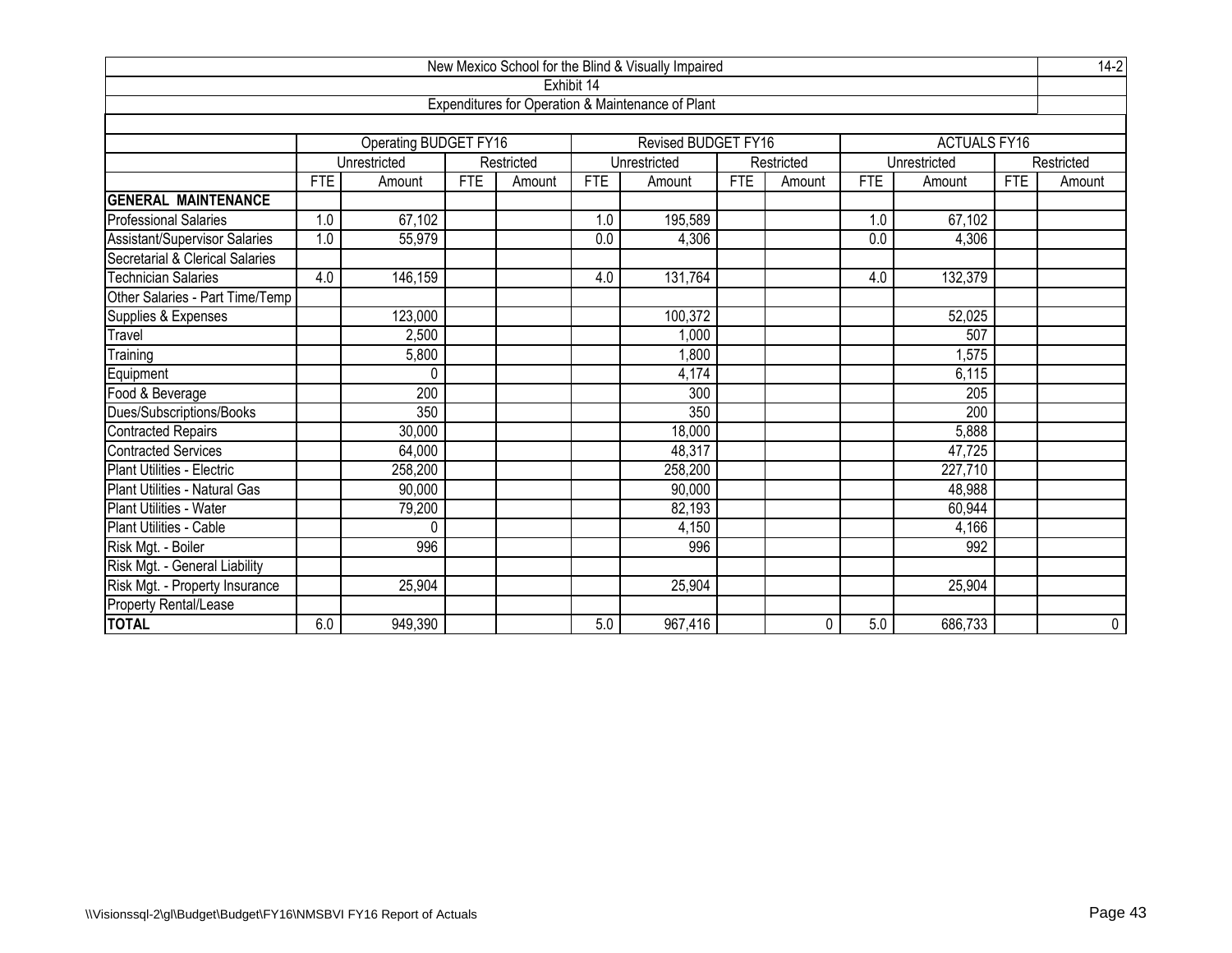| New Mexico School for the Blind & Visually Impaired<br>Exhibit 14             |            |                       |            |            |            |                                                   |            |            |            |                     |            |            |  |
|-------------------------------------------------------------------------------|------------|-----------------------|------------|------------|------------|---------------------------------------------------|------------|------------|------------|---------------------|------------|------------|--|
|                                                                               |            |                       |            |            |            |                                                   |            |            |            |                     |            |            |  |
|                                                                               |            |                       |            |            |            | Expenditures for Operation & Maintenance of Plant |            |            |            |                     |            |            |  |
|                                                                               |            |                       |            |            |            |                                                   |            |            |            |                     |            |            |  |
|                                                                               |            | Operating BUDGET FY16 |            |            |            | Revised BUDGET FY16                               |            |            |            | <b>ACTUALS FY16</b> |            |            |  |
|                                                                               |            | Unrestricted          |            | Restricted |            | Unrestricted                                      |            | Restricted |            | Unrestricted        |            | Restricted |  |
|                                                                               | <b>FTE</b> | Amount                | <b>FTE</b> | Amount     | <b>FTE</b> | Amount                                            | <b>FTE</b> | Amount     | <b>FTE</b> | Amount              | <b>FTE</b> | Amount     |  |
| <b>VEHICLE MAINTENANCE</b>                                                    |            |                       |            |            |            |                                                   |            |            |            |                     |            |            |  |
| <b>Professional Salaries</b>                                                  |            |                       |            |            |            |                                                   |            |            |            |                     |            |            |  |
| <b>Assistant/Supervisor Salaries</b>                                          |            |                       |            |            |            |                                                   |            |            |            |                     |            |            |  |
| Secretarial & Clerical Salaries                                               |            |                       |            |            |            |                                                   |            |            |            |                     |            |            |  |
| 48,822<br><b>Technician Salaries</b><br>1.0<br>1.0<br>48,812<br>1.0<br>48,040 |            |                       |            |            |            |                                                   |            |            |            |                     |            |            |  |
| Other Salaries - Part Time/Temp                                               |            |                       |            |            |            |                                                   |            |            |            |                     |            |            |  |
| Supplies & Expenses                                                           |            | 36,050                |            |            |            | 26,049                                            |            |            |            | 18,344              |            |            |  |
| Travel                                                                        |            | ,300                  |            |            |            | 1,300                                             |            |            |            | 2,112               |            |            |  |
| Training                                                                      |            | 0                     |            |            |            |                                                   |            |            |            |                     |            |            |  |
| Equipment                                                                     |            |                       |            |            |            | 1,999                                             |            |            |            | 1,999               |            |            |  |
| Vehicle Exp - Gasoline Fuel                                                   |            | 143,000               |            |            |            | 99,600                                            |            |            |            | 65,126              |            |            |  |
| Vehicle Exp - Diesel Fuel                                                     |            | 24,000                |            |            |            | 6,700                                             |            |            |            | 5,998               |            |            |  |
| Vehicle Exp - Oil                                                             |            |                       |            |            |            |                                                   |            |            |            |                     |            |            |  |
| 64,000<br>67,000<br>42,988<br><b>Contracted Repairs</b>                       |            |                       |            |            |            |                                                   |            |            |            |                     |            |            |  |
| <b>Contracted Services</b>                                                    |            | $\overline{312}$      |            |            |            | 313                                               |            |            |            | (6)                 |            |            |  |
| Risk Mgt - Auto Liability                                                     |            | 3,184                 |            |            |            | 3,184                                             |            |            |            | 3,184               |            |            |  |
| Risk Mgt - Auto Phys Damage                                                   |            | 4,500                 |            |            |            | 4,500                                             |            |            |            | 4,490               |            |            |  |
| <b>TOTAL</b>                                                                  | 1.0        | 325,168               |            |            | 1.0        | 259,457                                           |            | 0          | 1.0        | 192,274             |            |            |  |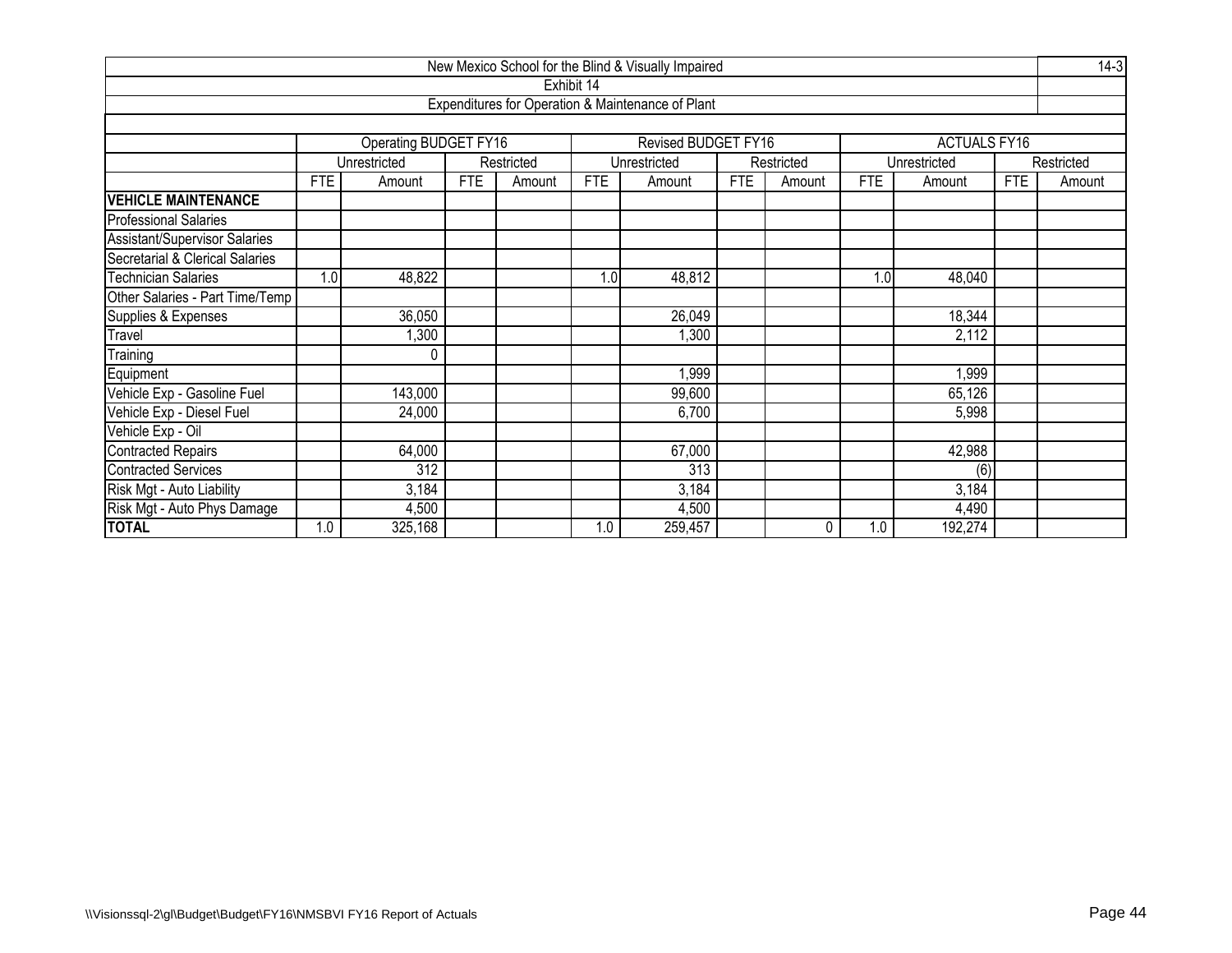| New Mexico School for the Blind & Visually Impaired |                  |                       |            |        |                  |                                                   |            |        |                  |                      |            | $14-4$ |
|-----------------------------------------------------|------------------|-----------------------|------------|--------|------------------|---------------------------------------------------|------------|--------|------------------|----------------------|------------|--------|
|                                                     |                  |                       |            |        | Exhibit 14       |                                                   |            |        |                  |                      |            |        |
|                                                     |                  |                       |            |        |                  | Expenditures for Operation & Maintenance of Plant |            |        |                  |                      |            |        |
|                                                     |                  |                       |            |        |                  |                                                   |            |        |                  |                      |            |        |
|                                                     |                  | Operating BUDGET FY16 |            |        |                  | Revised BUDGET FY16                               |            |        |                  | <b>ACTUALS FY16</b>  |            |        |
|                                                     | <b>FTE</b>       | Amount                | <b>FTE</b> | Amount | <b>FTE</b>       | Amount                                            | <b>FTE</b> | Amount | <b>FTE</b>       | Amount               | <b>FTE</b> | Amount |
| <b>GROUNDS</b>                                      |                  |                       |            |        |                  |                                                   |            |        |                  |                      |            |        |
| <b>Professional Salaries</b>                        |                  |                       |            |        |                  |                                                   |            |        |                  |                      |            |        |
| Assistant/Supervisor Salaries                       |                  |                       |            |        |                  |                                                   |            |        |                  |                      |            |        |
| Secretarial & Clerical Salaries                     |                  |                       |            |        |                  |                                                   |            |        |                  |                      |            |        |
| <b>Technician Salaries</b>                          | 4.0              | 128,609               |            |        | 4.0              | 128,073                                           |            |        | 4.0              | $\overline{127,512}$ |            |        |
| Other Salaries - Part Time/Temp                     |                  |                       |            |        |                  |                                                   |            |        |                  |                      |            |        |
| Supplies & Expenses                                 |                  | 25,000                |            |        |                  | 25,000                                            |            |        |                  | 20,915               |            |        |
| Travel                                              |                  | 1,800                 |            |        |                  | 288                                               |            |        |                  | 288                  |            |        |
| Training                                            |                  | 980                   |            |        |                  | 464                                               |            |        |                  | 464                  |            |        |
| Equipment                                           |                  |                       |            |        |                  |                                                   |            |        |                  |                      |            |        |
| <b>Contracted Services</b>                          |                  |                       |            |        |                  |                                                   |            |        |                  |                      |            |        |
| Food & Beverage                                     |                  |                       |            |        |                  |                                                   |            |        |                  |                      |            |        |
| Equipment rental/lease                              |                  |                       |            |        |                  |                                                   |            |        |                  |                      |            |        |
| <b>TOTAL</b>                                        | 4.0              | 156,389               |            |        | 4.0              | 153,826                                           |            |        | 4.0              | 149,180              |            |        |
|                                                     |                  |                       |            |        |                  |                                                   |            |        |                  |                      |            |        |
| <b>HOUSEKEEPING</b>                                 |                  |                       |            |        |                  |                                                   |            |        |                  |                      |            |        |
| <b>Professional Salaries</b>                        |                  |                       |            |        |                  |                                                   |            |        |                  |                      |            |        |
| <b>Assistant/Supervisor Salaries</b>                |                  |                       |            |        |                  |                                                   |            |        |                  |                      |            |        |
| Secretarial & Clerical Salaries                     |                  |                       |            |        |                  |                                                   |            |        |                  |                      |            |        |
| <b>Technician Salaries</b>                          | 8.0              | 197,116               |            |        | 8.0              | 191,040                                           |            |        | 8.0              | 181,688              |            |        |
| Other Salaries - Part Time/Temp                     |                  | $\Omega$              |            |        |                  |                                                   |            |        |                  |                      |            |        |
| Supplies & Expenses                                 |                  | 38,000                |            |        |                  | 38,000                                            |            |        |                  | 26,407               |            |        |
| Travel                                              |                  | 475                   |            |        |                  | 475                                               |            |        |                  | $\Omega$             |            |        |
| Training                                            |                  | 500                   |            |        |                  | 500                                               |            |        |                  | 380                  |            |        |
| Equipment                                           |                  | 0                     |            |        |                  |                                                   |            |        |                  |                      |            |        |
| Janitorial Contracts                                |                  |                       |            |        |                  |                                                   |            |        |                  |                      |            |        |
| Other (Rentals and Misc.)                           |                  |                       |            |        |                  |                                                   |            |        |                  |                      |            |        |
| <b>TOTAL</b>                                        | $\overline{8.0}$ | 236,091               |            |        | $\overline{8.0}$ | 230,015                                           |            |        | $\overline{8.0}$ | 208,476              |            |        |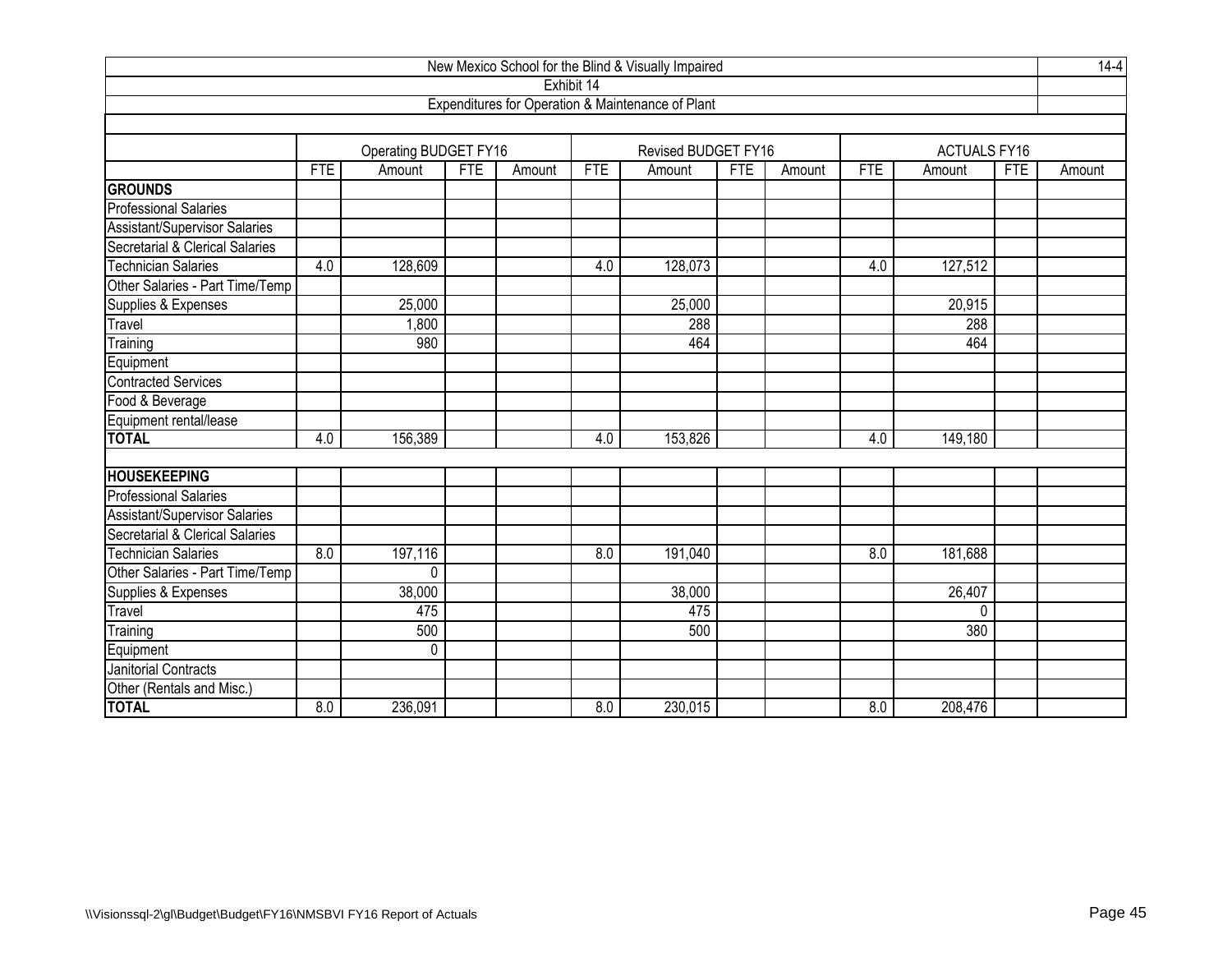| $14-5$<br>New Mexico School for the Blind & Visually Impaired<br>Exhibit 14 |                  |                       |                  |              |                  |                                                   |                  |              |                  |                     |                  |                |  |
|-----------------------------------------------------------------------------|------------------|-----------------------|------------------|--------------|------------------|---------------------------------------------------|------------------|--------------|------------------|---------------------|------------------|----------------|--|
|                                                                             |                  |                       |                  |              |                  |                                                   |                  |              |                  |                     |                  |                |  |
|                                                                             |                  |                       |                  |              |                  | Expenditures for Operation & Maintenance of Plant |                  |              |                  |                     |                  |                |  |
|                                                                             |                  |                       |                  |              |                  |                                                   |                  |              |                  |                     |                  |                |  |
|                                                                             |                  | Operating BUDGET FY16 |                  |              |                  | <b>Revised BUDGET FY16</b>                        |                  |              |                  | <b>ACTUALS FY16</b> |                  |                |  |
|                                                                             |                  | Unrestricted          |                  | Restricted   |                  | Unrestricted                                      |                  | Restricted   |                  | Unrestricted        |                  | Restricted     |  |
|                                                                             | <b>FTE</b>       | Amount                | <b>FTE</b>       | Amount       | <b>FTE</b>       | Amount                                            | FTE              | Amount       | <b>FTE</b>       | Amount              | <b>FTE</b>       | Amount         |  |
| <b>DETAILS</b>                                                              |                  |                       |                  |              |                  |                                                   |                  |              |                  |                     |                  |                |  |
| <b>Professional Salaries</b>                                                | 1.0              | 67,102                | 0.0              | $\mathbf{0}$ | 1.0              | 195,589                                           | 0.0              | $\mathbf{0}$ | 1.0              | 67,102              | 0.0              | 0              |  |
| <b>Assistant/Supervisor Salaries</b>                                        | 1.0              | 55,979                | $\overline{0.0}$ | $\mathbf{0}$ | $\overline{0.0}$ | 4,306                                             | $\overline{0.0}$ | $\mathbf{0}$ | $\overline{0.0}$ | 4,306               | $\overline{0.0}$ | $\overline{0}$ |  |
| Secretarial & Clerical Salaries                                             | $\overline{0.0}$ | 0                     | $\overline{0.0}$ | $\mathbf 0$  | 0.0              | $\Omega$                                          | $\overline{0.0}$ | $\mathbf 0$  | $\overline{0.0}$ | $\theta$            | $\overline{0.0}$ | $\overline{0}$ |  |
| <b>Technician Salaries</b>                                                  | 17.0             | 520,706               | $\overline{0.0}$ | $\mathbf 0$  | 17.0             | 499,689                                           | $\overline{0.0}$ | 0            | 17.0             | 489,619             | $\overline{0.0}$ | $\overline{0}$ |  |
| Other Salaries - Part Time/Temp                                             | 0.0              | 0                     | $\overline{0.0}$ | 0            | 0.0              | $\Omega$                                          | $\overline{0.0}$ | 0            | 0.0              | $\Omega$            | 0.0              | $\overline{0}$ |  |
| Supplies & Expenses                                                         | 0.0              | 222,050               | $\overline{0.0}$ | 0            | $\overline{0.0}$ | 189,421                                           | $\overline{0.0}$ | 0            | 0.0              | 117,691             | $\overline{0.0}$ | $\overline{0}$ |  |
| Travel                                                                      | 0.0              | 6,075                 | 0.0              | $\mathbf 0$  | $\overline{0.0}$ | 3,063                                             | $\overline{0.0}$ | 0            | 0.0              | 2,907               | $\overline{0.0}$ | $\overline{0}$ |  |
| Training                                                                    | 0.0              | 7,280                 | $\overline{0.0}$ | $\mathbf 0$  | 0.0              | 2,764                                             | $\overline{0.0}$ | 0            | 0.0              | 2,419               | 0.0              | $\overline{0}$ |  |
| Equipment                                                                   | 0.0              | 0                     | 0.0              | 0            | $\overline{0.0}$ | 6,173                                             | 0.0              | 0            | 0.0              | 8,114               | 0.0              | $\overline{0}$ |  |
| Equipment rental/lease                                                      | 0.0              | 0                     | 0.0              | 0            | 0.0              | $\Omega$                                          | 0.0              | 0            | 0.0              | $\Omega$            | 0.0              | $\overline{0}$ |  |
| Food & Beverage                                                             | 0.0              | 200                   | 0.0              | $\pmb{0}$    | 0.0              | 300                                               | 0.0              | 0            | 0.0              | 205                 | $\overline{0.0}$ | 0              |  |
| Dues/Subscriptions/Books                                                    | 0.0              | 350                   | 0.0              | $\mathbf 0$  | 0.0              | 350                                               | 0.0              | 0            | 0.0              | 200                 | 0.0              | 0              |  |
| <b>Contracted Repairs</b>                                                   | 0.0              | 94,000                | $\overline{0.0}$ | $\mathbf 0$  | $\overline{0.0}$ | 85,000                                            | $\overline{0.0}$ | 0            | $\overline{0.0}$ | 48,876              | $\overline{0.0}$ | $\overline{0}$ |  |
| <b>Contracted Services</b>                                                  | $\overline{0.0}$ | 64,312                | $\overline{0.0}$ | $\mathbf{0}$ | $\overline{0.0}$ | 48,630                                            | $\overline{0.0}$ | 0            | $\overline{0.0}$ | 47,719              | $\overline{0.0}$ | $\overline{0}$ |  |
| <b>Janitorial Contracts</b>                                                 | $\overline{0.0}$ | 0                     | $\overline{0.0}$ | $\mathbf 0$  | $\overline{0.0}$ | $\Omega$                                          | $\overline{0.0}$ | 0            | $\overline{0.0}$ | $\Omega$            | $\overline{0.0}$ | $\overline{0}$ |  |
| Plant Utilities - Electric                                                  | 0.0              | 258,200               | $\overline{0.0}$ | 0            | $\overline{0.0}$ | 258,200                                           | $\overline{0.0}$ | 0            | 0.0              | 227,710             | 0.0              | $\pmb{0}$      |  |
| Plant Utilities - Natural Gas                                               | 0.0              | 90,000                | 0.0              | 0            | $\overline{0.0}$ | 90,000                                            | $\overline{0.0}$ | 0            | 0.0              | 48,988              | 0.0              | $\overline{0}$ |  |
| Plant Utilities - Water                                                     | 0.0              | 79,200                | 0.0              | 0            | 0.0              | 82,193                                            | $\overline{0.0}$ | 0            | 0.0              | 60,944              | $\overline{0.0}$ | 0              |  |
| Plant Utilities - Cable                                                     | 0.0              | 0                     | 0.0              | $\mathbf 0$  | 0.0              | 4,150                                             | $\overline{0.0}$ | 0            | 0.0              | 4,166               | $\overline{0.0}$ | $\overline{0}$ |  |
| Risk Mgt. - Boiler                                                          | 0.0              | 996                   | 0.0              | 0            | 0.0              | 996                                               | $\overline{0.0}$ | 0            | 0.0              | 992                 | 0.0              | 0              |  |
| Risk Mgt. - General Liability                                               | 0.0              | 0                     | 0.0              | 0            | 0.0              | $\Omega$                                          | 0.0              | 0            | 0.0              | $\Omega$            | 0.0              | $\overline{0}$ |  |
| Risk Mgt. - Property Insurance                                              | 0.0              | 25,904                | 0.0              | 0            | 0.0              | 25,904                                            | $\overline{0.0}$ | 0            | 0.0              | 25,904              | 0.0              | 0              |  |
| Vehicle Exp - Gasoline Fuel                                                 | 0.0              | 143,000               | 0.0              | 0            | 0.0              | 99,600                                            | 0.0              | 0            | 0.0              | 65,126              | 0.0              | 0              |  |
| Vehicle Exp - Diesel Fuel                                                   | 0.0              | 24,000                | 0.0              | 0            | 0.0              | 6,700                                             | 0.0              | 0            | 0.0              | 5,998               | 0.0              | 0              |  |
| Vehicle Exp - Oil                                                           | 0.0              | 0                     | 0.0              | 0            | 0.0              | 0                                                 | 0.0              | 0            | 0.0              | $\mathbf 0$         | 0.0              | 0              |  |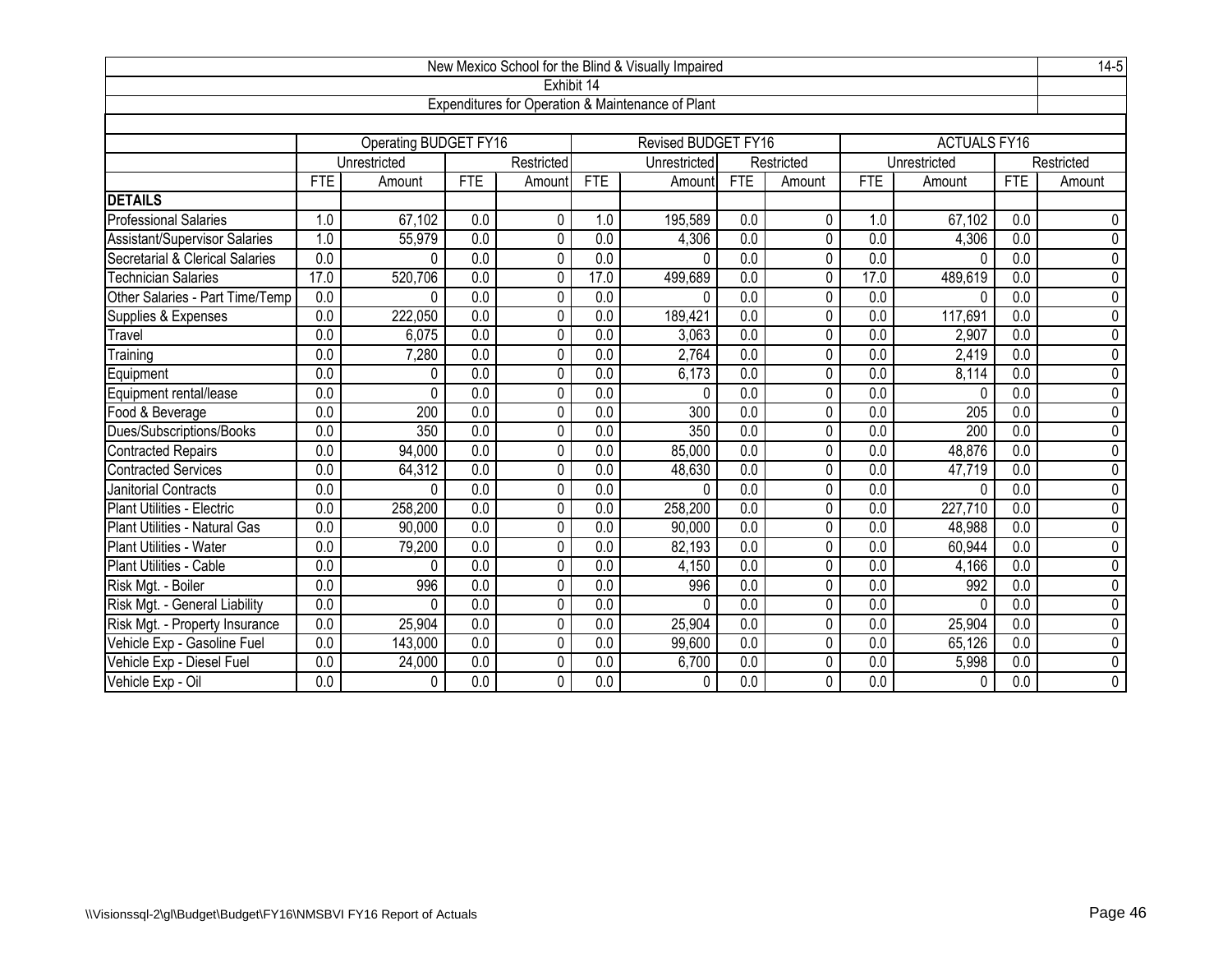|                                                                       |                                                                                                                                     |                                                                          |     |  |            | New Mexico School for the Blind & Visually Impaired |     |  |      |           |     | $14-6$     |  |
|-----------------------------------------------------------------------|-------------------------------------------------------------------------------------------------------------------------------------|--------------------------------------------------------------------------|-----|--|------------|-----------------------------------------------------|-----|--|------|-----------|-----|------------|--|
|                                                                       |                                                                                                                                     |                                                                          |     |  | Exhibit 14 |                                                     |     |  |      |           |     |            |  |
|                                                                       |                                                                                                                                     |                                                                          |     |  |            | Expenditures for Operation & Maintenance of Plant   |     |  |      |           |     |            |  |
|                                                                       |                                                                                                                                     |                                                                          |     |  |            |                                                     |     |  |      |           |     |            |  |
| Operating BUDGET FY16<br>Revised BUDGET FY16<br>Operating BUDGET FY17 |                                                                                                                                     |                                                                          |     |  |            |                                                     |     |  |      |           |     |            |  |
|                                                                       |                                                                                                                                     | Restricted<br>Restricted<br>Unrestricted<br>Unrestricted<br>Unrestricted |     |  |            |                                                     |     |  |      |           |     | Restricted |  |
|                                                                       | <b>FTE</b><br><b>FTE</b><br><b>FTE</b><br><b>FTE</b><br><b>FTE</b><br><b>FTE</b><br>Amount<br>Amount!<br>Amount<br>Amount<br>Amount |                                                                          |     |  |            |                                                     |     |  |      | Amount    |     |            |  |
| <b>DETAILS (Continued)</b>                                            |                                                                                                                                     |                                                                          |     |  |            |                                                     |     |  |      |           |     |            |  |
| Vehicle Exp - Gen Parts/Repairs                                       | 0.0                                                                                                                                 |                                                                          | 0.0 |  | 0.0        |                                                     | 0.0 |  | 0.0  |           | 0.0 |            |  |
| Risk Mgt - Auto Liability                                             | 0.0                                                                                                                                 | 3,184                                                                    | 0.0 |  | 0.0        | 3,184                                               | 0.0 |  | 0.0  | 3,184     | 0.0 |            |  |
| Risk Mgt - Auto Phys Damage                                           | 0.0<br>0.0<br>0.0<br>4,490<br>4,500<br>4,500<br>0.0<br>0.0<br>0.0                                                                   |                                                                          |     |  |            |                                                     |     |  |      |           |     |            |  |
| Other (Rentals and Misc.)                                             | 0.0<br>0.0<br>0.0<br>0.0<br>0.0                                                                                                     |                                                                          |     |  |            |                                                     |     |  |      |           | 0.0 |            |  |
| <b>TOTAL</b>                                                          | 19.0                                                                                                                                | .667,038.13                                                              | 0.0 |  | 18.0       | 1,610,713                                           | 0.0 |  | 18.C | 1,236,662 | 0.0 |            |  |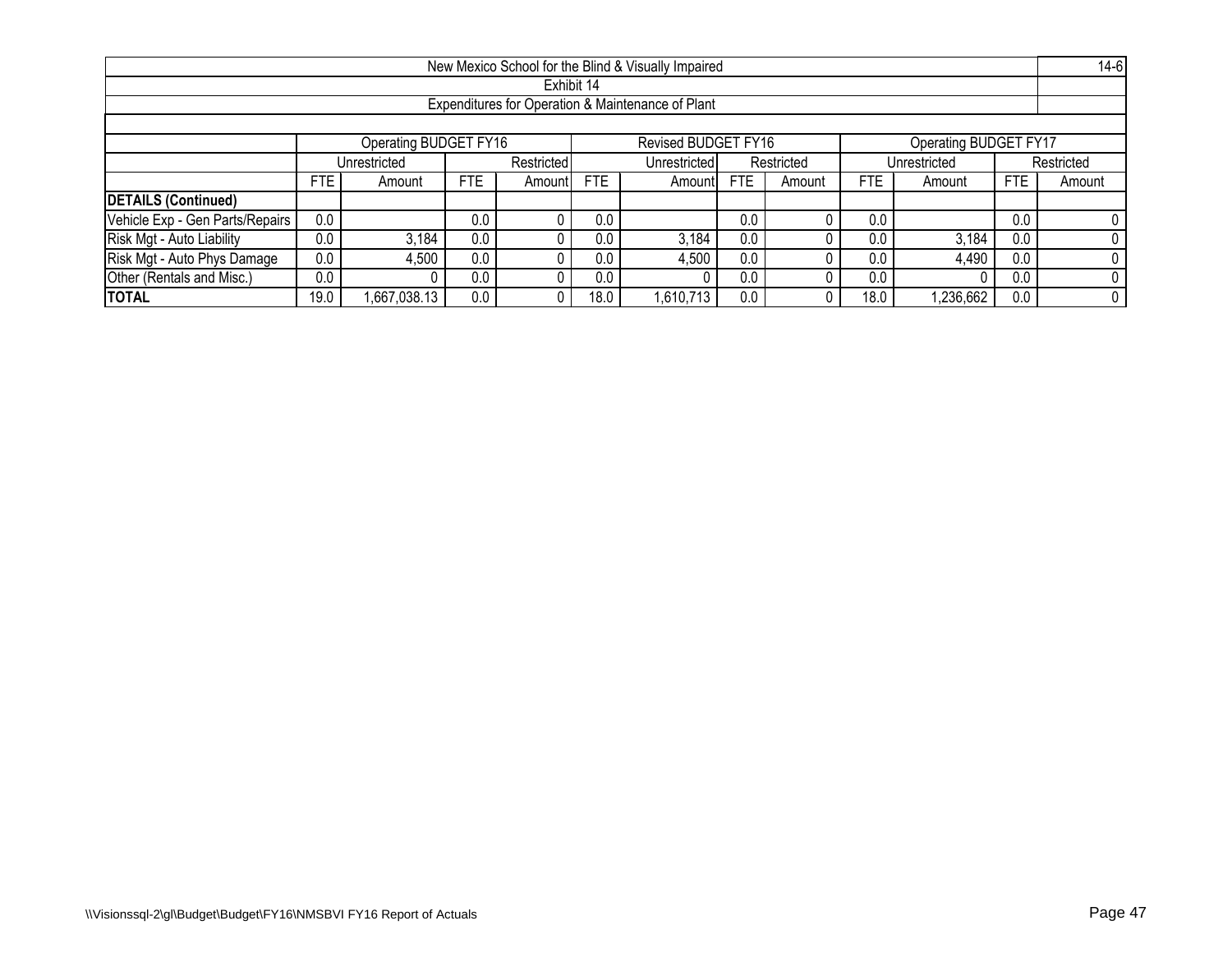| New Mexico School for the Blind & Visually Impaired                        |                                                                                        |                                           |            |                     |            |                     |  |  |  |  |  |  |  |  |
|----------------------------------------------------------------------------|----------------------------------------------------------------------------------------|-------------------------------------------|------------|---------------------|------------|---------------------|--|--|--|--|--|--|--|--|
|                                                                            |                                                                                        | Exhibit a                                 |            |                     |            |                     |  |  |  |  |  |  |  |  |
|                                                                            |                                                                                        | Summary of Current Funds Revenue by Souce |            |                     |            |                     |  |  |  |  |  |  |  |  |
|                                                                            |                                                                                        |                                           |            |                     |            |                     |  |  |  |  |  |  |  |  |
|                                                                            | Operating BUDGET FY16                                                                  |                                           |            | Revised BUDGET FY16 |            | <b>ACTUALS FY16</b> |  |  |  |  |  |  |  |  |
|                                                                            | Restricted<br>Unrestricted<br>Restricted<br>Unrestricted<br>Unrestricted<br>Restricted |                                           |            |                     |            |                     |  |  |  |  |  |  |  |  |
| <b>REVENUES</b>                                                            |                                                                                        |                                           |            |                     |            |                     |  |  |  |  |  |  |  |  |
| <b>Tuition and Miscellaneous Fees</b>                                      |                                                                                        |                                           |            |                     |            |                     |  |  |  |  |  |  |  |  |
| <b>Federal Govt Appropriations</b>                                         |                                                                                        |                                           |            |                     |            |                     |  |  |  |  |  |  |  |  |
| <b>State Govt Appropriations</b>                                           | ,391,500                                                                               | 0                                         | 1,383,200  |                     | 1,383,100  |                     |  |  |  |  |  |  |  |  |
| Federal Govt Grants & Contracts                                            |                                                                                        | 134,461                                   |            | 137,743             |            | 132,381             |  |  |  |  |  |  |  |  |
| State Govt Grants & Contracts                                              |                                                                                        | 651,100                                   | 5,000      | 752,980             | 3,954      | 722,220             |  |  |  |  |  |  |  |  |
| Private Gisfts, Grants, & Contracts (Do                                    | 7,000                                                                                  | 49,000                                    | 7,000      | 142,456             | 3,488      | 131,526             |  |  |  |  |  |  |  |  |
| Endowments, Land, Permanent Fund<br>13,072,400<br>14,274,102<br>14,431,979 |                                                                                        |                                           |            |                     |            |                     |  |  |  |  |  |  |  |  |
| <b>Other Sources</b>                                                       | 57,050                                                                                 | 8,650                                     | 59,328     | 199,257             | 25,597     | 176,834             |  |  |  |  |  |  |  |  |
| <b>TOTAL REVENUES</b>                                                      | 14,527,950                                                                             | 843,211                                   | 15,728,630 | ,232,435            | 15,848,117 | ,162,961            |  |  |  |  |  |  |  |  |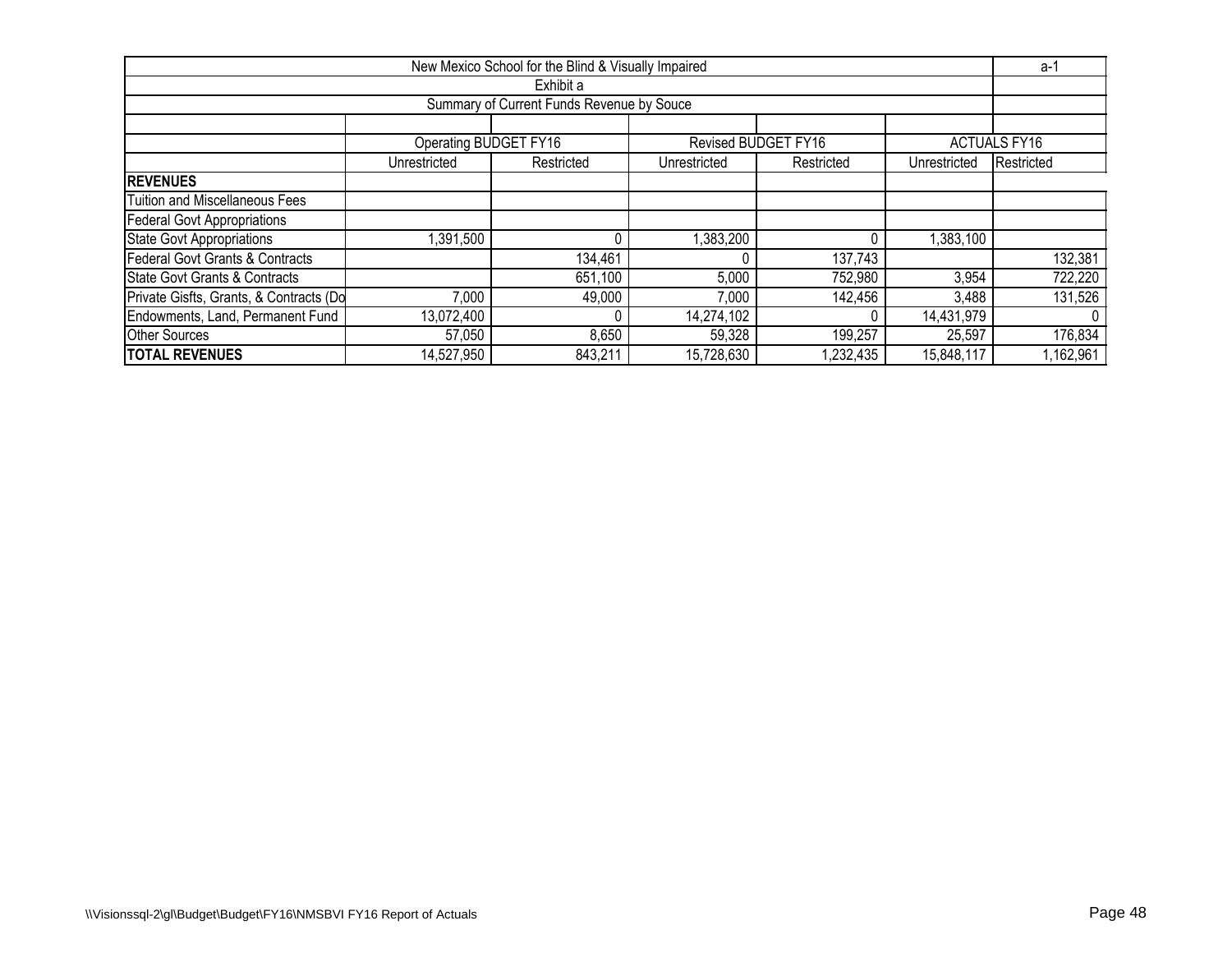| New Mexico School for the Blind & Visually Impaired |                                          |                                                                            |                  |                |                  |                        |                  |                | $b-1$            |              |                  |                |
|-----------------------------------------------------|------------------------------------------|----------------------------------------------------------------------------|------------------|----------------|------------------|------------------------|------------------|----------------|------------------|--------------|------------------|----------------|
| Exhibit b                                           |                                          |                                                                            |                  |                |                  |                        |                  |                |                  |              |                  |                |
|                                                     | Summary of Salaries in All Current Funds |                                                                            |                  |                |                  |                        |                  |                |                  |              |                  |                |
|                                                     |                                          |                                                                            |                  |                |                  |                        |                  |                |                  |              |                  |                |
|                                                     |                                          | <b>Operating BUDGET FY16</b><br>Revised BUDGET FY16<br><b>ACTUALS FY16</b> |                  |                |                  |                        |                  |                |                  |              |                  |                |
|                                                     |                                          | Unrestricted                                                               |                  | Restricted     |                  | Unrestricted           |                  | Restricted     |                  | Unrestricted |                  | Restricted     |
|                                                     | <b>FTE</b>                               | Amount                                                                     | FTE              | Amount         | <b>FTE</b>       | Amount                 | <b>FTE</b>       | Amount         | <b>FTE</b>       | Amount       | <b>FTE</b>       | Amount         |
| PROFESSIONAL SALARIES                               |                                          |                                                                            |                  |                |                  |                        |                  |                |                  |              |                  |                |
|                                                     |                                          |                                                                            |                  |                |                  |                        |                  |                |                  |              |                  |                |
| Instruction                                         | 41.0                                     | 2,470,295                                                                  | 1.0              | 59,089         | 38.0             | 2,434,033              | 1.0              | 62,589         | 37.0             | 2,059,833    | 1.0              | 55,650         |
| Academic Support                                    | 30.0                                     | 1,969,026                                                                  | 4.0              | 269,480        | 32.0             | 2,113,670              | 4.0              | 317,475        | 32.0             | 2,028,844    | 4.0              | 265,298        |
| <b>Student Services</b>                             | 5.5                                      | 321,404                                                                    | $\overline{3.2}$ | 182,826        | 5.5              | $\overline{501}$ , 299 | $\overline{3.2}$ | 222,680        | 6.5              | 273,721      | 3.2              | 226,681        |
| <b>Institutional Support</b>                        | 7.0                                      | 606,472                                                                    | $\overline{0.0}$ | 0              | 8.0              | 799,252                | 0.0              | 0              | 8.0              | 681,465      | 0.0              | 0              |
| Operation & Maint of Plant                          | 1.0                                      | 67,102                                                                     | $\overline{0.0}$ | 0              | 1.0              | 195,589                | 0.0              | 0              | 1.0              | 67,102       | $\overline{0.0}$ | $\mathbf{0}$   |
| <b>TOTAL</b>                                        | 84.5                                     | 5,434,299                                                                  | 8.2              | 511,395        | 84.5             | 6,043,843              | 8.2              | 602,744        | 84.5             | 5,110,967    | 8.2              | 547,630        |
| ASSISTANT/SUPERVISOR SALARIES                       |                                          |                                                                            |                  |                |                  |                        |                  |                |                  |              |                  |                |
|                                                     |                                          |                                                                            |                  |                |                  |                        |                  |                |                  |              |                  |                |
| Instruction                                         | 1.0                                      | 90,902                                                                     | 0.0              | 0              | 2.0              | 97,977                 | 0.0              | 0              | 2.0              | 97,977       | 0.0              | 0              |
| Academic Support                                    | $\overline{0.0}$                         | $\Omega$                                                                   | 0.0              | $\overline{0}$ | $\overline{0.0}$ | 0                      | $\overline{0.0}$ | 0              | 0.0              | 0            | 0.0              | $\overline{0}$ |
| <b>Student Services</b>                             | 0.0                                      | $\Omega$                                                                   | 0.0              | 0              | $\overline{0.0}$ | $\mathbf{0}$           | 0.0              | 0              | 0.0              | 0            | 0.0              | $\overline{0}$ |
| Institutional Support                               | $\overline{2.0}$                         | 59,413                                                                     | 0.0              | 0              | 1.0              | 55,979                 | $\overline{0.0}$ | 0              | 1.0              | 55,979       | 0.0              | $\overline{0}$ |
| Operation & Maint of Plant                          | 1.0                                      | 55,979                                                                     | $\overline{0.0}$ | 0              | 0.0              | 4,306                  | 0.0              | 0              | 0.0              | 4,306        | $\overline{0.0}$ | $\pmb{0}$      |
| <b>TOTAL</b>                                        | 4.0                                      | 206,295                                                                    | $\overline{0.0}$ | 0              | $\overline{3.0}$ | 158,263                | $\overline{0.0}$ | $\overline{0}$ | $\overline{3.0}$ | 158,263      | $\overline{0.0}$ | $\overline{0}$ |
|                                                     |                                          |                                                                            |                  |                |                  |                        |                  |                |                  |              |                  |                |
| SECRETARIAL & CLERICAL SALARIES                     |                                          |                                                                            |                  |                |                  |                        |                  |                |                  |              |                  |                |
| Instruction                                         | $\overline{3.0}$                         | 67,983                                                                     | $\overline{0.0}$ | 0              | 1.5              | 32,839                 | 0.0              | 0              | 1.0              | 32,558       | $\overline{0.0}$ | $\Omega$       |
| Academic Support                                    | $\overline{2.0}$                         | 53,992                                                                     | 0.5              | 24,037         | 1.5              | 57,321                 | 0.5              | 24,037         | $\overline{2.0}$ | 32,896       | 0.5              | 47,781         |
| <b>Student Services</b>                             | $\overline{0.0}$                         | $\Omega$                                                                   | $\overline{0.0}$ | 0              | 0.0              | $\Omega$               | $\overline{0.0}$ | 0              | $\overline{0.0}$ | $\Omega$     | 0.0              | 0              |
| Institutional Support                               | 1.0                                      | 82,011                                                                     | $\overline{0.0}$ | 0              | 2.0              | 92,239                 | 0.0              | 0              | 3.0              | 92,438       | $\overline{0.0}$ | $\pmb{0}$      |
| Operation & Maint of Plant                          | 0.0                                      | $\Omega$                                                                   | $\overline{0.0}$ | 0              | 0.0              | 0                      | 0.0              | 0              | 0.0              | 0            | $\overline{0.0}$ | 0              |
| <b>TOTAL</b>                                        | 6.0                                      | 203,985                                                                    | $\overline{0.5}$ | 24,037         | 5.0              | 182,399                | 0.5              | 24,037         | 6.0              | 157,891      | 0.5              | 47,781         |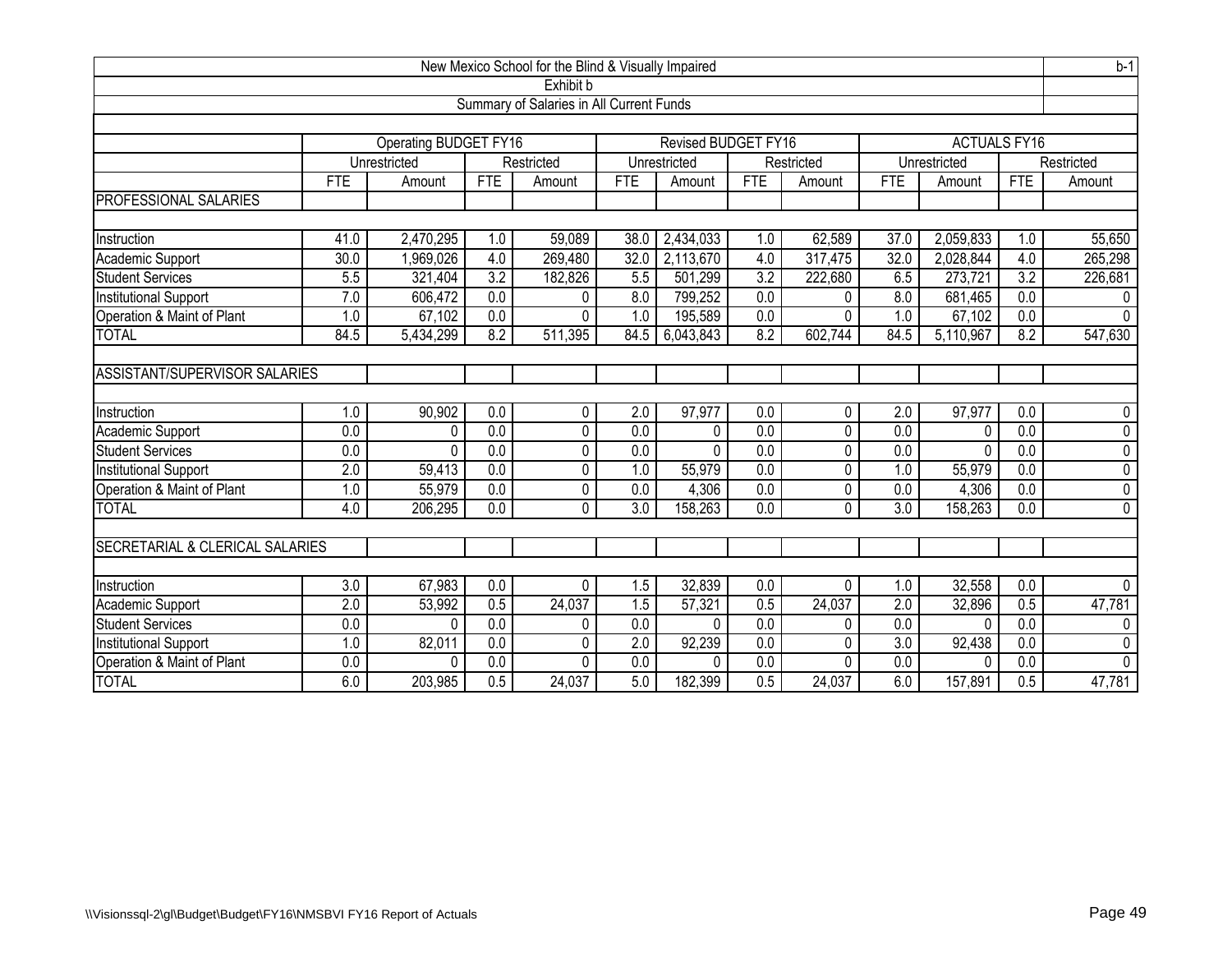| New Mexico School for the Blind & Visually Impaired |                                                                                   |              |                  |                   |                         |                    |                         |                     | $b-2$            |              |                  |                               |
|-----------------------------------------------------|-----------------------------------------------------------------------------------|--------------|------------------|-------------------|-------------------------|--------------------|-------------------------|---------------------|------------------|--------------|------------------|-------------------------------|
| Exhibit b                                           |                                                                                   |              |                  |                   |                         |                    |                         |                     |                  |              |                  |                               |
| Summary of Salaries in All Current Funds            |                                                                                   |              |                  |                   |                         |                    |                         |                     |                  |              |                  |                               |
|                                                     |                                                                                   |              |                  |                   |                         |                    |                         |                     |                  |              |                  |                               |
|                                                     | <b>Operating BUDGET FY16</b><br><b>Revised BUDGET FY16</b><br><b>ACTUALS FY16</b> |              |                  |                   |                         |                    |                         |                     |                  |              |                  |                               |
|                                                     |                                                                                   | Unrestricted |                  | Restricted        |                         | Unrestricted       |                         | Restricted          |                  | Unrestricted |                  | Restricted                    |
| <b>TECHNICIAN SALARIES</b>                          | FTE                                                                               | Amount       | <b>FTE</b>       | Amount            | <b>FTE</b>              | Amount             | <b>FTE</b>              | Amount              | <b>FTE</b>       | Amount       | <b>FTE</b>       | Amount                        |
|                                                     |                                                                                   |              |                  |                   |                         |                    |                         |                     |                  |              |                  |                               |
| Instruction                                         | 32.0                                                                              | 868,787      | 0.0              | 0                 | 34.0                    | 861,746            | 0.0                     | 0                   | 34.0             | 829,633      | 0.0              | $\mathbf 0$                   |
| Academic Support                                    | 6.0                                                                               | 222,185      | $\overline{0.0}$ | 0                 | 7.0                     | 255,860            | $\overline{0.0}$        | 0                   | 7.0              | 253,856      | 0.0              | $\overline{0}$                |
| Student Services                                    | 20.0                                                                              | 565,326      | $\overline{0.0}$ | 0                 | 20.0                    | 515,493            | $\overline{0.0}$        | 0                   | 20.0             | 457,535      | $\overline{0.0}$ | $\overline{0}$                |
| <b>Institutional Support</b>                        | 15.0                                                                              | 692,948      | $\overline{0.0}$ | 0                 | 14.0                    | 568,109            | 0.0                     | 0                   | 14.0             | 559,426      | $\overline{0.0}$ | $\overline{0}$                |
| Operation & Maint of Plant                          | 17.0                                                                              | 520,706      | $\overline{0.0}$ | 0                 | 17.0                    | 499,689            | 0.0                     | 0                   | 17.0             | 489,619      | 0.0              | $\overline{0}$                |
| <b>TOTAL</b>                                        | 90.0                                                                              | 2,869,951    | 0.0              | $\Omega$          | 92.0                    | 2,700,897          | 0.0                     | 0                   | 92.0             | 2,590,070    | 0.0              | $\mathbf 0$                   |
|                                                     |                                                                                   |              |                  |                   |                         |                    |                         |                     |                  |              |                  |                               |
| <b>OTHER SALARIES</b>                               |                                                                                   |              |                  |                   |                         |                    |                         |                     |                  |              |                  |                               |
|                                                     | 0.0                                                                               | 40,087       | 0.0              |                   |                         |                    |                         |                     | 0.0              |              | 0.0              |                               |
| Instruction                                         | $\overline{0.0}$                                                                  | $\Omega$     | 0.0              | $\mathbf{0}$<br>0 | 0.0<br>$\overline{0.0}$ | 41,189<br>$\Omega$ | 0.0<br>$\overline{0.0}$ | 0<br>$\overline{0}$ | $\overline{0.0}$ | 37,878       | $\overline{0.0}$ | $\mathbf 0$<br>$\overline{0}$ |
| Academic Support<br><b>Student Services</b>         | 7.0                                                                               | 240,661      | 0.0              | 0                 | $\overline{7.0}$        | 232,828            | $\overline{0.0}$        | 0                   | 6.0              | 0<br>195,276 | $\overline{0.0}$ | $\overline{0}$                |
| Institutional Support                               | $\overline{0.5}$                                                                  | 17,726       | 0.0              | 0                 | 0.5                     | 19,614             | $\overline{0.0}$        | $\overline{0}$      | 0.5              | 21,745       | 0.0              | $\overline{0}$                |
| Institutional Support - Tuition Reimb               | $\overline{0.0}$                                                                  | 7,000        | 0.0              | 0                 | 0.0                     | 0                  | $\overline{0.0}$        | 0                   | $\overline{0.0}$ | 0            | 0.0              | $\overline{0}$                |
| Operation & Maint of Plant                          | 0.0                                                                               | $\Omega$     | 0.0              | $\overline{0}$    | $\overline{0.0}$        | $\overline{0}$     | $\overline{0.0}$        | $\overline{0}$      | 0.0              | 0            | 0.0              | $\overline{0}$                |
| <b>TOTAL</b>                                        | 7.5                                                                               | 305,473      | 0.0              | $\Omega$          | 7.5                     | 293,631            | 0.0                     | 0                   | 6.5              | 254,899      | 0.0              | $\mathbf{0}$                  |
|                                                     |                                                                                   |              |                  |                   |                         |                    |                         |                     |                  |              |                  |                               |
| <b>GRAND TOTAL SALARIES</b>                         |                                                                                   |              |                  |                   |                         |                    |                         |                     |                  |              |                  |                               |
|                                                     |                                                                                   |              |                  |                   |                         |                    |                         |                     |                  |              |                  |                               |
| <b>Professional Salaries</b>                        | 84.5                                                                              | 5,434,299    | 8.2              | 511,395           | 84.5                    | 6,043,843          | 8.2                     | 602,744             | 84.5             | 5,110,967    | 8.2              | 547,630                       |
| <b>Asst/Supervisor Salaries</b>                     | 4.0                                                                               | 206,295      | $\overline{0.0}$ | $\Omega$          | $\overline{3.0}$        | 158,263            | 0.0                     | 0                   | $\overline{3.0}$ | 158,263      | $\overline{0.0}$ | $\Omega$                      |
| Secretarial & Cler Salaries                         | 6.0                                                                               | 203,985      | 0.5              | 24,037            | 5.0                     | 182,399            | 0.5                     | 24,037              | 6.0              | 157,891      | 0.5              | 47,781                        |
| Technician Salaries                                 | 90.0                                                                              | 2,869,951    | $\overline{0.0}$ | 0                 | 92.0                    | 2,700,897          | 0.0                     | 0                   | 92.0             | 2,590,070    | 0.0              | $\mathbf 0$                   |
| <b>Other Salaries</b>                               | 7.5                                                                               | 305,473      | $\overline{0.0}$ | 0                 | 7.5                     | 293,631            | 0.0                     | 0                   | 6.5              | 254,899      | $\overline{0.0}$ | $\mathbf{0}$                  |
|                                                     |                                                                                   |              |                  |                   |                         |                    |                         |                     |                  |              |                  |                               |
| <b>GRAND TOTAL</b>                                  | 192.00                                                                            | 9,020,003    | 8.7              | 535,431           |                         | 192.00 9,379,034   | 8.7                     | 626,781             | 192.00           | 8,272,089    | 8.7              | 595,411                       |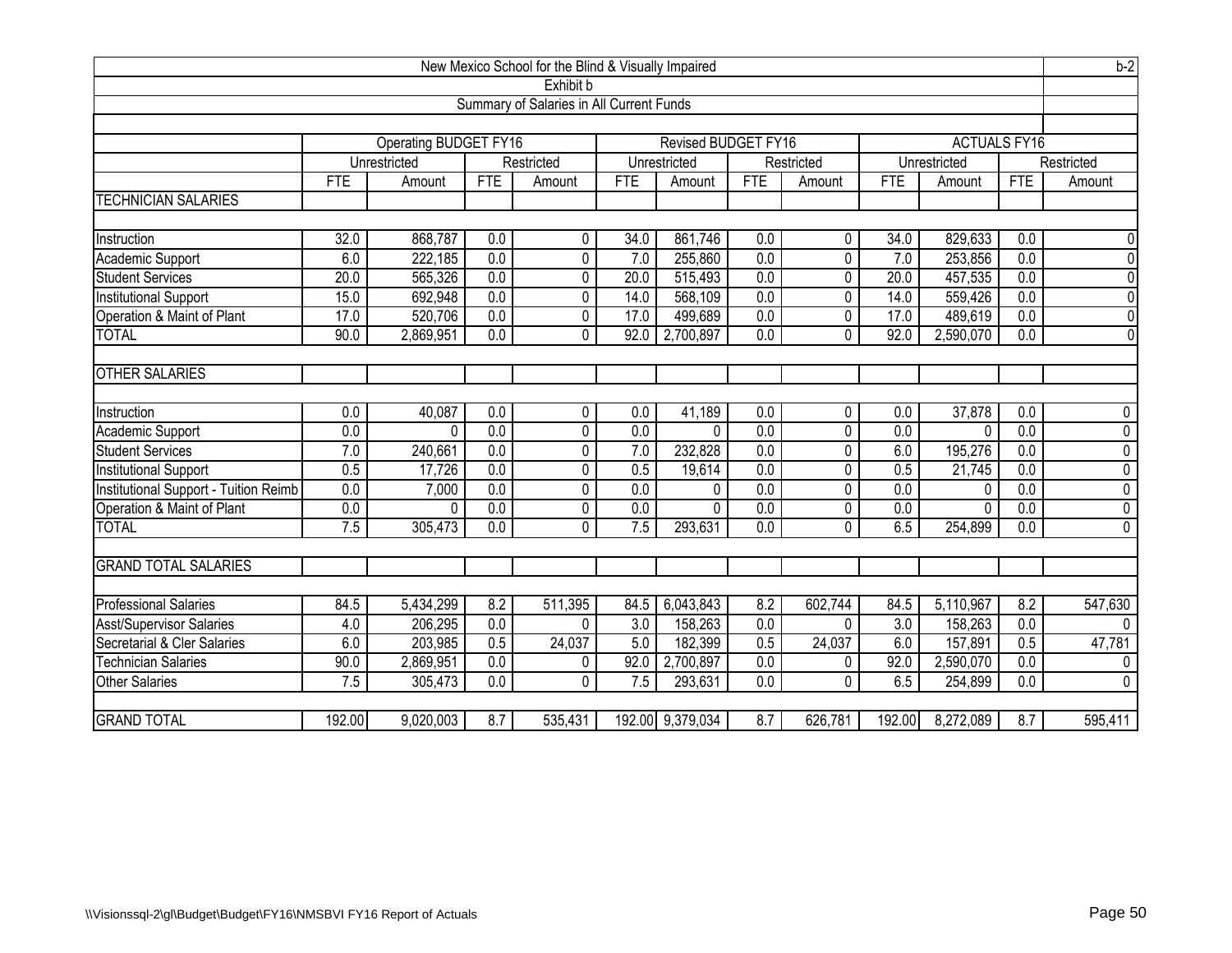## New Mexico School for the Blind & Visually Impaired Exhibit C Operating Salary Increases

|                                            | Operating BUDGET FY16 | Operating BUDGET FY17       |
|--------------------------------------------|-----------------------|-----------------------------|
|                                            | Approved Percentage   | <b>Operating Percentage</b> |
|                                            | Salary Increase       | Salary Increase             |
| Returning Faculty                          | 4.5%                  | $1.5\%$                     |
| <b>Adjunct Faculty</b>                     | 4.5%                  | $1.5\%$                     |
| Returning Professional Staff (FLSA exempt) | 4.5%                  | 1.5%                        |
| <b>GA/TA</b>                               | 4.5%                  | 1.5%                        |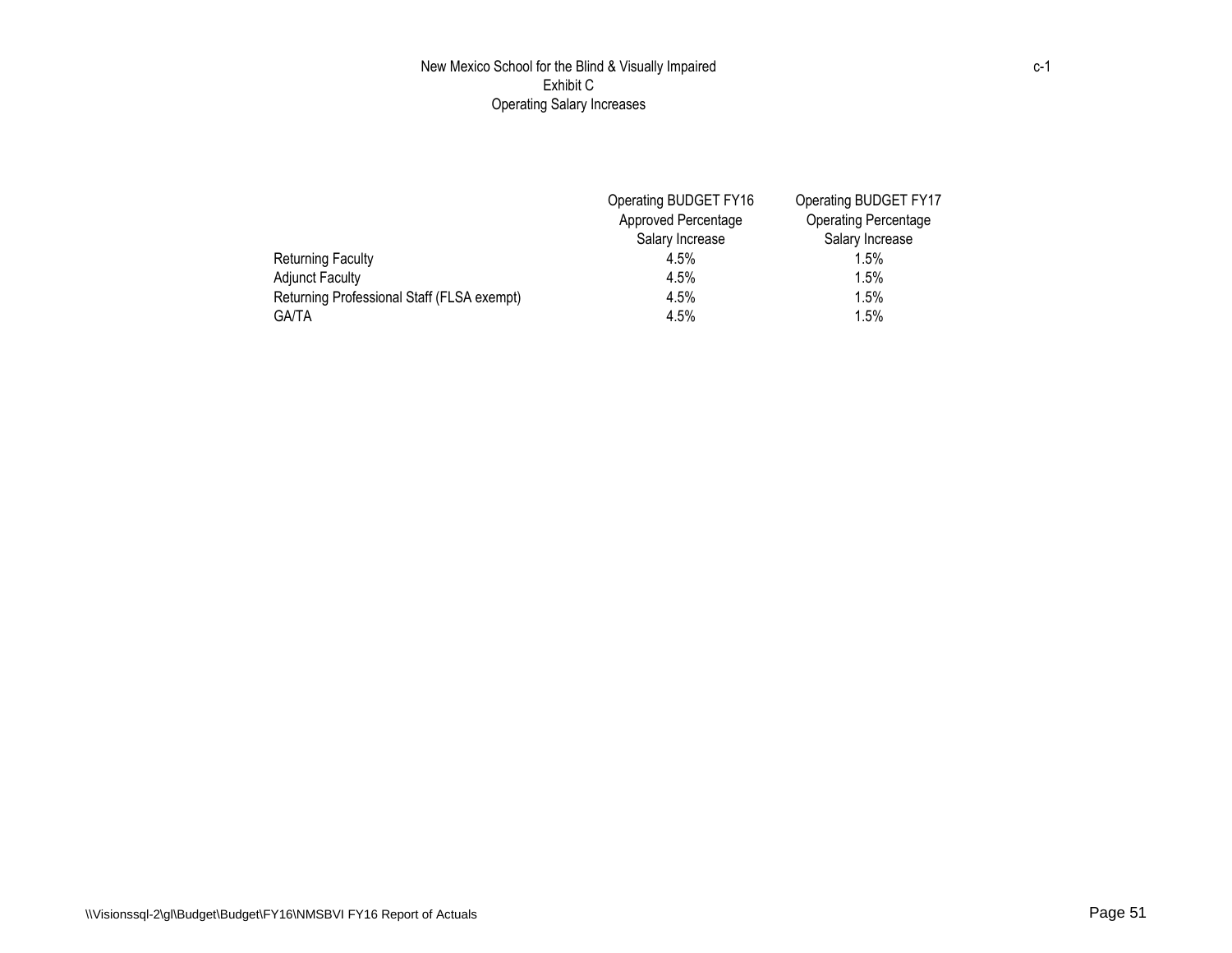## New Mexico School for the Blind & Visually Impaired Exhibit e Salaries of Principal Officers

|                                   | Operating BUDGET Revised BUDGET |             | <b>ACTUALS</b> |
|-----------------------------------|---------------------------------|-------------|----------------|
|                                   | FY16                            | <b>FY16</b> | <b>FY16</b>    |
| Superintendent                    | 130.432                         | 130,432     | 132,389        |
| Director of Student Services      | 78.268                          | 61,863      | 62.777         |
| Director of Business & Finance    | 79.441                          | 79,441      | 80.633         |
| Director of Human Resources       | 95.309                          | 95,309      | 96,739         |
| Institutional Support Facilitator | 84,315                          | 84,315      | 85.580         |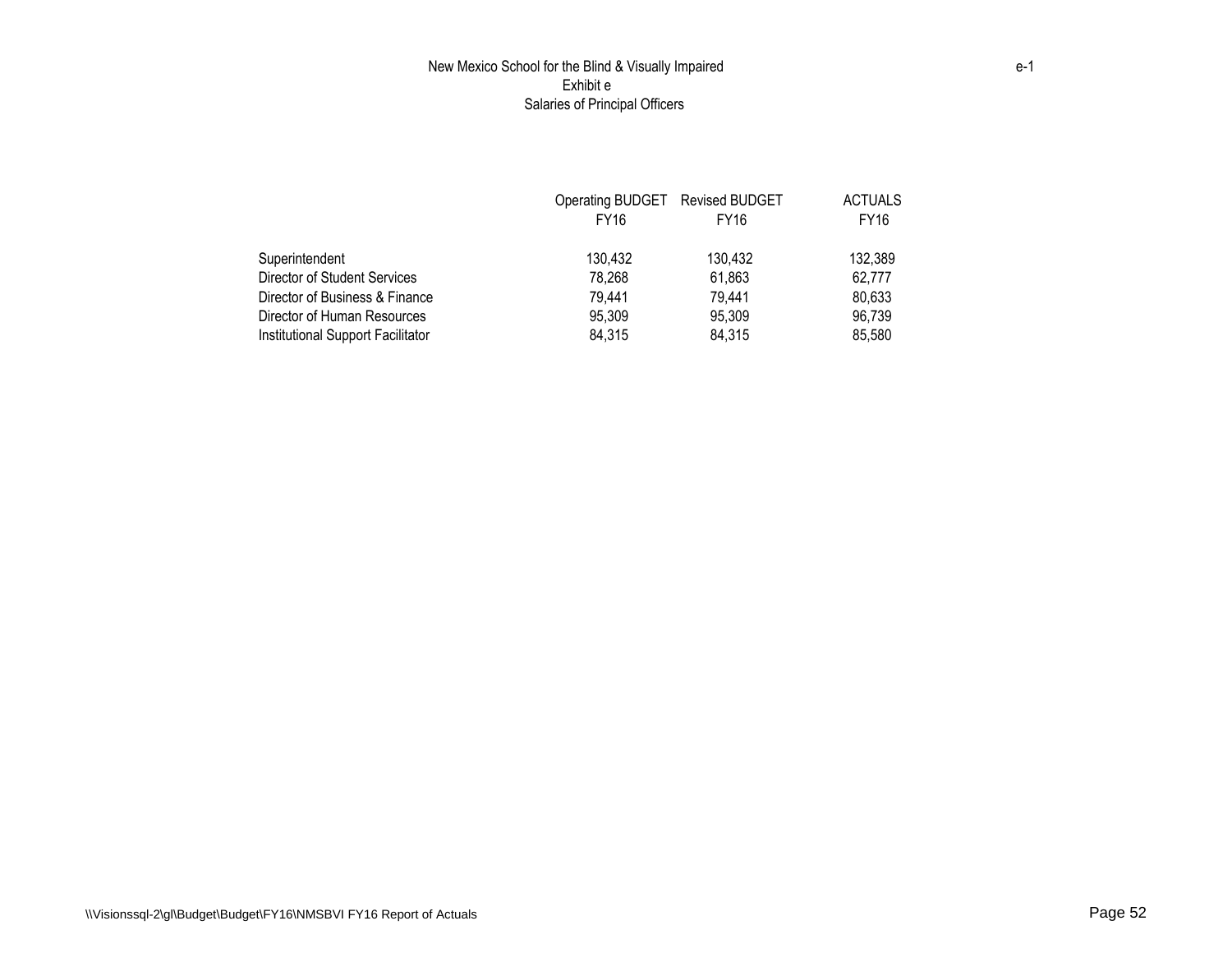|                                                    | New Mexico School for the Blind & Visually Impaired |                       |                |  |  |  |  |  |
|----------------------------------------------------|-----------------------------------------------------|-----------------------|----------------|--|--|--|--|--|
|                                                    | Exhibit I                                           |                       |                |  |  |  |  |  |
|                                                    | Summary of Plant Funds Capital Outlay               |                       |                |  |  |  |  |  |
|                                                    |                                                     |                       |                |  |  |  |  |  |
|                                                    | <b>Operating BUDGET</b>                             | <b>Revised BUDGET</b> | <b>ACTUALS</b> |  |  |  |  |  |
|                                                    | FY16                                                | FY16                  | FY16           |  |  |  |  |  |
| Major Projects:                                    |                                                     |                       |                |  |  |  |  |  |
| <b>Total Receipts Restricted to Major Projects</b> |                                                     |                       |                |  |  |  |  |  |
| PSFA P-14-019 (Gym)                                |                                                     | 184,402               | 0              |  |  |  |  |  |
| PSFA P-13-015 (Infrastructure)                     |                                                     | 936,517               | 735            |  |  |  |  |  |
| PSFA C10-002 B (New WEC)                           |                                                     | 522,592               | 456,402        |  |  |  |  |  |
| PSFA P 13-016 (Health Services)                    |                                                     | 567,001               | 757,340        |  |  |  |  |  |
| PSFA C10-002 (Critical Deficiencies)               |                                                     | 44,439                | 1,207          |  |  |  |  |  |
| PSFA P-14-020 (Sacramento Dormitory)               |                                                     | 229,441               | 0              |  |  |  |  |  |
| PSFA P-14-021 (Recreation Center)                  |                                                     | 243,146               | 46,609         |  |  |  |  |  |
| PSFA P-14-025 (WEC)                                |                                                     | 5,276,632             | 283,212        |  |  |  |  |  |
| PSFA P-15-009 (Garret Dorm)                        |                                                     | 82,483                | 0              |  |  |  |  |  |
| <b>Total Major Project Receipts</b>                |                                                     | 8,086,653             | 1,545,506      |  |  |  |  |  |
|                                                    |                                                     |                       |                |  |  |  |  |  |
| Minor Projects:                                    |                                                     |                       |                |  |  |  |  |  |
| <b>Total Receipts Restricted to Minor Projects</b> |                                                     |                       |                |  |  |  |  |  |
| <b>Improvement Land &amp; Buildings</b>            |                                                     | 0                     |                |  |  |  |  |  |
| <b>Total Minor Project Receipts</b>                |                                                     | 0                     |                |  |  |  |  |  |
| <b>Total Receipts</b>                              | 0                                                   | 8,086,653             | 1,545,506      |  |  |  |  |  |
| <b>Beginning Balances:</b>                         |                                                     |                       |                |  |  |  |  |  |
| <b>Total Beginning Balances</b>                    | 0                                                   | $\mathbf 0$           | 0              |  |  |  |  |  |
| <b>Total Available</b>                             | 0                                                   | 8,086,653             | 1,545,506      |  |  |  |  |  |
| Expenditures:                                      |                                                     |                       |                |  |  |  |  |  |
| Major Capital Outlay                               |                                                     | 6,124,737             | 276,520        |  |  |  |  |  |
| <b>New Watkins Education Center</b>                |                                                     | 522,592               | 456,402        |  |  |  |  |  |
| Gymnasium                                          |                                                     | 184,402               | 0              |  |  |  |  |  |
| Sacramento Dormitory                               |                                                     | 229,441               | 0              |  |  |  |  |  |
| <b>Health Services</b>                             |                                                     | 567,001               | 757,340        |  |  |  |  |  |
| <b>Recreation Center</b>                           |                                                     | 243,146               | 46,609         |  |  |  |  |  |
| <b>Garrett Dormitory</b>                           |                                                     | 82,483                | 0              |  |  |  |  |  |
| Old Watkins Education Center                       |                                                     | 132,851               | 8,633          |  |  |  |  |  |
| <b>Total Major Project Expenditures</b>            | $\mathbf 0$                                         | 8,086,653             | 1,545,506      |  |  |  |  |  |
|                                                    |                                                     |                       |                |  |  |  |  |  |
| Minor Capital Outlay - Unrestricted                |                                                     |                       |                |  |  |  |  |  |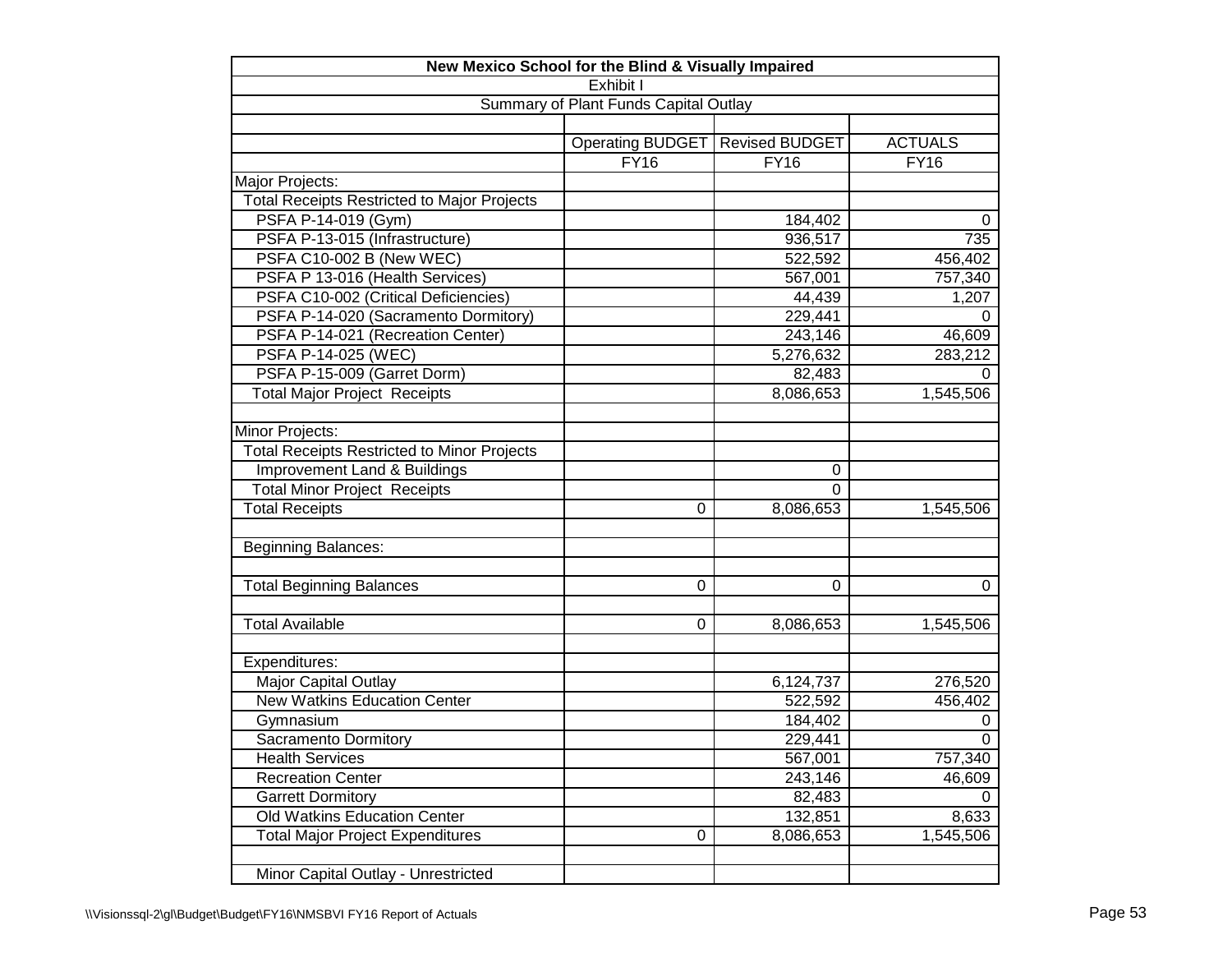| <b>Automotive Capital</b>                |           | 100,495   | 82,884     |
|------------------------------------------|-----------|-----------|------------|
| <b>Instruction and General Equipment</b> |           | 101,406   | 146,220    |
| <b>Improvement Land &amp; Buildings</b>  | 300,000   | 98,099    | 60,936     |
| <b>Total Minor Project Expenditures</b>  | 300,000   | 300,000   | 290,039    |
| <b>Total Expenditures</b>                | 300,000   | 8,386,653 | 1,835,545  |
| Transfers:                               |           |           |            |
| Transfers (to) from Retirement of Debt   |           |           |            |
| Transfers (to) from Major                |           |           |            |
| Transfers (to) from I&G                  | (300,000) | (300,000) | (290, 039) |
| Transfer (to) from Renewal & Replacement |           |           |            |
| Total Net Transfers (Exh 1)              | (300,000) | (300,000) | (290, 039) |
| <b>Ending Balance</b>                    | $\Omega$  | $\Omega$  | (0)        |
| Totals                                   |           |           |            |
| Revenues                                 | 0         | 8,086,653 | 1,545,506  |
| <b>Beginning Balance</b>                 | 0         |           |            |
| <b>Total Available</b>                   | 0         | 8,086,653 | 1,545,506  |
| Expenditures                             | 300,000   | 8,386,653 | 1,835,545  |
| <b>Transfers</b>                         | (300,000) | (300,000) | (290, 039) |
| <b>Ending Balance</b>                    | 0         | 0         | (0)        |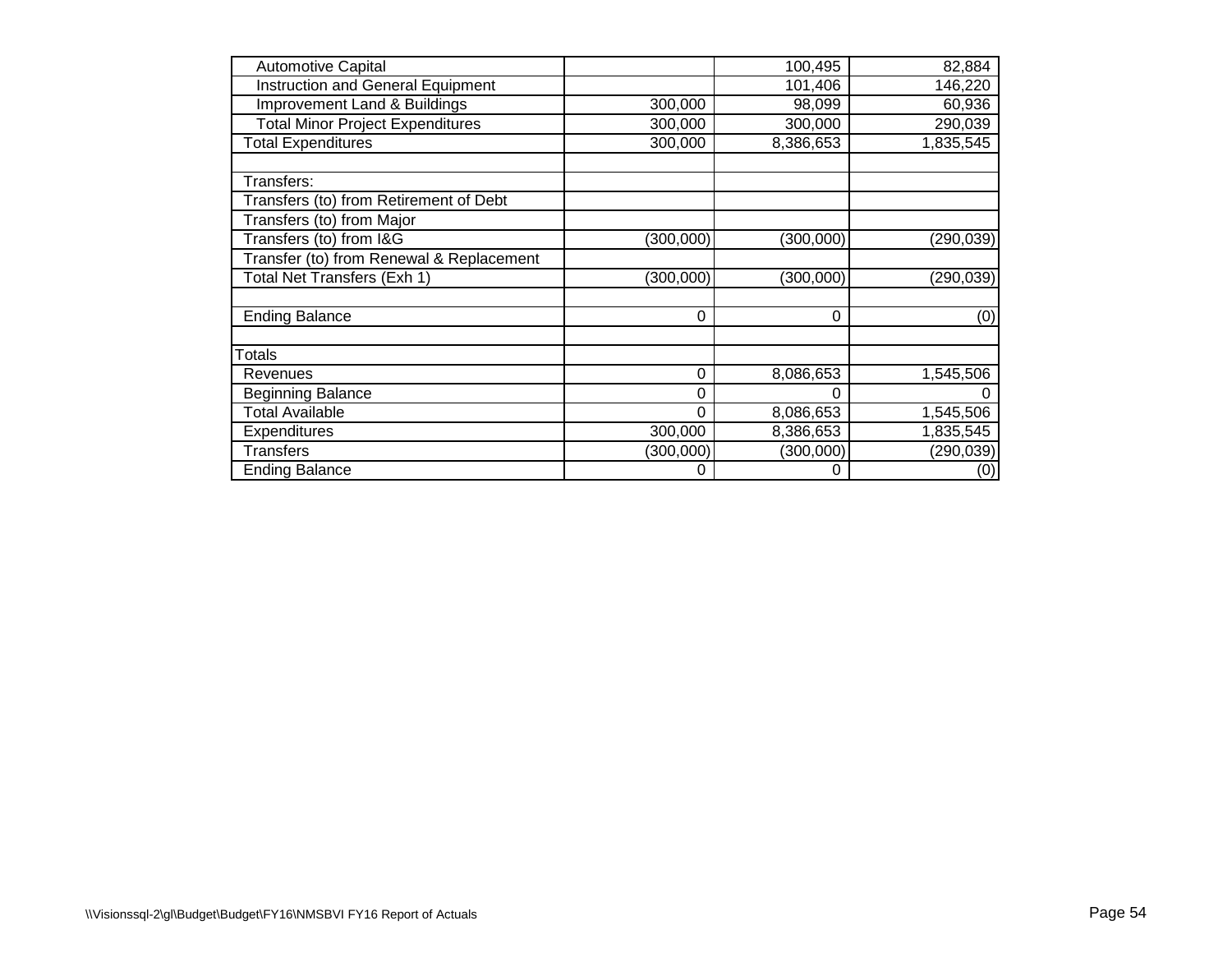| New Mexico School for the Blind & Visually Impaired |                         |                       |                |  |  |  |  |
|-----------------------------------------------------|-------------------------|-----------------------|----------------|--|--|--|--|
| Exhibit II                                          |                         |                       |                |  |  |  |  |
| Summary of Plant Funds Capital Outlay               |                         |                       |                |  |  |  |  |
|                                                     |                         |                       |                |  |  |  |  |
|                                                     | <b>Operating BUDGET</b> | <b>Revised BUDGET</b> | <b>ACTUALS</b> |  |  |  |  |
|                                                     | FY16                    | FY16                  | <b>FY16</b>    |  |  |  |  |
| <b>Building Renewal &amp; Replacement</b>           |                         |                       |                |  |  |  |  |
| Receipts:                                           |                         | 5,210                 | 5,210          |  |  |  |  |
| <b>Building Renewal &amp; Replacement</b>           |                         |                       |                |  |  |  |  |
| Supplemental BR&R                                   |                         |                       |                |  |  |  |  |
| Total Receipts (EXH 1)                              | 0                       | 5,210                 | 5,210          |  |  |  |  |
| <b>Beginning Balance</b>                            |                         |                       |                |  |  |  |  |
| <b>Building Renewal &amp; Replacement</b>           |                         | 865,338               | 865,338        |  |  |  |  |
| Supplemental BR&R                                   |                         |                       |                |  |  |  |  |
| Total Beginning Balance (EXH 1)                     | $\mathbf 0$             | 865,338               | 865,338        |  |  |  |  |
| Total Available (EXH 1)                             | $\Omega$                | 870,548               | 870,548        |  |  |  |  |
| Expenditures:                                       |                         |                       |                |  |  |  |  |
| <b>Building Renewal &amp; Replacement</b>           | 84,000                  | 954,548               | 156,931        |  |  |  |  |
| Supplemental BR&R                                   |                         |                       |                |  |  |  |  |
| Total Expenditures (EXH 1)                          | 84,000                  | 954,548               | 156,931        |  |  |  |  |
| Transfers:                                          |                         |                       |                |  |  |  |  |
| Non-Mandatory                                       |                         |                       |                |  |  |  |  |
| Transfers (to) from Major                           |                         |                       |                |  |  |  |  |
| Transfers (to) from I&G                             | (84,000)                | (84,000)              | (84,000)       |  |  |  |  |
| Required                                            |                         |                       |                |  |  |  |  |
| I&G - Building Renewal & Replacement                |                         |                       |                |  |  |  |  |
| I&G - Supplemental BR&R                             |                         |                       |                |  |  |  |  |
| Total Net Transfers (EXH 1)                         | (84,000)                | (84,000)              | (84,000)       |  |  |  |  |
| Ending Balance (EXH 1)                              | $\Omega$                |                       | 797,617        |  |  |  |  |
|                                                     |                         | (0)                   |                |  |  |  |  |
|                                                     |                         |                       |                |  |  |  |  |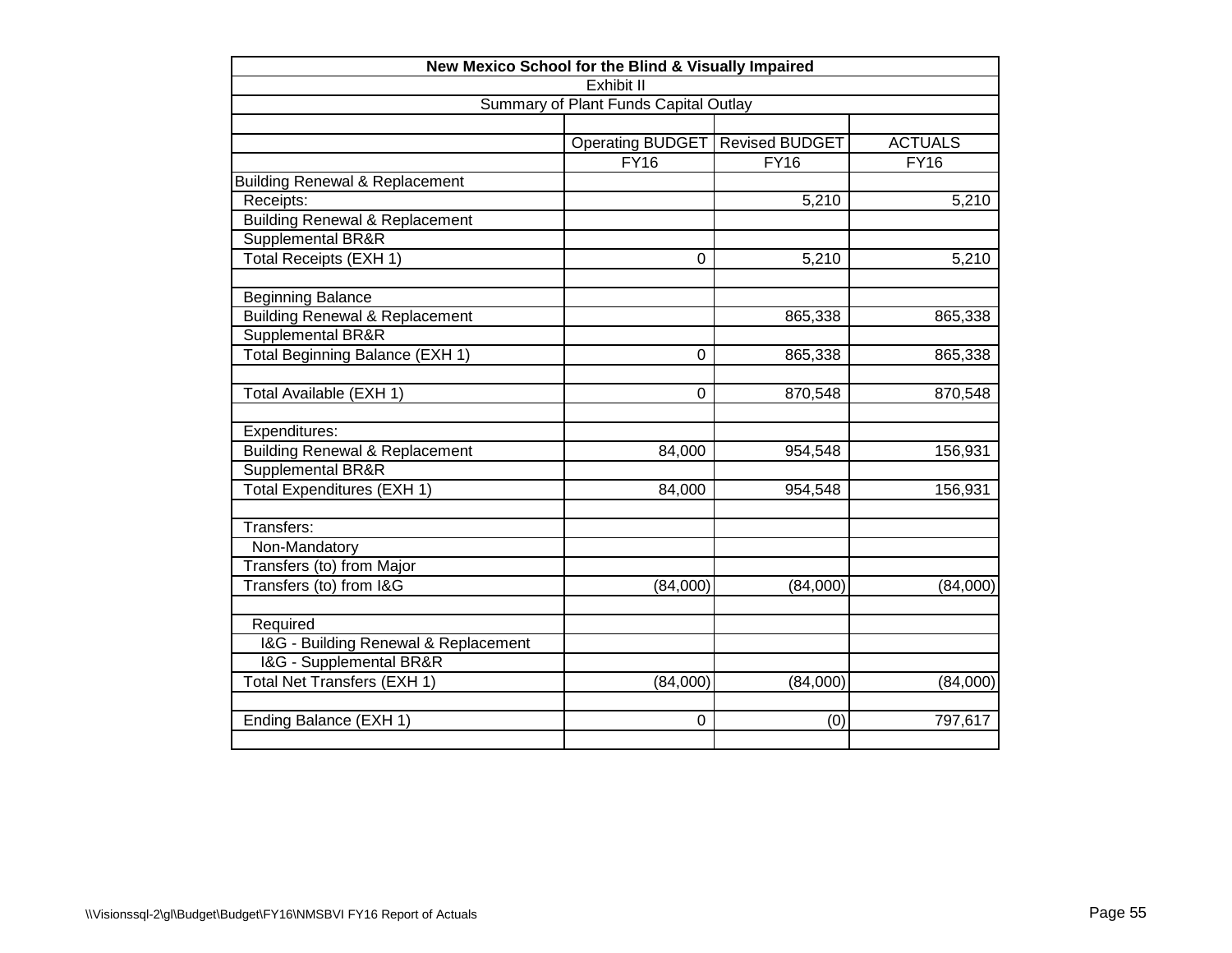| New Mexico School for the Blind & Visually Impaired         |                                   |                   |                  |  |  |  |  |  |
|-------------------------------------------------------------|-----------------------------------|-------------------|------------------|--|--|--|--|--|
|                                                             | <b>Exhibit III</b>                |                   |                  |  |  |  |  |  |
|                                                             | <b>Retirement of Indebtedness</b> |                   |                  |  |  |  |  |  |
| Operating BUDGET<br><b>Revised BUDGET</b><br><b>ACTUALS</b> |                                   |                   |                  |  |  |  |  |  |
|                                                             | <b>FY16</b>                       | $\overline{FY16}$ | <b>FY16</b>      |  |  |  |  |  |
| Revenues                                                    |                                   |                   |                  |  |  |  |  |  |
| <b>Required Student Fees</b>                                | $\boldsymbol{0}$                  | $\overline{0}$    | $\boldsymbol{0}$ |  |  |  |  |  |
| Interest                                                    | $\overline{0}$                    | $\overline{0}$    | $\boldsymbol{0}$ |  |  |  |  |  |
| Other                                                       | $\Omega$                          | $\boldsymbol{0}$  | $\boldsymbol{0}$ |  |  |  |  |  |
| <b>Total Revenue</b>                                        | $\theta$                          | 0                 | $\overline{0}$   |  |  |  |  |  |
|                                                             |                                   |                   |                  |  |  |  |  |  |
|                                                             |                                   |                   |                  |  |  |  |  |  |
| <b>Beginning Balance</b>                                    | $\boldsymbol{0}$                  | $\boldsymbol{0}$  | $\boldsymbol{0}$ |  |  |  |  |  |
| Reserves for Principal & Interest                           | $\mathbf{0}$                      | $\boldsymbol{0}$  | $\boldsymbol{0}$ |  |  |  |  |  |
| <b>Total Beginning Balance</b>                              | $\overline{0}$                    | 0                 | $\theta$         |  |  |  |  |  |
| <b>Total Available</b>                                      | $\overline{0}$                    | $\boldsymbol{0}$  | $\boldsymbol{0}$ |  |  |  |  |  |
| Expenditures                                                |                                   |                   |                  |  |  |  |  |  |
| Retirement of Principal                                     | $\overline{0}$                    | 0                 | $\boldsymbol{0}$ |  |  |  |  |  |
| Payment of Interest                                         | $\boldsymbol{0}$                  | $\boldsymbol{0}$  | $\boldsymbol{0}$ |  |  |  |  |  |
| Service/Cost                                                | $\theta$                          | 0                 | $\boldsymbol{0}$ |  |  |  |  |  |
| Lease/Purchase                                              |                                   |                   |                  |  |  |  |  |  |
| Other                                                       | $\overline{0}$                    | $\boldsymbol{0}$  | $\boldsymbol{0}$ |  |  |  |  |  |
| <b>Total Expenditures</b>                                   | $\overline{0}$                    | $\boldsymbol{0}$  | $\boldsymbol{0}$ |  |  |  |  |  |
| <b>Transfers</b>                                            |                                   |                   |                  |  |  |  |  |  |
| <b>Instruction &amp; General</b>                            | $\boldsymbol{0}$                  | 0                 | $\boldsymbol{0}$ |  |  |  |  |  |
| Student Social & Cultural Development                       | $\overline{0}$                    | $\boldsymbol{0}$  | $\boldsymbol{0}$ |  |  |  |  |  |
| Research                                                    | $\boldsymbol{0}$                  | 0                 | $\boldsymbol{0}$ |  |  |  |  |  |
| Public Service                                              | $\boldsymbol{0}$                  | $\boldsymbol{0}$  | $\boldsymbol{0}$ |  |  |  |  |  |
| <b>Internal Service</b>                                     | $\overline{0}$                    | $\overline{0}$    | $\overline{0}$   |  |  |  |  |  |
| Student Aid                                                 | $\overline{0}$                    | $\boldsymbol{0}$  | $\boldsymbol{0}$ |  |  |  |  |  |
| Auxiliaries                                                 | $\overline{0}$                    | $\boldsymbol{0}$  | $\boldsymbol{0}$ |  |  |  |  |  |
| Athletics                                                   | $\overline{0}$                    | $\boldsymbol{0}$  | $\boldsymbol{0}$ |  |  |  |  |  |
| <b>Independent Operations</b>                               | $\boldsymbol{0}$                  | $\mathbf{0}$      | $\boldsymbol{0}$ |  |  |  |  |  |
| Capital Outlay                                              | $\overline{0}$                    | $\boldsymbol{0}$  | $\mathbf{0}$     |  |  |  |  |  |